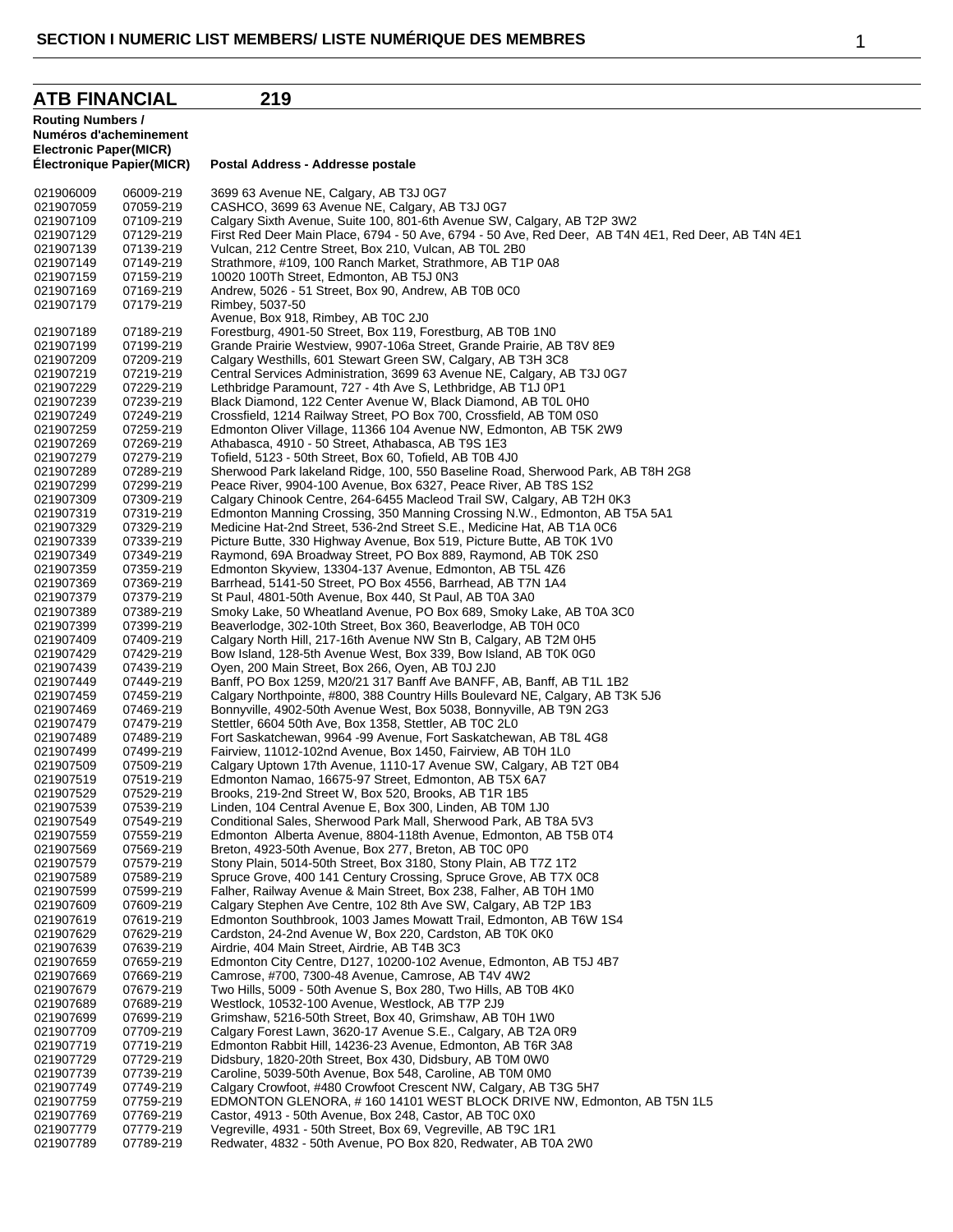**Routing Numbers /**

**Numéros d'acheminement Electronic Paper(MICR) Électronique Papier(MICR) Postal Address - Addresse postale ATB FINANCIAL 219 - continued** 021907799 07799-219 High Prairie, 5201 - 49th Street, Box 520, High Prairie, AB T0G 1E0<br>021907809 07809-219 Brentwood Village Shopping Centre, 3630 Brentwood Road N.W., C 021907809 07809-219 Brentwood Village Shopping Centre, 3630 Brentwood Road N.W., Calgary, AB T2L 1K8<br>021907819 07819-219 Red Deer Piper Crossing. Piper Crossing Plaza109. 3215 49 Ave. Red Deer. AB T4N 0N Red Deer Piper Crossing, Piper Crossing Plaza109, 3215 49 Ave, Red Deer, AB T4N 0M8 021907829 07829-219 Drumheller, 300-650 South Railway Avenue E., Box 1600, Drumheller, AB T0J 0Y0<br>021907839 07839-219 Cochrane, 280 - 5th Avenue W, Cochrane, AB T4C 2G4 Cochrane, 280 - 5th Avenue W, Cochrane, AB T4C 2G4 021907849 07849-219 Lethbridge-Mayor Magrath, 601 Mayor Magrath Drive South, Lethbridge, AB T1J 4M5<br>021907859 07859-219 Edmonton - Killarney, 12703-97th Street N.W., Edmonton, AB T5E 4C1 021907859 07859-219 Edmonton - Killarney, 12703-97th Street N.W., Edmonton, AB T5E 4C1 Cold Lake, 6501 - 51 Street, Box 258, Cold Lake, AB T9M 1C8 021907879 07879-219 Vermilion, 5014-50th Ave, Vermilion, AB T9X 1A2 021907889 07889-219 Tofield, 5123 - 50th Street, P.O. Box 507, Tofield, AB T0B 4J0<br>021907899 07899-219 Hythe, 10026 - 101 Avenue, Box 250, Hythe, AB T0H 2C0 021907899 07899-219 Hythe, 10026 - 101 Avenue, Box 250, Hythe, AB T0H 2C0<br>021907909 07909-219 Calgary Marda Loop, 2140-34th Ave., S.W., Calgary, AB T 021907909 07909-219 Calgary Marda Loop, 2140-34th Ave., S.W., Calgary, AB T2T 5P6 Edmonton Ellerslie Landing, 9204 Ellerslie Rd SW, 9204 Ellerslie Rd SW Edmonton, AB, Edmonton, AB T6X 0K6 021907929 07929-219 Fort Macleod, 221 MacLeod Blvd, Box 1030, Fort MacLeod, AB T0L 0Z0<br>021907939 07939-219 Claresholm, 115 - 49th Avenue West, Box 640, Claresholm, AB T0L 0T0 Claresholm, 115 - 49th Avenue West, Box 640, Claresholm, AB T0L 0T0 021907949 07949-219 Foremost, 201 Main Street, P.O. Box 298, Foremost, AB T0K 0X0 021907959 07959-219 Edmonton Strathcona, 8008-104 Street, Edmonton, AB T6E 4E2<br>021907969 07969-219 Coronation, 5026 Vicotria Avenue, Box 126, Coronation, AB T0C 021907969 07969-219 Coronation, 5026 Vicotria Avenue, Box 126, Coronation, AB T0C 1C0<br>021907979 07979-219 Viking, 5217 50th Street, Box 98, Viking, AB T0B 4N0 021907979 07979-219 Viking, 5217 50th Street, Box 98, Viking, AB T0B 4N0 Elk Point, 4925 - 50th Street, P.O. Box 38, Elk Point, AB T0A 1A0 021907999 07999-219 Manning, Main Street & 1st Avenue North, Box 369, Manning, AB T0H 2M0<br>021908109 08109-219 Canmore, 104, 1240 Railway Avenue, Canmore, AB T1W 1P4 08109-219 Canmore, 104, 1240 Railway Avenue, Canmore, AB T1W 1P4<br>08119-219 Customer Care Centre, 3699 63 Avenue NE, Calgary, AB T3J 021908119 08119-219 Customer Care Centre, 3699 63 Avenue NE, Calgary, AB T3J 0G7 021908129 08129-219 Granum, 210 Railway Avenue, Box 330, Granum, AB T0L 1A0 Coaldale, 1821 - 20th Avenue, Box 1269, Coaldale, AB T1M 1N1 021908159 08159-219 Edmonton West Pointe, 17107 Stony Plain Road, Edmonton, AB T5S 2M9 Drayton Valley, 5017 - 51 Avenue, Box 6900, Drayton Valley, AB T7A 1S2 021908179 08179-219 Wainwright, 509-10 Street, Wainwright, AB T9W 1P1 021908189 08189-219 Cold Lake, 6501 - 51 Street, Box 258, Cold Lake, AB T9M 1C8 Falher, 24 Main Street, Box 296, Falher, AB T0H 1M0 021908209 08209-219 Calgary Sunridge, #600, 2555 - 32 Street NE, Calgary, AB T1Y 7J6 021908219 08219-219 Calgary McKenzie Towne, 48 McKenzie Towne Ave SE, 48 McKenzie Towne Ave SE CALGARY, AB, Calgary, AB T2Z 3S7<br>021908229 08229-219 Hanna, 232 - 2nd Avenue W. Box 459, Hanna, AB T0J 1P0 021908229 08229-219 Hanna, 232 - 2nd Avenue W, Box 459, Hanna, AB T0J 1P0 021908239 08239-219 Milk River, 140 Main Street NE, P.O. Box 360, Milk River, AB T0K 1M0 Edmonton The Grange, 18358 Lessard Road, 2588 Guardian Rd NW EDM, AB T5T 1K8, Edmonton, AB T5T 1K8 021908259 08259-219 Edmonton Oliver Village, 11366 - 104 Avenue NW, Edmonton, AB T5K 2W9<br>021908269 08269-219 Edson, 313 - 50th Street, P.O. Box 6418, Edson, AB T7E 1T8 021908269 08269-219 Edson, 313 - 50th Street, P.O. Box 6418, Edson, AB T7E 1T8 021908279 08279-219 Wetaskiwin, 5202 50th Avenue, Wetaskiwin, AB T9A 0S8<br>021908289 08289-219 Thorsby, 4816 - 50th Street, PO Box 477, Thorsby, AB T0 021908289 08289-219 Thorsby, 4816 - 50th Street, PO Box 477, Thorsby, AB T0C 2P0 021908299 08299-219 Rycroft, 4635 - 50th Street, Box 130, Rycroft, AB T0H 3A0 021908309 08309-219 6th Avenue Branch, 100, 801 - 6th Avenue SW, Calgary, AB T2P 3W2 St. Albert Trail North, #350, 700 St. Albert Road, St Albert, AB T8N 7A5 021908329 08329-219 Innisfail, 4962 - 50th Street, P.O. Box 6079, Innisfail, AB T4G 1S7 021908339 08339-219 Sundre, 304 Main Avenue West, Box 494, Sundre, AB T0M 1X0 021908349 08349-219 Calgary McKenzie Towne, 48 McKenzie Towne Avenue SE, Calgary, AB T2Z 3S7<br>021908359 08359-219 Edmonton Millwoods, 5331-23 Avenue N.W., Edmonton, AB T6L 7G4 021908359 08359-219 Edmonton Millwoods, 5331-23 Avenue N.W., Edmonton, AB T6L 7G4 Killam Branch, 4940 50th St, Box 10, Killam, AB T0B 2L0 021908379 08379-219 Wildwood, 5115 - 50th Street, Box 126, Wildwood, AB T0E 2M0 Lamont, 5130 50th Avenue, Box 360, Lamont, AB T0B 2R0 021908399 08399-219 Spirit River, 4518 - 50th Street, Box 720, Spirit River, AB T0H 3G0 021908409 08409-219 Calgary Shawnessey, 100-303 Shawville Boulevard S.E., Calgary, AB T2Y 3W6 Edmonton Calgary Trail at Whitemud, 4234 Calgary Trail, Edmonton, AB T6J 6Y8 021908429 08429-219 Nanton, 2202 - 20th Street, Box 488, Nanton, AB T0L 1R0 021908439 08439-219 Magrath, 82 - 1 Avenue SW, P.O. Box 549, Magrath, AB T0K 1J0<br>021908449 08449-219 Fort McMurray Downtown, 11 Haineault Street, Fort McMurray, Al 021908449 08449-219 Fort McMurray Downtown, 11 Haineault Street, Fort McMurray, AB T9H 1R8<br>021908459 08459-219 Edmonton Killarney, 12703-97 Street, Edmonton, AB T5E 4C1 021908459 08459-219 Edmonton Killarney, 12703-97 Street, Edmonton, AB T5E 4C1 Lac La Biche, 10039-101st Street, Box 840, Lac La Biche, AB T0A 2C0 021908479 08479-219 Fort McMurray Downtown, 11 Haineault Street, Fort McMurray, AB T9H 1R8<br>021908489 08489-219 Sherwood Park - Wye Garden, 201 Wye Road, Sherwood Park, AB T8B 1N1 021908489 08489-219 Sherwood Park - Wye Garden, 201 Wye Road, Sherwood Park, AB T8B 1N1 021908499 08499-219 High Level, 10102 - 100th Avenue, Box 1440, High Level, AB T0H 1Z0 021908509 08509-219 Calgary Deerfoot Meadows, 1200, 33 Heritage Meadows Way SE, Calgary, AB T2H 3B8 021908519 08519-219 Grande Prairie Northview, 6801 Kateri Drive, 11507 99th ST Grande Prairie, AB, Grande Prairie, AB T8V 2H6<br>021908529 08529-219 Olds, 4905 - 50th Avenue, P.O. Box 3839, Olds, AB T4H 1P5 021908529 08529-219 Olds, 4905 - 50th Avenue, P.O. Box 3839, Olds, AB T4H 1P5 021908539 08539-219 Okotoks, #131, 31 Southridge Drive, Okotoks, AB T1S 2N3<br>021908549 08549-219 Edmonton The Grange, 2588 Guardian Road NW, Edmonto 021908549 08549-219 Edmonton The Grange, 2588 Guardian Road NW, Edmonton, AB T5T 1K8<br>021908559 08559-219 ATB Place, 105 10025 Jasper Avenue, Edmonton, AB T5J 2B8 021908559 08559-219 ATB Place, 105 10025 Jasper Avenue, Edmonton, AB T5J 2B8<br>021908569 08569-219 Lacombe, 4720-51 Avenue, Lacombe, AB T4L 2J5 021908569 08569-219 Lacombe, 4720-51 Avenue, Lacombe, AB T4L 2J5 021908579 08579-219 Whitecourt, 5015 - 50th Street, Box 1380, Whitecourt, AB T7S 1P2 Sage Hill, 130 15 Sage Hill Plaza NW, Calgary, AB T3R 0S4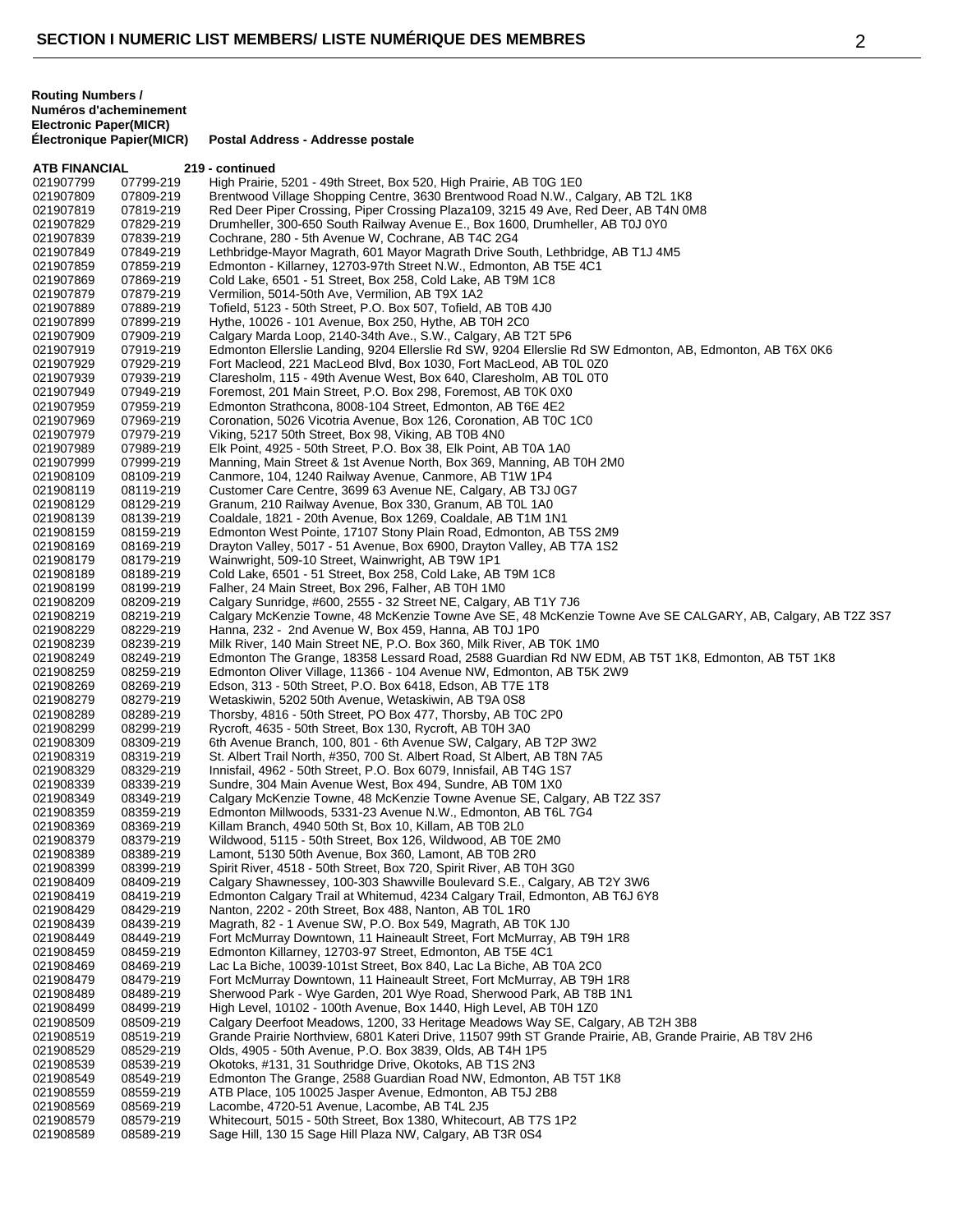|                      | <b>Routing Numbers /</b><br>Numéros d'acheminement<br><b>Electronic Paper(MICR)</b><br>Électronique Papier(MICR) | Postal Address - Addresse postale                                                                         |
|----------------------|------------------------------------------------------------------------------------------------------------------|-----------------------------------------------------------------------------------------------------------|
| <b>ATB FINANCIAL</b> |                                                                                                                  | 219 - continued                                                                                           |
| 021908599            | 08599-219                                                                                                        | Fort Vermilion, Main Street, P.O. Box 850, Fort Vermilion, AB T0H 1N0                                     |
| 021908609            | 08609-219                                                                                                        | Edmonton Calgary Trail at Whitemud, 4234 Calgary Trail, Edmonton, AB T6J 6Y8                              |
| 021908619            | 08619-219                                                                                                        | CALGARY NORTH HILL, 217 - 16TH AVENUE NW STN B, 217 - 16TH AVENUE NW STN B CALGARY, Calgary, AB T2M 0H5   |
| 021908629            | 08629-219                                                                                                        | Pincher Creek, Unit #26 1300 Hewetson Ave, Pincher Creek, AB T0K 1W0                                      |
| 021908639            | 08639-219                                                                                                        | Trochu, 201 Main Street, P.O. Box 610, Trochu, AB T0M 2C0                                                 |
| 021908649            | 08649-219                                                                                                        | Fort McMurray Timberlea, 315 Powder Drive, Fort McMurray, AB T9K 0M3                                      |
| 021908659            | 08659-219                                                                                                        | Edmonton Killarney, 12703-97 Street, Edmonton, AB T5E 4C1                                                 |
| 021908669            | 08669-219                                                                                                        | Lloydminster, 7001-44 Street, Lloydminster, AB T9V 2X1                                                    |
| 021908679            | 08679-219                                                                                                        | Daysland, 5033 - 50th Street, Box 220, Daysland, AB T0B 1A0                                               |
| 021908689            | 08689-219                                                                                                        | St Albert, 5515 Tudor Glen Market, St Albert, AB T8N 3V4                                                  |
| 021908699            | 08699-219                                                                                                        | La Crete, 10502 100th Street, La Crete, AB T0H 2H0                                                        |
| 021908709            | 08709-219                                                                                                        | Calgary Westwinds, 3660 Westwinds Dr NE, Calgary, AB T3J 5H3                                              |
| 021908719            | 08719-219                                                                                                        | Calgary Sage Hill, 12012 Symons Valley Road NW, 130 15 Sage Hill Plaza NW Calgary AB, Calgary, AB T3R 0S4 |
| 021908729            | 08729-219                                                                                                        | Rocky Mountain House, 4515 52 Avenue, Box 789, Rocky Mountain House, AB T4T 1A6                           |
| 021908739            | 08739-219                                                                                                        | Red Deer North Gaetz Crossing, 6794 - 50 Ave, Red Deer, AB T4N 4E1                                        |
| 021908749            | 08749-219                                                                                                        | Calgary Saddleridge, 50 Saddletowne Circle NE, Calgary, AB T3J 0H5                                        |
| 021908759            | 08759-219                                                                                                        | Edmonton Calgary Trail at Whitemud, 4234 Calgary Trail, Edmonton, AB T6J 6Y8                              |
| 021908769            | 08769-219                                                                                                        | Mayerthorpe, 4910 - 50th Street, Box 388, Mayerthorpe, AB T0E 1N0                                         |
| 021908779            | 08779-219                                                                                                        | Consort, 4911 - 50th Street, Box 70, Consort, AB T0C 1B0                                                  |
| 021908789            | 08789-219                                                                                                        | Boyle, 5115 3rd Street, Box 540, Boyle, AB T0A 0M0                                                        |
| 021908799            | 08799-219                                                                                                        | Valleyview, 4805A 50th - Avenue, Box 929, Valleyview, AB T0H 3N0                                          |
| 021908809            | 08809-219                                                                                                        | Edmonton West Pointe, 17107 Stony Plain Road, Edmonton, AB T5S 2M9                                        |
| 021908819            | 08819-219                                                                                                        | Calgary Westhills, 202, 917-85th Street SW, 601 Stewart Green SW CALGARY, AB, Calgary, AB T3H 3C8         |
| 021908829            | 08829-219                                                                                                        | Taber, 5317 - 48 Avenue, Taber, AB T1G 1S7                                                                |
| 021908839            | 08839-219                                                                                                        | Carstairs, 103-10th Avenue N, Box 1180, Carstairs, AB T0M 0N0                                             |
| 021908859            | 08859-219                                                                                                        | Edmonton West Pointe, 17107 Stony Plain Road, Edmonton, AB T5S 2M9                                        |
| 021908869            | 08869-219                                                                                                        | Ponoka, 5018 - 48 Avenue, Box 4339, Ponoka, AB T4J 1R7                                                    |
| 021908879            | 08879-219                                                                                                        | Hinton, 207 Pembina Avenue, Hinton, AB T7V 2B3                                                            |
| 021908889            | 08889-219                                                                                                        | Lamont, 5130 - 50th Avenue, Box 178, Lamont, AB T0B 2R0                                                   |
| 021908899            | 08899-219                                                                                                        | Grande Prairie Northview, 11507 - 99 Street, Grande Prairie, AB T8V 2H6                                   |
| 021908909            | 08909-219                                                                                                        | Document Processing Centre, 1216-10th Avenue SW, Calgary, AB T3L 2J5                                      |
| 021908919            | 08919-219                                                                                                        | Edmonton-The Meadows, 3860 17 St NW, Edmonton, AB T6T 0C2                                                 |
| 021908929            | 08929-219                                                                                                        | Three Hills, 211 Main Street, Box 310, Three Hills, AB T0M 2A0                                            |

- 021908909 08909-219 Document Processing Centre, 1216-10th Avenue SW, Calgary, AB T3L 2J5
- 021908919 08919-219 Edmonton-<br>021908929 08929-219 Three
- 021908929 08929-219 Three Hills, 211 Main Street, Box 310, Three Hills, AB T0M 2A0
- 021908939 08939-219 Medicine Hat Carry Drive, 50 Carry Drive SE, Medicine Hat, AB T1B 4E1
	- Calgary Crowfoot, 3000, 11595 Rockyvalley Drive NW, 480 Crowfoot Crescent NW CALGARY, AB, Calgary, AB T3G 5H7
- 021908959 08959-219 Lethbridge Personal Service Centre, #601 Mayor Magrath Drive South, Lethbridge, AB T1J 4M5<br>021908969 08969-219 Provost, 5013 50th Street, Box 780, Provost, AB T0B 3S0
- 021908969 08969-219 Provost, 5013 50th Street, Box 780, Provost, AB T0B 3S0
- 021908979 08979-219 Leduc, 4821 50 Avenue, Leduc, AB T9E 6X6
- 021908989 08989-219 Onoway, 4910-50th Street, Box 719, Onoway, AB T0E 1V0 021908999 08999-219 Slave Lake, 301 Main Street, Box 1756, Slave Lake, AB T0G 2A0<br>021909009 09009-219 Consumer & Mastercard Recoveries, 2nd Floor, 217-16 Avenue N
- 021909009 09009-219 Consumer & Mastercard Recoveries, 2nd Floor, 217-16 Avenue NW, Calgary, AB T2M 0H5<br>021909029 09029-219 Money Markets Branch. 16Th Floor 10020 100Th Street. Edmonton. AB T5J 0N3
	- Money Markets Branch, 16Th Floor 10020 100Th Street, Edmonton, AB T5J 0N3
- 021909039 09039-219 Currency OPS EDM, 3699 63 Avenue NE, Calgary, AB T3J 0G7
- 021909049 09049-219 Currency Operations, 3699 63 Avenue NE, Calgary, AB T3J 0G7
- 021909069 09069-219 Central Services Bus. Service Centre, 3699 63 Avenue NE, Calgary, AB T3J 0G7<br>021909079 09079-219 Merchant Payment Solutions, 3rd Floor, 217-16th Avenue NW, Calgary, AB T2M (
- 021909079 09079-219 Merchant Payment Solutions, 3rd Floor, 217-16th Avenue NW, Calgary, AB T2M 0H5 Calgary Mid Office, 3699 63 Avenue NE, Calgary, AB T3J 0G7
	-
- 021909099 09099-219 Business Ownership Edmonton, 15th Floor 10020 100th Street, Edmonton, AB T5J 0N3<br>021909109 09109-219 Executive Branch Centre, 239 8 Avenue S.W., Calgary, AB T2P 1B9 Executive Branch Centre, 239 8 Avenue S.W., Calgary, AB T2P 1B9
- 021909119 09119-219 Mastercard, 3699 63 Avenue NE, Calgary, AB T3J 0G7
- 021909129 09129-219 Channels & Payments, 3699 63 Avenue NE, Calgary, AB T3J 0G7
	- ATB Investment Services Inc., 5th Floor, 1207-11th Avenue SW, Calgary, AB T3C 0M5
- 021909149 09149-219 ATB Securities Inc., 400, 919-11th Avenue SW, Calgary, AB T2R 1P3
- 021909159 09159-219 Central Services, 3699 63 Avenue NE, Calgary, AB T3J 0G7
- 021909169 09169-219 Central Services Retail Loan Proc., 3699 63 Avenue NE, Calgary, AB T3J 0G7<br>021909209 09209-219 Sherwood Park Lakeland Ridge, 100, 550 Baseline Road, Sherwood Park, AB
- 021909209 09209-219 Sherwood Park Lakeland Ridge, 100, 550 Baseline Road, Sherwood Park, AB T8H 2G8<br>021909219 09219-219 Fdmonton Ellerslie Landing, 9204 Ellerslie Rd SW, Edmonton, AB T6X 0K6 Edmonton Ellerslie Landing, 9204 Ellerslie Rd SW, Edmonton, AB T6X 0K6
	-
- 021909229 09229-219 Jasper Branch, 404 Patricia St, Po Box 2350, Jasper, AB T0E 1E0
- 021909239 09239-219 Calgary Stampede Station, 1337 Macleod Trail SE, Calgary, AB T2G 0K5<br>021909249 09249-219 Edmonton Manning Crossing, 5203 167th Ave, 350 Manning Crossing NV
- 021909249 09249-219 Edmonton Manning Crossing, 5203 167th Ave, 350 Manning Crossing NW EDMONTON, AB, Edmonton, AB T5A 5A1<br>021909259 09259-219 Edmonton Windermere. 6004 Currents Drive NW. Edmonton. AB T6W 0L7 021909259 09259-219 Edmonton Windermere, 6004 Currents Drive NW, Edmonton, AB T6W 0L7
- 021909269 09269-219 Sylvan Lake, #700 3715-47 Avenue, Sylvan Lake, AB T4S 0C8
- 021909279 09279-219 Medicine Hat Northlands, 536 2nd St SE, 536 2St SE, Medicine Hat, AB T1A 0C6, Medicine Hat, AB T1A 0C6<br>021909289 09289-219 AIRDRIE KINGSVIEW. #1101 2800 Main Street SE. 117-1700 MARKET STREET SE. Airdri AIRDRIE KINGSVIEW, #1101 2800 Main Street SE, 117-1700 MARKET STREET SE, Airdrie, AB T4A 0K9 021909299 09299-219 Edmonton The Meadows, #304 2320 23 Avenue NW, 3860 - 17th Street NW EDMONTON, AB, Edmonton, AB T6T 0C2<br>021909309 09309-219 Calgary Shawnessy, #300 151 Walden Gate SE, 100 303 Shawville Blvd SE Calgary A 021909309 09309-219 Calgary Shawnessy, #300 151 Walden Gate SE, 100 303 Shawville Blvd SE Calgary AB, Calgary, AB T2Y 3W6<br>021909319 09319-219 Lethbridge Highlands Crossing, #2 413 Highlands Blvd W, Lethbridge, AB T1J 5E8 021909319 09319-219 Lethbridge Highlands Crossing, #2 413 Highlands Blvd W, Lethbridge, AB T1J 5E8<br>021909329 09329-219 Chestermere, 600, 100 Marina Drive, Chestermere, AB T1X 0A9 021909329 09329-219 Chestermere, 600, 100 Marina Drive, Chestermere, AB T1X 0A9
	- Alberta Private Client Edmonton, 2300 10020-100 STREET NW, Edmonton, AB T5J 0N3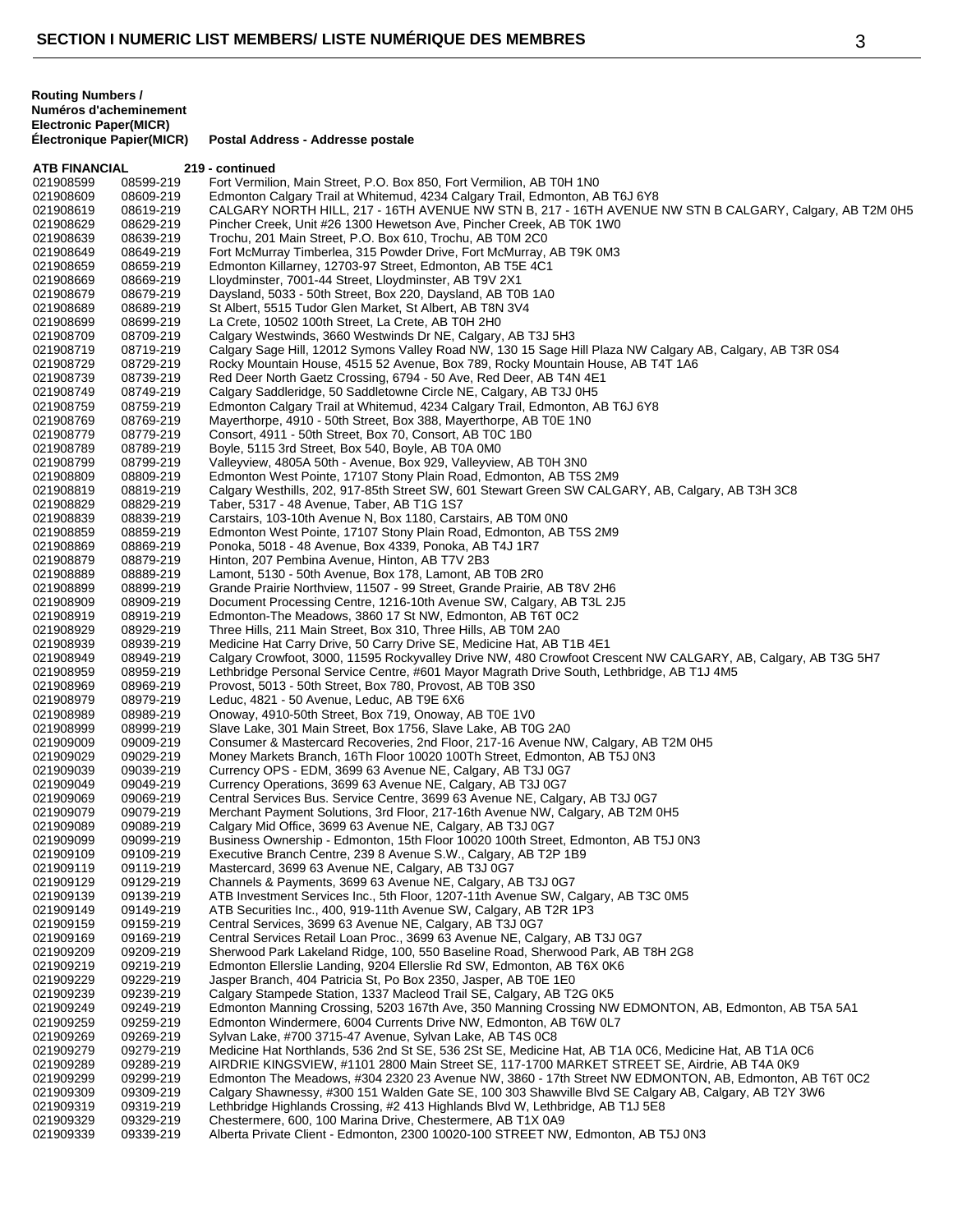| <b>Routing Numbers /</b><br><b>Electronic Paper(MICR)</b> | Numéros d'acheminement<br>Électronique Papier(MICR) | Postal Address - Addresse postale                                          |
|-----------------------------------------------------------|-----------------------------------------------------|----------------------------------------------------------------------------|
| <b>ATB FINANCIAL</b>                                      |                                                     | 219 - continued                                                            |
| 021909349                                                 | 09349-219                                           | Alberta Private Client - Calgary, 700, 585 8th Ave SW, Calgary, AB T2P 1G1 |
| 021909359                                                 | 09359-219                                           | Calgary Eighth Avenue Place, 245-555 8 Ave SW, Calgary, AB T2P 1G1         |
| 021909369                                                 | 09369-219                                           | Calgary Skypointe, c/o 3660 Westwinds Dr NE, Calgary, AB T3J 5H3           |
| 021909389                                                 | 09389-219                                           | Calgary Mahogany, 7 Mahogany Plaza SE, Calgary, AB T3M 2P8                 |
| 021909399                                                 | 09399-219                                           | EDMONTON MOBILE BRANCH, 15548 STONY PLAIN ROAD, Edmonton, AB T5P 3Z2       |
| 021909409                                                 | 09409-219                                           | Arts And Culture Calgary, 102 8th Ave SW, Calgary, AB T2P 1B3              |
| 021909419                                                 | 09419-219                                           | Arts And Culture Edmonton, 9804 Jasper Ave NW, Edmonton, AB T5J 0C5        |
| 021909859                                                 | 09859-219                                           | Support Centre, 3699 63 Avenue NE, Calgary, AB T3J 0G7                     |
| 021909879                                                 | 09879-219                                           | Clearing Processing, 3699 63 Avenue NE, Calgary, AB T3J 0G7                |

| <b>B2B Bank</b>                                                                                                                                                                                                                                                                                                                                                                                                                                                                                                                                                                                                                                                                                                                                                                | 618                                                                                                                                                                                                                                                                                                                                                                                                                                                                                                                                                                                                                                                                                                                                                                                                                                                                                                                                                                                                                                                                                                                                                                                                                                                                                                                                                                                                                                                                                                                                                                                                                                                                                                                                                                                                                                                                                                                                                                                                                                                                                                                                  |
|--------------------------------------------------------------------------------------------------------------------------------------------------------------------------------------------------------------------------------------------------------------------------------------------------------------------------------------------------------------------------------------------------------------------------------------------------------------------------------------------------------------------------------------------------------------------------------------------------------------------------------------------------------------------------------------------------------------------------------------------------------------------------------|--------------------------------------------------------------------------------------------------------------------------------------------------------------------------------------------------------------------------------------------------------------------------------------------------------------------------------------------------------------------------------------------------------------------------------------------------------------------------------------------------------------------------------------------------------------------------------------------------------------------------------------------------------------------------------------------------------------------------------------------------------------------------------------------------------------------------------------------------------------------------------------------------------------------------------------------------------------------------------------------------------------------------------------------------------------------------------------------------------------------------------------------------------------------------------------------------------------------------------------------------------------------------------------------------------------------------------------------------------------------------------------------------------------------------------------------------------------------------------------------------------------------------------------------------------------------------------------------------------------------------------------------------------------------------------------------------------------------------------------------------------------------------------------------------------------------------------------------------------------------------------------------------------------------------------------------------------------------------------------------------------------------------------------------------------------------------------------------------------------------------------------|
| <b>Routing Numbers /</b><br>Numéros d'acheminement<br><b>Electronic Paper(MICR)</b><br><b>Électronique Papier(MICR)</b>                                                                                                                                                                                                                                                                                                                                                                                                                                                                                                                                                                                                                                                        | Postal Address - Addresse postale                                                                                                                                                                                                                                                                                                                                                                                                                                                                                                                                                                                                                                                                                                                                                                                                                                                                                                                                                                                                                                                                                                                                                                                                                                                                                                                                                                                                                                                                                                                                                                                                                                                                                                                                                                                                                                                                                                                                                                                                                                                                                                    |
| 061800621<br>00621-618<br>061802021<br>02021-618<br>061802431<br>02431-618<br>061802991<br>02991-618<br>061803791<br>03791-618<br>061806061<br>06061-618<br>061806071<br>06071-618<br>061806081<br>06081-618<br>061806141<br>06141-618<br>061806211<br>06211-618<br>06221-618<br>061806221<br>061806231<br>06231-618<br>06241-618<br>061806241<br>061806251<br>06251-618<br>061806261<br>06261-618<br>06271-618<br>061806271<br>061806281<br>06281-618<br>06291-618<br>061806291<br>06341-618<br>061806341<br>06351-618<br>061806351<br>061806361<br>06361-618<br>061806491<br>06491-618<br>06601-618<br>061806601<br>061806951<br>06951-618<br>06961-618<br>061806961<br>061806971<br>06971-618<br>061807211<br>07211-618<br>061808101<br>08101-618<br>061808171<br>08171-618 | Choix du Conseiller, 199 Bay Street Suite 600, Toronto, ON M5L 0A2<br>T24-Lead Company Branch B2B, 199 Bay Street Suite 600, Toronto, ON M5L 0A2<br>199 Bay Street, Suite 600, Toronto, ON M5L 0A2<br>B2B Bank Estates, 199 Bay Street Suite 600, Toronto, ON M5L 0A2<br>Age Mortgages, 199 Bay Street Suite 600, Toronto, ON M5H 3P5<br>B2B Bank, 199 Bay Street Suite 600, Toronto, ON M5L 0A2<br>B2B Bank, 199 Bay Street Suite 600, Toronto, ON M5L 0A2<br>B2B Bank, 199 Bay Street Suite 600, Toronto, ON M5L 0A2<br>Conversion Deposit System, 199 Bay Street Suite 600, Toronto, ON M5L 0A2<br>Choix du Conseiller, 199 Bay Street Suite 600, Toronto, ON M5L 0A2<br>199 Bay Street Suite 600, Toronto, ON M5L 0A2<br>B2B Bank, 199 Bay Street Suite 600, Toronto, ON M5L 0A2<br>Sears POS Loans, 199 Bay Street Suite 600, Toronto, ON M5L 0A2<br>Investment Planning Counsel (IPC), 199 Bay Street Suite 600, Toronto, ON M5L 0A2<br>CTFS-Back Office, 199 Bay Street Suite 600, Toronto, ON M5L 0A2<br>Cartier Partners, 199 Bay Street Suite 600, Toronto, ON M5L 0A2<br>Canadian Tire, 199 Bay Street Suite 600, Toronto, ON M5L 0A2<br>Invis Financial Group, 199 Bay Street Suite 600, Toronto, ON M5L 0A2<br>Berkshire Securities Inc, 199 Bay Street Suite 600, Toronto, ON M5L 0A2<br>B2B Trust Banking Products Back Off, 199 Bay Street Suite 600, Toronto, ON M5L 0A2<br>AEGON Dealer Services Canada, 199 Bay Street Suite 600, Toronto, ON M5L 0A2<br>High Interest Investment Account, 199 Bay Street Suite 600, Toronto, ON M5L 0A2<br>Comptabilite, 1981 McGill College 14e etage, Montreal, QC H3A 3K3<br>Renversement DAT/CPG Blc Trust, 1981 McGill College Bureau 1455, Montreal, QC H3A 3K3<br>Renversement DAT/CPG Trust La Lauren, 1981 McGill College Bureau 1455, Montreal, QC H3A 3K3<br>Renversement DAT/CPG Bang Laurentien, 1981 McGill College Bureau 1455, Montreal, QC H3A 3K3<br>Cash management, 199 Bay Street Suite 600, Toronto, ON M5L 0A2<br>Self Directed RSP, 199 Bay Street Suite 600, Toronto, ON M5L 0A2<br>Mutual Funds Lending, 199 Bay Street Suite 600, Toronto, ON M5L 0A2 |

# **THE CANADA TRUST COMPANY 509**

| <b>Routing Numbers /</b><br>Numéros d'acheminement<br><b>Electronic Paper(MICR)</b><br>Électronique Papier(MICR) |           | Postal Address - Addresse postale                                                           |  |
|------------------------------------------------------------------------------------------------------------------|-----------|---------------------------------------------------------------------------------------------|--|
| 050900612                                                                                                        | 29832-004 | Personal Trust Services, 4th Floor, CP Tower, PO Box 1, Toronto, ON M5K 1A2                 |  |
| 050910012                                                                                                        | 10012-509 | London Dundas and Clarence, 220 Dundas Street, P.O. Box 5703 Terminal A, London, ON N6A 4S4 |  |
| 050910022                                                                                                        | 10022-509 | St Thomas Main, 378 Talbot Street, P.O. Box 69, St Thomas, ON N5P 3T5                       |  |
| 050910038                                                                                                        | 10038-509 | Regina Main, 1801 Hamilton St., Regina, SK S4P 4B4                                          |  |
| 050910042                                                                                                        | 10042-509 | London Talbot, 220 Dundas Street, P.O. Box 5703 Terminal A, London, ON N6A 4S4              |  |
| 050910057                                                                                                        | 10057-509 | Winnipeg Main, 230 Portage Ave., P.O. Box 881, Winnipeg, MB R3C 2S6                         |  |
| 050910069                                                                                                        | 10069-509 | Edmonton Main, 10104-103 Avenue, Edmonton, AB T5J 4A7                                       |  |
| 050910072                                                                                                        | 10072-509 | Windsor Main, 600 Ouellette, Windsor, ON N9A 1B9                                            |  |
| 050910082                                                                                                        | 10082-509 | London Lyle, 687 Dundas Street, London, ON N5W 2Z5                                          |  |
| 050910102                                                                                                        | 10102-509 | Toronto Adelaide, 110 Yonge Street, Toronto, ON M5C 1T4                                     |  |
| 050910112                                                                                                        | 10112-509 | Chatham Main, 255 King Street West, Chatham, ON N7M 1E6                                     |  |
| 050910122                                                                                                        | 10122-509 | London Wortley, 191 Wortley Road, London, ON N6C 3P8                                        |  |
| 050910140                                                                                                        | 10140-509 | Eaton centre Mall, 1080 Douglas Street, Victoria, BC V8W 2C3                                |  |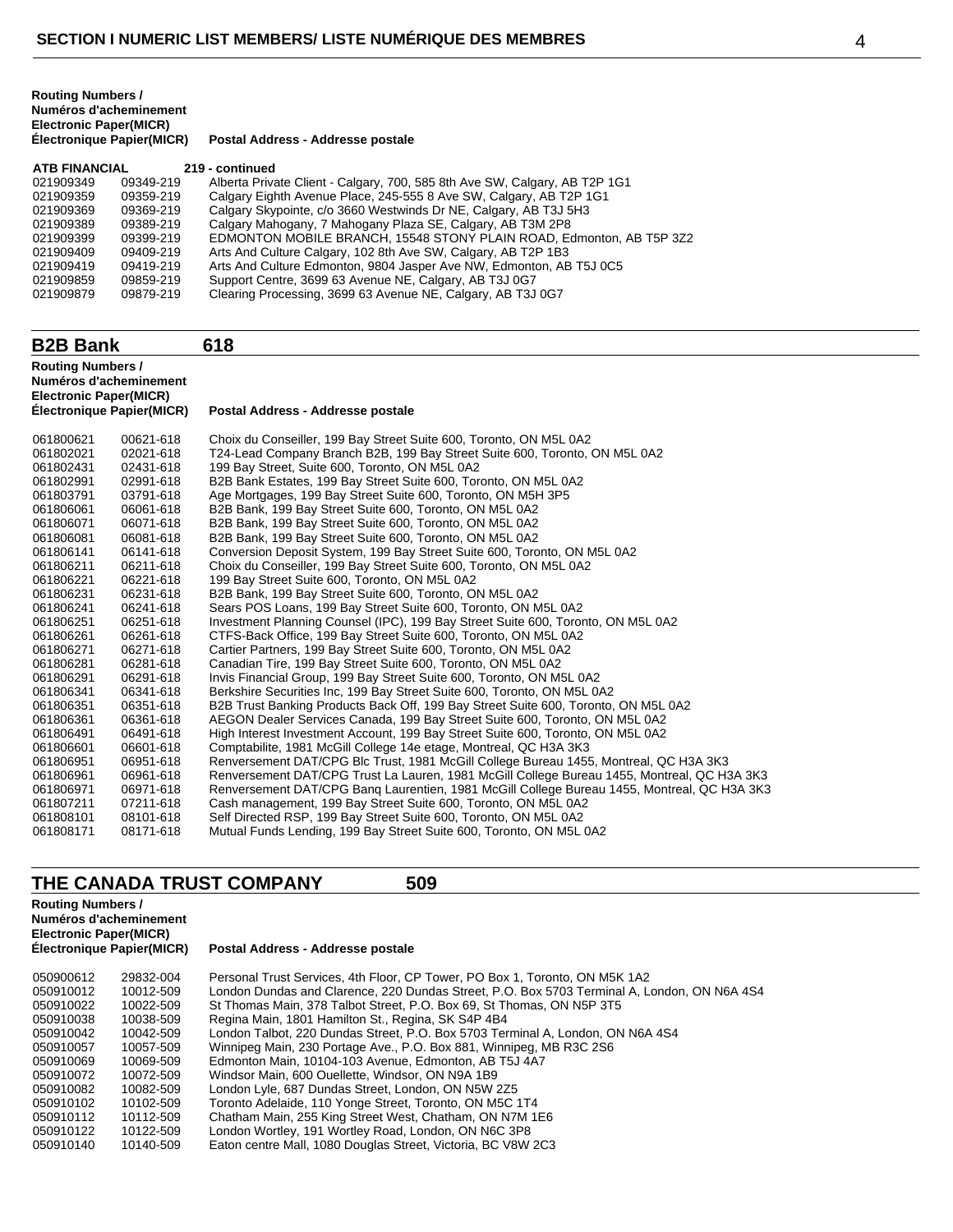**Routing Numbers / Numéros d'acheminement**

**Electronic Paper(MICR) Électronique Papier(MICR) Postal Address - Addresse postale THE CANADA TRUST COMPANY 509 - continued** 050910152 10152-509 Hamilton Main, 46 King Street East, P.O. Box 710, Hamilton, ON L8N 3K7<br>050910160 10160-509 Vancouver Pender, 1055 Dunsmuir Street, P.O. Box 49390, Vancouver, B 050910160 10160-509 Vancouver Pender, 1055 Dunsmuir Street, P.O. Box 49390, Vancouver, BC V7X 1P3<br>050910171 10171-509 Montreal Main. 800 Rene Lenesque Blvd West. 800 Rene Levesque Blvd West. Mont Montreal Main, 800 Rene Lenesque Blvd West, 800 Rene Levesque Blvd West, Montreal, QC H3B 1X9 050910182 10182-509 Guelph Main, 34 Wyndham Street, Guelph, ON N1H 4E5<br>050910192 10192-509 St Catharines Main, 60 James Street, St Catharines, ON St Catharines Main, 60 James Street, St Catharines, ON L2R 7E7 050910209 10209-509 Calgary 8th, 751 3rd Street SW, Calgary, AB T2P 3Y8<br>050910212 10212-509 London University, 1137 Richmond Street, London, OI 050910212 10212-509 London University, 1137 Richmond Street, London, ON N6A 3K6 New Westminster, 127-610 6th Street, New Westminster, BC V3L 3C2 050910232 10232-509 Sarnia Main, 357 North Christina St., Sarnia, ON N7T 5V6 050910242 10242-509 St Catharines Glendale, Glendale Avenue, 240 Glendale Ave, St Catharines, ON L2T 2L2<br>050910259 10259-509 Red Deer Main, 6320-50th Avenue Unit 56, Red Deer, AB T4N 4C6 050910259 10259-509 Red Deer Main, 6320-50th Avenue Unit 56, Red Deer, AB T4N 4C6<br>050910262 10262-509 Toronto St. Clair, 10 St. Clair Ave West, Toronto, ON M4V 1L4 050910262 10262-509 Toronto St. Clair, 10 St. Clair Ave West, Toronto, ON M4V 1L4<br>050910272 10272-509 Kitchener Main, 55-King Street West, Kitchener, ON N2G 4N1 050910272 10272-509 Kitchener Main, 55-King Street West, Kitchener, ON N2G 4N1 050910289 10289-509 Lethbridge Main Branch, 622 3rd Avenue, P.O. Box 668, Lethbridge, AB T1J 3Z6<br>050910299 10299-509 Medicine Hat, 477 Third Street S.E., P.O. Box 999, Medicine Hat, AB T1A 7H1 Medicine Hat, 477 Third Street S.E., P.O. Box 999, Medicine Hat, AB T1A 7H1 050910308 10308-509 Saskatoon 2nd, 170-2nd Avenue South, Saskatoon, SK S7K 1K5<br>050910312 10312-509 Toronto Castle Knock. 472 Edlinton Avenue West. Toronto. ON M 050910312 10312-509 Toronto Castle Knock, 472 Eglinton Avenue West, Toronto, ON M5N 1A6<br>050910322 10322-509 Toronto Danforth, 3060 Danforth Ave, Toronto, ON M4C 1N2 050910322 10322-509 Toronto Danforth, 3060 Danforth Ave, Toronto, ON M4C 1N2<br>050910332 10332-509 Barrie, 91 Dunlop Street East, P.O. Box 459, Barrie, ON L4M 050910332 10332-509 Barrie, 91 Dunlop Street East, P.O. Box 459, Barrie, ON L4M 4T7<br>050910340 10340-509 Vancouver Oakridge. 511 West 41st Avenue. Vancouver. BC V52 Vancouver Oakridge, 511 West 41st Avenue, Vancouver, BC V5Z 2M7 050910356 10356-509 Ottawa Laurier, 170 Laurier Avenue West, Ottawa, ON K1P 5V5<br>050910363 10363-509 Halifax Monestary, 6239 Quinpool Road, Halifax, NS B3L 1A4 Halifax Monestary, 6239 Quinpool Road, Halifax, NS B3L 1A4 050910382 10382-509 Clarence and King, 45 Clarence Street, P.O. Box 308, Port Colborne, ON L3K 3G1<br>050910397 10397-509 Brandon, 903 Rosser Ave, P.O. Box 22103, Brandon, MB R7A 0L3 050910397 10397-509 Brandon, 903 Rosser Ave, P.O. Box 22103, Brandon, MB R7A 0L3 London Oakridge, 1213 Oxford Street West, London, ON N6H 1V8 050910412 10412-509 Toronto Kingsway, 2972 Bloor Street, Etobicoke, ON M8X 1B9<br>050910422 10422-509 Chatham St Clair, 345 St Clair Str, Chatham, ON N7L 3J8 Chatham St Clair, 345 St Clair Str, Chatham, ON N7L 3J8 050910430 10430-509 Nanaimo, Terminal Park Plaza, 1-1150 N Terminal Ave., Nanaimo, BC V9S 5L6<br>050910440 10440-509 Vancouver Chinatown, 450 Main Street, Vancouver, BC V6A 2T4 050910440 10440-509 Vancouver Chinatown, 450 Main Street, Vancouver, BC V6A 2T4<br>050910452 10452-509 Sarnia Bavside Mall. 357 Christina Street North. Sarnia. ON N7T Sarnia Bayside Mall, 357 Christina Street North, Sarnia, ON N7T 5V6 050910460 10460-509 Victoria and 4th Avenue Branch, 400 Victoria St., Prince George, BC V2L 2J7<br>050910470 10470-509 Vancouver Kerrisdale, 2198 West 41st Ave, Vancouver, BC V6M 1Z1 050910470 10470-509 Vancouver Kerrisdale, 2198 West 41st Ave, Vancouver, BC V6M 1Z1<br>050910482 10482-509 Toronto Richview, 250 Wincott Drive, Etobicoke, ON M9R 2R5 050910482 10482-509 Toronto Richview, 250 Wincott Drive, Etobicoke, ON M9R 2R5<br>050910498 10498-509 Moose Jaw, 237 Main Street North, P.O. Box 578, Moose Jaw, 050910498 10498-509 Moose Jaw, 237 Main Street North, P.O. Box 578, Moose Jaw, SK S6H 0W1<br>050910502 10502-509 Toronto Markland Wood, 4335 Bloor Street West, Ftobicoke, ON M9C 2A5 Toronto Markland Wood, 4335 Bloor Street West, Etobicoke, ON M9C 2A5 050910512 10512-509 Toronto St. Andrews, 29 The Links Road, Willowdale, ON M2P 1T7<br>050910526 10526-509 Kanata Centrum, 120 Earl Grey Drive, Kanata, ON K2T 1B6 050910526 10526-509 Kanata Centrum, 120 Earl Grey Drive, Kanata, ON K2T 1B6<br>050910532 10532-509 London Huron, 1314 Huron Street, London, ON N5Y 4M3 050910532 10532-509 London Huron, 1314 Huron Street, London, ON N5Y 4M3<br>050910542 10542-509 Bayfield Mall, 534 Bayfield St., Barrie, ON L4M 5A2 050910542 10542-509 Bayfield Mall, 534 Bayfield St., Barrie, ON L4M 5A2<br>050910572 10572-509 Toronto Erskine, 2453 Yonge Street, Toronto, ON N 050910572 10572-509 Toronto Erskine, 2453 Yonge Street, Toronto, ON M4P 2H6<br>050910599 10599-509 Calgary Market Mall, 4935 40th Ave NW, Calgary, AB T3B 1 050910599 10599-509 Calgary Market Mall, 4935 40th Ave NW, Calgary, AB T3B 1N1 Vancouver Davie, 1690 Davie Street at Bidwell, Vancouver, BC V6G 1V9 050910622 10622-509 Burlington Mall, 701 Guelph Line, Burlington, ON L7R 3M7<br>050910632 10632-509 Oakville Main, 282 Lakeshore Road East, Oakville, ON L6J Oakville Main, 282 Lakeshore Road East, Oakville, ON L6J 1J2 050910642 10642-509 Mississauga Main, 2580 Hurontario Street, Mississauga, ON L5B 1N5 050910652 10652-509 Milton, 252 Main Street, Milton, ON L9T 1N8<br>050910662 10662-509 London Sherwood. 1055 Wonderland Road N London Sherwood, 1055 Wonderland Road North, London, ON N6G 2Y9 050910672 10672-509 Kitchener King & Ontario, 55 King Street West, Kitchener, ON N2G 4W1<br>050910682 10682-509 Waterloo Main, 15 King Street South, Waterloo, ON N2J 1N9 Waterloo Main, 15 King Street South, Waterloo, ON N2J 1N9 050910702 10702-509 Halton Hills (Georgetown), 29 Main Street South, Georgetown, ON L7G 3G2<br>050910712 10712-509 Cambridge Preston, 699 King Street East, Cambridge, ON N3H 3N7 050910712 10712-509 Cambridge Preston, 699 King Street East, Cambridge, ON N3H 3N7<br>050910722 10722-509 Kitchener Belmont, 693 Belmont Boulevard, Kitchener, ON N2M 1P1 Kitchener Belmont, 693 Belmont Boulevard, Kitchener, ON N2M 1P1 050910762 10762-509 Kitchener Fairview, Fairview Park Mall, 2960 Kingsway Dr., Kitchener, ON N2C 1X1<br>050910772 10772-509 Fergus, 298 St Andrew St West, Fergus, ON N1M 1N7 050910772 10772-509 Fergus, 298 St Andrew St West, Fergus, ON N1M 1N7 050910782 10782-509 Kitchener Stanley Park, 1005 Ottawa Street North, Kitchener, ON N2A 1H2<br>050910792 10792-509 Brampton Main, 28 Main Street North, Brampton, ON L6V 1N6 050910792 10792-509 Brampton Main, 28 Main Street North, Brampton, ON L6V 1N6<br>050910802 10802-509 Burlington Main, 510 Brant Street, Burlington, ON L7R 2G7 Burlington Main, 510 Brant Street, Burlington, ON L7R 2G7 050910812 10812-509 Dundas, 82 King Street West, P.O. Box 8586, Dundas, ON L9H 5G1<br>050910822 10822-509 Delhi, 121 King St, Delhi, ON N4B 1X9 050910822 10822-509 Delhi, 121 King St, Delhi, ON N4B 1X9<br>050910832 10832-509 Simcoe Main, 46 Norfolk Street North, 10832-509 Simcoe Main, 46 Norfolk Street North, P.O. Box 427, Simcoe, ON N3Y 5C6<br>10842-509 Windsor Devonshire, Devonshire Mall, 3100 Howard Ave, Windsor, ON N8Y 050910842 10842-509 Windsor Devonshire, Devonshire Mall, 3100 Howard Ave, Windsor, ON N8X 3Y8<br>050910852 10852-509 Waterloo Westmount, 50 Westmount Road North, Waterloo, ON N2L 2R5 050910852 10852-509 Waterloo Westmount, 50 Westmount Road North, Waterloo, ON N2L 2R5<br>050910860 10860-509 West Vancouver Park Royal, Unit 632 Park Royal North, West Vancouver. 050910860 10860-509 West Vancouver Park Royal, Unit 632 Park Royal North, West Vancouver, BC V7T 1H9<br>050910872 10872-509 Toronto Fairview. 218-1800 Sheeppard Ave E. P.O. Box U218. Willowdale. ON M2J 5A

Toronto Fairview, 218-1800 Sheeppard Ave E, P.O. Box U218, Willowdale, ON M2J 5A8 050910882 10882-509 Guelph Silvercreek, 170 Silvercreek Parkway N, Guelph, ON N1H 7P7<br>050910892 10892-509 Bramalea, Bramalea City Centre, 25 Peel Centre Drive, Bramalea, ON 050910892 10892-509 Bramalea, Bramalea City Centre, 25 Peel Centre Drive, Bramalea, ON L6T 3R5<br>050910902 10902-509 Stoney Creek Centennial, 800 Queenston Road, Stoney Creek, ON L8G 1A7 050910902 10902-509 Stoney Creek Centennial, 800 Queenston Road, Stoney Creek, ON L8G 1A7<br>050910910 10910-509 Burnaby, 4994 Kingsway, Burnaby, BC V5H 2E2 050910910 10910-509 Burnaby, 4994 Kingsway, Burnaby, BC V5H 2E2<br>050910922 10922-509 Cambridge Hespeler Road. 425 Hespeler Road. Cambridge Hespeler Road, 425 Hespeler Road, Cambridge, ON N1R 6J2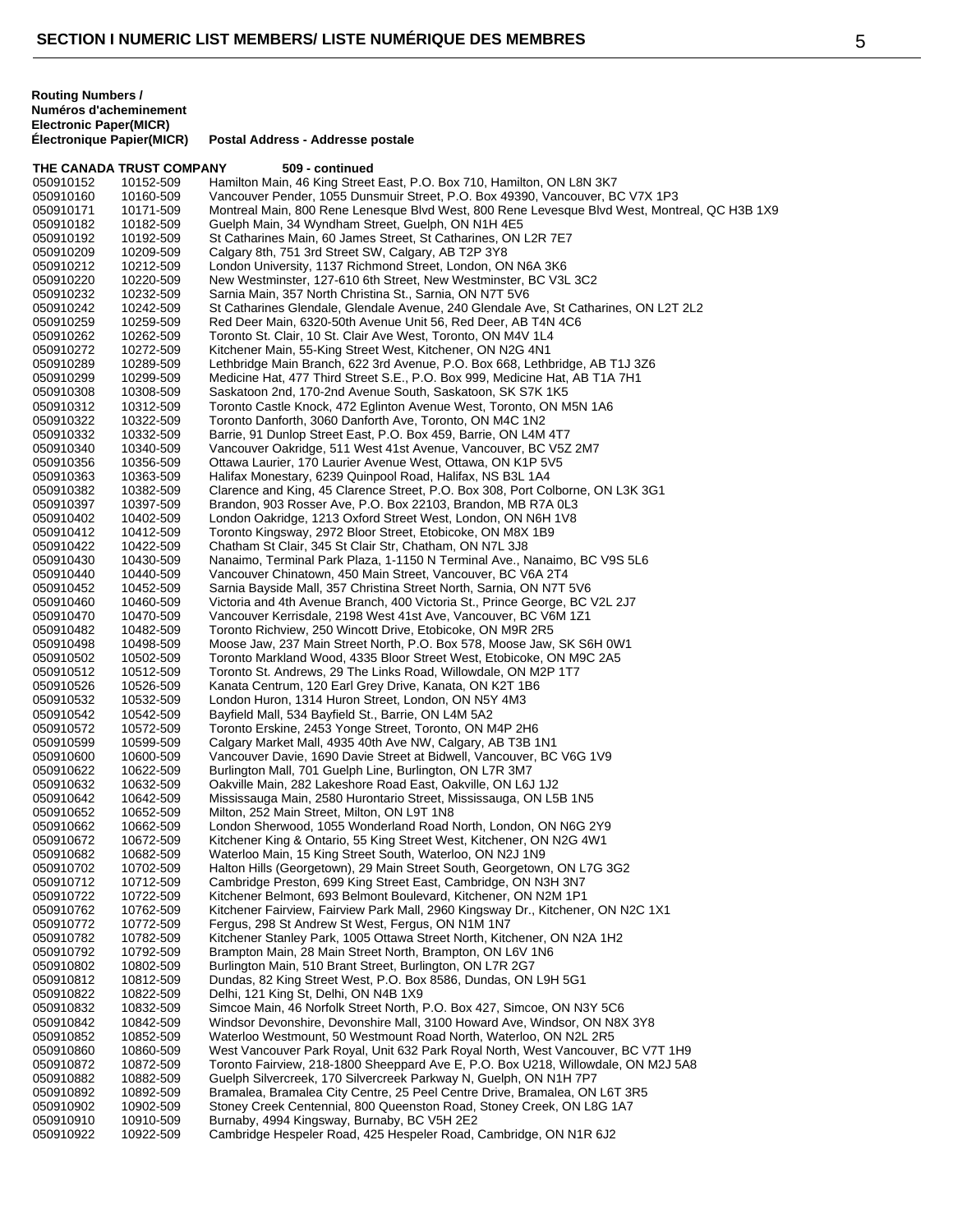| <b>Routing Numbers /</b>      |                                   |
|-------------------------------|-----------------------------------|
| Numéros d'acheminement        |                                   |
| <b>Electronic Paper(MICR)</b> |                                   |
| Electronique Papier(MICR)     | Postal Address - Addresse postale |
|                               |                                   |

|                        | THE CANADA TRUST COMPANY | 509 - continued                                                                                                                                                      |
|------------------------|--------------------------|----------------------------------------------------------------------------------------------------------------------------------------------------------------------|
| 050910932              | 10932-509                | Mississauga Square One, 100 City Centre Drive, Mississauga, ON L5B 2C9                                                                                               |
| 050911002              | 11002-509                | St Thomas Elgin Mall, 417 Wellington Street, St Thomas, ON N5R 5J5                                                                                                   |
| 050911012              | 11012-509                | London Main, 275 Dundas Street, P.O. Box 5703 Terminal 'A', London, ON N6A 4S4                                                                                       |
| 050911022              | 11022-509                | Hamilton Centre Mall, Greater Hamilton Shopping Centre, 1227 Barton St E, Hamilton, ON L8H 2V4                                                                       |
| 050911049              | 11049-509                | Calgary Willow Park, 234 10816 MacLeod Trail S, Calgary, AB T2J 5N8                                                                                                  |
| 050911052              | 11052-509                | Kitchener Market Square, 55 King Street West, Kitchener, ON N2G 4W1                                                                                                  |
| 050911062<br>050911077 | 11062-509<br>11077-509   | Hillcrest Mall, 9350 Yonge St, Richmond Hill, ON L4C 5G2<br>West Wood Village Shopping Centre, 3312 Portage Avenue, Winnipeg, MB R3K 0Z1                             |
| 050911082              | 11082-509                | London Byron, 1260 Commissioners Rd W, London, ON N6K 1C7                                                                                                            |
| 050911092              | 11092-509                | London Westmount, 795 Wonderland Road South, London, ON N6K 3C2                                                                                                      |
| 050911102              | 11102-509                | London Platt's Lane, 215 Oxford St. W., London, ON N6H 1S5                                                                                                           |
| 050911112              | 11112-509                | Kitchener Pioneer Park, 123 Pioneer Drive, Kitchener, ON N2P 1K8                                                                                                     |
| 050911129              | 11129-509                | Edmonton Castle Downs, 13703 93rd Street NW, Edmonton, AB T5E 5V6                                                                                                    |
| 050911132              | 11132-509                | Hamilton Jackson Square, 2 King St W, Hamilton, ON L8P 1A1                                                                                                           |
| 050911142              | 11142-509                | London Ernest, 1420 Ernest Ave, London, ON N6E 2H8                                                                                                                   |
| 050911150<br>050911162 | 11150-509<br>11162-509   | Abbotsford, 32435 South Fraser Way-Unit 1, Clearbrook, BC V2T 1X4<br>Sarnia Lambton, 1362 Lambton Mall Road, Sarnia, ON N7S 5A1                                      |
| 050911170              | 11170-509                | Richmond Lansdowne, c/o 626-5300 #3 Road, 5300 No. 3 Road, Richmond, BC V6X 2X9                                                                                      |
| 050911182              | 11182-509                | Leamington, 230 Erie St. South, Leamington, ON N8H 5J6                                                                                                               |
| 050911202              | 11202-509                | Dunnville, 163 Lock Street East, P.O. Box 185 Station A, Dunnville, ON N1A 2X5                                                                                       |
| 050911212              | 11212-509                | Fort Erie, 70 Jarvis Street, P.O. Box 98 Station A, Fort Erie, ON L2A 5M6                                                                                            |
| 050911222              | 11222-509                | Grimsby, 20 Main Street East, Grimsby, ON L3M 4G5                                                                                                                    |
| 050911232              | 11232-509                | Niagara Falls Main, 4483 Queen's Street, P.O. Box 630, Niagara Falls, ON L2E 6V5                                                                                     |
| 050911242              | 11242-509                | Niagara Falls Town & Country, 3643 Portage Rd, Niagara Falls, ON L2J 2K8                                                                                             |
| 050911252<br>050911262 | 11252-509<br>11262-509   | Lasalle, 5990 Malden Road, Windsor, ON N9H 2S3                                                                                                                       |
| 050911292              | 11292-509                | St Catharines Grantham, 364 Scott Street, St Catharines, ON L2M 3W4<br>Welland, 87 Main Street East, Welland, ON L3B 3W5                                             |
| 050911302              | 11302-509                | Listowel, 195 Main Street East, Listowel, ON N4W 2B5                                                                                                                 |
| 050911312              | 11312-509                | Guelph Speedvale, 666 Woolwich Street, Guelph, ON N1H 7G5                                                                                                            |
| 050911322              | 11322-509                | Toronto Bathurst, 574 Bloor St W., Toronto, ON M6G 1K1                                                                                                               |
| 050911362              | 11362-509                | Brampton Shoppers World, 7686 Hurontario Street, City South Plaza, Brampton, ON L6Y 5B5                                                                              |
| 050911372              | 11372-509                | Cornwall, 1 Water Street East, Cornwall, ON K6H 6M2                                                                                                                  |
| 050911382              | 11382-509                | Kapuskasing, 25 Brunetville Road, Kapuskasing, ON P5N 2E9                                                                                                            |
| 050911392              | 11392-509                | Kingston Main, 94 Princess Street, Kingston, ON K7L 1A5<br>Kirkland Lake, 51 Government Road West, Kirkland Lake, ON P2N 2E5                                         |
| 050911402<br>050911412 | 11402-509<br>11412-509   | New Liskeard, 11B Timiskaming Square, Box 182, New Liskeard, ON P0J 1P0                                                                                              |
| 050911422              | 11422-509                | Main & Wyld, 199 Main St East, North Bay, ON P1B 8H5                                                                                                                 |
| 050911432              | 11432-509                | Oshawa Main, 1 Simcoe Street North, Oshawa, ON L1G 4R7                                                                                                               |
| 050911452              | 11452-509                | Sudbury Main, 50 Cedar Street, Sudbury, ON P3E 1A5                                                                                                                   |
| 050911462              | 11462-509                | Timmins, 194 Third Avenue, Timmins, ON P4N 1C8                                                                                                                       |
| 050911472              | 11472-509                | Windsor Ouellette, 600 Ouellette Avenue, Windsor, ON N9A 1B9                                                                                                         |
| 050911482              | 11482-509                | Strathroy, 360 Caradoc Street S at Carroll St, Strathroy, ON N7G 2P6                                                                                                 |
| 050911492              | 11492-509                | London Cheapside, 1030 Adelaide St., London, ON N5Y 2M9                                                                                                              |
| 050911500<br>050911512 | 11500-509<br>11512-509   | Park & Tilford, 1020-333 Brooksbank Road, North Vancouver, BC V7J 3S8<br>Niagara Falls Dorchester, 5900 Dorchester Road, Niagara Falls, ON L2G 5S9                   |
| 050911520              | 11520-509                | Richmond Main, Brighouse Centre, 6380 No. 3 Road at Cook, Richmond, BC V6Y 2B3                                                                                       |
| 050911532              | 11532-509                | Toronto Finch, 648 Finch Avenue East, North York, ON M2K 2E6                                                                                                         |
| 050911549              | 11549-509                | Edmonton Millbourne, 133 Millbourne Shopping Centre, 38th Ave. and Millwoods Rd., Edmonton, AB T6K 3L6                                                               |
| 050911552              | 11552-509                | Simcoe Mall, 140 Queensway E., Simcoe, ON N3Y 4Y7                                                                                                                    |
| 050911562              | 11562-509                | North Bay Mall, 300 Lakeshore Drive, North Bay, ON P1A 3V2                                                                                                           |
| 050911570              | 11570-509                | Richmond Broadmoor, 10111 No. 3 Road at Williams, Richmond, BC V7A 1W6                                                                                               |
| 050911582              | 11582-509                | Toronto Sheppard, 3471 Sheppard Avenue East, Scarborough, ON M1T 3K5<br>Mississauga Meadowvale, 6677 Meadowvale Centre, Mississauga, ON L5N 2R5                      |
| 050911592<br>050911602 | 11592-509<br>11602-509   | Hamilton Upper Wentworth, 550 Fennel Ave. E., Hamilton, ON L8V 4S9                                                                                                   |
| 050911612              | 11612-509                | Guelph Scottsdale, 585 Scottsdale Dr, Guelph, ON N1G 3E7                                                                                                             |
| 050911622              | 11622-509                | Burlington Appleby, 5000 New St, Burlington, ON L7L 1V1                                                                                                              |
| 050911632              | 11632-509                | Waterloo Conestoga, 550 King Street North, Waterloo, ON N2L 5W6                                                                                                      |
| 050911646              | 11646-509                | Ottawa Westgate, Westgate Shopping Centre, 1309 Carling Ave, Ottawa, ON K1Z 7L3                                                                                      |
| 050911652              | 11652-509                | Cambridge Franklin, 200 Franklin Blvd, South Cambridge Shop Ct-200 Franklin, Cambridge, ON N1R 5S1                                                                   |
| 050911662              | 11662-509                | Orangeville, 150 First St., Orangeville, ON L9W 3T7                                                                                                                  |
| 050911682              | 11682-509                | Burlington Upper Middle, 1505 Guelph Line Road, PO Box 1578 Station 'B', Burlington, ON L7P 3B6<br>Calgary Richmond, 5627 Signal Hill Centre SW, Calgary, AB T3H 3P8 |
| 050911699<br>050911700 | 11699-509<br>11700-509   | Guilford Place Shopping Centre, 10320 152nd Street, Unit A - 9989 152nd Street, Surrey, BC V3R 4G8                                                                   |
| 050911719              | 11719-509                | Calgary 17th, 1029 17th Ave S W, Calgary, AB T2T 0A9                                                                                                                 |
| 050911729              | 11729-509                | Calgary Memorial, c/o 4415 Memorial Dr S E, Calgary, AB T2A 6A4                                                                                                      |
| 050911730              | 11730-509                | Langley, 160-19653 Willowbrook Drive, Langley, BC V2Y 1A5                                                                                                            |
| 050911742              | 11742-509                | Kitchener Strasburg, Forest Glen Shopping Centre, 700 Strasburg Rd., Kitchener, ON N2E 2M2                                                                           |
| 050911750              | 11750-509                | Surrey Fleetwood, 601-15960 Fraser Highway, Surrey, BC V3S 2W5                                                                                                       |
| 050911762              | 11762-509                | Eastown Shopping Centre, 2010 Lauzon Road, Windsor, ON N8T 2Z3                                                                                                       |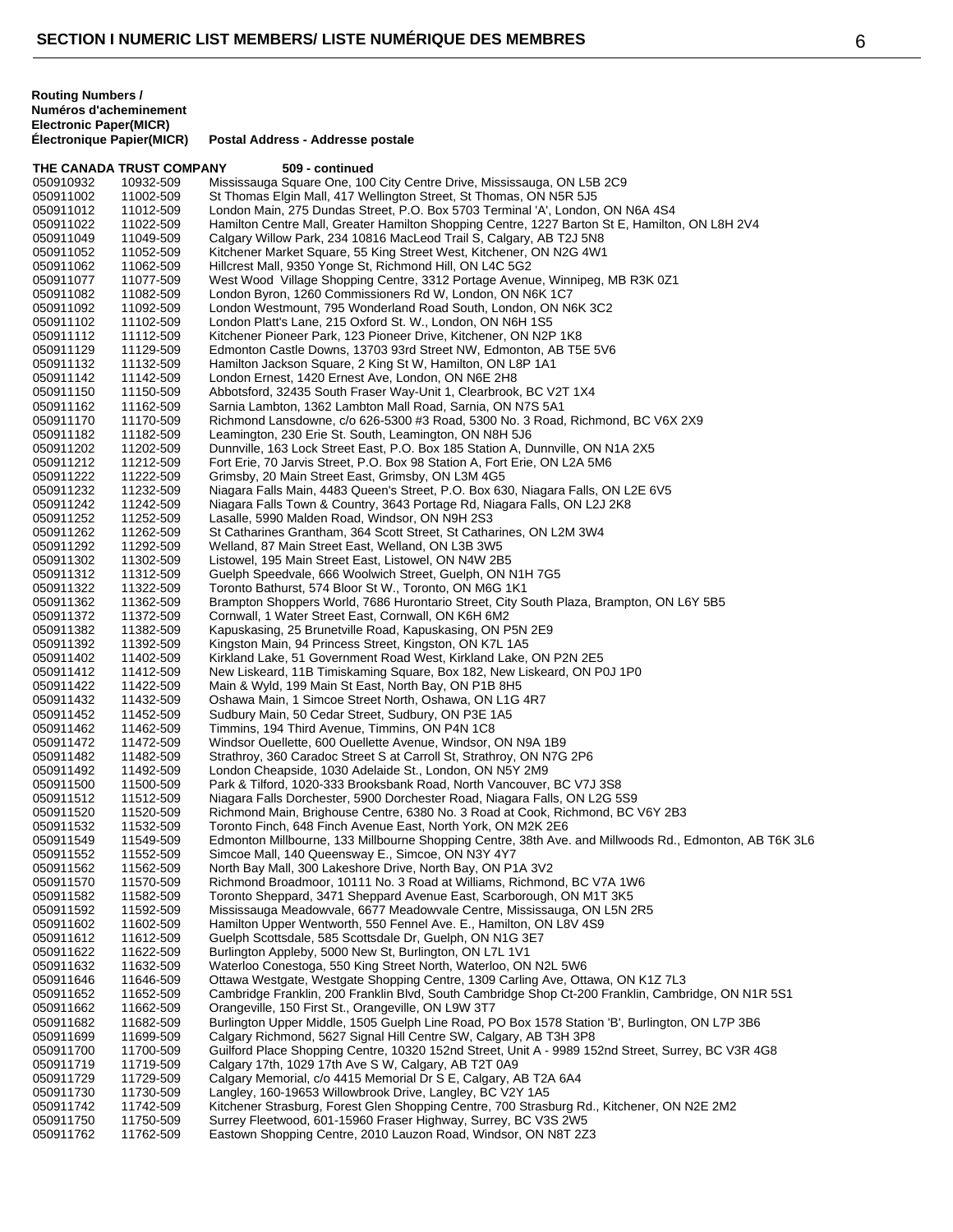| -IVIDI\LJ |  |  |  |  |
|-----------|--|--|--|--|
|           |  |  |  |  |
|           |  |  |  |  |
|           |  |  |  |  |

**Routing Numbers / Numéros d'acheminement Electronic Paper(MICR) Électronique Papier(MICR) Postal Address - Addresse postale THE CANADA TRUST COMPANY 509 - continued** 050911779 11779-509 Edmonton St Albert, 40-101 St. Albert Rd., St Albert, AB T8N 6L5<br>050911782 11782-509 Hamilton Upper Ottawa, 1119 Fennell Avenue East, Hamilton, ON 050911782 11782-509 Hamilton Upper Ottawa, 1119 Fennell Avenue East, Hamilton, ON L8T 1S2<br>050911802 11802-509 DP Admin, 275 Dundas Street, London, ON N6B 3L1 DP Admin, 275 Dundas Street, London, ON N6B 3L1 050911810 11810-509 Vancouver Support Services, 6th Floor-1055 Dunsmuir St, Vancouver, BC V7X 1P3<br>050911822 11822-509 Barry Mapleview, 60 Mapleview Drive, Barrie, ON L4N 9H6 Barry Mapleview, 60 Mapleview Drive, Barrie, ON L4N 9H6 050911839 11839-509 Calgary Hamptons, 3100 1000 Hamptons Dr NW, Calgary, AB T3A 6A7<br>050911842 11842-509 Brampton Springdale, 90 Great Lakes Drive, Brampton, ON L6R 2K7 050911842 11842-509 Brampton Springdale, 90 Great Lakes Drive, Brampton, ON L6R 2K7<br>050911852 11852-509 Metro Central Mtge Serv Unit, Suite 601-20 Folinton Ave West, Toron Metro Central Mtge Serv Unit, Suite 601-20 Eglinton Ave West, Toronto, ON M4R 2E2 050911892 11892-509 Erin Mills Clearing Centre, 6800 Millcreek Dr, Mississauga, ON L5N 4J9<br>050911902 11902-509 Kingston Bath, 648 Bath Road, Kingston, ON K7M 4X6 050911902 11902-509 Kingston Bath, 648 Bath Road, Kingston, ON K7M 4X6<br>050911912 11912-509 Hamilton Upper James, 830 Upper James, Hamilton, O 050911912 11912-509 Hamilton Upper James, 830 Upper James, Hamilton, ON L9C 3A4<br>050911922 11922-509 Toronto Pharmacy, 1846 Lawrence Ave E, Scarborough, ON M1R 050911922 11922-509 Toronto Pharmacy, 1846 Lawrence Ave E, Scarborough, ON M1R 2Y4<br>050911932 11932-509 Toronto Royal York, 1440 Royal York Rd, Etobicoke, ON M9P 3B1 050911932 11932-509 Toronto Royal York, 1440 Royal York Rd, Etobicoke, ON M9P 3B1<br>050911962 11962-509 Markham and Lawrence, 680 Markham Road, Scarborough, ON M 050911962 11962-509 Markham and Lawrence, 680 Markham Road, Scarborough, ON M1H 2A7<br>050911972 11972-509 Toronto Warden/Finch, 2565 Warden Ave South of Finch, Scarborough, OI Toronto Warden/Finch, 2565 Warden Ave South of Finch, Scarborough, ON M1W 2H5 050911989 11989-509 Lethbridge Park Meadow, 622-3rd Avenue South, Lethbridge, AB T1J 0H5<br>050911990 11990-509 Central Plaza Shopping Centre, 15110 North Bluff Road, White Rock, BC Central Plaza Shopping Centre, 15110 North Bluff Road, White Rock, BC V4B 3E5 050912000 12000-509 4000 Quadra, 4000 Quadra Street, Victoria, BC V8X 1K2<br>050912012 12012-509 Owen Sound, 985 Second Avenue East, Owen Sound, O 050912012 12012-509 Owen Sound, 985 Second Avenue East, Owen Sound, ON N4K 2H5<br>050912022 12022-509 Ancaster, 98 Wilson Street West, Ancaster, ON L9G 1N3 Ancaster, 98 Wilson Street West, Ancaster, ON L9G 1N3 050912039 12039-509 Calgary Trail South, 4108 Calgary Trails, Edmonton, AB T6J 6Y6<br>050912040 12040-509 Kelowna Spall, Unit 150 Spall Plaza-1950 Harvey Ave, Kelowna, I 050912040 12040-509 Kelowna Spall, Unit 150 Spall Plaza-1950 Harvey Ave, Kelowna, BC V1Y 8J8<br>050912059 12059-509 Calgary Centre Street, 1216 Centre Street North, Calgary, AB T2E 6N8 050912059 12059-509 Calgary Centre Street, 1216 Centre Street North, Calgary, AB T2E 6N8<br>050912062 12062-509 Markham, 8545 McCowan Road, Markham, ON L3P 1W9 050912062 12062-509 Markham, 8545 McCowan Road, Markham, ON L3P 1W9 Regina Gordon, 4626 Albert St, Regina, SK S4S 6B4 050912099 12099-509 Edmonton Capilano, 47 Capilano Mall 5004 - 98th Ave, Edmonton, AB T6A 0A1<br>050912106 12106-509 Ottawa Merivale, 1556 Merivale Road, Nepean, ON K2G 3J8 050912106 12106-509 Ottawa Merivale, 1556 Merivale Road, Nepean, ON K2G 3J8 050912112 12112-509 Credit Card Serv-Data Entry, 219 Oxford Street, West, London, ON N6A 1S5<br>050912120 12120-509 Richmond Seafair, 3960 Francis Road, Richmond, BC V7C 1J7 050912120 12120-509 Richmond Seafair, 3960 Francis Road, Richmond, BC V7C 1J7<br>050912136 12136-509 Ottawa Richmond, 1460 Richmond Road, Ottawa, ON K2B 6S1 Ottawa Richmond, 1460 Richmond Road, Ottawa, ON K2B 6S1 050912142 12142-509 Toronto Warden Woods, 725 Warden Ave, Scarborough, ON M1L 4R7<br>050912150 12150-509 Westbank BC, 100-3711 Old Okanagan Hwy, Westbank, BC V4T 2H9 050912150 12150-509 Westbank BC, 100-3711 Old Okanagan Hwy, Westbank, BC V4T 2H9 050912160 12160-509 Vancouver Main, 1055 Dunsmuir Street, P.O. Box 49390, Four Bentall Centre, Vancouver, BC V7X 1P3<br>050912172 12172-509 Oakville 3rd Line, 1424 Upper Middle Road West, Oakville, ON L6M 3G3 050912172 12172-509 Oakville 3rd Line, 1424 Upper Middle Road West, Oakville, ON L6M 3G3<br>050912182 12182-509 London, PO Box 5703 Terminal A. London, ON N6A 4S4 London, PO Box 5703 Terminal A, London, ON N6A 4S4 050912199 12199-509 Spruce Grove, Unit # 10 120-16 Westway Road, Spruce Grove, AB T7X 3X3<br>050912209 12209-509 Calgary Eaton Centre, 751 3rd Street SW, Calgary, AB T2P 4K8 Calgary Eaton Centre, 751 3rd Street SW, Calgary, AB T2P 4K8 050912219 12219-509 Red Deer Bennett, 2325 50th Avenue, Red Deer, AB T4R 1M7<br>050912222 12222-509 Lawrence and Mccowan Road, 697 Mccowan Road, Scarborou 050912222 12222-509 Lawrence and Mccowan Road, 697 Mccowan Road, Scarborough, ON M1J 1K2<br>050912239 12239-509 Edmonton 104th, 11550 104 Avenue, Edmonton, AB T5K 2S5 050912239 12239-509 Edmonton 104th, 11550 104 Avenue, Edmonton, AB T5K 2S5<br>050912242 12242-509 Brantford Charing Cross, 39 King George Road, Brantford, ON 050912242 12242-509 Brantford Charing Cross, 39 King George Road, Brantford, ON N3R 5K2<br>050912259 12259-509 Edmonton Whyte Ave. 8140-82 Avenue NW. Edmonton. AB T6C 0Y4 Edmonton Whyte Ave, 8140-82 Avenue NW, Edmonton, AB T6C 0Y4 050912269 12269-509 Edmonton Northwoods, 13703 93rd Street NW, Edmonton, AB T5E 5V6<br>050912272 12272-509 Woodstock Brock, 400 Dundas Street, Woodstock, ON N4S 1B9 Woodstock Brock, 400 Dundas Street, Woodstock, ON N4S 1B9 050912289 12289-509 Calgary Northmount, 3400 14th Street NW, Calgary, AB T2K 1Y5<br>050912296 12296-509 Ottawa Bank, 1596 Bank Street, Ottawa, ON K1H 7Z5 050912296 12296-509 Ottawa Bank, 1596 Bank Street, Ottawa, ON K1H 7Z5 050912302 12302-509 Mississauga Erin Mills, South Common Mall, 2150 Burnhamthorpe Road West, Mississauga, ON L5L 3A2 050912312 12312-509 Toronto Islington, 1048 Islington Avenue, Toronto, ON M8Z 4R6<br>050912322 12322-509 Central Ontario Mtge Service Unit, 305 King Street W, P.O. Box Central Ontario Mtge Service Unit, 305 King Street W, P.O. Box 698 Station C, Kitchener, ON N2G 1B9 050912332 12332-509 Toronto Northtown, 5400 Yonge Street, Willowdale, ON M2N 5R5 050912340 12340-509 Port Coquitlam Main, 11-2755 Lougheed Highway, Port Coquitlam, BC V3B 5Y9<br>050912352 12352-509 Toronto Jopling, 3868 Bloor Street West, Etobicoke, ON M9B 1L3 Toronto Jopling, 3868 Bloor Street West, Etobicoke, ON M9B 1L3 050912362 12362-509 London Baseline, 353 Wellington Rd. S., London, ON N6C 4P8<br>050912372 12372-509 Hamilton Rosedale, King Rose Place - 1900 King Street E, Han 050912372 12372-509 Hamilton Rosedale, King Rose Place - 1900 King Street E, Hamilton, ON L8K 1W1<br>050912389 12389-509 Edmonton 156th, 8705 156th Street, Edmonton, AB T5R 1Y5 050912389 12389-509 Edmonton 156th, 8705 156th Street, Edmonton, AB T5R 1Y5<br>050912392 12392-509 Burlington Plains, 596 Plains Road East (at King Road), Burlin 050912392 12392-509 Burlington Plains, 596 Plains Road East (at King Road), Burlington, ON L7T 2E7<br>050912402 12402-509 London Clarke Road, 1920 Dundas Street Fast, London, ON N5V 3P1 050912402 12402-509 London Clarke Road, 1920 Dundas Street East, London, ON N5V 3P1 050912412 12412-509 Toronto Don Mills, 939 Lawrence Ave E, Don Mills, ON M3C 1P8<br>050912422 12422-509 Oakville Place, 240 Leighland Avenue, Oakville, ON L6H 3H6 Oakville Place, 240 Leighland Avenue, Oakville, ON L6H 3H6 050912432 12432-509 Kingston Princess, 1006 Princess Street, Kingston, ON K7L 1H2 050912442 12442-509 New Hamburg, 114 Huron Street, PO Box 579, New Hamburg, ON N0B 2G0<br>050912450 12450-509 Vancouver Lonsdale, 1860 Lonsdale Ave, North Vancouver, BC V7M 2.19 050912450 12450-509 Vancouver Lonsdale, 1860 Lonsdale Ave, North Vancouver, BC V7M 2J9<br>050912462 12462-509 Toronto Dundas, 413 Dundas Street West, Toronto, ON M5T 1G6 050912462 12462-509 Toronto Dundas, 413 Dundas Street West, Toronto, ON M5T 1G6<br>050912474 12474-509 Saint John. 22 King Street. Saint John. NB E2L 1G3 Saint John, 22 King Street, Saint John, NB E2L 1G3 050912482 12482-509 Hurontario and Highway 26, 104 Hurontario St., Collingwood, ON L9Y 3Z4<br>050912496 12496-509 Ottawa Pretoria, 5 Pretoria Ave, Ottawa, ON K1S 5L6 Ottawa Pretoria, 5 Pretoria Ave, Ottawa, ON K1S 5L6 050912502 12502-509 Hamilton Mohawk, 781 Mohawk Rd W, Hamilton, ON L9C 7B7<br>050912512 12512-509 Toronto Rathburn, 1498 Islington Ave, Etobicoke, ON M9A 3L7 050912512 12512-509 Toronto Rathburn, 1498 Islington Ave, Etobicoke, ON M9A 3L7<br>050912522 12522-509 Toronto Brookdale, 1677 Avenue Rd., Toronto, ON M5M 3Y3 050912522 12522-509 Toronto Brookdale, 1677 Avenue Rd., Toronto, ON M5M 3Y3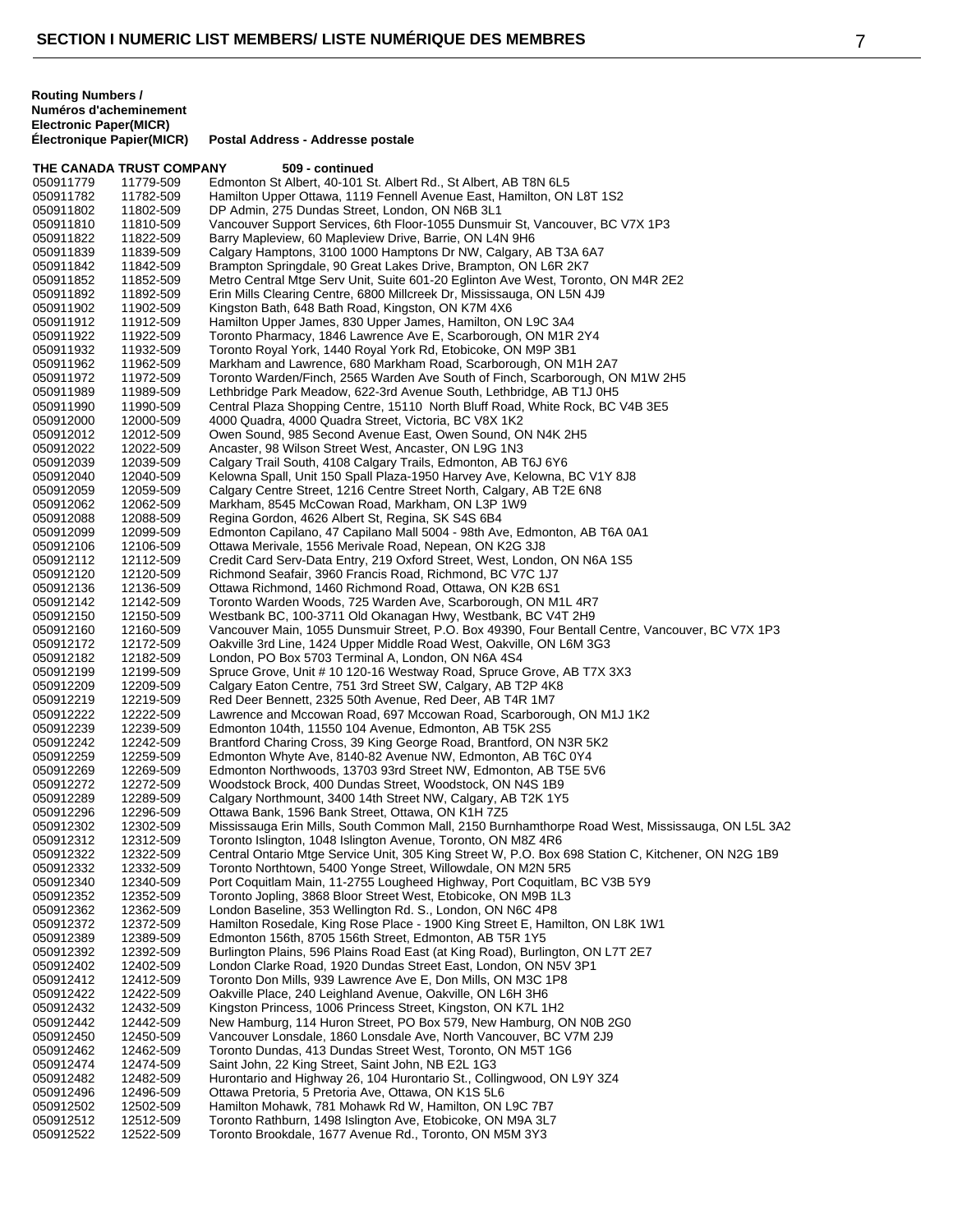| <b>Routing Numbers /</b>      |                                   |
|-------------------------------|-----------------------------------|
| Numéros d'acheminement        |                                   |
| <b>Electronic Paper(MICR)</b> |                                   |
| Électronique Papier(MICR)     | Postal Address - Addresse postale |
|                               |                                   |
| THE CANADA TRUST COMPANY      | 509 - continued                   |

| <br>050912532          | .<br>12532-509         | <u>voimmuud</u><br>Toronto Fenwood, 3115 Kingston Rd., Scarborough, ON M1M 1P3                                                    |
|------------------------|------------------------|-----------------------------------------------------------------------------------------------------------------------------------|
| 050912548              | 12548-509              | Regina North Albert, 390 Albert St, Regina, SK S4R 3C1                                                                            |
| 050912552              | 12552-509              | Toronto Millwood, 1511 Bayview Ave, Toronto, ON M4G 4E2                                                                           |
| 050912562              | 12562-509              | London Hillview, 1663 Richmond St N, London, ON N6G 2N3                                                                           |
| 050912572              | 12572-509              | Toronto Spadina, 463 Dundas Street West, Toronto, ON M5T 1G8                                                                      |
| 050912589              | 12589-509              | Calgary 90th, 1600 90th Ave SW, Calgary, AB T2V 5A8                                                                               |
| 050912590              | 12590-509              | Oak Bay, 2000 Cadboro Bay Road, Victoria, BC V8R 5G5                                                                              |
| 050912606              | 12606-509              | Orleans St Joseph, 2369 St Joseph Blvd, Orleans, ON K1C 2E3                                                                       |
| 050912612              | 12612-509              | St Catharines Lakeshore, 37 Lakeshore Road, St Catharines, ON L2N 2T2                                                             |
| 050912622              | 12622-509              | Toronto Woodbine Centre, 500 Rexdale Blvd, Rexdale, ON M9W 6K5                                                                    |
| 050912630              | 12630-509              | Delta Kennedy Heights, 8057 120th Street, Delta, BC V4A 6P7                                                                       |
| 050912643              | 12643-509<br>12652-509 | Halifax Deal, 3597 Dutch Village Road, Halifax, NS B3N 2T1<br>Toronto Longmore, 312 Sheppard Ave, Willowdale, ON M2N 3B4          |
| 050912652<br>050912669 | 12669-509              | Edmonton Westmount, 11440 Groat Road, Edmonton, AB T5M 4B7                                                                        |
| 050912676              | 12676-509              | Ottawa Sales Finance, 45 O'Connor Street Suite 501, Ottawa, ON K1P 1A4                                                            |
| 050912686              | 12686-509              | Ottawa Carling, 1800 Carling Ave, Ottawa, ON K2A 1E2                                                                              |
| 050912690              | 12690-509              | Vancouver Broadway, 3396 West Broadway, Vancouver, BC V6R 2B2                                                                     |
| 050912702              | 12702-509              | Waterloo Beechwood, 460 Erb St W, Waterloo, ON N2T 1N5                                                                            |
| 050912716              | 12716-509              | Orleans Convent Glen, 6489 Jeanne D'Arc Blvd, Orleans, ON K1C 2R1                                                                 |
| 050912722              | 12722-509              | Pickering, 1794 Liverpool Rd, Pickering, ON L1V 1V9                                                                               |
| 050912732              | 12732-509              | Whitby, 80 Thickson Ave South, Whitby, ON L1N 7T2                                                                                 |
| 050912740              | 12740-509              | Chilliwack, 46017 Yale road, Chilliwack, BC V2P 2M1                                                                               |
| 050912750              | 12750-509              | 275 Delta 72nd, 7317 120th St, Delta, BC V4C 6P5                                                                                  |
| 050912760<br>050912770 | 12760-509<br>12770-509 | Kamloops, 101-301 Victoria Street, Kamloops, BC V2C 1A5<br>Kelowna, 100-1633 Ellis Street, Kelowna, BC V1Y 2A8                    |
| 050912780              | 12780-509              | Penticton, 402 Main St at Wade, Penticton, BC V2A 5C5                                                                             |
| 050912790              | 12790-509              | Port Coquitlam Barnet, c/o 2755 Lougheed Highway, Port Coquitlam, BC V3B 5Y9                                                      |
| 050912800              | 12800-509              | Victoria and 4th Avenue Branch, 400 Victoria St., Prince George, BC V2L 2J7                                                       |
| 050912810              | 12810-509              | Richmond Lansdowne, 626 - 5300 No. 3 Road, Richmond, BC V6X 2X9                                                                   |
| 050912820              | 12820-509              | Vancouver 16th, c/o 1860 Lonsdale Ave, Vancouver, BC V7M 2J9                                                                      |
| 050912830              | 12830-509              | Vancouver Granville, 2699 Granville St, Vancouver, BC V6H 3H2                                                                     |
| 050912840              | 12840-509              | Vancouver Kerrisdale II, c/o 2154 41st Avenue West, Vancouver, BC V6M 1Z1                                                         |
| 050912850              | 12850-509              | Vancouver Pacific Centre, 10152-701 West Georgia Street, Vancouver, BC V7Y 1E5                                                    |
| 050912860              | 12860-509              | Vancouver Park Royal II, c/o 779 Park Royal, Vancouver, BC V7T 1H9                                                                |
| 050912870<br>050912880 | 12870-509<br>12880-509 | Victoria Cedar Hill, 3675 Shelbourne Street, Victoria, BC V8P 4H1<br>Eaton Centre Mall, 1080 Douglas Street, Victoria, BC V8W 2C3 |
| 050912899              | 12899-509              | Calgary Eaton Centre, 751-3rd Street SW, Calgary, AB T2P 3Y8                                                                      |
| 050912909              | 12909-509              | Calgary Beddington, 8118 Beddington Blvd NW, Calgary, AB T3K 2R6                                                                  |
| 050912919              | 12919-509              | Calgary Brentwood, 3630 Brentwood Rd NW, Calgary, AB T2L 1K8                                                                      |
| 050912929              | 12929-509              | Calgary Marlborough, C/O 4415 Memorial Drive SE, Calgary, AB T2A 6A4                                                              |
| 050912939              | 12939-509              | Calgary 32nd Ave, 3545 32nd Ave NE, Calgary, AB T1Y 6M6                                                                           |
| 050912949              | 12949-509              | Calgary Willow Park, c/o 10816 Macleod Park, Calgary, AB T2J 5N8                                                                  |
| 050912959              | 12959-509              | Edmonton Main, 10104-103 Avenue, Edmonton, AB T5J 4A7                                                                             |
| 050912969              | 12969-509              | Edmonton Heritage, 10965 23rd Ave, Edmonton, AB T6J 6Y4                                                                           |
| 050912979<br>050912988 | 12979-509<br>12988-509 | Edmonton Meadowlark, c/o 8705-156th Street, Edmonton, AB T5R 1Y9<br>Regina Cornwall, c/o 1801 Hamilton Street, Regina, SK S4P 4B4 |
| 050912998              | 12998-509              | Saskatoon Main, 170 2nd Ave S, Saskatoon, SK S7K 1K5                                                                              |
| 050913007              | 13007-509              | Winnipeg St Mary's, 1-1504 St Mary's Rd, Winnipeg, MB R2M 3V7                                                                     |
| 050913012              | 13012-509              | London King, c/o 220 Dundas Street, London, ON N6A 4S4                                                                            |
| 050913022              | 13022-509              | Sarnia Eaton Centre, 357 Christina Street North, Sarnia, ON N7T 5V6                                                               |
| 050913032              | 13032-509              | Windsor Wyandotte, 600 Ouellette Ave, Windsor, ON N9A 1B9                                                                         |
| 050913052              | 13052-509              | Guelph MacDonell, c/o 34 Wyndham Street, Guelph, ON N1H 4E5                                                                       |
| 050913062              | 13062-509              | Kitchener Benton, 55 King Street West, Kitchener, ON N2G 4W1                                                                      |
| 050913072              | 13072-509              | Newmarket, 130 Davis Drive, Newmarket, ON L3Y 2N1                                                                                 |
| 050913082<br>050913092 | 13082-509<br>13092-509 | Tillsonburg, 200 Broadway, Tillsonburg, ON N4G 5A7<br>Woodstock Main, 539 Dundas Street, Woodstock, ON N4S 1C6                    |
| 050913102              | 13102-509              | Brampton Kingspoint, 130 Brickyard Way, Brampton, ON L6V 4N1                                                                      |
| 050913112              | 13112-509              | Mississauga Valley, 1585 Mississauga Valley Rd., Mississauga, ON L5A 3W9                                                          |
| 050913122              | 13122-509              | Oshawa King, 1 Simcoe St N, Oshawa, ON L1G 4R7                                                                                    |
| 050913132              | 13132-509              | Peterborough, 351 George Street, Peterborough, ON K9H 3P9                                                                         |
| 050913142              | 13142-509              | Port Hope, 113 Walton Street, P.O. Box 28, Port Hope, ON L1A 1N4                                                                  |
| 050913152              | 13152-509              | Thornhill Main, 2900 Steeles Ave E, Thornhill, ON L3T 4X1                                                                         |
| 050913162              | 13162-509              | Thornhill Yonge, 7967 Yonge St, Thornhill, ON L3T 2C4                                                                             |
| 050913172              | 13172-509              | Toronto Bay, 320 Bay St, Toronto, ON M5H 2P6                                                                                      |
| 050913182              | 13182-509              | Toronto Bloor, 50 Bloor St W, Toronto, ON M4W 3L8<br>Toronto Danforth, c/o 3003 Danforth Ave, Toronto, ON M4C 1M9                 |
| 050913192<br>050913202 | 13192-509<br>13202-509 | Toronto Davisville, 1955 Yonge St, Toronto, ON M4S 1Z6                                                                            |
| 050913212              | 13212-509              | Toronto Dufferin, 1881 Steeles Ave, Toronto, ON M3H 5Y4                                                                           |
| 050913222              | 13222-509              | Yonge and Eglinton Branch, 2263 Yonge Street, Toronto, ON M4P 2C6                                                                 |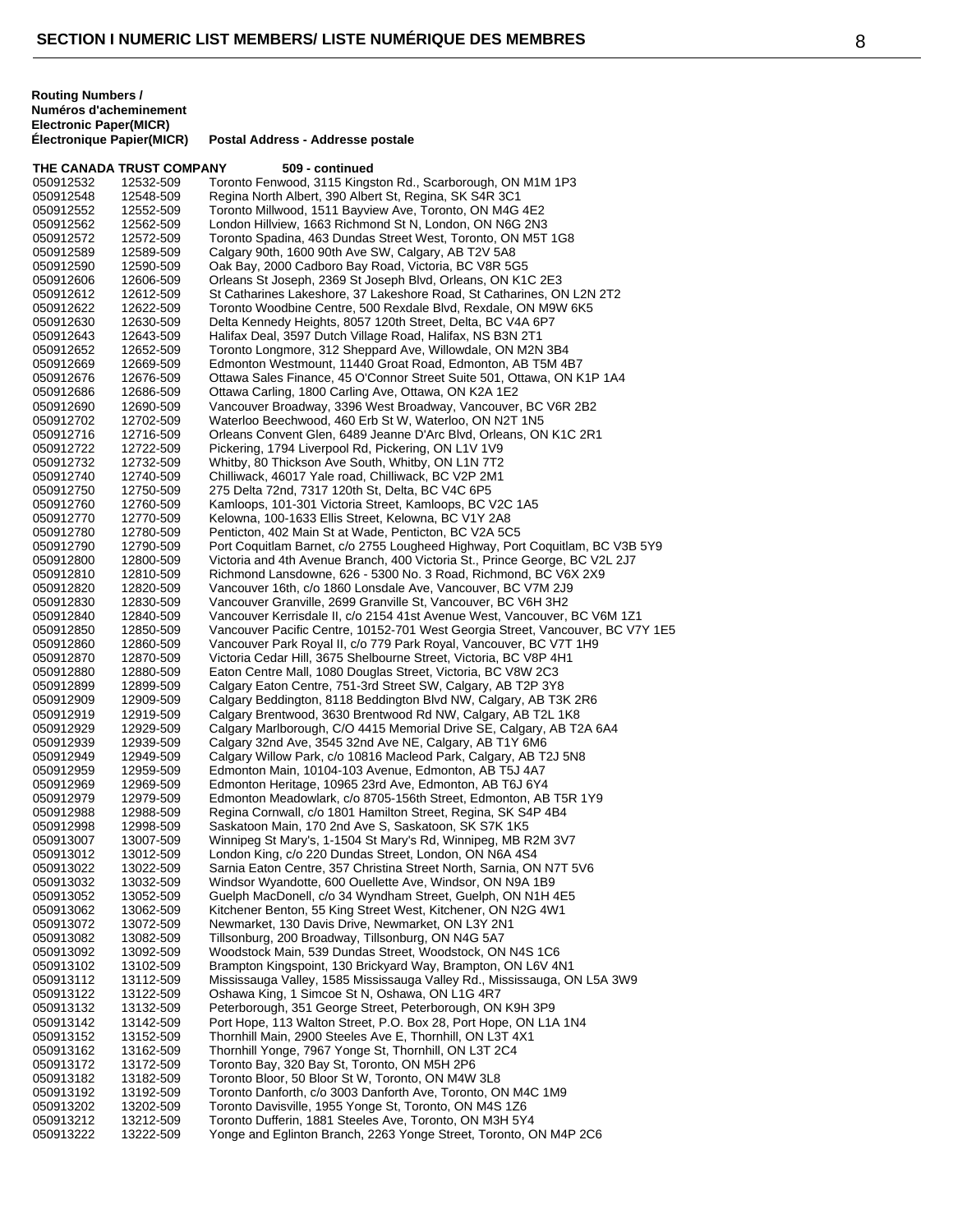| <b>Routing Numbers /</b>  |                                   |
|---------------------------|-----------------------------------|
| Numéros d'acheminement    |                                   |
| Electronic Paper(MICR)    |                                   |
| Électronique Papier(MICR) | Postal Address - Addresse postale |

**THE CANADA TRUST COMPANY 509 - continued** 050913232 13232-509 Eglinton Square, 15 Eglinton Square, Scarborough, ON M1L 2K1<br>050913242 13242-509 Toronto Ellesmere, 85 Ellesmere Road, Scarborough, ON M1R 4 050913242 13242-509 Toronto Ellesmere, 85 Ellesmere Road, Scarborough, ON M1R 4B7<br>050913252 13252-509 Finchdale Plaza. 2574 Finch Ave W. North York. ON M9M 2G3 Finchdale Plaza, 2574 Finch Ave W, North York, ON M9M 2G3 050913262 13262-509 Toronto Jackson, 2972 Bloor Street, Etobicoke, ON M8X 1B9<br>050913272 13272-509 Toronto Kennedy Commons, 26 William Kitchen Road, Scarb Toronto Kennedy Commons, 26 William Kitchen Road, Scarborough, ON M1P 5B7 050913282 13282-509 Toronto Lawrence Plaza, 3114 Bathurst St, Toronto, ON M6A 2A1 050913292 13292-509 Toronto Markham Road, 680 Markham Rd, Scarborough, ON M1H 2A7<br>050913302 13302-509 Toronto McCowan, 1571 Sandhurst Circle, Scarborough, ON M1V 1V2 Toronto McCowan, 1571 Sandhurst Circle, Scarborough, ON M1V 1V2 050913312 13312-509 Toronto Saturn, 666 Burnhamthorpe Road, Etobicoke, ON M9C 2Z4<br>050913322 13322-509 Toronto Sheppard Centre, 4841 Yonge St, Toronto, ON M2N 5X2 050913322 13322-509 Toronto Sheppard Centre, 4841 Yonge St, Toronto, ON M2N 5X2<br>050913332 13332-509 Toronto Snowdon, 3335 Yonge St, Toronto, ON M4N 2M1 Toronto Snowdon, 3335 Yonge St, Toronto, ON M4N 2M1 050913342 13342-509 Mississauga Tomken, 925 Rathburn Road, Mississauga, ON L4W 4C3<br>050913352 13352-509 Toronto Weston, 1979 Weston Rd, Toronto, ON M9N 1W8 050913352 13352-509 Toronto Weston, 1979 Weston Rd, Toronto, ON M9N 1W8<br>050913362 13362-509 Toronto Yonge, 10 St Clair Ave W, Toronto, ON M4V 1L4 050913362 13362-509 Toronto Yonge, 10 St Clair Ave W, Toronto, ON M4V 1L4<br>050913372 13372-509 Toronto York Mills, 2518 Bayview Ave, Toronto, ON M2L Toronto York Mills, 2518 Bayview Ave, Toronto, ON M2L 1A9 050913382 13382-509 Toronto Yorkdale, 3401 Dufferin Street, Toronto, ON M6A 2T9 050913392 13392-509 Unionville, 4681 Highway 7, Markham, ON L3R 1M6 050913402 13402-509 Brantford Main, 70 Market St., Brantford, ON N3T 2Z7<br>050913412 13412-509 Brantford Mall, 444 Fairview Drive, Brantford, ON N3F 050913412 13412-509 Brantford Mall, 444 Fairview Drive, Brantford, ON N3R 2X8<br>050913422 13422-509 Burlington Brant, 2201 Brant St., Burlington, ON L7P 3N8 Burlington Brant, 2201 Brant St., Burlington, ON L7P 3N8 050913432 13432-509 Burlington Eileen, 500 Guelph Line, Burlington, ON L7R 3M4 050913442 13442-509 Hamilton Fennell, 830 Upper James Street, Hamilton, ON L9C 3A4<br>050913452 13452-509 Hamilton James. 46 King Street East. Hamilton. ON L8N 1A6 050913452 13452-509 Hamilton James, 46 King Street East, Hamilton, ON L8N 1A6<br>050913462 13462-509 Hamilton Cline, 938 King Street West, Hamilton, ON L8S 1K8 050913462 13462-509 Hamilton Cline, 938 King Street West, Hamilton, ON L8S 1K8<br>050913472 13472-509 Hamilton Westcliffe. c/o 781 Mohawk Rd West. Hamilton. ON Hamilton Westcliffe, c/o 781 Mohawk Rd West, Hamilton, ON L9C 7B7 050913482 13482-509 Lakeshore West of Trafalgar, 282 Lakeshore Road East, Oakville, ON L6J 5B2<br>050913492 13492-509 St Catharines Church, 60 James Street, St Catharines, ON L2R 7E7 St Catharines Church, 60 James Street, St Catharines, ON L2R 7E7 050913502 13502-509 Stoney Creek Green Road, 267 Highway #8, Stoney Creek, ON L8G 1E4<br>050913512 13512-509 Stoney Creek Queens, 800 Queenston Road, Stoney Creek, ON L8G 1A7 050913512 13512-509 Stoney Creek Queens, 800 Queenston Road, Stoney Creek, ON L8G 1A7<br>050913522 13522-509 Brockville, 133 King Street West, Brockville, ON K6V 671 Brockville, 133 King Street West, Brockville, ON K6V 6Z1 050913536 13536-509 Ottawa Merivale Mall, 1642 Merivale Rd., Ottawa, ON K2G 4A1 Ottawa Main, 45 O'Connor at Queen, 45 O'Connor Street, Ottawa, ON K1P 1A4 050913552 13552-509 Sault Ste Marie, 44 Great Northern Rd., Sault Ste Marie, ON P6B 4Y5<br>050913562 13562-509 Sudbury Durham, c/o 50 Cedar Street South, Sudbury, ON P3E 1A5 050913562 13562-509 Sudbury Durham, c/o 50 Cedar Street South, Sudbury, ON P3E 1A5<br>050913572 13572-509 Thunder Bay, 215 Red River Rd, Thunder Bay, ON P7B 1A5 13572-509 Thunder Bay, 215 Red River Rd, Thunder Bay, ON P7B 1A5<br>13581-509 Montreal Beaver Hall, 800 Rene Levesque Blvd West, Montre 050913581 13581-509 Montreal Beaver Hall, 800 Rene Levesque Blvd West, Montreal, QC H3B 1X9<br>050913591 13591-509 Montreal Queen Mary, 5409 Queen Mary Rd, Montreal, QC H3X 1V1 Montreal Queen Mary, 5409 Queen Mary Rd, Montreal, QC H3X 1V1 050913601 13601-509 Pointe-Claire, 203 Hymus Blvd, Pointe-Claire, QC H9R 1E9 050913611 13611-509 Saint-Laurent, 3131 Cote Vertu Chemin, Saint-Laurent, QC H4R 1Y8 050913621 13621-509 Westmount, 1326 Greene Ave, Westmount, QC H3Z 2B1<br>050913634 13634-509 Charlottetown, 137-139 Queens St, 139 Queen Street, Ch 050913634 13634-509 Charlottetown, 137-139 Queens St, 139 Queen Street, Charlottetown, PE C1A 4B3<br>050913643 13643-509 Dartmouth, 590 Portland Street, Dartmouth, NS B2W 6B7 Dartmouth, 590 Portland Street, Dartmouth, NS B2W 6B7 050913654 13654-509 Fredericton, 435 King Street, Fredericton, NB E3B 1B7<br>050913663 13663-509 Halifax Main, 1718 Argyle Street, Halifax, NS B3J 3N6 Halifax Main, 1718 Argyle Street, Halifax, NS B3J 3N6 050913673 13673-509 Lunenburg, 36 King St., Lunenburg, NS B0J 2C0 050913684 13684-509 Moncton, 814 Main St, Moncton, NB E1C 1E6 13694-509 Saint John Main, 22 King Street, Saint John, NB E2L 1G3 050913703 13703-509 St. John's, 240 Water St, St. John's, NL A1C 1B7<br>050913713 13713-509 Sydney, 199 Charlotte St, Sydney, NS B1P 1C4 Sydney, 199 Charlotte St, Sydney, NS B1P 1C4 050913722 13722-509 Hanover, 297 10th St, Hanover, ON N4N 1P1<br>050913738 13738-509 Regina Park, 2425 East Quance St, Regina, S 050913738 13738-509 Regina Park, 2425 East Quance St, Regina, SK S4V 2X8<br>050913742 13742-509 Toronto Woodington, 1684 Danforth Ave. Toronto, ON M4 Toronto Woodington, 1684 Danforth Ave, Toronto, ON M4C 1H6 050913752 13752-509 Toronto Windermere, 2322 Bloor St W, Toronto, ON M6S 1P2<br>050913760 13760-509 West Vancouver Marine, 1645 Marine Drive, West Vancouver, West Vancouver Marine, 1645 Marine Drive, West Vancouver, BC V7V 1J2 050913770 13770-509 North Vancouver Norgate, 1315 Marine Drive, North Vancouver, BC V7P 3E5 050913782 13782-509 Windsor Grand Marais, 1550 Grand Marais Road West, Windsor, ON N9E 4L1<br>050913797 13797-509 Winnipeg Henderson, 10-1128 Henderson Highway, Winnipeg, MB R2G 377 050913797 13797-509 Winnipeg Henderson, 10-1128 Henderson Highway, Winnipeg, MB R2G 3Z7 050913802 13802-509 Toronto Sales Finance, 320 Bay Street 2nd Floor, Toronto, ON M5H 2P6<br>050913810 13810-509 MOSSU - Western Canada, Unit #200 - 7134 King George Hwy, Surrey, E MOSSU - Western Canada, Unit #200 - 7134 King George Hwy, Surrey, BC V3N 5A3 050913832 13832-509 Swor Retail Credit, 745 York St, London, ON N5W 2S6 050913842 13842-509 CSU 384 Money Out, 305 King St West, Kitchener, ON N2G 1B9 050913852 13852-509 Business Banking Centre, 21 College Park Ave, Toronto, ON M5G 2B3<br>050913866 13866-509 Eastern Ontario Credit Admin, 45 O'Connor Street Suite 500, Ottawa, C 050913866 13866-509 Eastern Ontario Credit Admin, 45 O'Connor Street Suite 500, Ottawa, ON K1P 1A4<br>050913909 13909-509 Sales Finance Prairies. 421 7th Avenue S W. Calgary. AB T2P 3Y8 Sales Finance Prairies, 421 7th Avenue S W, Calgary, AB T2P 3Y8 050913912 13912-509 Oshawa Stevenson, 22 Stevenson Rd S, Oshawa, ON L1J 5L9<br>050913922 13922-509 Toronto Lee, 2044 Queen St East, Toronto, ON M4E 1C9 Toronto Lee, 2044 Queen St East, Toronto, ON M4E 1C9 050913930 13930-509 Burnaby Hastings, 4298 East Hastings Street, Vancouver, BC V5C 2J6<br>050913949 13949-509 Edmonton Varscona, 10907 82nd Ave NW, Edmonton, AB T6G 0S7 050913949 13949-509 Edmonton Varscona, 10907 82nd Ave NW, Edmonton, AB T6G 0S7<br>050913952 13952-509 Kitchener Highland Hills. 875 Highland Road West. Kitchener. ON N Kitchener Highland Hills, 875 Highland Road West, Kitchener, ON N2G 3W7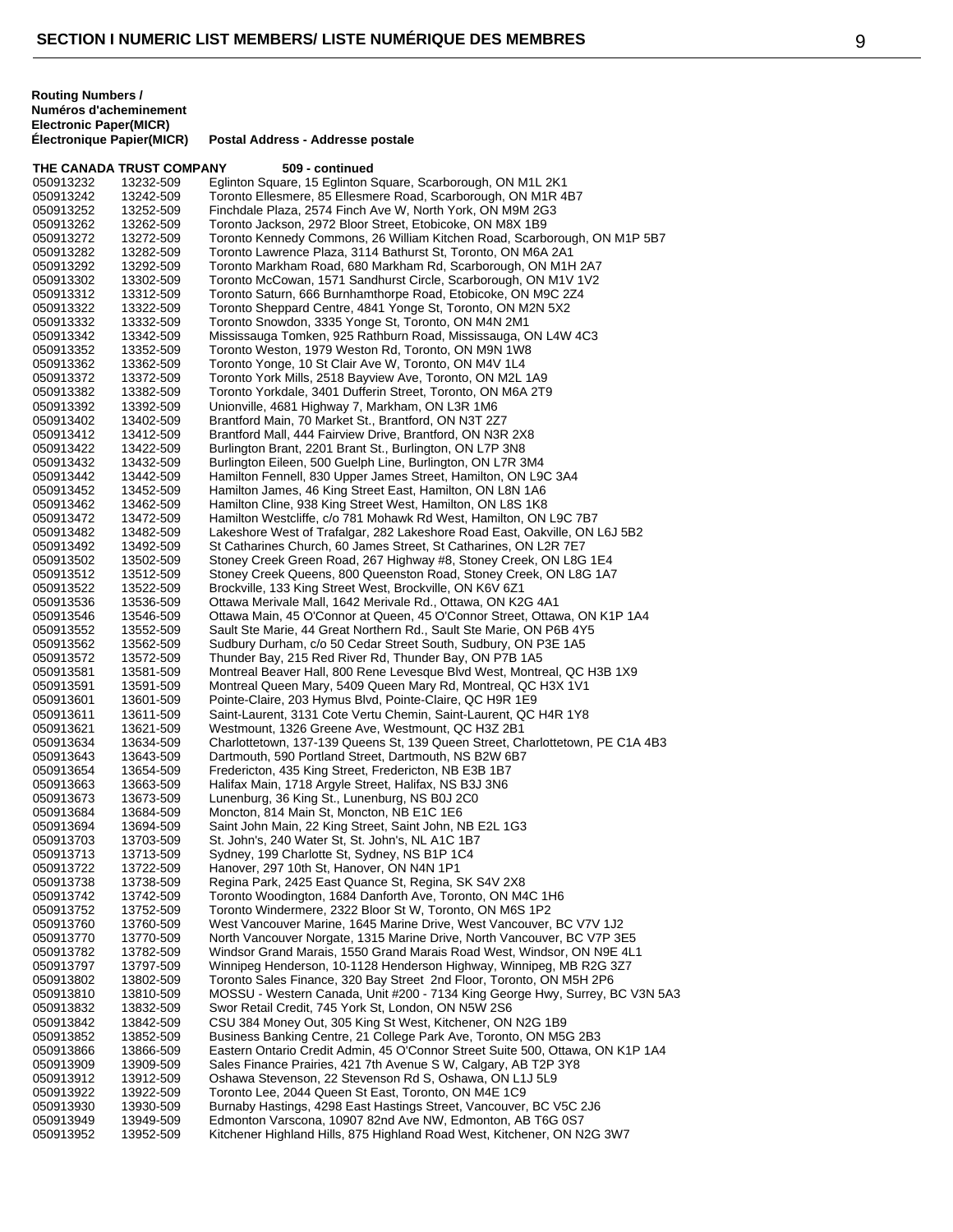| Postal Address - Addresse postale |
|-----------------------------------|
|                                   |

**THE CANADA TRUST COMPANY 509 - continued** 050913962 13962-509 Belleville, 200 Front Street, Belleville, ON K8N 2Y7<br>050913979 13979-509 Calgary Heritage, 8330 MacLeod Trail SE, Calgary 050913979 13979-509 Calgary Heritage, 8330 MacLeod Trail SE, Calgary, AB T2H 2V2<br>050913982 13982-509 Oakville Lakeshore, 2221 Lakeshore Road West, Oakville, ON L6 Oakville Lakeshore, 2221 Lakeshore Road West, Oakville, ON L6L 1H1 050913997 13997-509 Winnipeg McPhillips, 7-1375 McPhillips Street, Winnipeg, MB R2V 3V1<br>050914092 14092-509 Agency Operations, 100 Wellington Street West-29th Flr, Toronto, ON I Agency Operations, 100 Wellington Street West-29th Flr, Toronto, ON M5K 1A2 050914160 14160-509 Vancouver IM&PS, 1055 Dunsmuir St, P.O. Box 49390, Vancouver, BC V7X 1P3<br>050914322 14322-509 E & T Support, 114 Dundas St - 4th Floor, London, ON N6A 4S4 050914322 14322-509 E & T Support, 114 Dundas St - 4th Floor, London, ON N6A 4S4<br>050914532 14532-509 Toronto Adelaide-Private Banking Cen, 110 Yonge St-4th Floor, Toronto Adelaide-Private Banking Cen, 110 Yonge St-4th Floor, Toronto, ON M5C 1T4 050914542 14542-509 Eglinton Private Banking Centre, 20 Eglinton Avenue 7th Floor, Toronto, ON M4R 2E2<br>050914566 14566-509 Ottawa Summit, 45 O'Connor Street, Ottawa, ON K1P 1A4 050914566 14566-509 Ottawa Summit, 45 O'Connor Street, Ottawa, ON K1P 1A4<br>050914570 14570-509 Vancouver Summit, 1055 Dunsmuir Street-4th Floor, Vanco 050914570 14570-509 Vancouver Summit, 1055 Dunsmuir Street-4th Floor, Vancouver, BC V7X 1P3<br>050914592 14592-509 Kitchener Summit Retail, 55 King at Ontario, Kitchener, ON N2G 4W1 050914592 14592-509 Kitchener Summit Retail, 55 King at Ontario, Kitchener, ON N2G 4W1 Toronto Front, 161 Bay Str at Front-BCE Place, Toronto, ON M5J 2T2 050915017 15017-509 Winnipeg Wilton, 1114 Corydon Ave, Winnipeg, MB R3M 0Y9<br>050915023 15023-509 St. John's Elizabeth, 80 Elizabeth Avenue, St. John's, NL A1A St. John's Elizabeth, 80 Elizabeth Avenue, St. John's, NL A1A 1W7 050915032 15032-509 Ingersoll, 195 Thames Street South, Ingersoll, ON N5C 2T6<br>050915042 15042-509 Barrie Bayfield, 411 Bayfield Str, Barrie, ON L4M 6E5 050915042 15042-509 Barrie Bayfield, 411 Bayfield Str, Barrie, ON L4M 6E5 050915052 15052-509 Windsor Manning, 13300 Tecumseh Road, Windsor, ON N8N 4R8<br>050915062 15062-509 Aurora, 14845 Yonge St, Aurora, ON L4G 6H8 050915062 15062-509 Aurora, 14845 Yonge St, Aurora, ON L4G 6H8 Foresthill Village, 439 Spadina Rd, Toronto, ON M5P 2W3 050915082 15082-509 Pine Valley Shopping Centre, 4499 Highway #7, 4080 Highway #7 at Ansley Grove, Woodbridge, ON L4L 9A9<br>050915092 15092-509 Metro Central & North Mtge Serv Unit, 4211 Yonge Street, Willowdale, ON M2P 2B1 Metro Central & North Mtge Serv Unit, 4211 Yonge Street, Willowdale, ON M2P 2B1 050915102 15102-509 London Pond Mills, 1086 Commissioners Rd E, London, ON N5Z 4W8 050915111 15111-509 Brossard Lapiniere, 2220 boul. Lapiniere - Suite 100, Brossard, QC J4W 1M2<br>050915127 15127-509 Winnipeg Edgeland. 2030 Corvdon Ave. Winnipeg. MB R3P 0N2 Winnipeg Edgeland, 2030 Corydon Ave, Winnipeg, MB R3P 0N2 050915136 15136-509 Ottawa-Holland Cross, Holland Cross Plaza, 1620 Scott St, Ottawa, ON K1Y 4S7<br>050915142 15142-509 Windsor Reedmere, 5790 Wyandotte St E, Windsor, ON N8S 1M5 Windsor Reedmere, 5790 Wyandotte St E, Windsor, ON N8S 1M5 050915151 15151-509 Montreal Hingston Ndg, 6100 Sherbrooke St W, Montreal, QC H4A 1Y3<br>050915162 15162-509 Guelph Eramosa, 350 Eramosa Rd., Guelph, ON N1E 2M9 050915162 15162-509 Guelph Eramosa, 350 Eramosa Rd., Guelph, ON N1E 2M9 Maple Ridge, 11811 224 Street, Maple Ridge, BC V2X 0P1 050915188 15188-509 Saskatoon Preston, 2122 8th St E, Saskatoon, SK S7H 0V1<br>050915192 15192-509 Goderich Main, 39 Victoria St S, 39 Victoria A St, Goderich, Goderich Main, 39 Victoria St S, 39 Victoria A St, Goderich, ON N7A 3H4 050915209 15209-509 Calgary Bow Trail, 5627 Signal Hill Centre SW, Calgary, AB T3H 3P8<br>050915212 15212-509 Streetsville, 168 Queen St S, Streetsville, ON L5M 1K8 050915212 15212-509 Streetsville, 168 Queen St S, Streetsville, ON L5M 1K8<br>050915222 15222-509 Toronto Glen Cairn, 500 Glencairn Ave, Toronto, ON M 15222-509 Toronto Glen Cairn, 500 Glencairn Ave, Toronto, ON M6B 1Z1 050915239 15239-509 Edmonton 142nd, 10210 142nd Street, Edmonton, AB T5N 2N8<br>050915242 15242-509 Windsor Moy, 1407 Ottawa St., Windsor, ON N8X 2G1 Windsor Moy, 1407 Ottawa St., Windsor, ON N8X 2G1 050915251 15251-509 Roxboro, 4499 boul des Sources, Roxboro, QC H8Y 3C1 050915262 15262-509 Oshawa Ritson, 1211 Ritson Road North, Oshawa, ON L1G 8B9 050915271 15271-509 Montreal de Maisonneuve, 999 De Maisonneuve West, Montreal, QC H3A 3L4<br>050915291 15291-509 Dorval, 388 Dorval Ave., Dorval, QC H9S 3H7 050915291 15291-509 Dorval, 388 Dorval Ave., Dorval, QC H9S 3H7<br>050915301 15301-509 Saint-Laurent O'Brien. 1825 O'Brien at Poirier. Saint-Laurent O'Brien, 1825 O'Brien at Poirier, Saint-Laurent, QC H4L 3W6 050915312 15312-509 Thornhill Steeles, 100 Steeles Ave. W, Thornhill, ON L4J 7Y1<br>050915322 15322-509 Toronto Kennedy, 7077 Kennedy Rd, Markham, ON L3R 0N& Toronto Kennedy, 7077 Kennedy Rd, Markham, ON L3R 0N8 050915336 15336-509 Ottawa Hunt Club, 2470 Bank St, Ottawa, ON K1V 8S2<br>050915342 15342-509 Whitby Euclid, 408 Dundas St W at Euclid, Whitby, ON 050915342 15342-509 Whitby Euclid, 408 Dundas St W at Euclid, Whitby, ON L1N 2M7<br>050915352 15352-509 Port Credit, 254 Lakeshore Road W. Port Credit, ON L5H 1G6 050915352 15352-509 Port Credit, 254 Lakeshore Road W, Port Credit, ON L5H 1G6 050915362 15362-509 Ajax, 15 Westney Rd N, Ajax, ON L1T 1P4 Bedford, 1475 Bedford Highway, Bedford, NS B4A 3Z5 050915382 15382-509 Toronto Mimico Street, 2472 Lakeshore Blvd West, Etobicoke, ON M8V 1C9<br>050915390 15390-509 Coquitlam Barnet, 2773 Barnet at Lansdowne-Building B, Coquitlam, BC V3E 050915390 15390-509 Coquitlam Barnet, 2773 Barnet at Lansdowne-Building B, Coquitlam, BC V3B 1C2<br>050915402 15402-509 Toronto Pape, 989 Pape Avenue, Toronto, ON M4K 3V6 Toronto Pape, 989 Pape Avenue, Toronto, ON M4K 3V6 050915419 15419-509 Sherwood Park, 139 Oroze at Wye, Sherwood Park, AB T8B 1M6<br>050915422 15422-509 Newmarket Davis, 1155 Davis Drive At Hwy 404, Newmarket, ON Newmarket Davis, 1155 Davis Drive At Hwy 404, Newmarket, ON L3Y 7V1 050915432 15432-509 Toronto Roncesvalles, 382 Roncesvalles At Marmaduke, Toronto, ON M6R 2M9<br>050915442 15442-509 Toronto Kingston Rd, 4411 Kingston Rd, Scarborough, ON M1E 2N3 050915442 15442-509 Toronto Kingston Rd, 4411 Kingston Rd, Scarborough, ON M1E 2N3<br>050915452 15452-509 Aiax Bayly, 75 Bayly St W. Aiax, ON L1S 7K7 Ajax Bayly, 75 Bayly St W, Ajax, ON L1S 7K7 050915460 15460-509 Vernon BC, 910-4400 32nd Street At 43Rd, 4400-32nd Street, Unit 910, Vernon, BC V1T 9H2<br>050915470 15470-509 Surrey 72nd, 13650 72nd Avenue, Surrey, BC V3W 2P3 Surrey 72nd, 13650 72nd Avenue, Surrey, BC V3W 2P3 050915499 15499-509 Calgary Crowfoot, 323-150 Crowfoot Cres NW, Calgary, AB T3G 3T2 050915513 15513-509 Halifax Sales Finance, 1718 Argyle Str - 3rd Floor, Halifax, NS B3J 3N6 050915523 15523-509 Halifax Commercial Mortgages, 1718 Argyle St 3rd Floor, Halifax, NS B3J 3N6 050915540 15540-509 BC Sales Finance, Four Bentall 1055 Dunsmuir, PO Box 49390, Vancouver, BC V7X 1P3<br>050915560 15560-509 Vancouver Kingsway. 1995 Kingsway. Vancouver. BC V5N 2T1 Vancouver Kingsway, 1995 Kingsway, Vancouver, BC V5N 2T1 050915576 15576-509 Farmboy Market Square, 457 Hazeldean Road Unit 28, Kanata, ON K2L 1V1<br>050915581 15581-509 Saint Leonard, 5361 Rue Jean Talon, Montreal, QC H1S 1L3 Saint Leonard, 5361 Rue Jean Talon, Montreal, QC H1S 1L3 050915599 15599-509 Edmonton Terwillegar, 490 Riverbend Square, Edmonton, AB T6R 2E3<br>050915636 15636-509 10th & Innes, 4422 Innes Road, Orleans, ON K4A 3W3 050915636 15636-509 10th & Innes, 4422 Innes Road, Orleans, ON K4A 3W3<br>050915642 15642-509 Oakville Trafalgar, 2325 Trafalgar Road, Oakville, ON L Oakville Trafalgar, 2325 Trafalgar Road, Oakville, ON L6H 6N9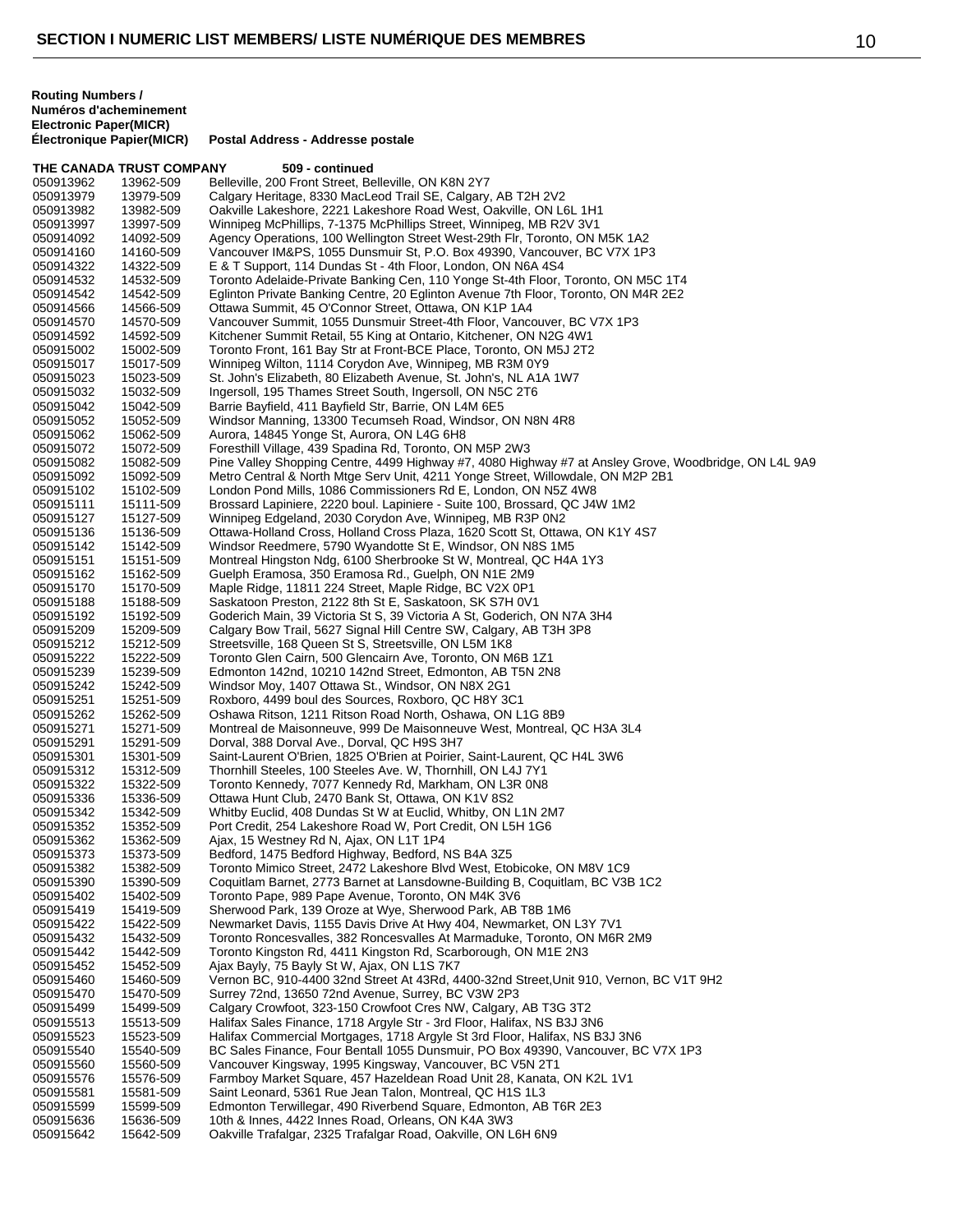**THE CANADA TRUST COMPANY 509 - continued** 050915660 15660-509 49th & Fraser, 6499 Fraser at 49th, Vancouver, BC V5W 3A6<br>050915672 15672-509 Automotive Banking, 3500 Steeles Ave East-Tower2, Level6, 050915672 15672-509 Automotive Banking, 3500 Steeles Ave East-Tower2, Level6, 161 Bay Street - 2nd Floor, Markham, ON L3R 0X1<br>050915680 15680-509 Vancouver Willow, 805 West Broadway St. Vancouver, BC V5Z 1K1 Vancouver Willow, 805 West Broadway St, Vancouver, BC V5Z 1K1 050915692 15692-509 Richmond Hill Crosby, 10395 Yonge Street, Richmond Hill, ON L4C 3C2<br>050915712 15712-509 Toronto Winona, 870 St Clair Ave West, Toronto, ON M6C 1C1 Toronto Winona, 870 St Clair Ave West, Toronto, ON M6C 1C1 050915721 15721-509 Quebec Sales Finance, 999 De Maisonneuve Ouest Ste 250, Montreal, QC H3A 3L4<br>050915732 15732-509 Toronto Evans, 689 Evans Avenue, Etobicoke, ON M9C 1A2 050915732 15732-509 Toronto Evans, 689 Evans Avenue, Etobicoke, ON M9C 1A2 Tsawwassen, 1323 56th Street, Tsawwassen, BC V4L 2A6 050915752 15752-509 Toronto O'Connor, 801 O'Connor Drive, Toronto, ON M4B 2S7<br>050915776 15776-509 Alta Vista, 1785 Kilborn Avenue, Ottawa, ON K1H 6N1 050915776 15776-509 Alta Vista, 1785 Kilborn Avenue, Ottawa, ON K1H 6N1<br>050915783 15783-509 Kentville, 1475 Bedford Highway, Bedford, NS B4A 32 050915783 15783-509 Kentville, 1475 Bedford Highway, Bedford, NS B4A 3Z5<br>050915799 15799-509 Edmonton 28th Avenue, 6404-28th Avenue, Edmonton, 050915799 15799-509 Edmonton 28th Avenue, 6404-28th Avenue, Edmonton, AB T6L 6N3<br>050915800 15800-509 Mission, Unit F 32530 Lougheed Highway, Mission, BC V2V 1A5 050915800 15800-509 Mission, Unit E 32530 Lougheed Highway, Mission, BC V2V 1A5<br>050915810 15810-509 Burnaby Lougheed, 401 Lougheed Mall, 9855 Austin Ave., Burna 050915810 15810-509 Burnaby Lougheed, 401 Lougheed Mall, 9855 Austin Ave., Burnaby, BC V3J 1N4<br>050915820 15820-509 Burnaby Willingdon, 3-4429 Kingsway, Burnaby, BC V5H 2A1 Burnaby Willingdon, 3-4429 Kingsway, Burnaby, BC V5H 2A1 050915837 15837-509 Winnipeg Pembina, 2093 Pembina South of Chancellor, Winnipeg, MB R3T 5L1<br>050915857 15857-509 Winnipeg Lakewood. 36 Lakewood at Fermor. Winnipeg. MB R2J 2M6 050915857 15857-509 Winnipeg Lakewood, 36 Lakewood at Fermor, Winnipeg, MB R2J 2M6<br>050915862 15862-509 Paris, 300 Grand River St N, Paris, ON N3L 3R7 050915862 15862-509 Paris, 300 Grand River St N, Paris, ON N3L 3R7<br>050915892 15892-509 Toronto Mt Pleasant, 1511 Bayview Ave, Toronto 050915892 15892-509 Toronto Mt Pleasant, 1511 Bayview Ave, Toronto, ON M4G 4E2 Toronto Lawson, 285 Lawson Road, Scarborough, ON M1C 2J6 050915932 15932-509 Mississauga Southdown, 1052 Southdown Road, Mississauga, ON L5J 2Y8<br>050915940 15940-509 Nanaimo Turner Road, 5777 Turner Road, Unit #1, Nanaimo, BC V9T 6L8 Nanaimo Turner Road, 5777 Turner Road, Unit #1, Nanaimo, BC V9T 6L8 050915959 15959-509 Calgary Deer Ridge, 14927 Deer Ridge Drive S.E., Calgary, AB T2J 7B4<br>050915962 15962-509 Orillia, 39 Peter Street North, Orillia, ON L3V 4Y8 050915962 15962-509 Orillia, 39 Peter Street North, Orillia, ON L3V 4Y8 Sudbury Supermall, 1485 Lasalle Blvd., Sudbury, ON P3A 5H7 050916050 16050-509 Edgemont and Connaught, 3190 Edgemont Blvd., 702-2601 Westview Drive, North Vancouver, BC V7R 2N9<br>050916062 16062-509 Peterborough Lansdowne, 1096 Lansdowne Street West, Peterborough, ON K9J 1Z9 Peterborough Lansdowne, 1096 Lansdowne Street West, Peterborough, ON K9J 1Z9 050916072 16072-509 Toronto Eglinton & Shortt, 1886 Eglinton Ave W, Toronto, ON M6E 2J6<br>050916089 16089-509 Calgary Falconridge, 5441 Falsbridge Drive NE, Calgary, AB T3J 3E8 050916089 16089-509 Calgary Falconridge, 5441 Falsbridge Drive NE, Calgary, AB T3J 3E8 Dragon City Mall, 100 328 Center Street SE, Calgary, AB T2G 4X6 050916344 16344-509 Saint John Lansdowne, 22 King Street, Saint John, NB E2L 1G3 050916353 16353-509 Bedford Millcove, 1475 Bedford Highway, Bedford, NS B4A 3Z5 050916363 16363-509 Windsor NS, 1475 Bedford Highway, Bedford, NS B4A 3Z5<br>050916393 16393-509 St. John's Torbay Rd, 80 Elizabeth, St. John's, NL A1A 1W7 050916393 16393-509 St. John's Torbay Rd, 80 Elizabeth, St. John's, NL A1A 1W7 Thornhill Centre, 1054 Centre Street, Thornhill, ON L4J 3M8 050916522 16522-509 Markham 48 & 16th, 383 Main Street North, Markham, ON L3P 1Z3<br>050916532 16532-509 Strathroy, 360 Caradoc Street South, Strathroy, ON N7G 2P6 050916532 16532-509 Strathroy, 360 Caradoc Street South, Strathroy, ON N7G 2P6<br>050916541 16541-509 Cote St. Luc, 5500 Westminster Av, Cote Saint-Luc, QC H4W 050916541 16541-509 Cote St. Luc, 5500 Westminster Av, Cote Saint-Luc, QC H4W 2J1<br>050916562 16562-509 Cambridge Holiday, 180 Holiday Inn Drive, Cambridge, ON N3C 3 050916562 16562-509 Cambridge Holiday, 180 Holiday Inn Drive, Cambridge, ON N3C 3K1 050916582 16582-509 Toronto Lansdowne St Clair, 1347 St Clair Ave West, Toronto, ON M6E 1C3<br>050916612 16612-509 Toronto Winona, 870 St Clair Ave West, Toronto, ON M6C 1C1 050916612 16612-509 Toronto Winona, 870 St Clair Ave West, Toronto, ON M6C 1C1<br>050916632 16632-509 Thunder Bay Mountdale. 595 West Arthur Street. Suite 100. Th Thunder Bay Mountdale, 595 West Arthur Street, Suite 100, Thunder Bay, ON P7E 5R5 050916662 16662-509 Canada Trust Collections, 150 Dufferin St -3rd Floor, London, ON N6A 5H5<br>050916712 16712-509 Direct Banking, 745 York Street, P.O. Box 5545, London, ON N5W 2S6 Direct Banking, 745 York Street, P.O. Box 5545, London, ON N5W 2S6 050916722 16722-509 Telephone Banking, 745 York Street, London, ON N5W 2S6<br>050916732 16732-509 Portfolio Investments, 161 Bay St - 34th Floor, Toronto, ON I 050916732 16732-509 Portfolio Investments, 161 Bay St - 34th Floor, Toronto, ON M5J 2T2 Special Mortgages Group, 161 Bay St 3rd Floor, Toronto, ON M5J 2T2 050916772 16772-509 Toronto College, 632 College Street, Toronto, ON M6G 1B4<br>050916780 16780-509 Duncan BC, 488 Robertson Street, Duncan, BC V9L 4X9 Duncan BC, 488 Robertson Street, Duncan, BC V9L 4X9 050916790 16790-509 Parksville BC, 115 Alberni Highway, P.O. Box 906, Parksville, BC V9P 2G9<br>050916809 16809-509 Lethbridge Fairway, 2033 Lethbridge Mayor Magrath Dr S, 2433 Fairway Pla 050916809 16809-509 Lethbridge Fairway, 2033 Lethbridge Mayor Magrath Dr S, 2433 Fairway Plaza Rd S, Lethbridge, AB T1K 2S2<br>050916819 16819-509 Edmonton - 50th Street. 13318 - 50 Street. Edmonton. AB T5A 4Z8 Edmonton - 50th Street, 13318 - 50 Street, Edmonton, AB T5A 4Z8 050916822 16822-509 Mississauga King Forrest, 1960 Dundas Street W, Mississauga, ON L5K 2R9<br>050916830 16830-509 Campbell River, 1400 Island Highway, Campbell River, BC V9W 8C9 050916830 16830-509 Campbell River, 1400 Island Highway, Campbell River, BC V9W 8C9<br>050916840 16840-509 Surrey Whalley, 10541 King George Highway at 105A Av, Surrey, BC 050916840 16840-509 Surrey Whalley, 10541 King George Highway at 105A Av, Surrey, BC V3T 2X1<br>050916852 16852-509 Toronto Dufferin @ Lawrence, 3057 Dufferin at Lawrence, Toronto, ON M6B 31 050916852 16852-509 Toronto Dufferin @ Lawrence, 3057 Dufferin at Lawrence, Toronto, ON M6B 3T8<br>050916909 16909-509 Calgary South Trails, 4307-130th Ave SF #20, Calgary, AB T27 3V8 Calgary South Trails, 4307-130th Ave SE #20, Calgary, AB T2Z 3V8 050916952 16952-509 Toronto CE Hub, 320 Bay Street 3rd Floor, Toronto, ON M5H 2P6<br>050916966 16966-509 Eastern Canada Hub, 45 O'Connor St., Ottawa, ON K1P 1A4 050916966 16966-509 Eastern Canada Hub, 45 O'Connor St., Ottawa, ON K1P 1A4<br>050916972 16972-509 Central Ontario Money-IN HUB, 4211 Yonge Street, North Yo 050916972 16972-509 Central Ontario Money-IN HUB, 4211 Yonge Street, North York, ON M2P 2B1<br>050916980 16980-509 Kamloops North Hills. 29-700 Tranguille Road. Kamloops. BC V2B 3H9 050916980 16980-509 Kamloops North Hills, 29-700 Tranquille Road, Kamloops, BC V2B 3H9<br>050917002 17002-509 Eastern Canada Money-In SSU, 4211 Yonge Street - Suite 500, Don M 050917002 17002-509 Eastern Canada Money-In SSU, 4211 Yonge Street - Suite 500, Don Mills, ON M2P 2B1<br>050917010 17010-509 B.C. Service Unit, 1055 Dunsmuir Street, Vancouver, BC V7X 1P3 050917010 17010-509 B.C. Service Unit, 1055 Dunsmuir Street, Vancouver, BC V7X 1P3<br>050917029 17029-509 Paririe Hubs. 421 7th Ave SW 9th Floor. PO Box 2523 Sta M. Calg Paririe Hubs, 421 7th Ave SW 9th Floor, PO Box 2523 Sta M, Calgary, AB T2P 3Y8 050917032 17032-509 SWOR Region Hubs, 745 York Street, London, ON N5W 3S6<br>050917042 17042-509 MWOR Hubs, 305 King St at Water 2nd Floor, Kitchener, ON MWOR Hubs, 305 King St at Water 2nd Floor, Kitchener, ON N2G 4B9 050917072 17072-509 Internet, 745 York Street, London, ON N5W 2S6<br>050917082 17082-509 Direct Credit, 745 York Street, London, ON N5W 050917082 17082-509 Direct Credit, 745 York Street, London, ON N5W 2S6<br>050917112 17112-509 Direct Wealth Mangement, 745 York Street, London, Direct Wealth Mangement, 745 York Street, London, ON N5W 2S6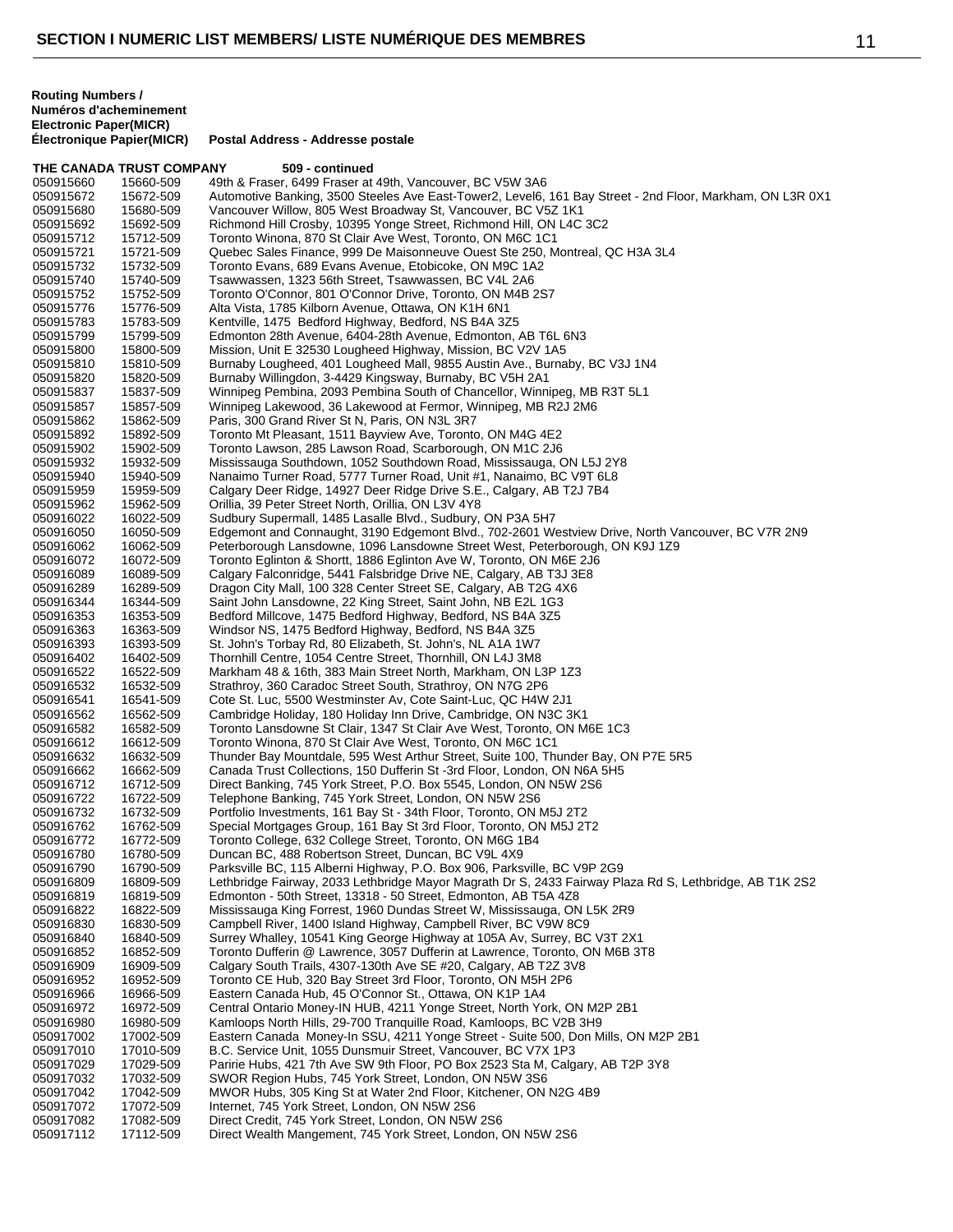| <b>Routing Numbers /</b>      |                                   |
|-------------------------------|-----------------------------------|
| Numéros d'acheminement        |                                   |
| <b>Electronic Paper(MICR)</b> |                                   |
| Electronique Papier(MICR)     | Postal Address - Addresse postale |

**THE CANADA TRUST COMPANY 509 - continued** 050917132 17132-509 Hamilton Limeridge, 863 Upper Wentworth Street, Hamilton, ON L9A 4W5<br>050917142 17142-509 Oakville Dorval, 2311 North Service Road West, Oakville, ON L6M 3R2 050917142 17142-509 Oakville Dorval, 2311 North Service Road West, Oakville, ON L6M 3R2<br>050917150 17150-509 Kelowna Mission Park. Unit 16 - 605 K.L.O. Road. Kelowna. BC V1Y 8E Kelowna Mission Park, Unit 16 - 605 K.L.O. Road, Kelowna, BC V1Y 8E7 050917169 17169-509 Edmonton 127-142nd, 12645 142nd Avenue, Edmonton, AB T5X 5Y8<br>050917182 17182-509 Direct Credit Atlantic, 745 York Street, London, ON N5W 2S6 Direct Credit Atlantic, 745 York Street, London, ON N5W 2S6 050917202 17202-509 Amherstburg, 89 Richmond Street, Amherstburg, ON N9V 1G2<br>050917210 17210-509 Sidney BC, 2406 Beacon Avenue at 5th, Sidney, BC V8L 1X4 050917210 17210-509 Sidney BC, 2406 Beacon Avenue at 5th, Sidney, BC V8L 1X4<br>050917250 17250-509 Sardis BC, 122-45610 Luckakuck Way, Sardis, BC V2R 1A2 Sardis BC, 122-45610 Luckakuck Way, Sardis, BC V2R 1A2 050917262 17262-509 Direct Banking Services Atlantic, 745 York Street, London, ON N5W 2S6<br>050917282 17282-509 Guelph Kortright Edinburgh, 200 Kortright Rd W, Guelph, ON N1G 4X8 17282-509 Guelph Kortright Edinburgh, 200 Kortright Rd W, Guelph, ON N1G 4X8<br>17352-509 Toronto University, 438 University Ave, Toronto, ON M5T 1G7 050917352 17352-509 Toronto University, 438 University Ave, Toronto, ON M5T 1G7 050917360 17360-509 Coquitlam Austin, 1022 Austin Avenue, Coquitlam, BC V3K 3P3 Pickering Oklahoma, 750 Oklahoma Drive, Pickering, ON L1W 3G9 050917482 17482-509 Toronto Westway, 418 The Westway, Etobicoke, ON M9R 1H6<br>050917490 17490-509 Courtenay Glacier View Plaza, Unit A-2599 Cliffe Ave, Courtena Courtenay Glacier View Plaza, Unit A-2599 Cliffe Ave, Courtenay, BC V9N 2L5 050917510 17510-509 Vancouver Point Grey Place, 4597 West 10th Avenue, Vancouver, BC V6R 2J2 050917520 17520-509 Prince George Pine Centre, Pine Centre CRU 109, 2925 Massey Drive, Prince George, BC V2N 2S9 050917530 17530-509 Victoria Broadmead, 811 Royal Oak Drive, Victoria, BC V8X 3T3<br>050917612 17612-509 Telephone Banking 2, 745 York Street, London, ON N5W 2S6 050917612 17612-509 Telephone Banking 2, 745 York Street, London, ON N5W 2S6<br>050917620 17620-509 Richmond Blundell. 145-8100 No. 2 Road. Richmond. BC V7C Richmond Blundell, 145-8100 No. 2 Road, Richmond, BC V7C 3M3 050917642 17642-509 Highway 10 & Bovaird, 58 Quarry Edge drive, Brampton, ON L6Z 1Y5<br>050917712 17712-509 Toronto Sheppard/Bryant, 680 Sheppard Ave West, North York, ON M 050917712 17712-509 Toronto Sheppard/Bryant, 680 Sheppard Ave West, North York, ON M3H 2S5<br>050917786 17786-509 Barrhaven. 35 Larkin Drive. Nepean. ON K2J 2T2 050917786 17786-509 Barrhaven, 35 Larkin Drive, Nepean, ON K2J 2T2<br>050917792 17792-509 Bomanville, 188 King St E at Liberty, RR #1, Bowr 050917792 17792-509 Bomanville, 188 King St E at Liberty, RR #1, Bowmanville, ON L1C 3K2<br>050917809 17809-509 Calgary Dalhousie, 303-5005 Dalhousie Drive NW, Calgary, AB T3A 5R 050917809 17809-509 Calgary Dalhousie, 303-5005 Dalhousie Drive NW, Calgary, AB T3A 5R8 050917812 17812-509 Maple Plaza, 2563 Major MacKenzie Drive, Maple, ON L6A 2E8 Direct Wealth Management Atlantic, 745 York Street, London, ON N5W 2S6 050917900 17900-509 Kamloops Columbia Centre, 500 Notre Dame Drive Unit 600, Kamloops, BC V2C 6T6<br>050917929 17929-509 Calgary Britannia, 816 49th Avenue SW, Calgary, AB T2S 1G9 050917929 17929-509 Calgary Britannia, 816 49th Avenue SW, Calgary, AB T2S 1G9 Medicine Hat, 3098 Dunmore Road SE, Medicine Hat, AB T1B 2X2 050917946 17946-509 Ottawa Blair Rd, 1648 Montreal Rd, Gloucester, ON K1J 6N5<br>050917952 17952-509 Windsor Cabana, 3281 Dougall Avenue, Windsor, ON N9E 19 Windsor Cabana, 3281 Dougall Avenue, Windsor, ON N9E 1S8 050917962 17962-509 Direct Response, 745 York Street, London, ON N5W 2S6<br>050917982 17982-509 Markham Woodbine & 16th, 9255 Woodbine Ave, Markha 050917982 17982-509 Markham Woodbine & 16th, 9255 Woodbine Ave, Markham, ON L6C 1Y9 050917992 17992-509 Mississauga Market Place, 4555 Hurontario St. Unit C-10, Mississauga, ON L4Z 3M1<br>050918080 18080-509 Vancouver Oakridge, 511 West 41st Avenue, Vancouver, BC V5Z 2M7 050918080 18080-509 Vancouver Oakridge, 511 West 41st Avenue, Vancouver, BC V5Z 2M7<br>050918112 18112-509 Toronto Midland, 3300 Midland Ave., Scarborough, ON M1V 4A1 Toronto Midland, 3300 Midland Ave., Scarborough, ON M1V 4A1 050918232 18232-509 Mississauga Erindale, 1170 Burnhamthorpe Rd West, Mississauga, ON L5C 4E6 050918269 18269-509 Calgary Shawville, 69 Shawville Blvd SE, Calgary, AB T2Y 3P3<br>050918330 18330-509 Richmond Cambie, 4200 #3 Road, Richmond, BC V6X 2C2 050918330 18330-509 Richmond Cambie, 4200 #3 Road, Richmond, BC V6X 2C2<br>050918482 18482-509 Executive Loans, 320 Bay Street - 2nd Floor, Toronto, ON M 050918482 18482-509 Executive Loans, 320 Bay Street - 2nd Floor, Toronto, ON M5H 2P6<br>050918550 18550-509 Coquitlam Pinetree. 299 Lougheed Hwy. Coquitlam. BC V3B 6J5 Coquitlam Pinetree, 299 Lougheed Hwy, Coquitlam, BC V3B 6J5 050918682 18682-509 Richmond Hill Times Square, 550 Highway #7 Unit 55, Richmond Hill, ON L4B 3Z4<br>050918872 18872-509 Customer Service Management, 220 Dundas Street, 3rd Floor, P.O. Box 5064, Lon Customer Service Management, 220 Dundas Street, 3rd Floor, P.O. Box 5064, London, ON N6A 5Y4 050918922 18922-509 DP-RSP Administration Unit, 745 York Str, London, ON N5W 2S6 050918952 18952-509 D.P. Administration-Central Income, 745 York St, London, ON N5W 2S6<br>050919792 19792-509 Structured Finance. 161 Bav St - 34th Floor. Toronto. ON M5J 2T2 050919792 19792-509 Structured Finance, 161 Bay St - 34th Floor, Toronto, ON M5J 2T2 050919842 19842-509 Data Process, 745 Yorkview Place, P.O. Box 5703, London, ON N6A 4S4<br>050919902 19902-509 Payroll Services, 275 Dundas St, P.O. Box 5703 Terminal A, London, ON Payroll Services, 275 Dundas St, P.O. Box 5703 Terminal A, London, ON N6A 4S4 050919932 19932-509 Finance Department, 161 Bay Street 34th Floor, Toronto, ON M5J 2T2 050954012 54012-509 London Personal Trust, 275 Dundas St, PO Box 5703 Terminal A, London, ON N6A 4S4 (Sub to 00612)<br>050954038 54038-509 Regina Personal Trust, 1801 Hamilton Street, Regina, SK S4P 4B4 (Sub to 00612) Regina Personal Trust, 1801 Hamilton Street, Regina, SK S4P 4B4 (Sub to 00612) 050954048 54048-509 Saskatoon Personal Trust, 170 2nd Ave South, Saskatoon, SK S7K 1K5 (Sub to 00612)<br>050954057 54057-509 Winnipeg Estates & Trusts, 230 Portage Ave. - 2nd Floor, Winnipeg, MB R3C 0B1 (Sub 050954057 54057-509 Winnipeg Estates & Trusts, 230 Portage Ave. - 2nd Floor, Winnipeg, MB R3C 0B1 (Sub to 00612)<br>050954069 54069-509 Fdmonton Personal Trust. 10104-103rd Ave. Edmonton. AB T5.I 4A7 (Sub to 00612) 050954069 54069-509 Edmonton Personal Trust, 10104-103rd Ave, Edmonton, AB T5J 4A7 (Sub to 00612)<br>050954072 54072-509 Windsor IM & PS, 600 Ouellette, Windsor, ON N9A 1B9 (Sub to 00612) Windsor IM & PS, 600 Ouellette, Windsor, ON N9A 1B9 (Sub to 00612) 050954092 54092-509 IM and PS Support, 20 Eglinton Ave West - 8th Floor, Toronto, ON M4R 2E2 (Sub to 00612) 050954102 54102-509 Toronto Yonge - Invest Services, 20 Eglinton Ave West, Toronto, ON M4R 2E2 (Sub to 00612)<br>050954112 54112-509 Toronto Yonge Personal Trust Serv, 20 Eglinton Avenue W, 20 Eglinton Avenue West 7th Floc Toronto Yonge Personal Trust Serv, 20 Eglinton Avenue W, 20 Eglinton Avenue West 7th Floor, Toronto, ON M4R 2E4 (Sub to 00612) 050954120 54120-509 Vancouver E & T, P.O. Box 49390, Vancouver, BC V7X 1P3 (Sub to 00612) 050954140 54140-509 Victoria Personal Trust, 1125 Douglas Street, Victoria, BC V8W 2C9 (Sub to 00612) 050954152 54152-509 Hamilton Personal Trust, 46 King Street E, Hamilton, ON L8N 3K7 (Sub to 00612) 050954160 54160-509 Vancouver Personal Trust, 1055 Dunsmuir Street 8th Floor, Vancouver, BC V7X 1P3 (Sub to 00612) 050954171 54171-509 Montreal Personal Trust, 999 Ouest, Boul de Maisonneuve, Montreal, QC H3A 3L4 (Sub to 00612) 050954180 54180-509 Kelowna PIC, 100-1633 Ellis Street, Kelowna, BC V1Y 2A8 (Sub to 00612) 050954192 54192-509 St Catharines IM and PS, 46 King St East, P.O. Box 710, Hamilton, ON L8N 3K7 (Sub to 00612) 050954209 54209-509 Calgary Personal, 505-3rd Street, Calgary, AB T2P 3Y8 (Sub to 00612) 050954222 54222-509 Wealth Management Services, 110 Yonge Street, 7th Floor, Toronto, ON M5C 1T4 (Sub to 00612)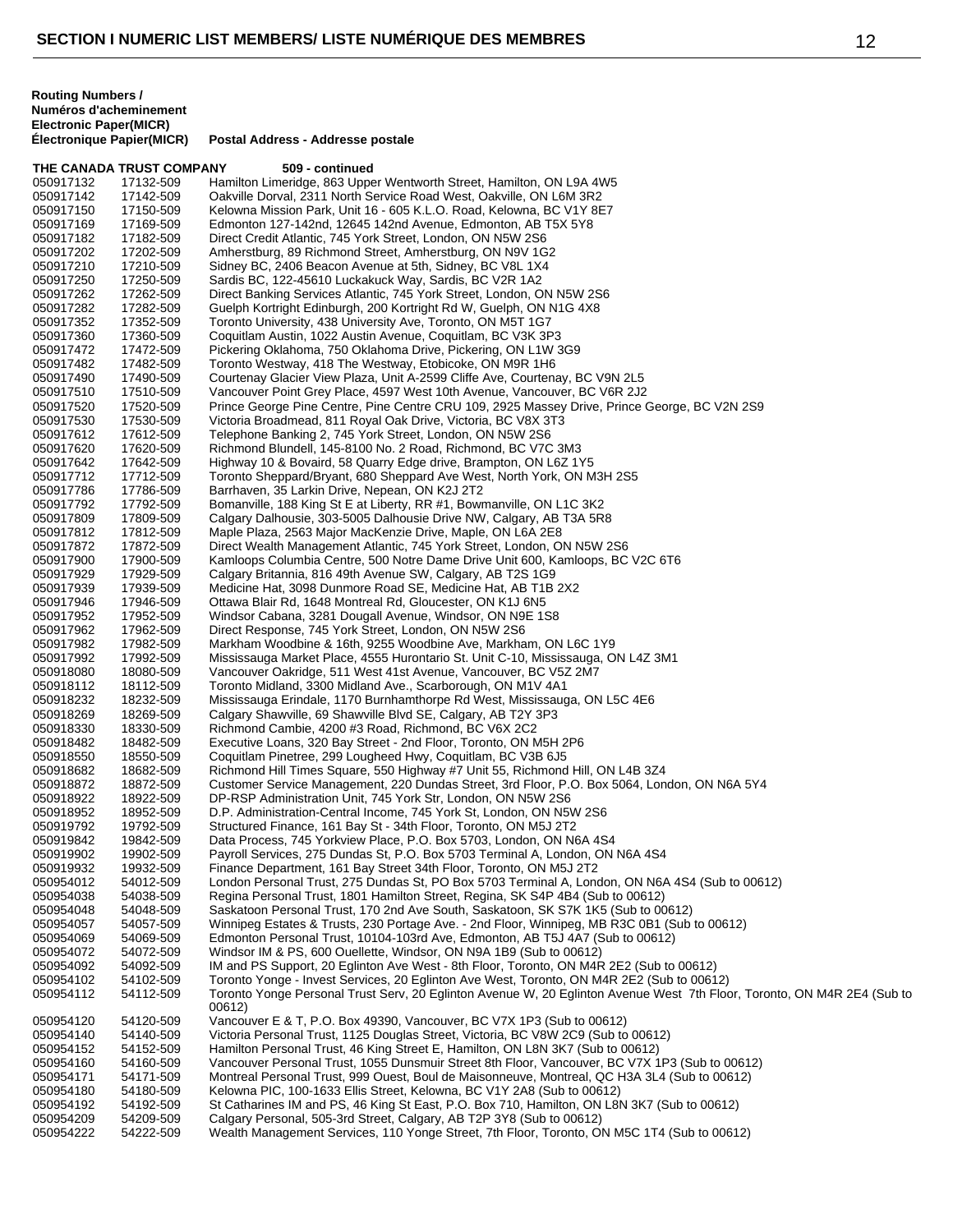| <b>Routing Numbers /</b>      |                                   |
|-------------------------------|-----------------------------------|
| Numéros d'acheminement        |                                   |
| <b>Electronic Paper(MICR)</b> |                                   |
| Electronique Papier(MICR)     | Postal Address - Addresse postale |

**THE CANADA TRUST COMPANY 509 - continued**

|           | IIIL YANAPA INYYI YYIII AN |                                                                                                 |
|-----------|----------------------------|-------------------------------------------------------------------------------------------------|
| 050954249 | 54249-509                  | Calgary PIC, P.O. Box 2523 Station M, Calgary, AB T2P 3Y8 (Sub to 00612)                        |
| 050954261 | 54261-509                  | Montreal PIC, 999 Ouest, Boul de Maisonneuve, Montreal, QC H3A 3L4 (Sub to 00612)               |
| 050954272 | 54272-509                  | Kitchener Personal Trust, 305 King Street W, Kitchener, ON N2G 4B9 (Sub to 00612)               |
| 050954282 | 54282-509                  | Brantford Personal Trust, 70 Market Street, Brantford, ON N3T 2Z7 (Sub to 00612)                |
| 050954313 | 54313-509                  | Halifax PIC, 1718 Argyle Street - 4th Floor, Halifax, NS B3J 3N6 (Sub to 00612)                 |
| 050954322 | 54322-509                  | E & T Support, 114 Dundas St - 4th Floor, London, ON N6A 4S4 (Sub to 00612)                     |
| 050954356 | 54356-509                  | Ottawa IM&PS, 45 O'Connor Street, Ottawa, ON K1P 1A4 (Sub to 00612)                             |
| 050954363 | 54363-509                  | Halifax Personal Trust, 1718 Argyle Street, Halifax, NS B3J 2P7 (Sub to 00612)                  |
| 050954384 | 54384-509                  | Saint John Trust Services, 22 King Street, Saint John, NB E2L 4S2 (Sub to 00612)                |
| 050954393 | 54393-509                  | Charlottetown Personal Trust, 129 Kent Street, Charlottetown, PE C1A 1N4 (Sub to 00612)         |
| 050954394 | 54394-509                  | Charlottetown Personal Trust, 1718 Argyle Street, Halifax, NS B3J 3N6 (Sub to 00612)            |
| 050954400 | 54400-509                  | Victoria PIC, 1125 Douglas Street, Victoria, BC V8W 2C9 (Sub to 00612)                          |
| 050954403 | 54403-509                  | St. John's Personal Trust, 240 Water Street, St. John's, NL A1C 1B7 (Sub to 00612)              |
| 050954447 | 54447-509                  | Winnipeg PIC, P.O. Box 881, Winnipeg, MB R3C 2S6 (Sub to 00612)                                 |
| 050954466 | 54466-509                  | Ottawa E & T, 45 O'Connor Street - 11th Floor, Ottawa, ON K1P 1A4 (Sub to 00612)                |
| 050954472 | 54472-509                  | London PIC, 275 Dundas Street-12th Floor Twr "A", London, ON N6A 4S4 (Sub to 00612)             |
| 050954482 | 54482-509                  | Hamilton PIC, P.O. Box 710, Hamilton, ON L8N 3K7 (Sub to 00612)                                 |
| 050954492 | 54492-509                  | Oakville Personal Trust, 282 Lakeshore Road East, Oakville, ON L6J 1J2 (Sub to 00612)           |
| 050954512 | 54512-509                  | Windsor PIC, 600 Ouellette at Wyandotte, Windsor, ON N9A 1B9 (Sub to 00612)                     |
| 050954532 | 54532-509                  | Toronto Private Banking-Main, 110 Yonge St-4th Floor, Toronto, ON M5C 1T4 (Sub to 00612)        |
| 050954542 | 54542-509                  | Toronto Private Banking-Eglinton, 20 Eglinton Ave 7th Floor, Toronto, ON M4R 2E2 (Sub to 00612) |
| 050954566 | 54566-509                  | Ottawa Summit, 45 O'Connor Street - 11th Floor, Ottawa, ON K1P 1A4 (Sub to 00612)               |
| 050954570 | 54570-509                  | Vancouver Summit, 1055 Dunsmuir St 4th Floor, Vancouver, BC V7X 1P3 (Sub to 00612)              |
| 050954592 | 54592-509                  | Kitchener Summit, 55 King at Ontario, Kitchener, ON N2G 4W1 (Sub to 00612)                      |
| 050954769 | 54769-509                  | Edmonton PIC, 10104 103rd Ave, Edmonton, AB T5J 4A7 (Sub to 00612)                              |
| 050954782 | 54782-509                  | Brantford PIC, P.O. Box 790, Brantford, ON N3T 5R9 (Sub to 00612)                               |
| 050954802 | 54802-509                  | Oakville PIC, 282 Lakeshore Road E - 2nd Floor, Oakville, ON L6J 1J2 (Sub to 00612)             |
| 050954972 | 54972-509                  | Kitchener E & T, P.O. Box 698, Station C, Kitchener, ON N2G 4B9 (Sub to 00612)                  |
| 050977732 | 29832-004                  | Personal Trust Services, 4th Floor, CP Tower, PO Box 1, Toronto, ON M5K 1A2                     |

# **CIBC TRUST CORPORATION 548**

**Routing Numbers / Numéros d'acheminement Electronic Paper(MICR) Postal Address - Addresse postale** 

00002-548 CIBC Trust Corporation, 55 Yonge Street, Suite 900, Toronto, ON M5E 1Y4

## **COMMUNITY TRUST COMPANY LTD 507**

**Routing Numbers / Numéros d'acheminement Electronic Paper(MICR) Électronique Papier(MICR) Postal Address - Addresse postale**

050722901 22901-507 Community Trust Company Branch, 2350 Matheson Blvd E, Mississauga, ON L4W 5G9<br>050722902 22902-507 Community Trust Company-Head Office. 2350 Matheson Blvd E. Mississauga. ON L4W 22902-507 Community Trust Company-Head Office, 2350 Matheson Blvd E, Mississauga, ON L4W 5G9 22912-507 Community Trust Company Branch, 2350 Matheson Blvd E, Mississauga, ON L4W 5G9

# **THE EFFORT TRUST COMPANY 532**

**Routing Numbers / Numéros d'acheminement**

#### **Electronic Paper(MICR) Postal Address - Addresse postale**

| 053201202 | 01202-532 | KING STREET BRANCH, 50 KING ST EAST, Hamilton, ON L8N 1A6  |
|-----------|-----------|------------------------------------------------------------|
| 053201302 | 01302-532 | Toronto Branch, 980 Yonge St-Suite 30, Toronto, ON M4W 3V8 |
| 053201402 | 01402-532 | Queenston Branch, 699 Queenston Rd. Hamilton, ON L8G 1A1   |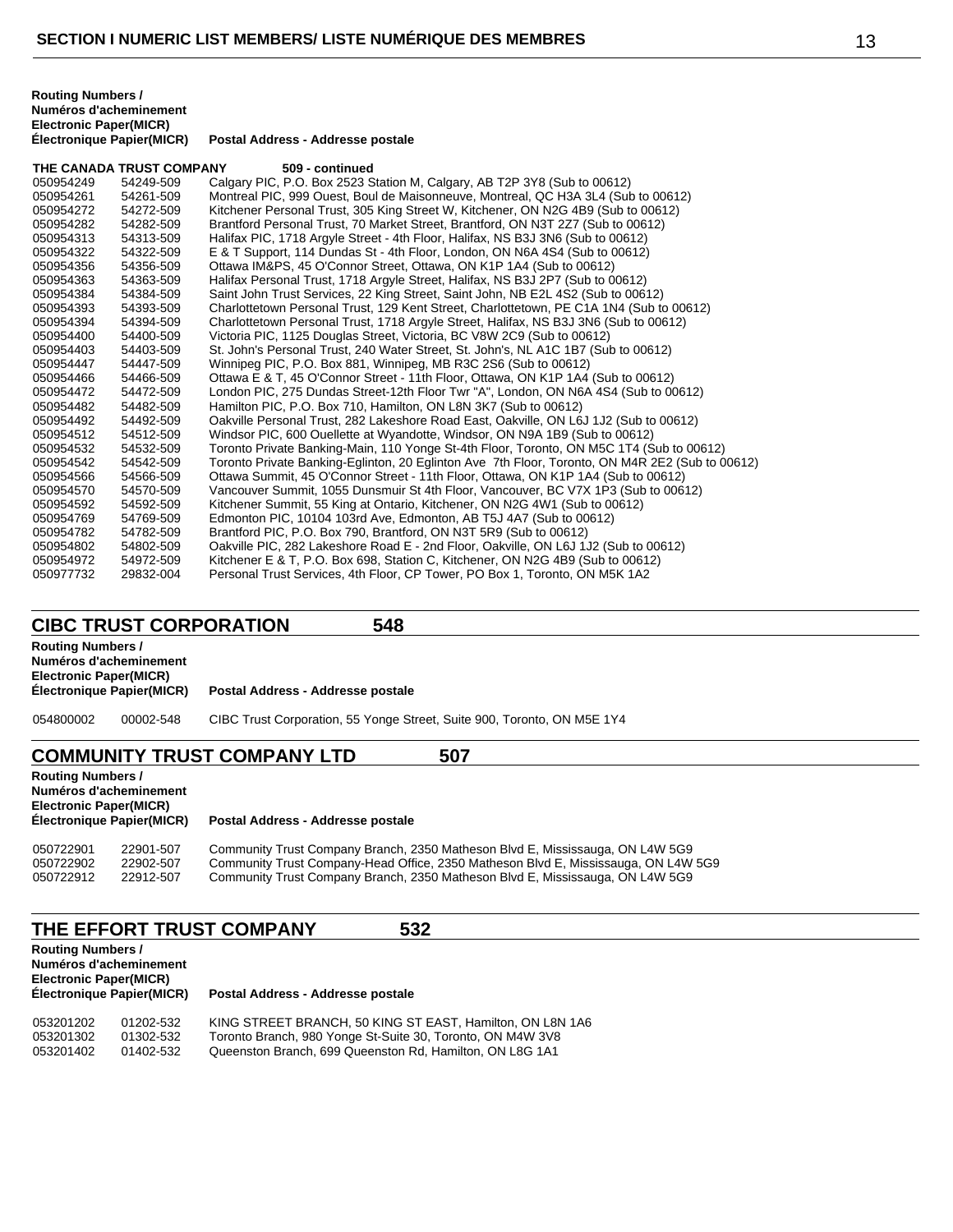**MANULIFE TRUST COMPANY 626 Routing Numbers / Numéros d'acheminement Electronic Paper(MICR) Électronique Papier(MICR) Postal Address - Addresse postale** 062606012 06012-626 Manulife Trust Company, 500 King St N, Waterloo, ON N2J 4C6 **MONTREAL TRUST COMPANY 544 Routing Numbers / Numéros d'acheminement Electronic Paper(MICR) Électronique Papier(MICR) Postal Address - Addresse postale** 054450018 20008-002 Customer Orders, 1778 Scarth Street, Regina, SK S4P 2G1 (Sub to 000220008) 054450022 00232-002 Customer Orders, 4 Court House Avenue, Brockville, ON K6V 4T2 (Sub to 000200232) 054450033 70037-002 Customer Orders, 1690 Hollis Street, Halifax, NS B3J 3C5 (Sub to 000270037) 054450040 01420-002 Customer Orders, 510 Burrard Street, Vancouver, BC V6C 3B9 (Sub to 000201420) 054450057 30007-002 Customer Orders, 221 Portage Avenue, Winnipeg, MB R3C 2J1 (Sub to 000230007) 054450069 50039-002 Customer Orders, Eaton Ctr Store 1101 10200-102 Ave, Edmonton, AB T5J 4B7 (Sub to 000250039) 054450079 10009-002 Customer Orders, 411-8th Avenue South West, Calgary, AB T2P 1E7 (Sub to 000210009) 054450081 90001-002 Customer Orders, 1900 McGill College Ave, Montreal, QC H3A 3L2 (Sub to 000290001) 054450092 80002-002 Customer Orders, 15 King Street West, Toronto, ON M5H 1B4 (Sub to 000280002) 054450100 80010-002 Customer Orders, 100 - 747 Fort Street, Victoria, BC V8W 3G1 (Sub to 000280010) 054450114 30023-002 Customer Orders, 129 Queen Street, Charlottetown, PE C1A 7L1 (Sub to 000230023)<br>054450121 10041-002 Customer Orders, 475, rue St. Amable, Quebec, QC G1R 5E4 (Sub to 000210041) 054450121 10041-002 Customer Orders, 475, rue St. Amable, Quebec, QC G1R 5E4 (Sub to 000210041) 054450134 40014-002 Customer Orders, 53 King Street, Saint John, NB E2L 1G5 (Sub to 000240014) 054450143 50013-002 Customer Orders, 331 Water Street, St. John's, NL A1C 6E6 (Sub to 000250013) 054450156 40006-002 Customer Orders, 96 Sparks Street, Ottawa, ON K1P 5B6 (Sub to 000240006) 054450162 01032-002 Customer Orders, 49 Durham Street, Sudbury, ON P3E 3M2 (Sub to 000201032) 054450172 00042-002 Customer Orders, 171 Queens Avenue, London, ON N6A 5J7 (Sub to 000200042) 054450183 10033-002 Customer Orders, 798 Prince Street, Truro, NS B2N 5G6 (Sub to 000210033) 054450193 70003-002 Customer Orders, 1690 Hollis St., Halifax, NS B3J 3J9 (Sub to 000270003) 80150-002 Customer Orders, 313 Bernard Avenue, Kelowna, BC V1Y 6N6 (Sub to 000280150) 054450221 31591-002 Customer Orders, 6815-E13 Trans Canada Highway, Fairview S/C 6815-E13 Trans Can Hwy, Pointe-Claire, QC H9R 1C4 (Sub to 000231591) 054450230 50070-002 Customer Orders, 473 Oakridge Ctr - 650 West 41st Ave, Vancouver, BC V5L 2M9 (Sub to 000250070)<br>054450248 00018-002 Customer Orders, 201-2nd Avenue South, Saskatoon, SK S7K 1K8 (Sub to 000200018) 054450248 00018-002 Customer Orders, 201-2nd Avenue South, Saskatoon, SK S7K 1K8 (Sub to 000200018)<br>054450252 71852-002 Customer Orders, 401 Ouellette Avenue, Windsor, ON N9A 4J2 (Sub to 000271852) Customer Orders, 401 Ouellette Avenue, Windsor, ON N9A 4J2 (Sub to 000271852) 054450262 60012-002 Commerce Place, 21 King St. W., Hamilton, ON L8P 4W7 (Sub to 000260012) 054450281 70011-002 Customer Orders, 425 Victoria Avenue, Saint-Lambert, QC J4P 2J1 (Sub to 000270011)<br>054450292 70052-002 Customer Orders, 105 King St. East. Kitchener, ON N2G 2K8 (Sub to 000270052) Customer Orders, 105 King St. East, Kitchener, ON N2G 2K8 (Sub to 000270052) 054450301 10041-002 Customer Orders, Place Laurier Unit #139, 2700 Laurier Blvd, Sainte-Foy, QC G1V 2L8 (Sub to 000210041)<br>054450319 50039-002 Customer Orders, 40 Southgate Shoppers Mall, 51st Ave & 111th St, Edmonton, AB 054450319 50039-002 Customer Orders, 40 Southgate Shoppers Mall, 51st Ave & 111th St, Edmonton, AB T6H 4M6 (Sub to 000250039)<br>054450322 70482-002 Customer Orders, 165 Wellington Street, Kingston, ON K7L 4V6 (Sub to 0002704 054450322 70482-002 Customer Orders, 165 Wellington Street, Kingston, ON K7L 4V6 (Sub to 000270482)<br>054450343 21063-002 Park West Centre, 287 Lacewood Dr., Halifax, NS B3M 3Y2 (Sub to 000221063) 054450343 21063-002 Park West Centre, 287 Lacewood Dr., Halifax, NS B3M 3Y2 (Sub to 000221063) Customer Orders, 1335 Canora Road, Mount-Royal, QC H3P 2J5 (Sub to 000231591) 054450352 60012-002 Customer Orders, 75 Centennial Parkway North, Stoney Creek, ON L2E 2P2 (Sub to 000260012)<br>054450360 20040-002 Customer Orders, 130 East Pender Street, Vancouver, BC V6A 1T3 (Sub to 000220040) 054450360 20040-002 Customer Orders, 130 East Pender Street, Vancouver, BC V6A 1T3 (Sub to 000220040)<br>054450370 10470-002 Customer Orders, 2997 Granville Street, Vancouver, BC V6H 3J6 (Sub to 000210470) 054450370 10470-002 Customer Orders, 2997 Granville Street, Vancouver, BC V6H 3J6 (Sub to 000210470)<br>054450381 90001-002 Customer Orders, 612 Saint Jacques, Montreal, QC H3C 1E1 (Sub to 000290001) 054450381 90001-002 Customer Orders, 612 Saint Jacques, Montreal, QC H3C 1E1 (Sub to 000290001) 054450391 50021-002 Customer Orders, 1245 Greene Avenue, Westmount, QC H3Z 2A4 (Sub to 000250021) 054450402 33472-002 Customer Orders, 27 Water Street North, Cambridge, ON N1R 5W1 (Sub to 000233472)<br>054450412 20362-002 Customer Orders, 9 Wyndham Street North, Guelph, ON N1H 4E2 (Sub to 000220362) 054450412 20362-002 Customer Orders, 9 Wyndham Street North, Guelph, ON N1H 4E2 (Sub to 000220362) 054450422 00752-002 Customer Orders, 260 Lakeshore Road East, Oakville, ON L6J 4Z5 (Sub to 000200752)<br>054450432 80762-002 Customer Orders, 22 King Street West, Oshawa, ON L1H 1A3 (Sub to 000280762) 054450432 80762-002 Customer Orders, 22 King Street West, Oshawa, ON L1H 1A3 (Sub to 000280762) 054450442 10892-002 Customer Orders, 63 Church Street, St Catharines, ON L2R 3C4 (Sub to 000210892)<br>054450452 61762-002 Customer Orders, 15 St. Clair Avenue West, Toronto, ON M4V 1K6 (Sub to 00026176 054450452 61762-002 Customer Orders, 15 St. Clair Avenue West, Toronto, ON M4V 1K6 (Sub to 000261762)<br>054450462 80002-002 Customer Orders, 15 King St. W., Toronto, ON M5H 1B4 (Sub to 000280002) Customer Orders, 15 King St. W., Toronto, ON M5H 1B4 (Sub to 000280002) 054450472 70052-002 Customer Orders, 247 King Street North, Waterloo, ON N2J 2Y8 (Sub to 000270052)<br>054450482 00042-002 Galleria-London Unit #175, 355 Wellington St., London, ON N6A 3N7 (Sub to 000200 Galleria-London Unit #175, 355 Wellington St., London, ON N6A 3N7 (Sub to 000200042) 054450492 30882-002 Customer Orders, 9555 Yonge Street - Unit #20, Richmond Hill, ON L4C 5T2 (Sub to 000230882)<br>054450509 10009-002 Customer Orders, 411-8th Avenue South West, Calgary, AB T2P 1E7 (Sub to 000210009) 054450509 10009-002 Customer Orders, 411-8th Avenue South West, Calgary, AB T2P 1E7 (Sub to 000210009)<br>054450519 50039-002 Eaton Centre Store #1101, 10200-102 Ave.. Edmonton, AB T5J 4B7 (Sub to 000250039) Eaton Centre Store #1101, 10200-102 Ave., Edmonton, AB T5J 4B7 (Sub to 000250039) 054450560 50310-002 Customer Orders, 300 Victoria Street, Prince George, BC V2L 4X4 (Sub to 000250310)<br>054450570 61630-002 Customer Orders, 3401A-30th Ave., Vernon, BC V1T 2E3 (Sub to 000261630) 054450570 61630-002 Customer Orders, 3401A-30th Ave., Vernon, BC V1T 2E3 (Sub to 000261630) 054450580 60780-002 Customer Orders, 1545 Johnston Road, White Rock, BC V4B 3Z6 (Sub to 000260780)<br>054450591 90001-002 Customer Orders, 1045 Laurier Street West, Outremont, QC H2V 2L1 (Sub to 0002900 054450591 90001-002 Customer Orders, 1045 Laurier Street West, Outremont, QC H2V 2L1 (Sub to 000290001) Customer Orders, 1500 McGill College Avenue, Montreal, QC H3A 3T5 (Sub to 000290001) 054450611 70011-002 Customer Orders, 1 Place Ville Marie - Promenade, Montreal, QC H3B 4A8 (Sub to 000270011)<br>054450621 50021-002 Customer Orders, 5272 Queen Mary Road, Montreal, QC H3W 1X5 (Sub to 000250021) 054450621 50021-002 Customer Orders, 5272 Queen Mary Road, Montreal, QC H3W 1X5 (Sub to 000250021) 054450631 51391-002 Customer Orders, 8255 Boul. Henri-Bourassa, Charlesbourg, QC G1G 4C8 (Sub to 000251391)<br>054450642 59782-002 Mapleview Centre #A8, 900 Maple Ave, Burlington, ON L7S 2J8 (Sub to 000259782) Mapleview Centre #A8, 900 Maple Ave, Burlington, ON L7S 2J8 (Sub to 000259782)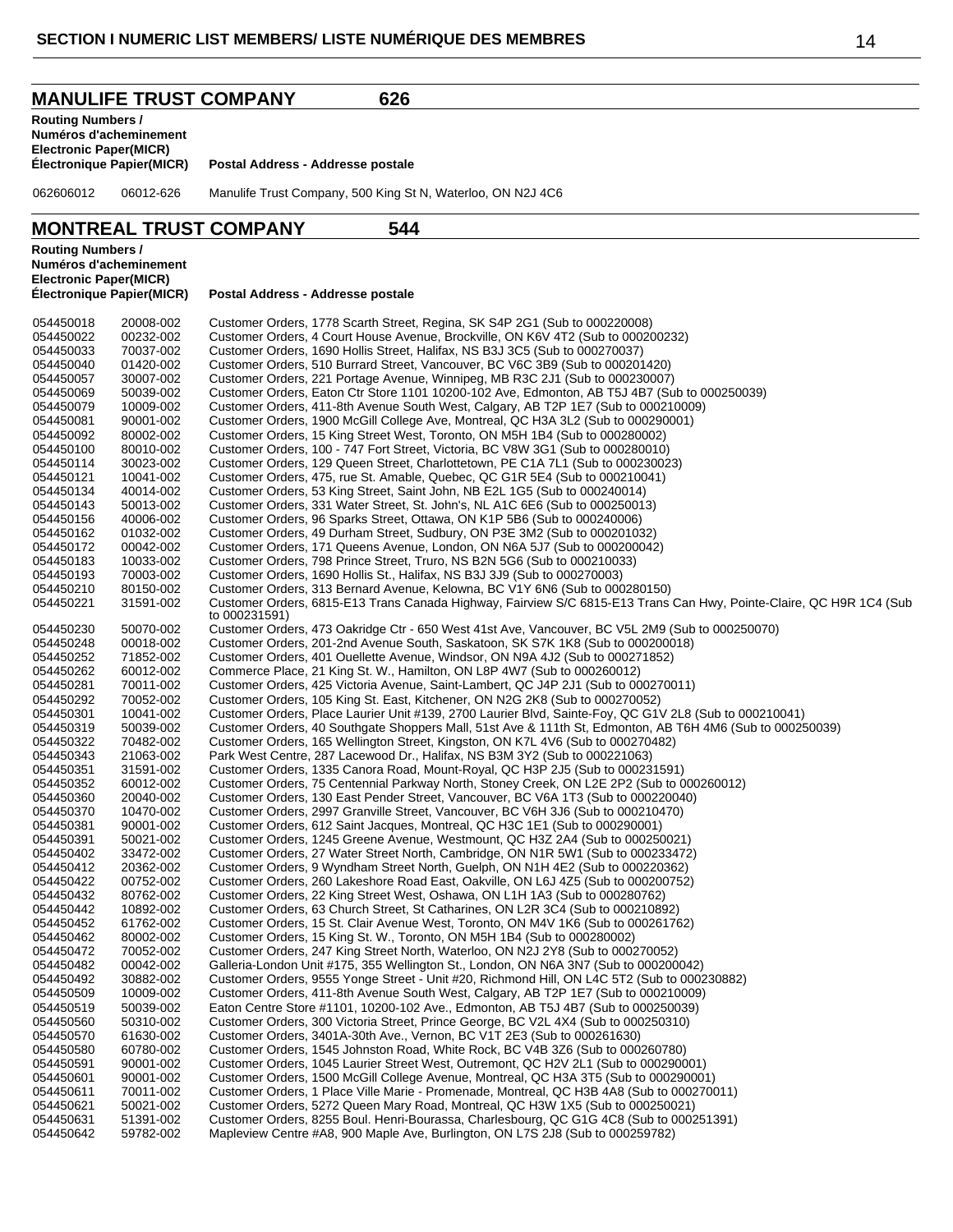| Routing Numbers /             |                                   |
|-------------------------------|-----------------------------------|
| Numéros d'acheminement        |                                   |
| <b>Electronic Paper(MICR)</b> |                                   |
| Electronique Papier(MICR)     | Postal Address - Addresse postale |

|           | <b>MONTREAL TRUST COMPANY</b> | 544 - continued                                                                                                                     |
|-----------|-------------------------------|-------------------------------------------------------------------------------------------------------------------------------------|
| 054450659 | 10009-002                     | Customer Orders, 100 Anderson Road S.E., Calgary, AB T2J 3V1 (Sub to 000210009)                                                     |
| 054450669 | 30049-002                     | Customer Orders, 511 Northland Drive Shoppes #690, Calgary, AB T2L 2J8 (Sub to 000230049)                                           |
| 054450670 | 60590-002                     | Customer Orders, 1586 Marine Drive, West Vancouver, BC V7V 1H8 (Sub to 000260590)                                                   |
| 054450682 | 64782-002                     | Customer Orders, 1360 Kingston Road, Pickering, ON L1V 3B4 (Sub to 000264782)                                                       |
| 054450690 | 50070-002                     | Customer Orders, 4700 Kingsway - Unit 1141, Burnaby, BC V5H 4M1 (Sub to 000250070)                                                  |
| 054450700 | 50690-002                     | Customer Orders, 1302-6551 No 3 Road, Richmond, BC V6Y 2B6 (Sub to 000250690)                                                       |
| 054450711 | 31591-002                     | Customer Orders, 3035 Boul le Carrefour Local C001, Laval, QC H7T 1C8 (Sub to 000231591)                                            |
| 054450720 | 40030-002                     | Customer Orders, 1524 Lonsdale Avenue, North Vancouver, BC V7M 2J3 (Sub to 000240030)                                               |
| 054450731 | 70011-002                     | Promenades St. Bruno #N004, 335 Boul. des Promenades, St-Bruno-de-Montarville, QC J3V 6A7 (Sub to 000270011)                        |
| 054450750 | 50070-002                     | Customer Order, 2207 West 41st Avenue, Vancouver, BC V6M 1Z8 (Sub to 000250070)                                                     |
| 054450779 | 50039-002                     | Customer Orders, 375 St Albert Trail, Unit 115, St Albert, AB T8N 3K8 (Sub to 000250039)                                            |
| 054450936 | 60236-002                     | Customer Order, 1867 Carling Ave Unit 7, Ottawa, ON K2A 1E6 (Sub to 000260236)                                                      |
| 054460121 | 10041-002                     | Corporate Orders, 475, rue St. Amable, Quebec, QC G1R 5E4 (Sub to 000210041)                                                        |
| 054460351 | 31591-002                     | Corporate Orders, 1335 Canora Road, Mount-Royal, QC H3P 2J5 (Sub to 000231591)                                                      |
| 054460442 | 10892-002                     | Corporate Orders, 63 Church Street, St Catharines, ON L2R 3C4 (Sub to 000210892)                                                    |
| 054460570 | 61630-002                     | Corporate Orders, 3105 - 34th Avenue, Vernon, BC V1T 2P5 (Sub to 000261630)                                                         |
| 054460621 | 50021-002                     | Corporate Orders, 5272 Queen Mary Road, Montreal, QC H3W 1X5 (Sub to 000250021)                                                     |
| 054460631 | 51391-002                     | Corporate Orders, 8335, boulevard Henri Bourassa, Charlesbourg, QC G1G 4E1 (Sub to 000251391)                                       |
| 054460711 | 31591-002                     | Corporate Orders, 3035 Boul le Carrefour Local C001, Laval, QC H7T 1C8 (Sub to 000231591)                                           |
| 054460731 | 70011-002                     | Customer Orders, 335 Promenades Blvd, Saint-Bruno, QC J3V 6A7 (Sub to 000270011)                                                    |
| 054470081 | 90001-002                     | G.I.C. Repayments, 777 Dorchester Boulevard West 1 PVM, P.O. Box 1900, Station B, Montreal, QC H3B 3L6 (Sub to<br>000290001)        |
| 054470121 | 10041-002                     | G.I.C. Repaiments, 475, rue St. Amable, Quebec, QC G1R 5E4 (Sub to 000210041)                                                       |
| 054470221 | 31591-002                     | G.I.C. Repayments, 6773 Trans Canada Highway, Fairview Shop Ctr 6773 Trans Can Hwy, Pointe-Claire, QC H9R 1C3 (Sub to<br>000231591) |
| 054470351 | 31591-002                     | GIC Repayments, 1335 Canora Road, Mount-Royal, QC H3P 2J5 (Sub to 000231591)                                                        |

# **MONTREAL TRUST COMPANY OF CANADA 550**

# **Routing Numbers / Numéros d'acheminement Electronic Paper(MICR)**

**Postal Address - Addresse postale** 

| 055010018 | 20008-002 | Customer Orders, 1778 Scarth Street, Regina, SK S4P 2G1 (Sub to 000220008)                                                           |
|-----------|-----------|--------------------------------------------------------------------------------------------------------------------------------------|
| 055010022 | 00232-002 | Customer Orders, 4 Court House Avenue, P.O. Box 700, Brockville, ON K6V 5V8 (Sub to 000200232)                                       |
| 055010033 | 70003-002 | Customer Orders, 1690 Hollis Street, Halifax, NS B3J 3C5 (Sub to 000270003)                                                          |
| 055010040 | 01420-002 | Customer Orders, 510 Burrard Street, Vancouver, BC V6C 3B9 (Sub to 000201420)                                                        |
| 055010057 | 30007-002 | Customer Orders, 221 Portage Avenue, Winnipeg, MB R3C 2J1 (Sub to 000230007)                                                         |
| 055010069 | 50039-002 | Customer Orders, Eaton Ctr Store 1101 10200-102 Ave, Edmonton, AB T5J 4B7 (Sub to 000250039)                                         |
| 055010079 | 10009-002 | Customer Orders, 411-8th Avenue South West, Calgary, AB T2P 1E7 (Sub to 000210009)                                                   |
| 055010081 | 90001-002 | Customer Orders, 1900 McGill College Ave., Montreal, QC H3A 3L2 (Sub to 000290001)                                                   |
| 055010092 | 80002-002 | Customer Orders, 15 King Street West, Toronto, ON M5H 1B4 (Sub to 000280002)                                                         |
| 055010100 | 80010-002 | Customer Orders, 100-747 Fort Street, Victoria, BC V8W 3G1 (Sub to 000280010)                                                        |
| 055010114 | 30023-002 | Customer Orders, 129 Queen Street Confederation Plaza, Charlottetown, PE C1A 7L1 (Sub to 000230023)                                  |
| 055010121 | 10041-002 | Customer Orders, 475, rue St-Amable, Quebec, QC G1R 5E4 (Sub to 000210041)                                                           |
| 055010134 | 40014-002 | Customer Orders, 53 King Street, Saint John, NB E2L 1G5 (Sub to 000240014)                                                           |
| 055010143 | 50013-002 | Customer Orders, 331 Water Street, St. John's, NL A1C 6E6 (Sub to 000250013)                                                         |
| 055010156 | 40006-002 | Customer Orders, 96 Sparks Street, Ottawa, ON K1P 5B6 (Sub to 000240006)                                                             |
| 055010162 | 01032-002 | Customer Orders, 49 Durham Street, Sudbury, ON P3E 3M2 (Sub to 000201032)                                                            |
| 055010172 | 00042-002 | Customer Orders, 171 Queens Avenue, London, ON N6A 5J7 (Sub to 000200042)                                                            |
| 055010183 | 10033-002 | Customer Orders, 789 Prince Street, Truro, NS B2N 5G6 (Sub to 000210033)                                                             |
| 055010192 | 70003-002 | Customer Orders, Duke Tower Scotia Square, Halifax, NS B3J 1N9 (Sub to 000270003)                                                    |
| 055010193 | 70003-002 | Customer Orders, 1690 Hollis St., Halifax, NS B3J 3J9 (Sub to 000270003)                                                             |
| 055010210 | 80150-002 | Customer Orders, 313 Bernard Avenue, Kelowna, BC V1Y 6N6 (Sub to 000280150)                                                          |
| 055010221 | 31591-002 | Customer Orders, 6815-E13 Trans Canada Highway, Fairview S/C 6815-E13 Trans Can Hwy, Pointe-Claire, QC H9R 1C4 (Sub<br>to 000231591) |
| 055010230 | 50070-002 | Customer Orders, 176 Oakridge Shop Ctr-650 Wst 41 Ave, Vancouver, BC V5Z 2M9 (Sub to 000250070)                                      |
| 055010248 | 00018-002 | Customer Orders, 201-2nd Avenue South, Saskatoon, SK S7K 1K8 (Sub to 000200018)                                                      |
| 055010252 | 71852-002 | Customer Orders, 401 Ouellette Avenue, Windsor, ON N9A 4J2 (Sub to 000271852)                                                        |
| 055010262 | 60012-002 | Commerce Place, 21 King St. W., Hamilton, ON L8P 4W7 (Sub to 000260012)                                                              |
| 055010281 | 70011-002 | Customer Orders, 425 Victoria Avenue, Saint-Lambert, QC J4P 2J1 (Sub to 000270011)                                                   |
| 055010292 | 70052-002 | Customer Orders, 105 King St. East, Kitchener, ON N2G 2K8 (Sub to 000270052)                                                         |
| 055010301 | 10041-002 | Customer Orders, Place Laurier Unit #139, 2700 Laurier Blvd, Sainte-Foy, QC G1V 2L8 (Sub to 000210041)                               |
| 055010319 | 50039-002 | Customer Orders, 436 Southgate Shoppers Mall, 51st Ave & 111th St, Edmonton, AB T6H 4M6 (Sub to 000250039)                           |
| 055010322 | 70482-002 | Customer Orders, 165 Wellington Street, Kingston, ON K7L 4V6 (Sub to 000270482)                                                      |
| 055010343 | 21063-002 | Park West Centre, 287 Lacewood Dr., Halifax, NS B3M 3Y2 (Sub to 000221063)                                                           |
| 055010351 | 31591-002 | Customer Orders, 1335 Canora Road, Mount-Royal, QC H3P 2J5 (Sub to 000231591)                                                        |
|           |           |                                                                                                                                      |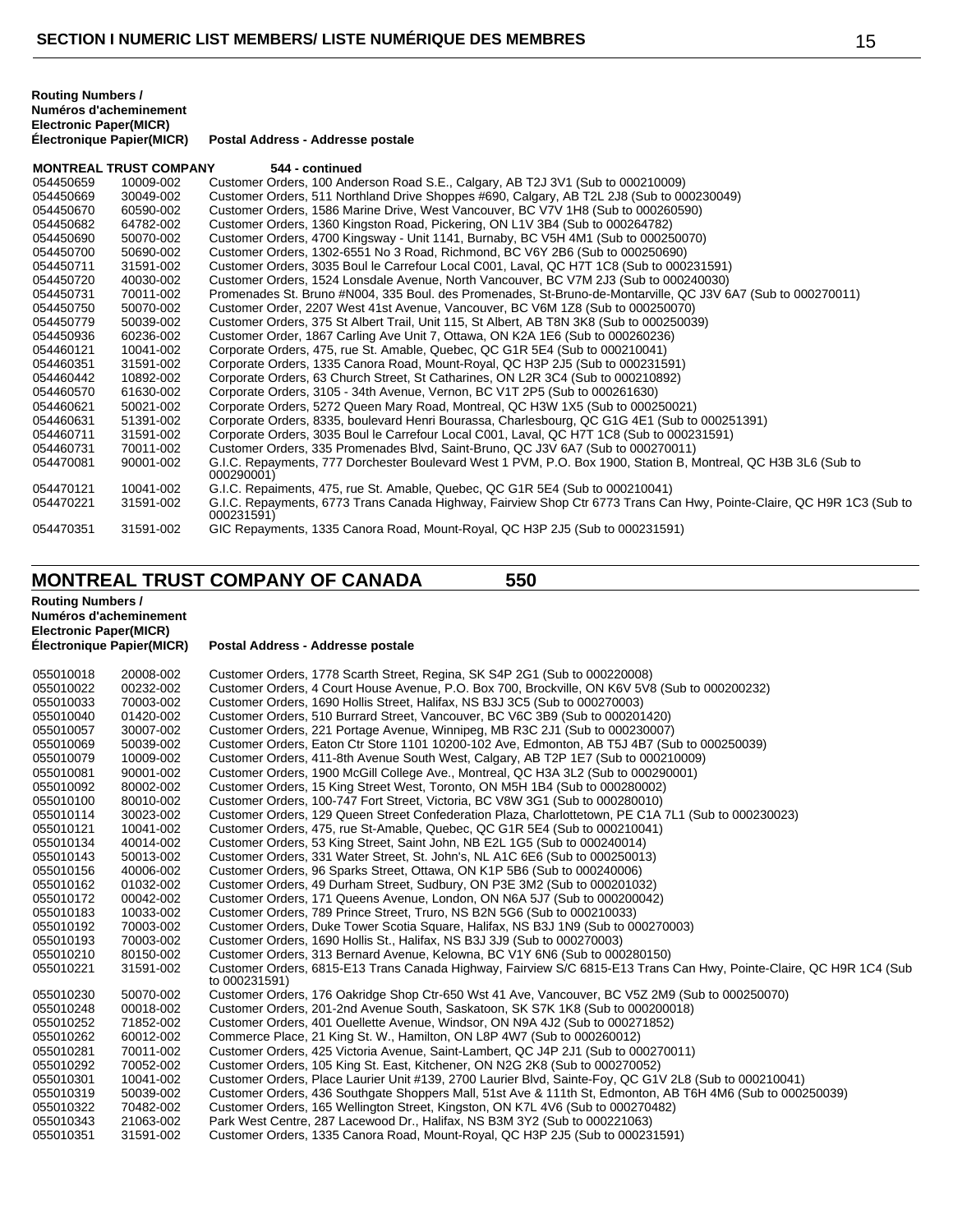| Postal Address - Addresse postale |
|-----------------------------------|
|                                   |

## **MONTREAL TRUST COMPANY OF CANADA 550 - continued**

| Customer Orders, 130 East Pender Street, Vancouver, BC V6A 1T3 (Sub to 000220040)<br>055010360<br>20040-002<br>055010370<br>10470-002<br>Customer Orders, 2997 Granville Street, Vancouver, BC V6H 3J6 (Sub to 000210470)<br>Customer Orders, 612 Saint Jacques, Montreal, QC H3C 1E1 (Sub to 000290001)<br>055010381<br>90001-002<br>Customer Orders, 1245 Greene Avenue, Westmount, QC H3Z 2A4 (Sub to 000250021)<br>055010391<br>50021-002<br>33472-002<br>Customer Orders, 27 Water Street North, Cambridge, ON N1R 5W1 (Sub to 000233472)<br>055010402<br>055010412<br>20362-002<br>Customer Orders, 9 Wyndham Street North, Guelph, ON N1H 4E2 (Sub to 000220362)<br>Customer Orders, 260 Lakeshore Road East, Oakville, ON L6J 4Z5 (Sub to 000200752)<br>055010422<br>00752-002<br>055010432<br>80762-002<br>Customer Orders, 22 King Street West, Oshawa, ON L1H 1A3 (Sub to 000280762)<br>10892-002<br>Customer Orders, 63 Church Street, St Catharines, ON L2P 7A7 (Sub to 000210892)<br>055010442<br>055010452<br>61762-002<br>Customer Orders, 15 St. Clair Avenue West, Toronto, ON M4V 1K6 (Sub to 000261762)<br>Customer Orders, 15 King St. W., Toronto, ON M5H 1B4 (Sub to 000280002)<br>055010462<br>80002-002<br>055010472<br>70052-002<br>Customer Orders, 247 King Street North, Waterloo, ON N2J 2Y8 (Sub to 000270052)<br>00042-002<br>055010482<br>Galleria-London Unit #175, 355 WEllington St., London, ON N6A 3N7 (Sub to 000200042)<br>Customer Orders, 9555 Yonge Street - Unit #20, Richmond Hill, ON L4C 5T2 (Sub to 000230882)<br>055010492<br>30882-002<br>Customer Orders, 411-8th Avenue South West, Calgary, AB T2P 1E7 (Sub to 000210009)<br>055010509<br>10009-002<br>Eaton Centre Store #1101, 10200-102 Ave., Edmonton, AB T5J 4B7 (Sub to 000250039)<br>055010519<br>50039-002<br>Customer Orders, 300 Victoria Street, Prince George, BC V2L 4X4 (Sub to 000250310)<br>055010560<br>50310-002<br>61630-002<br>Customer Orders, 3401A-30th Ave., Vernon, BC V1T 2E3 (Sub to 000261630)<br>055010570<br>Customer Orders, 1545 Johnston Road, White Rock, BC V4B 3Z6 (Sub to 000260780)<br>055010580<br>60780-002<br>055010591<br>90001-002<br>Customer Orders, 1045 Laurier Street West, Outremont, QC H2V 2L1 (Sub to 000290001)<br>Customer Orders, 1500 McGill College Ave., Montreal, QC H3A 3T5 (Sub to 000290001)<br>055010601<br>90001-002<br>70011-002<br>Customer Orders, 1 Place Ville Marie - Promenade, Montreal, QC H3B 4A8 (Sub to 000270011)<br>055010611<br>Customer Orders, 5272 Queen Mary Road, Montreal, QC H3W 1X5 (Sub to 000250021)<br>055010621<br>50021-002<br>Customer Orders, 8255 Boul. Henri-Bourassa, Charlesbourg, QC G1G 4C8 (Sub to 000251391)<br>055010631<br>51391-002<br>Mapleview Centre #A8, 900 Maple Ave, Burlington, ON L7S 2J8 (Sub to 000259782)<br>055010642<br>59782-002<br>Customer Orders, 100 Anderson Road S.E., Calgary, AB T2J 3V1 (Sub to 000210009)<br>055010659<br>10009-002<br>Customer Orders, 511 Northland Drive Shoppes #690, Calgary, AB T2L 2J8 (Sub to 000230049)<br>055010669<br>30049-002<br>055010670<br>60590-002<br>Customer Orders, 1586 Marine Drive, West Vancouver, BC V7V 1H8 (Sub to 000260590)<br>055010682<br>64782-002<br>Customer Orders, 1360 Kingston Road, Pickering, ON L1V 3B4 (Sub to 000264782)<br>50070-002<br>055010690<br>Customer Orders, 4700 Kingsway - Unit 1141, Burnaby, BC V5H 4M1 (Sub to 000250070)<br>Customer Orders, 1302-6551 No 3 Road, Richmond, BC V6Y 2B6 (Sub to 000250690)<br>055010700<br>50690-002<br>Customer Orders, 3035 Boul le Carrefour Local C001, Laval, QC H7T 1C8 (Sub to 000231591)<br>055010711<br>31591-002<br>Customer Orders, 1524 Lonsdale Avenue, North Vancouver, BC V7M 2J3 (Sub to 000240030)<br>055010720<br>40030-002<br>Promenades St. Bruno #N004, 335 Boul. des Promenades, St-Bruno-de-Montarville, QC J3V 6A7 (Sub to 000270011)<br>055010731<br>70011-002<br>Customer Order, 2207 West 41st Avenue, Vancouver, BC V6M 1Z8 (Sub to 000250070)<br>055010750<br>50070-002<br>50039-002<br>055010779<br>Customer Orders, 375 St Albert Trail Unit 115, St Albert, AB T8N 3K8 (Sub to 000250039)<br>055010936<br>60236-002<br>Customer Order, 1867 Carling Ave Unit 7, Ottawa, ON K2A 1E6 (Sub to 000260236)<br>055020121<br>Corporate Orders, 475, rue St-Amable, Quebec, QC G1R 5E4 (Sub to 000210041)<br>10041-002<br>055020631<br>51391-002<br>Corporate Orders, 8335, boulevard Henri Bourassa, Charlesbourg, QC G1G 4E1 (Sub to 000251391)<br>055020711<br>Corporate Orders, 3035 Boul le Carrefour Local C001, Laval, QC H7T 1C8 (Sub to 000231591)<br>31591-002<br>055030018<br>20008-002<br>G.I.C. Repayments, 1908-11th Avenue, Regina, SK S4P 2Z2 (Sub to 000220008)<br>055030022<br>G.I.C. Repayments, 4 Court House Avenue, P.O. Box 700, Brockville, ON K6V 5V8 (Sub to 000200232)<br>00232-002<br>055030033<br>70003-002<br>G.I.C. Repayments, 1690 Hollis Street, Halifax, NS B3J 3C5 (Sub to 000270003)<br>055030040<br>01420-002<br>G.I.C. Repayments, 510 Burrard Street, Vancouver, BC V6C 3B9 (Sub to 000201420)<br>055030057<br>30007-002<br>G.I.C. Repayments, 221 Portage Avenue, Winnipeg, MB R3C 2J1 (Sub to 000230007)<br>055030069<br>G.I.C. Repayments, 10020-101A Avenue, Edmonton, AB T5J 3G2 (Sub to 000250039)<br>50039-002<br>055030079<br>10009-002<br>G.I.C. Repayments, 411-8th Avenue South West, Calgary, AB T2P 1E7 (Sub to 000210009)<br>055030092<br>80002-002<br>G.I.C. Repayments, 15 King Street West, Toronto, ON M5H 1B4 (Sub to 000280002)<br>G.I.C. Repayments, 100-747 Fort Street, Victoria, BC V8W 3G1 (Sub to 000280010)<br>055030100<br>80010-002<br>G.I.C. Repayments, 129 Queen Street Confederation Plaza, Charlottetown, PE C1A 7L1 (Sub to 000230023)<br>055030114<br>30023-002<br>G.I.C. Repayments, 61 King Street, Saint John, NB E2L 3X7 (Sub to 000240014)<br>055030134<br>40014-002<br>G.I.C. Repayments, 331 Water Street, St. John's, NL A1C 6E6 (Sub to 000250013)<br>055030143<br>50013-002<br>G.I.C. Repayments, 96 Sparks Street, Ottawa, ON K1P 5B6 (Sub to 000240006)<br>055030156<br>40006-002<br>G.I.C. Repayments, 11 Durham Street South, Sudbury, ON P3E 2M2 (Sub to 000201032)<br>055030162<br>01032-002<br>G.I.C. Repayments, 171 Queens Avenue, London, ON N6A 5J7 (Sub to 000201032)<br>055030172<br>01032-002<br>G.I.C. Repayments, 798 Prince Street, Truro, NS B2N 5G6 (Sub to 000210033)<br>055030183<br>10033-002<br>G.I.C. Repayments, 313 Bernard Avenue, Kelowna, BC V1Y 6N6 (Sub to 000280150)<br>055030210<br>80150-002<br>50070-002<br>G.I.C. Repayments, 176 Oakridge Shop Ctr-650 W 41st Ave, Vancouver, BC V5Z 2M9 (Sub to 000250070)<br>055030230<br>G.I.C. Repayments, 234-21st Street East, Saskatoon, SK S7K 0B9 (Sub to 000200018)<br>055030248<br>00018-002<br>G.I.C. Repayments, 810 Ouellette Avenue, Windsor, ON N9A 6Z1 (Sub to 000271852)<br>055030252<br>71852-002<br>G.I.C. Repayments, 31 Main Street West, Hamilton, ON L8P 1G9 (Sub to 000260012)<br>055030262<br>60012-002<br>G.I.C. Repayments, 101 Frederick Street, Kitchener, ON N2H 6R2 (Sub to 000270052)<br>055030292<br>70052-002<br>G.I.C. Repayments 51st & 111th Sts., 436 Southgate Shoppers Mall, Edmonton, AB T6H 4M6 (Sub to 000250039)<br>055030319<br>50039-002<br>G.I.C. Repayments, 165 Wellington Street, Kingston, ON K7L 4V6 (Sub to 000270482)<br>055030322<br>70482-002<br>G.I.C. Repayments, Bayers Road Shp Ctr 7071 Bayers Road, Halifax, NS B3L 2C2 (Sub to 000221063)<br>055030343<br>21063-002<br>G.I.C. Repayments, 65 Front Street, Nanaimo, BC V9R 5H9 (Sub to 000280010)<br>055030350<br>80010-002 | 055010352 | 60012-002 | Customer Orders, 75 Centennial Parkway North, Stoney Creek, ON L8E 2P2 (Sub to 000260012) |
|----------------------------------------------------------------------------------------------------------------------------------------------------------------------------------------------------------------------------------------------------------------------------------------------------------------------------------------------------------------------------------------------------------------------------------------------------------------------------------------------------------------------------------------------------------------------------------------------------------------------------------------------------------------------------------------------------------------------------------------------------------------------------------------------------------------------------------------------------------------------------------------------------------------------------------------------------------------------------------------------------------------------------------------------------------------------------------------------------------------------------------------------------------------------------------------------------------------------------------------------------------------------------------------------------------------------------------------------------------------------------------------------------------------------------------------------------------------------------------------------------------------------------------------------------------------------------------------------------------------------------------------------------------------------------------------------------------------------------------------------------------------------------------------------------------------------------------------------------------------------------------------------------------------------------------------------------------------------------------------------------------------------------------------------------------------------------------------------------------------------------------------------------------------------------------------------------------------------------------------------------------------------------------------------------------------------------------------------------------------------------------------------------------------------------------------------------------------------------------------------------------------------------------------------------------------------------------------------------------------------------------------------------------------------------------------------------------------------------------------------------------------------------------------------------------------------------------------------------------------------------------------------------------------------------------------------------------------------------------------------------------------------------------------------------------------------------------------------------------------------------------------------------------------------------------------------------------------------------------------------------------------------------------------------------------------------------------------------------------------------------------------------------------------------------------------------------------------------------------------------------------------------------------------------------------------------------------------------------------------------------------------------------------------------------------------------------------------------------------------------------------------------------------------------------------------------------------------------------------------------------------------------------------------------------------------------------------------------------------------------------------------------------------------------------------------------------------------------------------------------------------------------------------------------------------------------------------------------------------------------------------------------------------------------------------------------------------------------------------------------------------------------------------------------------------------------------------------------------------------------------------------------------------------------------------------------------------------------------------------------------------------------------------------------------------------------------------------------------------------------------------------------------------------------------------------------------------------------------------------------------------------------------------------------------------------------------------------------------------------------------------------------------------------------------------------------------------------------------------------------------------------------------------------------------------------------------------------------------------------------------------------------------------------------------------------------------------------------------------------------------------------------------------------------------------------------------------------------------------------------------------------------------------------------------------------------------------------------------------------------------------------------------------------------------------------------------------------------------------------------------------------------------------------------------------------------------------------------------------------------------------------------------------------------------------------------------------------------------------------------------------------------------------------------------------------------------------------------------------------------------------------------------------------------------------------------------------------------------------------------------------------------------------------------------------------------------------------------------------------------------------------------------------------------------------------------------------------------------------------------------------------------------------------------------------------------------------------------------------------------------------------------------------------------------------------------------------------------------------------------------------------------------------------------------------------------------------------------------------------------------------------------------------------------------------------------------------------------------------------------------------------------------------------------------------------------------------------------------------------------------------------------------------------------------------------------------------------------------------------------------------------------------------------------------------------------------------------------------------------------------------------------------------------------------------------------------------------------------------------------------------------------------------------------------------------------------------------------------------------------------------------------------------------------------------|-----------|-----------|-------------------------------------------------------------------------------------------|
|                                                                                                                                                                                                                                                                                                                                                                                                                                                                                                                                                                                                                                                                                                                                                                                                                                                                                                                                                                                                                                                                                                                                                                                                                                                                                                                                                                                                                                                                                                                                                                                                                                                                                                                                                                                                                                                                                                                                                                                                                                                                                                                                                                                                                                                                                                                                                                                                                                                                                                                                                                                                                                                                                                                                                                                                                                                                                                                                                                                                                                                                                                                                                                                                                                                                                                                                                                                                                                                                                                                                                                                                                                                                                                                                                                                                                                                                                                                                                                                                                                                                                                                                                                                                                                                                                                                                                                                                                                                                                                                                                                                                                                                                                                                                                                                                                                                                                                                                                                                                                                                                                                                                                                                                                                                                                                                                                                                                                                                                                                                                                                                                                                                                                                                                                                                                                                                                                                                                                                                                                                                                                                                                                                                                                                                                                                                                                                                                                                                                                                                                                                                                                                                                                                                                                                                                                                                                                                                                                                                                                                                                                                                                                                                                                                                                                                                                                                                                                                                                                                                                                                                                                                                                                  |           |           |                                                                                           |
|                                                                                                                                                                                                                                                                                                                                                                                                                                                                                                                                                                                                                                                                                                                                                                                                                                                                                                                                                                                                                                                                                                                                                                                                                                                                                                                                                                                                                                                                                                                                                                                                                                                                                                                                                                                                                                                                                                                                                                                                                                                                                                                                                                                                                                                                                                                                                                                                                                                                                                                                                                                                                                                                                                                                                                                                                                                                                                                                                                                                                                                                                                                                                                                                                                                                                                                                                                                                                                                                                                                                                                                                                                                                                                                                                                                                                                                                                                                                                                                                                                                                                                                                                                                                                                                                                                                                                                                                                                                                                                                                                                                                                                                                                                                                                                                                                                                                                                                                                                                                                                                                                                                                                                                                                                                                                                                                                                                                                                                                                                                                                                                                                                                                                                                                                                                                                                                                                                                                                                                                                                                                                                                                                                                                                                                                                                                                                                                                                                                                                                                                                                                                                                                                                                                                                                                                                                                                                                                                                                                                                                                                                                                                                                                                                                                                                                                                                                                                                                                                                                                                                                                                                                                                                  |           |           |                                                                                           |
|                                                                                                                                                                                                                                                                                                                                                                                                                                                                                                                                                                                                                                                                                                                                                                                                                                                                                                                                                                                                                                                                                                                                                                                                                                                                                                                                                                                                                                                                                                                                                                                                                                                                                                                                                                                                                                                                                                                                                                                                                                                                                                                                                                                                                                                                                                                                                                                                                                                                                                                                                                                                                                                                                                                                                                                                                                                                                                                                                                                                                                                                                                                                                                                                                                                                                                                                                                                                                                                                                                                                                                                                                                                                                                                                                                                                                                                                                                                                                                                                                                                                                                                                                                                                                                                                                                                                                                                                                                                                                                                                                                                                                                                                                                                                                                                                                                                                                                                                                                                                                                                                                                                                                                                                                                                                                                                                                                                                                                                                                                                                                                                                                                                                                                                                                                                                                                                                                                                                                                                                                                                                                                                                                                                                                                                                                                                                                                                                                                                                                                                                                                                                                                                                                                                                                                                                                                                                                                                                                                                                                                                                                                                                                                                                                                                                                                                                                                                                                                                                                                                                                                                                                                                                                  |           |           |                                                                                           |
|                                                                                                                                                                                                                                                                                                                                                                                                                                                                                                                                                                                                                                                                                                                                                                                                                                                                                                                                                                                                                                                                                                                                                                                                                                                                                                                                                                                                                                                                                                                                                                                                                                                                                                                                                                                                                                                                                                                                                                                                                                                                                                                                                                                                                                                                                                                                                                                                                                                                                                                                                                                                                                                                                                                                                                                                                                                                                                                                                                                                                                                                                                                                                                                                                                                                                                                                                                                                                                                                                                                                                                                                                                                                                                                                                                                                                                                                                                                                                                                                                                                                                                                                                                                                                                                                                                                                                                                                                                                                                                                                                                                                                                                                                                                                                                                                                                                                                                                                                                                                                                                                                                                                                                                                                                                                                                                                                                                                                                                                                                                                                                                                                                                                                                                                                                                                                                                                                                                                                                                                                                                                                                                                                                                                                                                                                                                                                                                                                                                                                                                                                                                                                                                                                                                                                                                                                                                                                                                                                                                                                                                                                                                                                                                                                                                                                                                                                                                                                                                                                                                                                                                                                                                                                  |           |           |                                                                                           |
|                                                                                                                                                                                                                                                                                                                                                                                                                                                                                                                                                                                                                                                                                                                                                                                                                                                                                                                                                                                                                                                                                                                                                                                                                                                                                                                                                                                                                                                                                                                                                                                                                                                                                                                                                                                                                                                                                                                                                                                                                                                                                                                                                                                                                                                                                                                                                                                                                                                                                                                                                                                                                                                                                                                                                                                                                                                                                                                                                                                                                                                                                                                                                                                                                                                                                                                                                                                                                                                                                                                                                                                                                                                                                                                                                                                                                                                                                                                                                                                                                                                                                                                                                                                                                                                                                                                                                                                                                                                                                                                                                                                                                                                                                                                                                                                                                                                                                                                                                                                                                                                                                                                                                                                                                                                                                                                                                                                                                                                                                                                                                                                                                                                                                                                                                                                                                                                                                                                                                                                                                                                                                                                                                                                                                                                                                                                                                                                                                                                                                                                                                                                                                                                                                                                                                                                                                                                                                                                                                                                                                                                                                                                                                                                                                                                                                                                                                                                                                                                                                                                                                                                                                                                                                  |           |           |                                                                                           |
|                                                                                                                                                                                                                                                                                                                                                                                                                                                                                                                                                                                                                                                                                                                                                                                                                                                                                                                                                                                                                                                                                                                                                                                                                                                                                                                                                                                                                                                                                                                                                                                                                                                                                                                                                                                                                                                                                                                                                                                                                                                                                                                                                                                                                                                                                                                                                                                                                                                                                                                                                                                                                                                                                                                                                                                                                                                                                                                                                                                                                                                                                                                                                                                                                                                                                                                                                                                                                                                                                                                                                                                                                                                                                                                                                                                                                                                                                                                                                                                                                                                                                                                                                                                                                                                                                                                                                                                                                                                                                                                                                                                                                                                                                                                                                                                                                                                                                                                                                                                                                                                                                                                                                                                                                                                                                                                                                                                                                                                                                                                                                                                                                                                                                                                                                                                                                                                                                                                                                                                                                                                                                                                                                                                                                                                                                                                                                                                                                                                                                                                                                                                                                                                                                                                                                                                                                                                                                                                                                                                                                                                                                                                                                                                                                                                                                                                                                                                                                                                                                                                                                                                                                                                                                  |           |           |                                                                                           |
|                                                                                                                                                                                                                                                                                                                                                                                                                                                                                                                                                                                                                                                                                                                                                                                                                                                                                                                                                                                                                                                                                                                                                                                                                                                                                                                                                                                                                                                                                                                                                                                                                                                                                                                                                                                                                                                                                                                                                                                                                                                                                                                                                                                                                                                                                                                                                                                                                                                                                                                                                                                                                                                                                                                                                                                                                                                                                                                                                                                                                                                                                                                                                                                                                                                                                                                                                                                                                                                                                                                                                                                                                                                                                                                                                                                                                                                                                                                                                                                                                                                                                                                                                                                                                                                                                                                                                                                                                                                                                                                                                                                                                                                                                                                                                                                                                                                                                                                                                                                                                                                                                                                                                                                                                                                                                                                                                                                                                                                                                                                                                                                                                                                                                                                                                                                                                                                                                                                                                                                                                                                                                                                                                                                                                                                                                                                                                                                                                                                                                                                                                                                                                                                                                                                                                                                                                                                                                                                                                                                                                                                                                                                                                                                                                                                                                                                                                                                                                                                                                                                                                                                                                                                                                  |           |           |                                                                                           |
|                                                                                                                                                                                                                                                                                                                                                                                                                                                                                                                                                                                                                                                                                                                                                                                                                                                                                                                                                                                                                                                                                                                                                                                                                                                                                                                                                                                                                                                                                                                                                                                                                                                                                                                                                                                                                                                                                                                                                                                                                                                                                                                                                                                                                                                                                                                                                                                                                                                                                                                                                                                                                                                                                                                                                                                                                                                                                                                                                                                                                                                                                                                                                                                                                                                                                                                                                                                                                                                                                                                                                                                                                                                                                                                                                                                                                                                                                                                                                                                                                                                                                                                                                                                                                                                                                                                                                                                                                                                                                                                                                                                                                                                                                                                                                                                                                                                                                                                                                                                                                                                                                                                                                                                                                                                                                                                                                                                                                                                                                                                                                                                                                                                                                                                                                                                                                                                                                                                                                                                                                                                                                                                                                                                                                                                                                                                                                                                                                                                                                                                                                                                                                                                                                                                                                                                                                                                                                                                                                                                                                                                                                                                                                                                                                                                                                                                                                                                                                                                                                                                                                                                                                                                                                  |           |           |                                                                                           |
|                                                                                                                                                                                                                                                                                                                                                                                                                                                                                                                                                                                                                                                                                                                                                                                                                                                                                                                                                                                                                                                                                                                                                                                                                                                                                                                                                                                                                                                                                                                                                                                                                                                                                                                                                                                                                                                                                                                                                                                                                                                                                                                                                                                                                                                                                                                                                                                                                                                                                                                                                                                                                                                                                                                                                                                                                                                                                                                                                                                                                                                                                                                                                                                                                                                                                                                                                                                                                                                                                                                                                                                                                                                                                                                                                                                                                                                                                                                                                                                                                                                                                                                                                                                                                                                                                                                                                                                                                                                                                                                                                                                                                                                                                                                                                                                                                                                                                                                                                                                                                                                                                                                                                                                                                                                                                                                                                                                                                                                                                                                                                                                                                                                                                                                                                                                                                                                                                                                                                                                                                                                                                                                                                                                                                                                                                                                                                                                                                                                                                                                                                                                                                                                                                                                                                                                                                                                                                                                                                                                                                                                                                                                                                                                                                                                                                                                                                                                                                                                                                                                                                                                                                                                                                  |           |           |                                                                                           |
|                                                                                                                                                                                                                                                                                                                                                                                                                                                                                                                                                                                                                                                                                                                                                                                                                                                                                                                                                                                                                                                                                                                                                                                                                                                                                                                                                                                                                                                                                                                                                                                                                                                                                                                                                                                                                                                                                                                                                                                                                                                                                                                                                                                                                                                                                                                                                                                                                                                                                                                                                                                                                                                                                                                                                                                                                                                                                                                                                                                                                                                                                                                                                                                                                                                                                                                                                                                                                                                                                                                                                                                                                                                                                                                                                                                                                                                                                                                                                                                                                                                                                                                                                                                                                                                                                                                                                                                                                                                                                                                                                                                                                                                                                                                                                                                                                                                                                                                                                                                                                                                                                                                                                                                                                                                                                                                                                                                                                                                                                                                                                                                                                                                                                                                                                                                                                                                                                                                                                                                                                                                                                                                                                                                                                                                                                                                                                                                                                                                                                                                                                                                                                                                                                                                                                                                                                                                                                                                                                                                                                                                                                                                                                                                                                                                                                                                                                                                                                                                                                                                                                                                                                                                                                  |           |           |                                                                                           |
|                                                                                                                                                                                                                                                                                                                                                                                                                                                                                                                                                                                                                                                                                                                                                                                                                                                                                                                                                                                                                                                                                                                                                                                                                                                                                                                                                                                                                                                                                                                                                                                                                                                                                                                                                                                                                                                                                                                                                                                                                                                                                                                                                                                                                                                                                                                                                                                                                                                                                                                                                                                                                                                                                                                                                                                                                                                                                                                                                                                                                                                                                                                                                                                                                                                                                                                                                                                                                                                                                                                                                                                                                                                                                                                                                                                                                                                                                                                                                                                                                                                                                                                                                                                                                                                                                                                                                                                                                                                                                                                                                                                                                                                                                                                                                                                                                                                                                                                                                                                                                                                                                                                                                                                                                                                                                                                                                                                                                                                                                                                                                                                                                                                                                                                                                                                                                                                                                                                                                                                                                                                                                                                                                                                                                                                                                                                                                                                                                                                                                                                                                                                                                                                                                                                                                                                                                                                                                                                                                                                                                                                                                                                                                                                                                                                                                                                                                                                                                                                                                                                                                                                                                                                                                  |           |           |                                                                                           |
|                                                                                                                                                                                                                                                                                                                                                                                                                                                                                                                                                                                                                                                                                                                                                                                                                                                                                                                                                                                                                                                                                                                                                                                                                                                                                                                                                                                                                                                                                                                                                                                                                                                                                                                                                                                                                                                                                                                                                                                                                                                                                                                                                                                                                                                                                                                                                                                                                                                                                                                                                                                                                                                                                                                                                                                                                                                                                                                                                                                                                                                                                                                                                                                                                                                                                                                                                                                                                                                                                                                                                                                                                                                                                                                                                                                                                                                                                                                                                                                                                                                                                                                                                                                                                                                                                                                                                                                                                                                                                                                                                                                                                                                                                                                                                                                                                                                                                                                                                                                                                                                                                                                                                                                                                                                                                                                                                                                                                                                                                                                                                                                                                                                                                                                                                                                                                                                                                                                                                                                                                                                                                                                                                                                                                                                                                                                                                                                                                                                                                                                                                                                                                                                                                                                                                                                                                                                                                                                                                                                                                                                                                                                                                                                                                                                                                                                                                                                                                                                                                                                                                                                                                                                                                  |           |           |                                                                                           |
|                                                                                                                                                                                                                                                                                                                                                                                                                                                                                                                                                                                                                                                                                                                                                                                                                                                                                                                                                                                                                                                                                                                                                                                                                                                                                                                                                                                                                                                                                                                                                                                                                                                                                                                                                                                                                                                                                                                                                                                                                                                                                                                                                                                                                                                                                                                                                                                                                                                                                                                                                                                                                                                                                                                                                                                                                                                                                                                                                                                                                                                                                                                                                                                                                                                                                                                                                                                                                                                                                                                                                                                                                                                                                                                                                                                                                                                                                                                                                                                                                                                                                                                                                                                                                                                                                                                                                                                                                                                                                                                                                                                                                                                                                                                                                                                                                                                                                                                                                                                                                                                                                                                                                                                                                                                                                                                                                                                                                                                                                                                                                                                                                                                                                                                                                                                                                                                                                                                                                                                                                                                                                                                                                                                                                                                                                                                                                                                                                                                                                                                                                                                                                                                                                                                                                                                                                                                                                                                                                                                                                                                                                                                                                                                                                                                                                                                                                                                                                                                                                                                                                                                                                                                                                  |           |           |                                                                                           |
|                                                                                                                                                                                                                                                                                                                                                                                                                                                                                                                                                                                                                                                                                                                                                                                                                                                                                                                                                                                                                                                                                                                                                                                                                                                                                                                                                                                                                                                                                                                                                                                                                                                                                                                                                                                                                                                                                                                                                                                                                                                                                                                                                                                                                                                                                                                                                                                                                                                                                                                                                                                                                                                                                                                                                                                                                                                                                                                                                                                                                                                                                                                                                                                                                                                                                                                                                                                                                                                                                                                                                                                                                                                                                                                                                                                                                                                                                                                                                                                                                                                                                                                                                                                                                                                                                                                                                                                                                                                                                                                                                                                                                                                                                                                                                                                                                                                                                                                                                                                                                                                                                                                                                                                                                                                                                                                                                                                                                                                                                                                                                                                                                                                                                                                                                                                                                                                                                                                                                                                                                                                                                                                                                                                                                                                                                                                                                                                                                                                                                                                                                                                                                                                                                                                                                                                                                                                                                                                                                                                                                                                                                                                                                                                                                                                                                                                                                                                                                                                                                                                                                                                                                                                                                  |           |           |                                                                                           |
|                                                                                                                                                                                                                                                                                                                                                                                                                                                                                                                                                                                                                                                                                                                                                                                                                                                                                                                                                                                                                                                                                                                                                                                                                                                                                                                                                                                                                                                                                                                                                                                                                                                                                                                                                                                                                                                                                                                                                                                                                                                                                                                                                                                                                                                                                                                                                                                                                                                                                                                                                                                                                                                                                                                                                                                                                                                                                                                                                                                                                                                                                                                                                                                                                                                                                                                                                                                                                                                                                                                                                                                                                                                                                                                                                                                                                                                                                                                                                                                                                                                                                                                                                                                                                                                                                                                                                                                                                                                                                                                                                                                                                                                                                                                                                                                                                                                                                                                                                                                                                                                                                                                                                                                                                                                                                                                                                                                                                                                                                                                                                                                                                                                                                                                                                                                                                                                                                                                                                                                                                                                                                                                                                                                                                                                                                                                                                                                                                                                                                                                                                                                                                                                                                                                                                                                                                                                                                                                                                                                                                                                                                                                                                                                                                                                                                                                                                                                                                                                                                                                                                                                                                                                                                  |           |           |                                                                                           |
|                                                                                                                                                                                                                                                                                                                                                                                                                                                                                                                                                                                                                                                                                                                                                                                                                                                                                                                                                                                                                                                                                                                                                                                                                                                                                                                                                                                                                                                                                                                                                                                                                                                                                                                                                                                                                                                                                                                                                                                                                                                                                                                                                                                                                                                                                                                                                                                                                                                                                                                                                                                                                                                                                                                                                                                                                                                                                                                                                                                                                                                                                                                                                                                                                                                                                                                                                                                                                                                                                                                                                                                                                                                                                                                                                                                                                                                                                                                                                                                                                                                                                                                                                                                                                                                                                                                                                                                                                                                                                                                                                                                                                                                                                                                                                                                                                                                                                                                                                                                                                                                                                                                                                                                                                                                                                                                                                                                                                                                                                                                                                                                                                                                                                                                                                                                                                                                                                                                                                                                                                                                                                                                                                                                                                                                                                                                                                                                                                                                                                                                                                                                                                                                                                                                                                                                                                                                                                                                                                                                                                                                                                                                                                                                                                                                                                                                                                                                                                                                                                                                                                                                                                                                                                  |           |           |                                                                                           |
|                                                                                                                                                                                                                                                                                                                                                                                                                                                                                                                                                                                                                                                                                                                                                                                                                                                                                                                                                                                                                                                                                                                                                                                                                                                                                                                                                                                                                                                                                                                                                                                                                                                                                                                                                                                                                                                                                                                                                                                                                                                                                                                                                                                                                                                                                                                                                                                                                                                                                                                                                                                                                                                                                                                                                                                                                                                                                                                                                                                                                                                                                                                                                                                                                                                                                                                                                                                                                                                                                                                                                                                                                                                                                                                                                                                                                                                                                                                                                                                                                                                                                                                                                                                                                                                                                                                                                                                                                                                                                                                                                                                                                                                                                                                                                                                                                                                                                                                                                                                                                                                                                                                                                                                                                                                                                                                                                                                                                                                                                                                                                                                                                                                                                                                                                                                                                                                                                                                                                                                                                                                                                                                                                                                                                                                                                                                                                                                                                                                                                                                                                                                                                                                                                                                                                                                                                                                                                                                                                                                                                                                                                                                                                                                                                                                                                                                                                                                                                                                                                                                                                                                                                                                                                  |           |           |                                                                                           |
|                                                                                                                                                                                                                                                                                                                                                                                                                                                                                                                                                                                                                                                                                                                                                                                                                                                                                                                                                                                                                                                                                                                                                                                                                                                                                                                                                                                                                                                                                                                                                                                                                                                                                                                                                                                                                                                                                                                                                                                                                                                                                                                                                                                                                                                                                                                                                                                                                                                                                                                                                                                                                                                                                                                                                                                                                                                                                                                                                                                                                                                                                                                                                                                                                                                                                                                                                                                                                                                                                                                                                                                                                                                                                                                                                                                                                                                                                                                                                                                                                                                                                                                                                                                                                                                                                                                                                                                                                                                                                                                                                                                                                                                                                                                                                                                                                                                                                                                                                                                                                                                                                                                                                                                                                                                                                                                                                                                                                                                                                                                                                                                                                                                                                                                                                                                                                                                                                                                                                                                                                                                                                                                                                                                                                                                                                                                                                                                                                                                                                                                                                                                                                                                                                                                                                                                                                                                                                                                                                                                                                                                                                                                                                                                                                                                                                                                                                                                                                                                                                                                                                                                                                                                                                  |           |           |                                                                                           |
|                                                                                                                                                                                                                                                                                                                                                                                                                                                                                                                                                                                                                                                                                                                                                                                                                                                                                                                                                                                                                                                                                                                                                                                                                                                                                                                                                                                                                                                                                                                                                                                                                                                                                                                                                                                                                                                                                                                                                                                                                                                                                                                                                                                                                                                                                                                                                                                                                                                                                                                                                                                                                                                                                                                                                                                                                                                                                                                                                                                                                                                                                                                                                                                                                                                                                                                                                                                                                                                                                                                                                                                                                                                                                                                                                                                                                                                                                                                                                                                                                                                                                                                                                                                                                                                                                                                                                                                                                                                                                                                                                                                                                                                                                                                                                                                                                                                                                                                                                                                                                                                                                                                                                                                                                                                                                                                                                                                                                                                                                                                                                                                                                                                                                                                                                                                                                                                                                                                                                                                                                                                                                                                                                                                                                                                                                                                                                                                                                                                                                                                                                                                                                                                                                                                                                                                                                                                                                                                                                                                                                                                                                                                                                                                                                                                                                                                                                                                                                                                                                                                                                                                                                                                                                  |           |           |                                                                                           |
|                                                                                                                                                                                                                                                                                                                                                                                                                                                                                                                                                                                                                                                                                                                                                                                                                                                                                                                                                                                                                                                                                                                                                                                                                                                                                                                                                                                                                                                                                                                                                                                                                                                                                                                                                                                                                                                                                                                                                                                                                                                                                                                                                                                                                                                                                                                                                                                                                                                                                                                                                                                                                                                                                                                                                                                                                                                                                                                                                                                                                                                                                                                                                                                                                                                                                                                                                                                                                                                                                                                                                                                                                                                                                                                                                                                                                                                                                                                                                                                                                                                                                                                                                                                                                                                                                                                                                                                                                                                                                                                                                                                                                                                                                                                                                                                                                                                                                                                                                                                                                                                                                                                                                                                                                                                                                                                                                                                                                                                                                                                                                                                                                                                                                                                                                                                                                                                                                                                                                                                                                                                                                                                                                                                                                                                                                                                                                                                                                                                                                                                                                                                                                                                                                                                                                                                                                                                                                                                                                                                                                                                                                                                                                                                                                                                                                                                                                                                                                                                                                                                                                                                                                                                                                  |           |           |                                                                                           |
|                                                                                                                                                                                                                                                                                                                                                                                                                                                                                                                                                                                                                                                                                                                                                                                                                                                                                                                                                                                                                                                                                                                                                                                                                                                                                                                                                                                                                                                                                                                                                                                                                                                                                                                                                                                                                                                                                                                                                                                                                                                                                                                                                                                                                                                                                                                                                                                                                                                                                                                                                                                                                                                                                                                                                                                                                                                                                                                                                                                                                                                                                                                                                                                                                                                                                                                                                                                                                                                                                                                                                                                                                                                                                                                                                                                                                                                                                                                                                                                                                                                                                                                                                                                                                                                                                                                                                                                                                                                                                                                                                                                                                                                                                                                                                                                                                                                                                                                                                                                                                                                                                                                                                                                                                                                                                                                                                                                                                                                                                                                                                                                                                                                                                                                                                                                                                                                                                                                                                                                                                                                                                                                                                                                                                                                                                                                                                                                                                                                                                                                                                                                                                                                                                                                                                                                                                                                                                                                                                                                                                                                                                                                                                                                                                                                                                                                                                                                                                                                                                                                                                                                                                                                                                  |           |           |                                                                                           |
|                                                                                                                                                                                                                                                                                                                                                                                                                                                                                                                                                                                                                                                                                                                                                                                                                                                                                                                                                                                                                                                                                                                                                                                                                                                                                                                                                                                                                                                                                                                                                                                                                                                                                                                                                                                                                                                                                                                                                                                                                                                                                                                                                                                                                                                                                                                                                                                                                                                                                                                                                                                                                                                                                                                                                                                                                                                                                                                                                                                                                                                                                                                                                                                                                                                                                                                                                                                                                                                                                                                                                                                                                                                                                                                                                                                                                                                                                                                                                                                                                                                                                                                                                                                                                                                                                                                                                                                                                                                                                                                                                                                                                                                                                                                                                                                                                                                                                                                                                                                                                                                                                                                                                                                                                                                                                                                                                                                                                                                                                                                                                                                                                                                                                                                                                                                                                                                                                                                                                                                                                                                                                                                                                                                                                                                                                                                                                                                                                                                                                                                                                                                                                                                                                                                                                                                                                                                                                                                                                                                                                                                                                                                                                                                                                                                                                                                                                                                                                                                                                                                                                                                                                                                                                  |           |           |                                                                                           |
|                                                                                                                                                                                                                                                                                                                                                                                                                                                                                                                                                                                                                                                                                                                                                                                                                                                                                                                                                                                                                                                                                                                                                                                                                                                                                                                                                                                                                                                                                                                                                                                                                                                                                                                                                                                                                                                                                                                                                                                                                                                                                                                                                                                                                                                                                                                                                                                                                                                                                                                                                                                                                                                                                                                                                                                                                                                                                                                                                                                                                                                                                                                                                                                                                                                                                                                                                                                                                                                                                                                                                                                                                                                                                                                                                                                                                                                                                                                                                                                                                                                                                                                                                                                                                                                                                                                                                                                                                                                                                                                                                                                                                                                                                                                                                                                                                                                                                                                                                                                                                                                                                                                                                                                                                                                                                                                                                                                                                                                                                                                                                                                                                                                                                                                                                                                                                                                                                                                                                                                                                                                                                                                                                                                                                                                                                                                                                                                                                                                                                                                                                                                                                                                                                                                                                                                                                                                                                                                                                                                                                                                                                                                                                                                                                                                                                                                                                                                                                                                                                                                                                                                                                                                                                  |           |           |                                                                                           |
|                                                                                                                                                                                                                                                                                                                                                                                                                                                                                                                                                                                                                                                                                                                                                                                                                                                                                                                                                                                                                                                                                                                                                                                                                                                                                                                                                                                                                                                                                                                                                                                                                                                                                                                                                                                                                                                                                                                                                                                                                                                                                                                                                                                                                                                                                                                                                                                                                                                                                                                                                                                                                                                                                                                                                                                                                                                                                                                                                                                                                                                                                                                                                                                                                                                                                                                                                                                                                                                                                                                                                                                                                                                                                                                                                                                                                                                                                                                                                                                                                                                                                                                                                                                                                                                                                                                                                                                                                                                                                                                                                                                                                                                                                                                                                                                                                                                                                                                                                                                                                                                                                                                                                                                                                                                                                                                                                                                                                                                                                                                                                                                                                                                                                                                                                                                                                                                                                                                                                                                                                                                                                                                                                                                                                                                                                                                                                                                                                                                                                                                                                                                                                                                                                                                                                                                                                                                                                                                                                                                                                                                                                                                                                                                                                                                                                                                                                                                                                                                                                                                                                                                                                                                                                  |           |           |                                                                                           |
|                                                                                                                                                                                                                                                                                                                                                                                                                                                                                                                                                                                                                                                                                                                                                                                                                                                                                                                                                                                                                                                                                                                                                                                                                                                                                                                                                                                                                                                                                                                                                                                                                                                                                                                                                                                                                                                                                                                                                                                                                                                                                                                                                                                                                                                                                                                                                                                                                                                                                                                                                                                                                                                                                                                                                                                                                                                                                                                                                                                                                                                                                                                                                                                                                                                                                                                                                                                                                                                                                                                                                                                                                                                                                                                                                                                                                                                                                                                                                                                                                                                                                                                                                                                                                                                                                                                                                                                                                                                                                                                                                                                                                                                                                                                                                                                                                                                                                                                                                                                                                                                                                                                                                                                                                                                                                                                                                                                                                                                                                                                                                                                                                                                                                                                                                                                                                                                                                                                                                                                                                                                                                                                                                                                                                                                                                                                                                                                                                                                                                                                                                                                                                                                                                                                                                                                                                                                                                                                                                                                                                                                                                                                                                                                                                                                                                                                                                                                                                                                                                                                                                                                                                                                                                  |           |           |                                                                                           |
|                                                                                                                                                                                                                                                                                                                                                                                                                                                                                                                                                                                                                                                                                                                                                                                                                                                                                                                                                                                                                                                                                                                                                                                                                                                                                                                                                                                                                                                                                                                                                                                                                                                                                                                                                                                                                                                                                                                                                                                                                                                                                                                                                                                                                                                                                                                                                                                                                                                                                                                                                                                                                                                                                                                                                                                                                                                                                                                                                                                                                                                                                                                                                                                                                                                                                                                                                                                                                                                                                                                                                                                                                                                                                                                                                                                                                                                                                                                                                                                                                                                                                                                                                                                                                                                                                                                                                                                                                                                                                                                                                                                                                                                                                                                                                                                                                                                                                                                                                                                                                                                                                                                                                                                                                                                                                                                                                                                                                                                                                                                                                                                                                                                                                                                                                                                                                                                                                                                                                                                                                                                                                                                                                                                                                                                                                                                                                                                                                                                                                                                                                                                                                                                                                                                                                                                                                                                                                                                                                                                                                                                                                                                                                                                                                                                                                                                                                                                                                                                                                                                                                                                                                                                                                  |           |           |                                                                                           |
|                                                                                                                                                                                                                                                                                                                                                                                                                                                                                                                                                                                                                                                                                                                                                                                                                                                                                                                                                                                                                                                                                                                                                                                                                                                                                                                                                                                                                                                                                                                                                                                                                                                                                                                                                                                                                                                                                                                                                                                                                                                                                                                                                                                                                                                                                                                                                                                                                                                                                                                                                                                                                                                                                                                                                                                                                                                                                                                                                                                                                                                                                                                                                                                                                                                                                                                                                                                                                                                                                                                                                                                                                                                                                                                                                                                                                                                                                                                                                                                                                                                                                                                                                                                                                                                                                                                                                                                                                                                                                                                                                                                                                                                                                                                                                                                                                                                                                                                                                                                                                                                                                                                                                                                                                                                                                                                                                                                                                                                                                                                                                                                                                                                                                                                                                                                                                                                                                                                                                                                                                                                                                                                                                                                                                                                                                                                                                                                                                                                                                                                                                                                                                                                                                                                                                                                                                                                                                                                                                                                                                                                                                                                                                                                                                                                                                                                                                                                                                                                                                                                                                                                                                                                                                  |           |           |                                                                                           |
|                                                                                                                                                                                                                                                                                                                                                                                                                                                                                                                                                                                                                                                                                                                                                                                                                                                                                                                                                                                                                                                                                                                                                                                                                                                                                                                                                                                                                                                                                                                                                                                                                                                                                                                                                                                                                                                                                                                                                                                                                                                                                                                                                                                                                                                                                                                                                                                                                                                                                                                                                                                                                                                                                                                                                                                                                                                                                                                                                                                                                                                                                                                                                                                                                                                                                                                                                                                                                                                                                                                                                                                                                                                                                                                                                                                                                                                                                                                                                                                                                                                                                                                                                                                                                                                                                                                                                                                                                                                                                                                                                                                                                                                                                                                                                                                                                                                                                                                                                                                                                                                                                                                                                                                                                                                                                                                                                                                                                                                                                                                                                                                                                                                                                                                                                                                                                                                                                                                                                                                                                                                                                                                                                                                                                                                                                                                                                                                                                                                                                                                                                                                                                                                                                                                                                                                                                                                                                                                                                                                                                                                                                                                                                                                                                                                                                                                                                                                                                                                                                                                                                                                                                                                                                  |           |           |                                                                                           |
|                                                                                                                                                                                                                                                                                                                                                                                                                                                                                                                                                                                                                                                                                                                                                                                                                                                                                                                                                                                                                                                                                                                                                                                                                                                                                                                                                                                                                                                                                                                                                                                                                                                                                                                                                                                                                                                                                                                                                                                                                                                                                                                                                                                                                                                                                                                                                                                                                                                                                                                                                                                                                                                                                                                                                                                                                                                                                                                                                                                                                                                                                                                                                                                                                                                                                                                                                                                                                                                                                                                                                                                                                                                                                                                                                                                                                                                                                                                                                                                                                                                                                                                                                                                                                                                                                                                                                                                                                                                                                                                                                                                                                                                                                                                                                                                                                                                                                                                                                                                                                                                                                                                                                                                                                                                                                                                                                                                                                                                                                                                                                                                                                                                                                                                                                                                                                                                                                                                                                                                                                                                                                                                                                                                                                                                                                                                                                                                                                                                                                                                                                                                                                                                                                                                                                                                                                                                                                                                                                                                                                                                                                                                                                                                                                                                                                                                                                                                                                                                                                                                                                                                                                                                                                  |           |           |                                                                                           |
|                                                                                                                                                                                                                                                                                                                                                                                                                                                                                                                                                                                                                                                                                                                                                                                                                                                                                                                                                                                                                                                                                                                                                                                                                                                                                                                                                                                                                                                                                                                                                                                                                                                                                                                                                                                                                                                                                                                                                                                                                                                                                                                                                                                                                                                                                                                                                                                                                                                                                                                                                                                                                                                                                                                                                                                                                                                                                                                                                                                                                                                                                                                                                                                                                                                                                                                                                                                                                                                                                                                                                                                                                                                                                                                                                                                                                                                                                                                                                                                                                                                                                                                                                                                                                                                                                                                                                                                                                                                                                                                                                                                                                                                                                                                                                                                                                                                                                                                                                                                                                                                                                                                                                                                                                                                                                                                                                                                                                                                                                                                                                                                                                                                                                                                                                                                                                                                                                                                                                                                                                                                                                                                                                                                                                                                                                                                                                                                                                                                                                                                                                                                                                                                                                                                                                                                                                                                                                                                                                                                                                                                                                                                                                                                                                                                                                                                                                                                                                                                                                                                                                                                                                                                                                  |           |           |                                                                                           |
|                                                                                                                                                                                                                                                                                                                                                                                                                                                                                                                                                                                                                                                                                                                                                                                                                                                                                                                                                                                                                                                                                                                                                                                                                                                                                                                                                                                                                                                                                                                                                                                                                                                                                                                                                                                                                                                                                                                                                                                                                                                                                                                                                                                                                                                                                                                                                                                                                                                                                                                                                                                                                                                                                                                                                                                                                                                                                                                                                                                                                                                                                                                                                                                                                                                                                                                                                                                                                                                                                                                                                                                                                                                                                                                                                                                                                                                                                                                                                                                                                                                                                                                                                                                                                                                                                                                                                                                                                                                                                                                                                                                                                                                                                                                                                                                                                                                                                                                                                                                                                                                                                                                                                                                                                                                                                                                                                                                                                                                                                                                                                                                                                                                                                                                                                                                                                                                                                                                                                                                                                                                                                                                                                                                                                                                                                                                                                                                                                                                                                                                                                                                                                                                                                                                                                                                                                                                                                                                                                                                                                                                                                                                                                                                                                                                                                                                                                                                                                                                                                                                                                                                                                                                                                  |           |           |                                                                                           |
|                                                                                                                                                                                                                                                                                                                                                                                                                                                                                                                                                                                                                                                                                                                                                                                                                                                                                                                                                                                                                                                                                                                                                                                                                                                                                                                                                                                                                                                                                                                                                                                                                                                                                                                                                                                                                                                                                                                                                                                                                                                                                                                                                                                                                                                                                                                                                                                                                                                                                                                                                                                                                                                                                                                                                                                                                                                                                                                                                                                                                                                                                                                                                                                                                                                                                                                                                                                                                                                                                                                                                                                                                                                                                                                                                                                                                                                                                                                                                                                                                                                                                                                                                                                                                                                                                                                                                                                                                                                                                                                                                                                                                                                                                                                                                                                                                                                                                                                                                                                                                                                                                                                                                                                                                                                                                                                                                                                                                                                                                                                                                                                                                                                                                                                                                                                                                                                                                                                                                                                                                                                                                                                                                                                                                                                                                                                                                                                                                                                                                                                                                                                                                                                                                                                                                                                                                                                                                                                                                                                                                                                                                                                                                                                                                                                                                                                                                                                                                                                                                                                                                                                                                                                                                  |           |           |                                                                                           |
|                                                                                                                                                                                                                                                                                                                                                                                                                                                                                                                                                                                                                                                                                                                                                                                                                                                                                                                                                                                                                                                                                                                                                                                                                                                                                                                                                                                                                                                                                                                                                                                                                                                                                                                                                                                                                                                                                                                                                                                                                                                                                                                                                                                                                                                                                                                                                                                                                                                                                                                                                                                                                                                                                                                                                                                                                                                                                                                                                                                                                                                                                                                                                                                                                                                                                                                                                                                                                                                                                                                                                                                                                                                                                                                                                                                                                                                                                                                                                                                                                                                                                                                                                                                                                                                                                                                                                                                                                                                                                                                                                                                                                                                                                                                                                                                                                                                                                                                                                                                                                                                                                                                                                                                                                                                                                                                                                                                                                                                                                                                                                                                                                                                                                                                                                                                                                                                                                                                                                                                                                                                                                                                                                                                                                                                                                                                                                                                                                                                                                                                                                                                                                                                                                                                                                                                                                                                                                                                                                                                                                                                                                                                                                                                                                                                                                                                                                                                                                                                                                                                                                                                                                                                                                  |           |           |                                                                                           |
|                                                                                                                                                                                                                                                                                                                                                                                                                                                                                                                                                                                                                                                                                                                                                                                                                                                                                                                                                                                                                                                                                                                                                                                                                                                                                                                                                                                                                                                                                                                                                                                                                                                                                                                                                                                                                                                                                                                                                                                                                                                                                                                                                                                                                                                                                                                                                                                                                                                                                                                                                                                                                                                                                                                                                                                                                                                                                                                                                                                                                                                                                                                                                                                                                                                                                                                                                                                                                                                                                                                                                                                                                                                                                                                                                                                                                                                                                                                                                                                                                                                                                                                                                                                                                                                                                                                                                                                                                                                                                                                                                                                                                                                                                                                                                                                                                                                                                                                                                                                                                                                                                                                                                                                                                                                                                                                                                                                                                                                                                                                                                                                                                                                                                                                                                                                                                                                                                                                                                                                                                                                                                                                                                                                                                                                                                                                                                                                                                                                                                                                                                                                                                                                                                                                                                                                                                                                                                                                                                                                                                                                                                                                                                                                                                                                                                                                                                                                                                                                                                                                                                                                                                                                                                  |           |           |                                                                                           |
|                                                                                                                                                                                                                                                                                                                                                                                                                                                                                                                                                                                                                                                                                                                                                                                                                                                                                                                                                                                                                                                                                                                                                                                                                                                                                                                                                                                                                                                                                                                                                                                                                                                                                                                                                                                                                                                                                                                                                                                                                                                                                                                                                                                                                                                                                                                                                                                                                                                                                                                                                                                                                                                                                                                                                                                                                                                                                                                                                                                                                                                                                                                                                                                                                                                                                                                                                                                                                                                                                                                                                                                                                                                                                                                                                                                                                                                                                                                                                                                                                                                                                                                                                                                                                                                                                                                                                                                                                                                                                                                                                                                                                                                                                                                                                                                                                                                                                                                                                                                                                                                                                                                                                                                                                                                                                                                                                                                                                                                                                                                                                                                                                                                                                                                                                                                                                                                                                                                                                                                                                                                                                                                                                                                                                                                                                                                                                                                                                                                                                                                                                                                                                                                                                                                                                                                                                                                                                                                                                                                                                                                                                                                                                                                                                                                                                                                                                                                                                                                                                                                                                                                                                                                                                  |           |           |                                                                                           |
|                                                                                                                                                                                                                                                                                                                                                                                                                                                                                                                                                                                                                                                                                                                                                                                                                                                                                                                                                                                                                                                                                                                                                                                                                                                                                                                                                                                                                                                                                                                                                                                                                                                                                                                                                                                                                                                                                                                                                                                                                                                                                                                                                                                                                                                                                                                                                                                                                                                                                                                                                                                                                                                                                                                                                                                                                                                                                                                                                                                                                                                                                                                                                                                                                                                                                                                                                                                                                                                                                                                                                                                                                                                                                                                                                                                                                                                                                                                                                                                                                                                                                                                                                                                                                                                                                                                                                                                                                                                                                                                                                                                                                                                                                                                                                                                                                                                                                                                                                                                                                                                                                                                                                                                                                                                                                                                                                                                                                                                                                                                                                                                                                                                                                                                                                                                                                                                                                                                                                                                                                                                                                                                                                                                                                                                                                                                                                                                                                                                                                                                                                                                                                                                                                                                                                                                                                                                                                                                                                                                                                                                                                                                                                                                                                                                                                                                                                                                                                                                                                                                                                                                                                                                                                  |           |           |                                                                                           |
|                                                                                                                                                                                                                                                                                                                                                                                                                                                                                                                                                                                                                                                                                                                                                                                                                                                                                                                                                                                                                                                                                                                                                                                                                                                                                                                                                                                                                                                                                                                                                                                                                                                                                                                                                                                                                                                                                                                                                                                                                                                                                                                                                                                                                                                                                                                                                                                                                                                                                                                                                                                                                                                                                                                                                                                                                                                                                                                                                                                                                                                                                                                                                                                                                                                                                                                                                                                                                                                                                                                                                                                                                                                                                                                                                                                                                                                                                                                                                                                                                                                                                                                                                                                                                                                                                                                                                                                                                                                                                                                                                                                                                                                                                                                                                                                                                                                                                                                                                                                                                                                                                                                                                                                                                                                                                                                                                                                                                                                                                                                                                                                                                                                                                                                                                                                                                                                                                                                                                                                                                                                                                                                                                                                                                                                                                                                                                                                                                                                                                                                                                                                                                                                                                                                                                                                                                                                                                                                                                                                                                                                                                                                                                                                                                                                                                                                                                                                                                                                                                                                                                                                                                                                                                  |           |           |                                                                                           |
|                                                                                                                                                                                                                                                                                                                                                                                                                                                                                                                                                                                                                                                                                                                                                                                                                                                                                                                                                                                                                                                                                                                                                                                                                                                                                                                                                                                                                                                                                                                                                                                                                                                                                                                                                                                                                                                                                                                                                                                                                                                                                                                                                                                                                                                                                                                                                                                                                                                                                                                                                                                                                                                                                                                                                                                                                                                                                                                                                                                                                                                                                                                                                                                                                                                                                                                                                                                                                                                                                                                                                                                                                                                                                                                                                                                                                                                                                                                                                                                                                                                                                                                                                                                                                                                                                                                                                                                                                                                                                                                                                                                                                                                                                                                                                                                                                                                                                                                                                                                                                                                                                                                                                                                                                                                                                                                                                                                                                                                                                                                                                                                                                                                                                                                                                                                                                                                                                                                                                                                                                                                                                                                                                                                                                                                                                                                                                                                                                                                                                                                                                                                                                                                                                                                                                                                                                                                                                                                                                                                                                                                                                                                                                                                                                                                                                                                                                                                                                                                                                                                                                                                                                                                                                  |           |           |                                                                                           |
|                                                                                                                                                                                                                                                                                                                                                                                                                                                                                                                                                                                                                                                                                                                                                                                                                                                                                                                                                                                                                                                                                                                                                                                                                                                                                                                                                                                                                                                                                                                                                                                                                                                                                                                                                                                                                                                                                                                                                                                                                                                                                                                                                                                                                                                                                                                                                                                                                                                                                                                                                                                                                                                                                                                                                                                                                                                                                                                                                                                                                                                                                                                                                                                                                                                                                                                                                                                                                                                                                                                                                                                                                                                                                                                                                                                                                                                                                                                                                                                                                                                                                                                                                                                                                                                                                                                                                                                                                                                                                                                                                                                                                                                                                                                                                                                                                                                                                                                                                                                                                                                                                                                                                                                                                                                                                                                                                                                                                                                                                                                                                                                                                                                                                                                                                                                                                                                                                                                                                                                                                                                                                                                                                                                                                                                                                                                                                                                                                                                                                                                                                                                                                                                                                                                                                                                                                                                                                                                                                                                                                                                                                                                                                                                                                                                                                                                                                                                                                                                                                                                                                                                                                                                                                  |           |           |                                                                                           |
|                                                                                                                                                                                                                                                                                                                                                                                                                                                                                                                                                                                                                                                                                                                                                                                                                                                                                                                                                                                                                                                                                                                                                                                                                                                                                                                                                                                                                                                                                                                                                                                                                                                                                                                                                                                                                                                                                                                                                                                                                                                                                                                                                                                                                                                                                                                                                                                                                                                                                                                                                                                                                                                                                                                                                                                                                                                                                                                                                                                                                                                                                                                                                                                                                                                                                                                                                                                                                                                                                                                                                                                                                                                                                                                                                                                                                                                                                                                                                                                                                                                                                                                                                                                                                                                                                                                                                                                                                                                                                                                                                                                                                                                                                                                                                                                                                                                                                                                                                                                                                                                                                                                                                                                                                                                                                                                                                                                                                                                                                                                                                                                                                                                                                                                                                                                                                                                                                                                                                                                                                                                                                                                                                                                                                                                                                                                                                                                                                                                                                                                                                                                                                                                                                                                                                                                                                                                                                                                                                                                                                                                                                                                                                                                                                                                                                                                                                                                                                                                                                                                                                                                                                                                                                  |           |           |                                                                                           |
|                                                                                                                                                                                                                                                                                                                                                                                                                                                                                                                                                                                                                                                                                                                                                                                                                                                                                                                                                                                                                                                                                                                                                                                                                                                                                                                                                                                                                                                                                                                                                                                                                                                                                                                                                                                                                                                                                                                                                                                                                                                                                                                                                                                                                                                                                                                                                                                                                                                                                                                                                                                                                                                                                                                                                                                                                                                                                                                                                                                                                                                                                                                                                                                                                                                                                                                                                                                                                                                                                                                                                                                                                                                                                                                                                                                                                                                                                                                                                                                                                                                                                                                                                                                                                                                                                                                                                                                                                                                                                                                                                                                                                                                                                                                                                                                                                                                                                                                                                                                                                                                                                                                                                                                                                                                                                                                                                                                                                                                                                                                                                                                                                                                                                                                                                                                                                                                                                                                                                                                                                                                                                                                                                                                                                                                                                                                                                                                                                                                                                                                                                                                                                                                                                                                                                                                                                                                                                                                                                                                                                                                                                                                                                                                                                                                                                                                                                                                                                                                                                                                                                                                                                                                                                  |           |           |                                                                                           |
|                                                                                                                                                                                                                                                                                                                                                                                                                                                                                                                                                                                                                                                                                                                                                                                                                                                                                                                                                                                                                                                                                                                                                                                                                                                                                                                                                                                                                                                                                                                                                                                                                                                                                                                                                                                                                                                                                                                                                                                                                                                                                                                                                                                                                                                                                                                                                                                                                                                                                                                                                                                                                                                                                                                                                                                                                                                                                                                                                                                                                                                                                                                                                                                                                                                                                                                                                                                                                                                                                                                                                                                                                                                                                                                                                                                                                                                                                                                                                                                                                                                                                                                                                                                                                                                                                                                                                                                                                                                                                                                                                                                                                                                                                                                                                                                                                                                                                                                                                                                                                                                                                                                                                                                                                                                                                                                                                                                                                                                                                                                                                                                                                                                                                                                                                                                                                                                                                                                                                                                                                                                                                                                                                                                                                                                                                                                                                                                                                                                                                                                                                                                                                                                                                                                                                                                                                                                                                                                                                                                                                                                                                                                                                                                                                                                                                                                                                                                                                                                                                                                                                                                                                                                                                  |           |           |                                                                                           |
|                                                                                                                                                                                                                                                                                                                                                                                                                                                                                                                                                                                                                                                                                                                                                                                                                                                                                                                                                                                                                                                                                                                                                                                                                                                                                                                                                                                                                                                                                                                                                                                                                                                                                                                                                                                                                                                                                                                                                                                                                                                                                                                                                                                                                                                                                                                                                                                                                                                                                                                                                                                                                                                                                                                                                                                                                                                                                                                                                                                                                                                                                                                                                                                                                                                                                                                                                                                                                                                                                                                                                                                                                                                                                                                                                                                                                                                                                                                                                                                                                                                                                                                                                                                                                                                                                                                                                                                                                                                                                                                                                                                                                                                                                                                                                                                                                                                                                                                                                                                                                                                                                                                                                                                                                                                                                                                                                                                                                                                                                                                                                                                                                                                                                                                                                                                                                                                                                                                                                                                                                                                                                                                                                                                                                                                                                                                                                                                                                                                                                                                                                                                                                                                                                                                                                                                                                                                                                                                                                                                                                                                                                                                                                                                                                                                                                                                                                                                                                                                                                                                                                                                                                                                                                  |           |           |                                                                                           |
|                                                                                                                                                                                                                                                                                                                                                                                                                                                                                                                                                                                                                                                                                                                                                                                                                                                                                                                                                                                                                                                                                                                                                                                                                                                                                                                                                                                                                                                                                                                                                                                                                                                                                                                                                                                                                                                                                                                                                                                                                                                                                                                                                                                                                                                                                                                                                                                                                                                                                                                                                                                                                                                                                                                                                                                                                                                                                                                                                                                                                                                                                                                                                                                                                                                                                                                                                                                                                                                                                                                                                                                                                                                                                                                                                                                                                                                                                                                                                                                                                                                                                                                                                                                                                                                                                                                                                                                                                                                                                                                                                                                                                                                                                                                                                                                                                                                                                                                                                                                                                                                                                                                                                                                                                                                                                                                                                                                                                                                                                                                                                                                                                                                                                                                                                                                                                                                                                                                                                                                                                                                                                                                                                                                                                                                                                                                                                                                                                                                                                                                                                                                                                                                                                                                                                                                                                                                                                                                                                                                                                                                                                                                                                                                                                                                                                                                                                                                                                                                                                                                                                                                                                                                                                  |           |           |                                                                                           |
|                                                                                                                                                                                                                                                                                                                                                                                                                                                                                                                                                                                                                                                                                                                                                                                                                                                                                                                                                                                                                                                                                                                                                                                                                                                                                                                                                                                                                                                                                                                                                                                                                                                                                                                                                                                                                                                                                                                                                                                                                                                                                                                                                                                                                                                                                                                                                                                                                                                                                                                                                                                                                                                                                                                                                                                                                                                                                                                                                                                                                                                                                                                                                                                                                                                                                                                                                                                                                                                                                                                                                                                                                                                                                                                                                                                                                                                                                                                                                                                                                                                                                                                                                                                                                                                                                                                                                                                                                                                                                                                                                                                                                                                                                                                                                                                                                                                                                                                                                                                                                                                                                                                                                                                                                                                                                                                                                                                                                                                                                                                                                                                                                                                                                                                                                                                                                                                                                                                                                                                                                                                                                                                                                                                                                                                                                                                                                                                                                                                                                                                                                                                                                                                                                                                                                                                                                                                                                                                                                                                                                                                                                                                                                                                                                                                                                                                                                                                                                                                                                                                                                                                                                                                                                  |           |           |                                                                                           |
|                                                                                                                                                                                                                                                                                                                                                                                                                                                                                                                                                                                                                                                                                                                                                                                                                                                                                                                                                                                                                                                                                                                                                                                                                                                                                                                                                                                                                                                                                                                                                                                                                                                                                                                                                                                                                                                                                                                                                                                                                                                                                                                                                                                                                                                                                                                                                                                                                                                                                                                                                                                                                                                                                                                                                                                                                                                                                                                                                                                                                                                                                                                                                                                                                                                                                                                                                                                                                                                                                                                                                                                                                                                                                                                                                                                                                                                                                                                                                                                                                                                                                                                                                                                                                                                                                                                                                                                                                                                                                                                                                                                                                                                                                                                                                                                                                                                                                                                                                                                                                                                                                                                                                                                                                                                                                                                                                                                                                                                                                                                                                                                                                                                                                                                                                                                                                                                                                                                                                                                                                                                                                                                                                                                                                                                                                                                                                                                                                                                                                                                                                                                                                                                                                                                                                                                                                                                                                                                                                                                                                                                                                                                                                                                                                                                                                                                                                                                                                                                                                                                                                                                                                                                                                  |           |           |                                                                                           |
|                                                                                                                                                                                                                                                                                                                                                                                                                                                                                                                                                                                                                                                                                                                                                                                                                                                                                                                                                                                                                                                                                                                                                                                                                                                                                                                                                                                                                                                                                                                                                                                                                                                                                                                                                                                                                                                                                                                                                                                                                                                                                                                                                                                                                                                                                                                                                                                                                                                                                                                                                                                                                                                                                                                                                                                                                                                                                                                                                                                                                                                                                                                                                                                                                                                                                                                                                                                                                                                                                                                                                                                                                                                                                                                                                                                                                                                                                                                                                                                                                                                                                                                                                                                                                                                                                                                                                                                                                                                                                                                                                                                                                                                                                                                                                                                                                                                                                                                                                                                                                                                                                                                                                                                                                                                                                                                                                                                                                                                                                                                                                                                                                                                                                                                                                                                                                                                                                                                                                                                                                                                                                                                                                                                                                                                                                                                                                                                                                                                                                                                                                                                                                                                                                                                                                                                                                                                                                                                                                                                                                                                                                                                                                                                                                                                                                                                                                                                                                                                                                                                                                                                                                                                                                  |           |           |                                                                                           |
|                                                                                                                                                                                                                                                                                                                                                                                                                                                                                                                                                                                                                                                                                                                                                                                                                                                                                                                                                                                                                                                                                                                                                                                                                                                                                                                                                                                                                                                                                                                                                                                                                                                                                                                                                                                                                                                                                                                                                                                                                                                                                                                                                                                                                                                                                                                                                                                                                                                                                                                                                                                                                                                                                                                                                                                                                                                                                                                                                                                                                                                                                                                                                                                                                                                                                                                                                                                                                                                                                                                                                                                                                                                                                                                                                                                                                                                                                                                                                                                                                                                                                                                                                                                                                                                                                                                                                                                                                                                                                                                                                                                                                                                                                                                                                                                                                                                                                                                                                                                                                                                                                                                                                                                                                                                                                                                                                                                                                                                                                                                                                                                                                                                                                                                                                                                                                                                                                                                                                                                                                                                                                                                                                                                                                                                                                                                                                                                                                                                                                                                                                                                                                                                                                                                                                                                                                                                                                                                                                                                                                                                                                                                                                                                                                                                                                                                                                                                                                                                                                                                                                                                                                                                                                  |           |           |                                                                                           |
|                                                                                                                                                                                                                                                                                                                                                                                                                                                                                                                                                                                                                                                                                                                                                                                                                                                                                                                                                                                                                                                                                                                                                                                                                                                                                                                                                                                                                                                                                                                                                                                                                                                                                                                                                                                                                                                                                                                                                                                                                                                                                                                                                                                                                                                                                                                                                                                                                                                                                                                                                                                                                                                                                                                                                                                                                                                                                                                                                                                                                                                                                                                                                                                                                                                                                                                                                                                                                                                                                                                                                                                                                                                                                                                                                                                                                                                                                                                                                                                                                                                                                                                                                                                                                                                                                                                                                                                                                                                                                                                                                                                                                                                                                                                                                                                                                                                                                                                                                                                                                                                                                                                                                                                                                                                                                                                                                                                                                                                                                                                                                                                                                                                                                                                                                                                                                                                                                                                                                                                                                                                                                                                                                                                                                                                                                                                                                                                                                                                                                                                                                                                                                                                                                                                                                                                                                                                                                                                                                                                                                                                                                                                                                                                                                                                                                                                                                                                                                                                                                                                                                                                                                                                                                  |           |           |                                                                                           |
|                                                                                                                                                                                                                                                                                                                                                                                                                                                                                                                                                                                                                                                                                                                                                                                                                                                                                                                                                                                                                                                                                                                                                                                                                                                                                                                                                                                                                                                                                                                                                                                                                                                                                                                                                                                                                                                                                                                                                                                                                                                                                                                                                                                                                                                                                                                                                                                                                                                                                                                                                                                                                                                                                                                                                                                                                                                                                                                                                                                                                                                                                                                                                                                                                                                                                                                                                                                                                                                                                                                                                                                                                                                                                                                                                                                                                                                                                                                                                                                                                                                                                                                                                                                                                                                                                                                                                                                                                                                                                                                                                                                                                                                                                                                                                                                                                                                                                                                                                                                                                                                                                                                                                                                                                                                                                                                                                                                                                                                                                                                                                                                                                                                                                                                                                                                                                                                                                                                                                                                                                                                                                                                                                                                                                                                                                                                                                                                                                                                                                                                                                                                                                                                                                                                                                                                                                                                                                                                                                                                                                                                                                                                                                                                                                                                                                                                                                                                                                                                                                                                                                                                                                                                                                  |           |           |                                                                                           |
|                                                                                                                                                                                                                                                                                                                                                                                                                                                                                                                                                                                                                                                                                                                                                                                                                                                                                                                                                                                                                                                                                                                                                                                                                                                                                                                                                                                                                                                                                                                                                                                                                                                                                                                                                                                                                                                                                                                                                                                                                                                                                                                                                                                                                                                                                                                                                                                                                                                                                                                                                                                                                                                                                                                                                                                                                                                                                                                                                                                                                                                                                                                                                                                                                                                                                                                                                                                                                                                                                                                                                                                                                                                                                                                                                                                                                                                                                                                                                                                                                                                                                                                                                                                                                                                                                                                                                                                                                                                                                                                                                                                                                                                                                                                                                                                                                                                                                                                                                                                                                                                                                                                                                                                                                                                                                                                                                                                                                                                                                                                                                                                                                                                                                                                                                                                                                                                                                                                                                                                                                                                                                                                                                                                                                                                                                                                                                                                                                                                                                                                                                                                                                                                                                                                                                                                                                                                                                                                                                                                                                                                                                                                                                                                                                                                                                                                                                                                                                                                                                                                                                                                                                                                                                  |           |           |                                                                                           |
|                                                                                                                                                                                                                                                                                                                                                                                                                                                                                                                                                                                                                                                                                                                                                                                                                                                                                                                                                                                                                                                                                                                                                                                                                                                                                                                                                                                                                                                                                                                                                                                                                                                                                                                                                                                                                                                                                                                                                                                                                                                                                                                                                                                                                                                                                                                                                                                                                                                                                                                                                                                                                                                                                                                                                                                                                                                                                                                                                                                                                                                                                                                                                                                                                                                                                                                                                                                                                                                                                                                                                                                                                                                                                                                                                                                                                                                                                                                                                                                                                                                                                                                                                                                                                                                                                                                                                                                                                                                                                                                                                                                                                                                                                                                                                                                                                                                                                                                                                                                                                                                                                                                                                                                                                                                                                                                                                                                                                                                                                                                                                                                                                                                                                                                                                                                                                                                                                                                                                                                                                                                                                                                                                                                                                                                                                                                                                                                                                                                                                                                                                                                                                                                                                                                                                                                                                                                                                                                                                                                                                                                                                                                                                                                                                                                                                                                                                                                                                                                                                                                                                                                                                                                                                  |           |           |                                                                                           |
|                                                                                                                                                                                                                                                                                                                                                                                                                                                                                                                                                                                                                                                                                                                                                                                                                                                                                                                                                                                                                                                                                                                                                                                                                                                                                                                                                                                                                                                                                                                                                                                                                                                                                                                                                                                                                                                                                                                                                                                                                                                                                                                                                                                                                                                                                                                                                                                                                                                                                                                                                                                                                                                                                                                                                                                                                                                                                                                                                                                                                                                                                                                                                                                                                                                                                                                                                                                                                                                                                                                                                                                                                                                                                                                                                                                                                                                                                                                                                                                                                                                                                                                                                                                                                                                                                                                                                                                                                                                                                                                                                                                                                                                                                                                                                                                                                                                                                                                                                                                                                                                                                                                                                                                                                                                                                                                                                                                                                                                                                                                                                                                                                                                                                                                                                                                                                                                                                                                                                                                                                                                                                                                                                                                                                                                                                                                                                                                                                                                                                                                                                                                                                                                                                                                                                                                                                                                                                                                                                                                                                                                                                                                                                                                                                                                                                                                                                                                                                                                                                                                                                                                                                                                                                  |           |           |                                                                                           |
|                                                                                                                                                                                                                                                                                                                                                                                                                                                                                                                                                                                                                                                                                                                                                                                                                                                                                                                                                                                                                                                                                                                                                                                                                                                                                                                                                                                                                                                                                                                                                                                                                                                                                                                                                                                                                                                                                                                                                                                                                                                                                                                                                                                                                                                                                                                                                                                                                                                                                                                                                                                                                                                                                                                                                                                                                                                                                                                                                                                                                                                                                                                                                                                                                                                                                                                                                                                                                                                                                                                                                                                                                                                                                                                                                                                                                                                                                                                                                                                                                                                                                                                                                                                                                                                                                                                                                                                                                                                                                                                                                                                                                                                                                                                                                                                                                                                                                                                                                                                                                                                                                                                                                                                                                                                                                                                                                                                                                                                                                                                                                                                                                                                                                                                                                                                                                                                                                                                                                                                                                                                                                                                                                                                                                                                                                                                                                                                                                                                                                                                                                                                                                                                                                                                                                                                                                                                                                                                                                                                                                                                                                                                                                                                                                                                                                                                                                                                                                                                                                                                                                                                                                                                                                  |           |           |                                                                                           |
|                                                                                                                                                                                                                                                                                                                                                                                                                                                                                                                                                                                                                                                                                                                                                                                                                                                                                                                                                                                                                                                                                                                                                                                                                                                                                                                                                                                                                                                                                                                                                                                                                                                                                                                                                                                                                                                                                                                                                                                                                                                                                                                                                                                                                                                                                                                                                                                                                                                                                                                                                                                                                                                                                                                                                                                                                                                                                                                                                                                                                                                                                                                                                                                                                                                                                                                                                                                                                                                                                                                                                                                                                                                                                                                                                                                                                                                                                                                                                                                                                                                                                                                                                                                                                                                                                                                                                                                                                                                                                                                                                                                                                                                                                                                                                                                                                                                                                                                                                                                                                                                                                                                                                                                                                                                                                                                                                                                                                                                                                                                                                                                                                                                                                                                                                                                                                                                                                                                                                                                                                                                                                                                                                                                                                                                                                                                                                                                                                                                                                                                                                                                                                                                                                                                                                                                                                                                                                                                                                                                                                                                                                                                                                                                                                                                                                                                                                                                                                                                                                                                                                                                                                                                                                  |           |           |                                                                                           |
|                                                                                                                                                                                                                                                                                                                                                                                                                                                                                                                                                                                                                                                                                                                                                                                                                                                                                                                                                                                                                                                                                                                                                                                                                                                                                                                                                                                                                                                                                                                                                                                                                                                                                                                                                                                                                                                                                                                                                                                                                                                                                                                                                                                                                                                                                                                                                                                                                                                                                                                                                                                                                                                                                                                                                                                                                                                                                                                                                                                                                                                                                                                                                                                                                                                                                                                                                                                                                                                                                                                                                                                                                                                                                                                                                                                                                                                                                                                                                                                                                                                                                                                                                                                                                                                                                                                                                                                                                                                                                                                                                                                                                                                                                                                                                                                                                                                                                                                                                                                                                                                                                                                                                                                                                                                                                                                                                                                                                                                                                                                                                                                                                                                                                                                                                                                                                                                                                                                                                                                                                                                                                                                                                                                                                                                                                                                                                                                                                                                                                                                                                                                                                                                                                                                                                                                                                                                                                                                                                                                                                                                                                                                                                                                                                                                                                                                                                                                                                                                                                                                                                                                                                                                                                  |           |           |                                                                                           |
|                                                                                                                                                                                                                                                                                                                                                                                                                                                                                                                                                                                                                                                                                                                                                                                                                                                                                                                                                                                                                                                                                                                                                                                                                                                                                                                                                                                                                                                                                                                                                                                                                                                                                                                                                                                                                                                                                                                                                                                                                                                                                                                                                                                                                                                                                                                                                                                                                                                                                                                                                                                                                                                                                                                                                                                                                                                                                                                                                                                                                                                                                                                                                                                                                                                                                                                                                                                                                                                                                                                                                                                                                                                                                                                                                                                                                                                                                                                                                                                                                                                                                                                                                                                                                                                                                                                                                                                                                                                                                                                                                                                                                                                                                                                                                                                                                                                                                                                                                                                                                                                                                                                                                                                                                                                                                                                                                                                                                                                                                                                                                                                                                                                                                                                                                                                                                                                                                                                                                                                                                                                                                                                                                                                                                                                                                                                                                                                                                                                                                                                                                                                                                                                                                                                                                                                                                                                                                                                                                                                                                                                                                                                                                                                                                                                                                                                                                                                                                                                                                                                                                                                                                                                                                  |           |           |                                                                                           |
|                                                                                                                                                                                                                                                                                                                                                                                                                                                                                                                                                                                                                                                                                                                                                                                                                                                                                                                                                                                                                                                                                                                                                                                                                                                                                                                                                                                                                                                                                                                                                                                                                                                                                                                                                                                                                                                                                                                                                                                                                                                                                                                                                                                                                                                                                                                                                                                                                                                                                                                                                                                                                                                                                                                                                                                                                                                                                                                                                                                                                                                                                                                                                                                                                                                                                                                                                                                                                                                                                                                                                                                                                                                                                                                                                                                                                                                                                                                                                                                                                                                                                                                                                                                                                                                                                                                                                                                                                                                                                                                                                                                                                                                                                                                                                                                                                                                                                                                                                                                                                                                                                                                                                                                                                                                                                                                                                                                                                                                                                                                                                                                                                                                                                                                                                                                                                                                                                                                                                                                                                                                                                                                                                                                                                                                                                                                                                                                                                                                                                                                                                                                                                                                                                                                                                                                                                                                                                                                                                                                                                                                                                                                                                                                                                                                                                                                                                                                                                                                                                                                                                                                                                                                                                  |           |           |                                                                                           |
|                                                                                                                                                                                                                                                                                                                                                                                                                                                                                                                                                                                                                                                                                                                                                                                                                                                                                                                                                                                                                                                                                                                                                                                                                                                                                                                                                                                                                                                                                                                                                                                                                                                                                                                                                                                                                                                                                                                                                                                                                                                                                                                                                                                                                                                                                                                                                                                                                                                                                                                                                                                                                                                                                                                                                                                                                                                                                                                                                                                                                                                                                                                                                                                                                                                                                                                                                                                                                                                                                                                                                                                                                                                                                                                                                                                                                                                                                                                                                                                                                                                                                                                                                                                                                                                                                                                                                                                                                                                                                                                                                                                                                                                                                                                                                                                                                                                                                                                                                                                                                                                                                                                                                                                                                                                                                                                                                                                                                                                                                                                                                                                                                                                                                                                                                                                                                                                                                                                                                                                                                                                                                                                                                                                                                                                                                                                                                                                                                                                                                                                                                                                                                                                                                                                                                                                                                                                                                                                                                                                                                                                                                                                                                                                                                                                                                                                                                                                                                                                                                                                                                                                                                                                                                  |           |           |                                                                                           |
|                                                                                                                                                                                                                                                                                                                                                                                                                                                                                                                                                                                                                                                                                                                                                                                                                                                                                                                                                                                                                                                                                                                                                                                                                                                                                                                                                                                                                                                                                                                                                                                                                                                                                                                                                                                                                                                                                                                                                                                                                                                                                                                                                                                                                                                                                                                                                                                                                                                                                                                                                                                                                                                                                                                                                                                                                                                                                                                                                                                                                                                                                                                                                                                                                                                                                                                                                                                                                                                                                                                                                                                                                                                                                                                                                                                                                                                                                                                                                                                                                                                                                                                                                                                                                                                                                                                                                                                                                                                                                                                                                                                                                                                                                                                                                                                                                                                                                                                                                                                                                                                                                                                                                                                                                                                                                                                                                                                                                                                                                                                                                                                                                                                                                                                                                                                                                                                                                                                                                                                                                                                                                                                                                                                                                                                                                                                                                                                                                                                                                                                                                                                                                                                                                                                                                                                                                                                                                                                                                                                                                                                                                                                                                                                                                                                                                                                                                                                                                                                                                                                                                                                                                                                                                  |           |           |                                                                                           |
|                                                                                                                                                                                                                                                                                                                                                                                                                                                                                                                                                                                                                                                                                                                                                                                                                                                                                                                                                                                                                                                                                                                                                                                                                                                                                                                                                                                                                                                                                                                                                                                                                                                                                                                                                                                                                                                                                                                                                                                                                                                                                                                                                                                                                                                                                                                                                                                                                                                                                                                                                                                                                                                                                                                                                                                                                                                                                                                                                                                                                                                                                                                                                                                                                                                                                                                                                                                                                                                                                                                                                                                                                                                                                                                                                                                                                                                                                                                                                                                                                                                                                                                                                                                                                                                                                                                                                                                                                                                                                                                                                                                                                                                                                                                                                                                                                                                                                                                                                                                                                                                                                                                                                                                                                                                                                                                                                                                                                                                                                                                                                                                                                                                                                                                                                                                                                                                                                                                                                                                                                                                                                                                                                                                                                                                                                                                                                                                                                                                                                                                                                                                                                                                                                                                                                                                                                                                                                                                                                                                                                                                                                                                                                                                                                                                                                                                                                                                                                                                                                                                                                                                                                                                                                  |           |           |                                                                                           |
|                                                                                                                                                                                                                                                                                                                                                                                                                                                                                                                                                                                                                                                                                                                                                                                                                                                                                                                                                                                                                                                                                                                                                                                                                                                                                                                                                                                                                                                                                                                                                                                                                                                                                                                                                                                                                                                                                                                                                                                                                                                                                                                                                                                                                                                                                                                                                                                                                                                                                                                                                                                                                                                                                                                                                                                                                                                                                                                                                                                                                                                                                                                                                                                                                                                                                                                                                                                                                                                                                                                                                                                                                                                                                                                                                                                                                                                                                                                                                                                                                                                                                                                                                                                                                                                                                                                                                                                                                                                                                                                                                                                                                                                                                                                                                                                                                                                                                                                                                                                                                                                                                                                                                                                                                                                                                                                                                                                                                                                                                                                                                                                                                                                                                                                                                                                                                                                                                                                                                                                                                                                                                                                                                                                                                                                                                                                                                                                                                                                                                                                                                                                                                                                                                                                                                                                                                                                                                                                                                                                                                                                                                                                                                                                                                                                                                                                                                                                                                                                                                                                                                                                                                                                                                  |           |           |                                                                                           |
|                                                                                                                                                                                                                                                                                                                                                                                                                                                                                                                                                                                                                                                                                                                                                                                                                                                                                                                                                                                                                                                                                                                                                                                                                                                                                                                                                                                                                                                                                                                                                                                                                                                                                                                                                                                                                                                                                                                                                                                                                                                                                                                                                                                                                                                                                                                                                                                                                                                                                                                                                                                                                                                                                                                                                                                                                                                                                                                                                                                                                                                                                                                                                                                                                                                                                                                                                                                                                                                                                                                                                                                                                                                                                                                                                                                                                                                                                                                                                                                                                                                                                                                                                                                                                                                                                                                                                                                                                                                                                                                                                                                                                                                                                                                                                                                                                                                                                                                                                                                                                                                                                                                                                                                                                                                                                                                                                                                                                                                                                                                                                                                                                                                                                                                                                                                                                                                                                                                                                                                                                                                                                                                                                                                                                                                                                                                                                                                                                                                                                                                                                                                                                                                                                                                                                                                                                                                                                                                                                                                                                                                                                                                                                                                                                                                                                                                                                                                                                                                                                                                                                                                                                                                                                  |           |           |                                                                                           |
|                                                                                                                                                                                                                                                                                                                                                                                                                                                                                                                                                                                                                                                                                                                                                                                                                                                                                                                                                                                                                                                                                                                                                                                                                                                                                                                                                                                                                                                                                                                                                                                                                                                                                                                                                                                                                                                                                                                                                                                                                                                                                                                                                                                                                                                                                                                                                                                                                                                                                                                                                                                                                                                                                                                                                                                                                                                                                                                                                                                                                                                                                                                                                                                                                                                                                                                                                                                                                                                                                                                                                                                                                                                                                                                                                                                                                                                                                                                                                                                                                                                                                                                                                                                                                                                                                                                                                                                                                                                                                                                                                                                                                                                                                                                                                                                                                                                                                                                                                                                                                                                                                                                                                                                                                                                                                                                                                                                                                                                                                                                                                                                                                                                                                                                                                                                                                                                                                                                                                                                                                                                                                                                                                                                                                                                                                                                                                                                                                                                                                                                                                                                                                                                                                                                                                                                                                                                                                                                                                                                                                                                                                                                                                                                                                                                                                                                                                                                                                                                                                                                                                                                                                                                                                  |           |           |                                                                                           |
|                                                                                                                                                                                                                                                                                                                                                                                                                                                                                                                                                                                                                                                                                                                                                                                                                                                                                                                                                                                                                                                                                                                                                                                                                                                                                                                                                                                                                                                                                                                                                                                                                                                                                                                                                                                                                                                                                                                                                                                                                                                                                                                                                                                                                                                                                                                                                                                                                                                                                                                                                                                                                                                                                                                                                                                                                                                                                                                                                                                                                                                                                                                                                                                                                                                                                                                                                                                                                                                                                                                                                                                                                                                                                                                                                                                                                                                                                                                                                                                                                                                                                                                                                                                                                                                                                                                                                                                                                                                                                                                                                                                                                                                                                                                                                                                                                                                                                                                                                                                                                                                                                                                                                                                                                                                                                                                                                                                                                                                                                                                                                                                                                                                                                                                                                                                                                                                                                                                                                                                                                                                                                                                                                                                                                                                                                                                                                                                                                                                                                                                                                                                                                                                                                                                                                                                                                                                                                                                                                                                                                                                                                                                                                                                                                                                                                                                                                                                                                                                                                                                                                                                                                                                                                  |           |           |                                                                                           |
|                                                                                                                                                                                                                                                                                                                                                                                                                                                                                                                                                                                                                                                                                                                                                                                                                                                                                                                                                                                                                                                                                                                                                                                                                                                                                                                                                                                                                                                                                                                                                                                                                                                                                                                                                                                                                                                                                                                                                                                                                                                                                                                                                                                                                                                                                                                                                                                                                                                                                                                                                                                                                                                                                                                                                                                                                                                                                                                                                                                                                                                                                                                                                                                                                                                                                                                                                                                                                                                                                                                                                                                                                                                                                                                                                                                                                                                                                                                                                                                                                                                                                                                                                                                                                                                                                                                                                                                                                                                                                                                                                                                                                                                                                                                                                                                                                                                                                                                                                                                                                                                                                                                                                                                                                                                                                                                                                                                                                                                                                                                                                                                                                                                                                                                                                                                                                                                                                                                                                                                                                                                                                                                                                                                                                                                                                                                                                                                                                                                                                                                                                                                                                                                                                                                                                                                                                                                                                                                                                                                                                                                                                                                                                                                                                                                                                                                                                                                                                                                                                                                                                                                                                                                                                  |           |           |                                                                                           |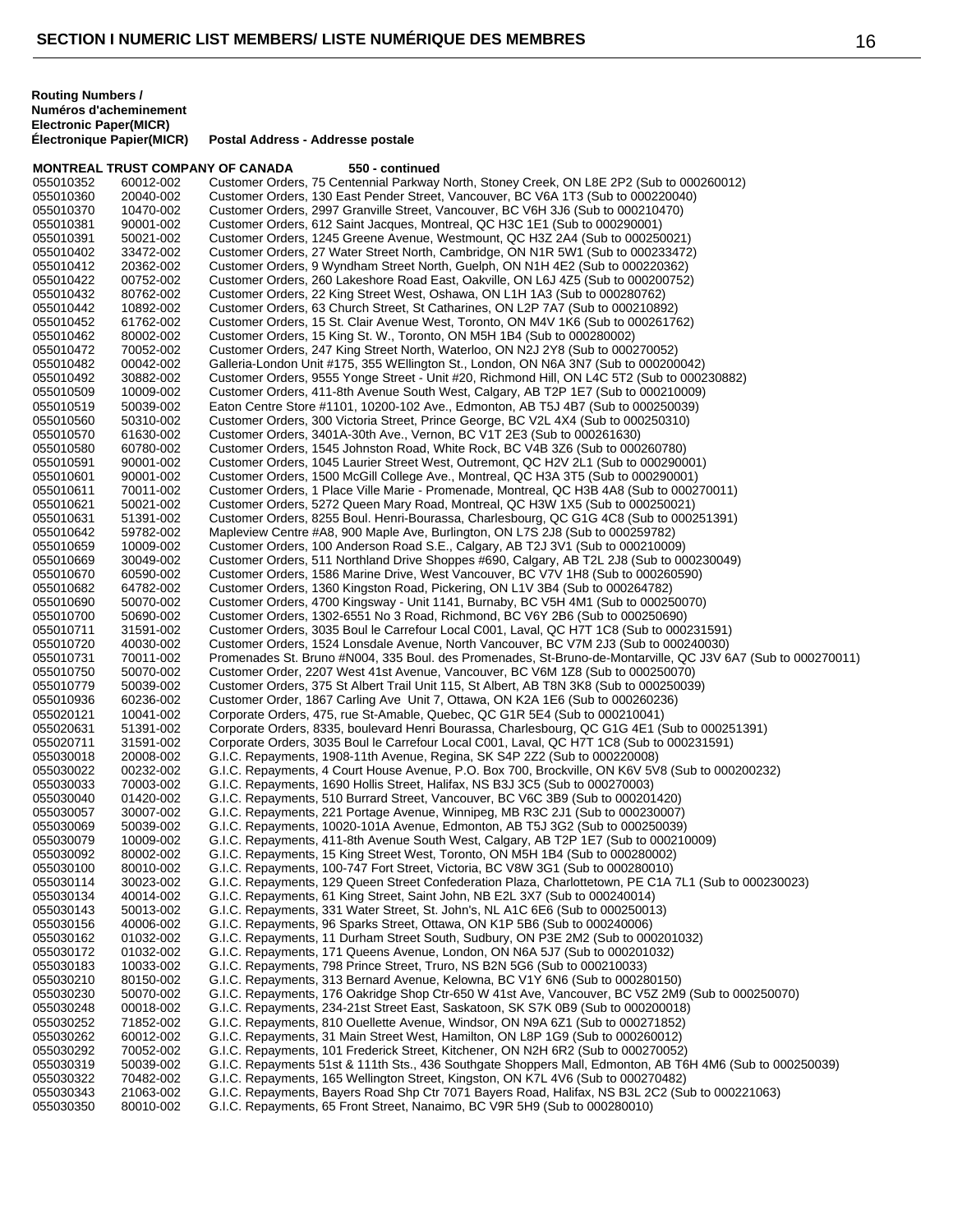**NATCAN TRUST COMPANY 612 Routing Numbers / Numéros d'acheminement Electronic Paper(MICR) Électronique Papier(MICR) Postal Address - Addresse postale** 061214851 14851-612 EPARGNE PARTENAIRE SFN, 28E-600 DE LA GAUCHETIERE O, Montreal, QC H3B 4L8 **NATIONAL TRUST COMPANY 590 Routing Numbers / Numéros d'acheminement Electronic Paper(MICR) Électronique Papier(MICR) Postal Address - Addresse postale** 059000012 34272-002 353 Bay Street, Toronto, ON M5H 2T7 (Sub to 000234272) 059000052 02162-002 42 Eglinton Avenue East, Toronto, ON M4P 1A2 (Sub to 000202162) 059000062 51292-002 801 Eglinton Avenue W., Toronto, ON M5N 1E3 (Sub to 000251292) 059000072 64626-002 East York Town Centre, 45 Overlea Blvd, Toronto, ON M4H 1C3 (Sub to 000264626) 059000082 64816-002 1154 St Clair Avenue West, Toronto, ON M6E 1B3 (Sub to 000264816) 059000092 04796-002 628 Sheppard Avenue West, Downsview, ON M3H 2S1 (Sub to 000204796) 059000102 30122-002 Dixie Mall, 1250 S. Service Rd., Mississauga, ON L5E 1V4 (Sub to 000230122) 059000112 44776-002 York Plaza, 1603 Wilson Avenue, Downsview, ON M3L 1A5 (Sub to 000244776) 059000122 31682-002 Centrepoint, 6564 Yonge St., Willowdale, ON M2M 3X4 (Sub to 000231682) 059000132 81422-002 2930 Bloor St. W., Toronto, ON M8X 1B6 (Sub to 000281422) 059000162 95786-002 Parkway Mall, 7201 Tecumseh Rd. E., Windsor, ON N8T 3K4 (Sub to 000295786) Golden Mile Supercentre Mall, 1880 Eglinton Ave. E., Scarborough, ON M1L 2L1 (Sub to 000291322) 059000182 62182-002 Huronia Mall, R.R. #2, Midland, ON L4R 4K4 (Sub to 000262182) 059000192 00042-002 One London Place, 255 Queens Avenue, London, ON N6A 5R8 (Sub to 000200042) 059000202 60756-002 Place d'Orleans, 110 Place d'Orleans Drive Suite 1952, Orleans, ON K1C 2L9 (Sub to 000260756) 059000212 13482-002 Eaton Sheridan Place, Sheridan Mall, 2225 Erin Mills Parkway Unit 35, Mississauga, ON L5K 1T9 (Sub to 000213482) 059000222 95356-002 Galleria London, 355 Wellington St. Unit 161, London, ON N6A 3N7 (Sub to 000295356) 059000232 61432-002 North York Automotive Finance Centre, Automotive Finance Centre, 2131 Lawrence Ave. E. 3rd Floor, Scarborough, ON M1R 5G4 (Sub to 000261432) 059000252 81802-002 Zellers Plaza, 70 Bridgeport Road East, Waterloo, ON N2J 2J9 (Sub to 000281802)<br>059000266 70086-002 177 McKay St. P.O. Box 1263. Pembroke, ON K8A 6Y6 (Sub to 000270086) 059000266 70086-002 177 McKay St., P.O. Box 1263, Pembroke, ON K8A 6Y6 (Sub to 000270086)<br>059000272 05546-002 1 Dundas Street West, Napanee, ON K7R 1Z3 (Sub to 000205546) 059000272 05546-002 1 Dundas Street West, Napanee, ON K7R 1Z3 (Sub to 000205546) Loyalist Market, 150 Sydney Street, P.O. Box 67, Belleville, ON K8N 4Z9 (Sub to 000240162) 059000291 45286-002 471 Hazeldean Road, Kanata, ON K2L 4B8 (Sub to 000245286) 45146-002 Thames Lea Shopping Centre, 635 Grand Avenue West, Chatham, ON N7L 1C5 (Sub to 000245146)<br>54726-002 Frin Mills Town Centre, 5100 Erin Mills Parkway, Mississauga, ON L5M 4Z5 (Sub to 000254726) 059000312 54726-002 Erin Mills Town Centre, 5100 Erin Mills Parkway, Mississauga, ON L5M 4Z5 (Sub to 000254726)<br>059000322 60822-002 94 Main Street, 94 Main St. PO Box 2089, Picton, ON K0K 2T0 (Sub to 000260822) 059000322 60822-002 94 Main Street, 94 Main St. PO Box 2089, Picton, ON K0K 2T0 (Sub to 000260822)<br>059000332 60962-002 1249 London Road. Sarnia. ON N7S 4T3 (Sub to 000260962) 1249 London Road, Sarnia, ON N7S 4T3 (Sub to 000260962) 059000342 01032-002 Sudbury City Centre, 10 Elm Street, Sudbury, ON P3C 5N3 (Sub to 000201032)<br>059000352 68452-002 Milton Mall, 55 Ontario Street South, Milton, ON L9T 2M3 (Sub to 000268452) 059000352 68452-002 Milton Mall, 55 Ontario Street South, Milton, ON L9T 2M3 (Sub to 000268452) 059000362 74906-002 Silverland Centre, 3320 Midland Ave., Scarborough, ON M1V 5E6 (Sub to 000274906) 059000372 05686-002 23 Woodstock Street South, P.O. Box 309, Tavistock, ON N0B 2R0 (Sub to 000205686)<br>059000382 32102-002 Harwood Place Mall 314 Harwood Ave S. Aiax ON L1S 2.11 (Sub to 000232102) Harwood Place Mall, 314 Harwood Ave. S., Ajax, ON L1S 2J1 (Sub to 000232102) 059000402 35626-002 County Fair Mall, 275 Brockville St., Smiths Falls, ON K7A 4Z6 (Sub to 000235626) 059000422 18242-002 Palmerston, 212 Main Street West, Palmerston, ON N0C 2P0 (Sub to 000218242)<br>059000462 24356-002 Corp Real Estate Lending Services, 1 Adelaide Street East, Toronto, ON M5C 2W8 059000462 24356-002 Corp Real Estate Lending Services, 1 Adelaide Street East, Toronto, ON M5C 2W8 (Sub to 000224356)<br>059000472 64576-002 Main City Trust Office, 1 Adelaide Street East, Toronto, ON M5C 2W8 (Sub to 00026457 059000472 64576-002 Main City Trust Office, 1 Adelaide Street East, Toronto, ON M5C 2W8 (Sub to 000264576) 059000502 64576-002 One Financial Place Savings Dept, 1 Adelaide St. E., Toronto, ON M5C 2W8 (Sub to 000264576)<br>059000512 74476-002 50 Bloor St W., 50 Bloor St W. Concourse Level, Toronto, ON M4W 1A1 (Sub to 000274476) 059000512 74476-002 50 Bloor St W., 50 Bloor St W. Concourse Level, Toronto, ON M4W 1A1 (Sub to 000274476)<br>059000522 61762-002 45 St. Clair Ave W, Toronto, ON M4V 1K9 (Sub to 000261762) 059000522 61762-002 45 St. Clair Ave W, Toronto, ON M4V 1K9 (Sub to 000261762)<br>059000532 64816-002 Oakwood, 938 St Clair Ave, 938 St Clair Ave. W., Toronto, ON 059000532 64816-002 Oakwood, 938 St Clair Ave, 938 St Clair Ave. W., Toronto, ON M6C 1C8 (Sub to 000264816)<br>059000542 51292-002 350 Eglinton Ave. W., Toronto, ON M5N 1A2 (Sub to 000251292) 51292-002 350 Eglinton Ave. W., Toronto, ON M5N 1A2 (Sub to 000251292)<br>24596-002 1547 Bayview Ave, Toronto, ON M4G 3B5 (Sub to 000224596) 059000552 24596-002 1547 Bayview Ave, Toronto, ON M4G 3B5 (Sub to 000224596)<br>059000562 01222-002 2072 Danforth Ave., Toronto, ON M4C 1J6 (Sub to 000201222) 059000562 01222-002 2072 Danforth Ave., Toronto, ON M4C 1J6 (Sub to 000201222)<br>059000572 91322-002 Golden Mile. 1880 Eglinton Ave. E., Scarborough, ON M1L 2L1 Golden Mile, 1880 Eglinton Ave. E., Scarborough, ON M1L 2L1 (Sub to 000291322) 059000582 94896-002 Eastown Shopping Centre, 2668 Eglinton Ave E, Scarborough, ON M1K 2S3 (Sub to 000294896)<br>059000592 54916-002 Scarborough Town Centre, 300 Borough Dr., Scarborough, ON M1P 4P5 (Sub to 000254916) Scarborough Town Centre, 300 Borough Dr., Scarborough, ON M1P 4P5 (Sub to 000254916) 059000602 91082-002 Agincourt Mall, 3850 Sheppard Ave. E., Scarborough, ON M1T 3L4 (Sub to 000291082)<br>059000612 34876-002 Bridlewood Mall, 2900 Warden Ave, Scarborough, ON M1W 2S8 (Sub to 000234876) 059000612 34876-002 Bridlewood Mall, 2900 Warden Ave, Scarborough, ON M1W 2S8 (Sub to 000234876) St Germain, 3446 Yonge Street, 3446 Yonge St., Toronto, ON M4N 2N2 (Sub to 000294466) 059000632 91702-002 North Town Shopping Centre, 5385 Yonge St, Willowdale, ON M2N 5R7 (Sub to 000291702)<br>059000642 34496-002 203 Roncesvalles Ave, Toronto, ON M6R 2L5 (Sub to 000234496) 059000642 34496-002 203 Roncesvalles Ave, Toronto, ON M6R 2L5 (Sub to 000234496)<br>059000652 31112-002 2360 Bloor St. W. Toronto, ON M6S 1P3 (Sub to 000231112) 059000652 31112-002 2360 Bloor St. W, Toronto, ON M6S 1P3 (Sub to 000231112)<br>059000662 51482-002 2860 Lakeshore Blvd W, Toronto, ON M8V 1H9 (Sub to 0002 059000662 51482-002 2860 Lakeshore Blvd W, Toronto, ON M8V 1H9 (Sub to 000251482) Cloverdale, 250 The East Mall, Islington, ON M9B 3Y8 (Sub to 000221162) 059000682 94706-002 Sherway Gardens, 25 The West Mall, P.O. Box 178, Etobicoke, ON M9C 1B8 (Sub to 000294706)<br>059000692 41442-002 1922 Weston Rd, Weston, ON M9N 1W2 (Sub to 000241442) 059000692 41442-002 1922 Weston Rd, Weston, ON M9N 1W2 (Sub to 000241442)<br>059000702 73502-002 Bramalea City Centre 25 Peel Centre Dr. Brampton, ON L6T 059000702 73502-002 Bramalea City Centre, 25 Peel Centre Dr., Brampton, ON L6T 3R5 (Sub to 000273502)<br>059000712 74856-002 Cliffcrest Plaza. 3041 Kingston Rd. Scarborough. ON M1M 1A1 (Sub to 000274856) Cliffcrest Plaza, 3041 Kingston Rd, Scarborough, ON M1M 1A1 (Sub to 000274856)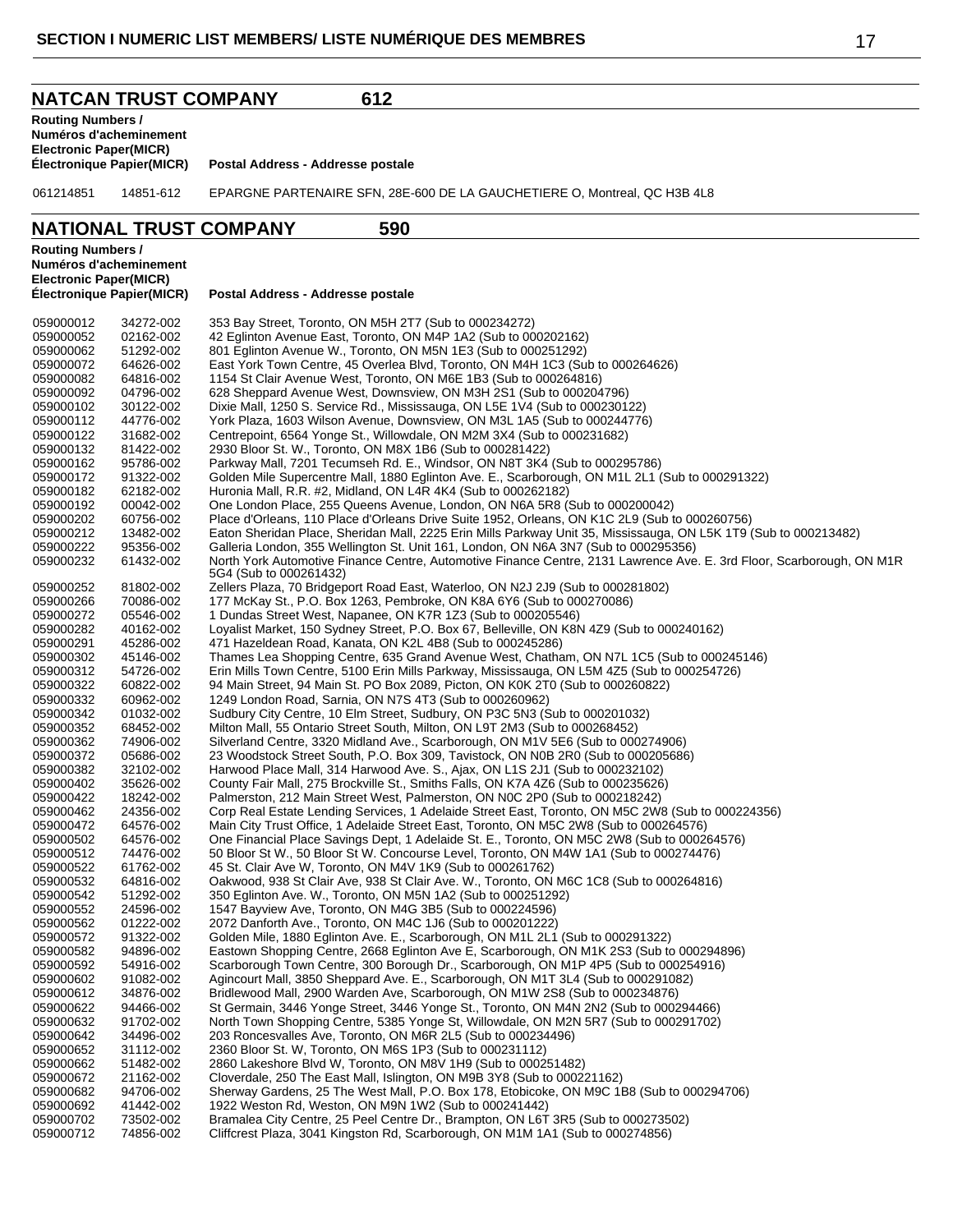**Routing Numbers / Numéros d'acheminement**

**Electronic Paper(MICR) Électronique Papier(MICR) Postal Address - Addresse postale NATIONAL TRUST COMPANY 590 - continued** 059000736 00026-002 99 Bank St., Ottawa, ON K1P 6B9 (Sub to 000200026)<br>059000742 44966-002 32 Simcoe St. S., Oshawa, ON L1H 4G2 (Sub to 00024 059000742 44966-002 32 Simcoe St. S., Oshawa, ON L1H 4G2 (Sub to 000244966)<br>059000752 14936-002 Safeway Plaza. 352 Brock St S. PO Box 33. Whitby. ON L1N Safeway Plaza, 352 Brock St S, PO Box 33, Whitby, ON L1N 5R7 (Sub to 000214936) 7J6 (Sub to 000245526)

059000762 65656-002 Spartan Square, Spartan Square, 483 Hwy.#8, Stoney Creek, ON L8G 1G4 (Sub to 000265656)<br>059000772 00422-002 Centre Mall, 1227 Barton Street E., Hamilton, ON L8H 2V4 (Sub to 000200422) 00422-002 Centre Mall, 1227 Barton Street E., Hamilton, ON L8H 2V4 (Sub to 000200422)<br>05256-002 Fennell Square Shopping Centre, 997A Fennell Ave. E., Hamilton, ON L8T 1R1 059000782 05256-002 Fennell Square Shopping Centre, 997A Fennell Ave. E., Hamilton, ON L8T 1R1 (Sub to 000205256)<br>059000792 95216-002 Westdale, 999 King St. W., Hamilton, ON L8S 1K9 (Sub to 000295216) 059000792 95216-002 Westdale, 999 King St. W., Hamilton, ON L8S 1K9 (Sub to 000295216)<br>059000802 80242-002 527 Brant Street. Burlington. ON L7R 2G6 (Sub to 000280242) 527 Brant Street, Burlington, ON L7R 2G6 (Sub to 000280242) 059000812 35626-002 27 Gore Street East, Perth, ON K7H 1H4 (Sub to 000235626)<br>059000822 60012-002 Lloyd D. Jackson Sq, 120 King St. W., P.O. Box 2290 Stn. A, I 059000822 60012-002 Lloyd D. Jackson Sq, 120 King St. W., P.O. Box 2290 Stn. A, Hamilton, ON L8N 3B5 (Sub to 000260012)<br>059000832 64782-002 Supercentre, 1792 Liverpool Road, Pickering, ON L1V 1V9 (Sub to 000264782) 64782-002 Supercentre, 1792 Liverpool Road, Pickering, ON L1V 1V9 (Sub to 000264782) 30106-002 Heritage Square, 75 Elgin Street West, P.O. Box 339, Arnprior, ON K7S 1N6 (Sub to 000230106) 14696-002 Markville Shopping Centre, 5000 Hwy #7 East, 5000 Highway 7 East, Markham, ON L3R 4M9 (Sub to 000214696)<br>95042-002 Card Services Dept., 5075 Yonge Street, Willowdale, ON M2N 6C6 (Sub to 000295042) 059000882 95042-002 Card Services Dept., 5075 Yonge Street, Willowdale, ON M2N 6C6 (Sub to 000295042)<br>059000892 40212-002 Eaton Market Square, 1 Market Street, Brantford, ON N3T 6C8 (Sub to 000240212) Eaton Market Square, 1 Market Street, Brantford, ON N3T 6C8 (Sub to 000240212) 059000912 14746-002 Square One Shopping Centre, 100 City Centre Drive, 100 City Centre Dr., Mississauga, ON L5B 2C9 (Sub to 000214746)<br>059000922 24356-002 Sales Support Unit, 2131 Lawrence Avenue East 3rd Floor, Toronto, O 059000922 24356-002 Sales Support Unit, 2131 Lawrence Avenue East 3rd Floor, Toronto, ON M1R 5G4 (Sub to 000224356)<br>059000932 78436-002 Commissioners Crt. Plaza, 580 Wonderland Rd. S., London, ON N6K 1L5 (Sub to 000278436) 059000932 78436-002 Commissioners Crt. Plaza, 580 Wonderland Rd. S., London, ON N6K 1L5 (Sub to 000278436)<br>059000942 45526-002 Portage Place Shopping Centre, 1154 Chemong Road Unit #42, 1154 Chemong Rd RR #1 Un Portage Place Shopping Centre, 1154 Chemong Road Unit #42, 1154 Chemong Rd RR #1 Unit #42, Peterborough, ON K9H 75796-002 485 Dundas Street, 485 Dundas St., Woodstock, ON N4S 1C3 (Sub to 000275796) 15016-002 Bayfield Mall, 320 Bayfield Street, 320 Bayfield St., Barrie, ON L4M 3C1 (Sub to 000215016) 12062-002 Heritage Place, 1350 16th St. East, Owen Sound, ON N4K 6N7 (Sub to 000212062) 55566-002 Pen Centre, 221 Glendale Avenue Unit 62, 221 Glendale Ave. Unit 62, St Catharines, ON L2T 2K9 (Sub to 000255566) 60202-002 11 Main Street South Branch, 11 Main St. S. 2nd Floor, P.O. Box 99, Brampton, ON L6Y 1M8 (Sub to 000260202) 16022-002 255-10th Street Branch, 255-10th Street, P.O. Box 9, Hanover, ON N4N 3C3 (Sub to 000216022) 93062-002 100 Kingston St., P.O. Box 8, Goderich, ON N7A 3Y5 (Sub to 000293062) 18242-002 Main Street East, Main St. E. PO Box 129, Listowel, ON N4W 3H2 (Sub to 000218242) 64766-002 198 Main Street Branch, 198 Main St., P.O. Box 90, Newmarket, ON L3Y 4W3 (Sub to 000264766) 85696-002 131 Queen St. E., P.O. Box 1148, St Marys, ON N4X 1R7 (Sub to 000285696) 20842-002 158 Lakeshore Rd. E., Port Credit, ON L5G 1E9 (Sub to 000220842) 30882-002 10355 Yonge St., Richmond Hill, ON L4C 3C1 (Sub to 000230882) 70342-002 425 Main Street, P.O. Box 2020, Exeter, ON N0M 1S7 (Sub to 000270342) 31112-002 2274 Bloor St. W., Toronto, ON M6S 1P3 (Sub to 000231112) 81182-002 622 College St., Toronto, ON M6G 1B4 (Sub to 000281182) 01222-002 1520 Danforth Ave., Toronto, ON M4J 1N4 (Sub to 000201222) 64816-002 1948 Eglinton Avenue West, Toronto, ON M6E 2J8 (Sub to 000264816) 15156-002 King George Court, 68 King Street West, Cobourg, ON K9A 2M3 (Sub to 000215156) 41012-002 1 Ontario Street Branch, 1 Ontario St., P.O. Box 128, Stratford, ON N5A 6S9 (Sub to 000241012) 12062-002 857 Second Ave. E., P.O. Box 340, Owen Sound, ON N4K 5P5 (Sub to 000212062) 63172-002 165 Kent St. W., Box 270, Lindsay, ON K9V 4S2 (Sub to 000263172) 85126-002 10 Cameron St W., P.O. Box 250, Cannington, ON L0E 1E0 (Sub to 000285126) 25536-002 437 George St. N., Peterborough, ON K9H 3R4 (Sub to 000225536) 40162-002 175 Front St., Belleville, ON K8N 2Z1 (Sub to 000240162) 70482-002 168 Wellington St., P.O. Box 546, Kingston, ON K7L 4W8 (Sub to 000270482) 35436-002 12 West St. N. P.O. Box 880, Orillia, ON L3V 6K9 (Sub to 000235436) 45476-002 5 Trowbridge St., 5 Trowbridge St. PO Box 3398, Meaford, ON N4L 1A5 (Sub to 000245476) 14936-002 309 Dundas St. W., P.O. Box 507, Whitby, ON L1N 2M5 (Sub to 000214936) 30296-002 215 Reglan St. S., 215 Reglan St. S. P.O. Box 280, Renfrew, ON K7V 4A4 (Sub to 000230296) 42432-002 50 Fourth Ave., P.O. Box 4, Orangeville, ON L9W 4P1 (Sub to 000242432) 20362-002 42 Wyndham St. N., Guelph, ON N1H 4E6 (Sub to 000220362) 04986-002 13 Victoria St. W., PO Box 400, Alliston, ON L9R 1S9 (Sub to 000204986) 32342-002 72 Hurontario Street, Box 459, Collingwood, ON L9Y 2L8 (Sub to 000232342) 95596-002 Kenwick Place, 250 N. Christina St., 250 N. Christina St., P.O. Box 2229, Sarnia, ON N7T 7L9 (Sub to 000295596) 75002-002 541 James Street, P.O. Box 188, Wallaceburg, ON N8A 4L6 (Sub to 000275002) 50252-002 213 King Street W., P.O. Box 1137, Chatham, ON N7M 5L8 (Sub to 000250252) 60962-002 Northgate Plaza, 560 Exmouth Street, Sarnia, ON N7T 5P5 (Sub to 000260962) 84442-002 2 Talbot St E, Box 578, Leamington, ON N8H 3X4 (Sub to 000284442) 71852-002 500 Ouellette Ave., Windsor, ON N9A 1B3 (Sub to 000271852) 55566-002 Pine St. Shopping Centre, 9 Pine St., 9 Pine St. P.O. Box 445, Thorold, ON L2V 4J6 (Sub to 000255566) 75176-002 841 Sydney Street, Tudor Centre, 841 Sydney Street, Cornwall, ON K6H 3J7 (Sub to 000275176) 01401-590 Personal Trust Dept, 2000 McGill College Ave., Montreal, QC H3A 3H4 34702-002 155 Broadway Street, P.O. Box 451, Tillsonburg, ON N4G 4J7 (Sub to 000234702) 70722-002 176 Main Street W, North Bay, ON P1B 2T5 (Sub to 000270722) 65466-002 1712 Carling Ave., P.O. Box 6303, Station J, Ottawa, ON K2A 1T4 (Sub to 000265466) 60152-002 35 Dunlop St. E., P.O. Box 906, Barrie, ON L4M 4Y6 (Sub to 000260152) 70052-002 191 King St. W., P.O. Box 2787, Kitchener, ON N2G 1B1 (Sub to 000270052) 10892-002 40 King Street, P.O. Box 783, St Catharines, ON L2R 6Y3 (Sub to 000210892) 92452-002 Simcoe Town Shopping Centre, 150 West St, P.O. Box 675, Simcoe, ON N3Y 5C1 (Sub to 000292452)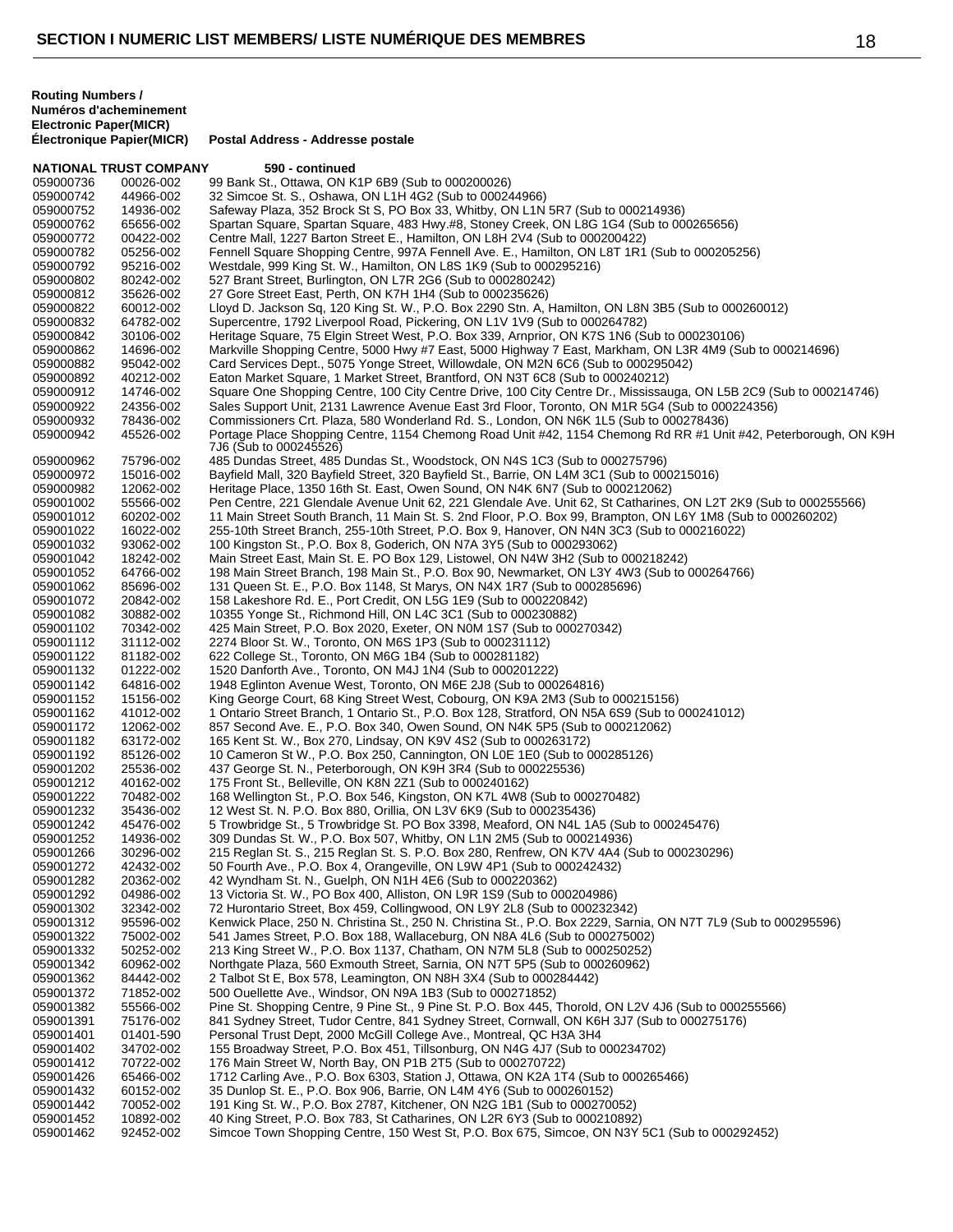|                        | NATIONAL TRUST COMPANY | 590 - continued                                                                                                                                                                                |
|------------------------|------------------------|------------------------------------------------------------------------------------------------------------------------------------------------------------------------------------------------|
| 059001482              | 34322-002              | 165 University Ave, Toronto, ON M5H 2T8 (Sub to 000234322)                                                                                                                                     |
| 059001492              | 85886-002              | Staff Lending, Staff Lending, 1 Ontario St. Box 128, Stratford, ON N5A 6S9 (Sub to 000285886)                                                                                                  |
| 059001502              | 80002-002              | Controller's Department, 10 Wright Boulevard, P.O. Box 128, Stratford, ON N5A 6S9 (Sub to 000280002)                                                                                           |
| 059001532              | 80242-002              | Automotive Finance Centre, 1455 Lakeshore Road Suite 204N, Burlington, ON L7S 2J1 (Sub to 000280242)                                                                                           |
| 059001552              | 24356-002              | Automated Banking Support, 10 Wright Boulevard, 10 Wright Boulevard P.O. Box 128, Stratford, ON N5A 6S9 (Sub to<br>000224356)                                                                  |
| 059001562              | 80002-002              | Business Banking, 1 Adelaide Street East 5th Floor, Toronto, ON M5C 2W8 (Sub to 000280002)                                                                                                     |
| 059001592              | 24356-002              | Retirement Services, 10 Wright Blvd., 10 Wright Boulevard P O Box 128, Stratford, ON N5A 6S9 (Sub to 000224356)                                                                                |
| 059001601              | 01601-590              | Employee Benefits, 2000 McGill College Ave., Montreal, QC H3A 3H4                                                                                                                              |
| 059001602              | 05736-002              | Trenton Town Centre, 266 Dundas St. E., Trenton, ON K8V 5Z9 (Sub to 000205736)                                                                                                                 |
| 059001612              | 25346-002              | 202 Main St. S., P.O. Box 1240, Mount Forest, ON N0G 2L0 (Sub to 000225346)                                                                                                                    |
| 059001622              | 95356-002              | London Galleria, 355 Wellington St. Unit 175, PO Box 218, London, ON N6A 3N7 (Sub to 000295356)<br>795 Queen Street, 795 Queen St. P.O. Box 1210, Kincardine, ON N2Z 2Y2 (Sub to 000295646)    |
| 059001632<br>059001652 | 95646-002<br>40162-002 | North Front Centre, 305 North Front St., Belleville, ON K8P 3C3 (Sub to 000240162)                                                                                                             |
| 059001662              | 47092-002              | 560 Goderich St., Port Elgin, ON N0H 2C4 (Sub to 000247092)                                                                                                                                    |
| 059001672              | 14456-002              | 68 King St. E., Bowmanville, ON L1C 3X2 (Sub to 000214456)                                                                                                                                     |
| 059001692              | 65276-002              | Huntsville Place Mall, 70 King William Street, 70 King William St. Box 5428, Huntsville, ON P1H 2K8 (Sub to 000265276)                                                                         |
| 059001702              | 05066-002              | 42 Talbot St. E., P.O. Box 308, Aylmer, ON N5H 2S1 (Sub to 000205066)                                                                                                                          |
| 059001712              | 00232-002              | 51 King Street West, Brockville, ON K6V 5V7 (Sub to 000200232)                                                                                                                                 |
| 059001722              | 40212-002              | 265 King George Rd, 265 King George Rd., Brantford, ON N3R 6Y1 (Sub to 000240212)                                                                                                              |
| 059001732              | 45682-002              | 171 C H Meier Blvd, PO Box 66, Stratford, ON N5A 6V6 (Sub to 000245682)                                                                                                                        |
| 059001752              | 66662-002              | Brampton Supercentre, 295 Queen St. E., Brampton, ON L6W 3R1 (Sub to 000266662)                                                                                                                |
| 059001762              | 55236-002              | Lime Ridge Mall, 999 Upper Wentworth St., Hamilton, ON L9A 4X5 (Sub to 000255236)                                                                                                              |
| 059001772              | 61432-002              | Wexford Centre, 2131 Lawrence Ave. E., Scarborough, ON M1R 5G4 (Sub to 000261432)                                                                                                              |
| 059001782              | 05306-002              | Cataragui Town Centre, 945 Gardiners Road, Kingston, ON K7M 7H4 (Sub to 000205306)                                                                                                             |
| 059001792              | 65706-002              | 66 Ontario Road, 66 Ontario Rd. P.O. Box 1180, Mitchell, ON N0K 1N0 (Sub to 000265706)                                                                                                         |
| 059001812              | 74476-002              | 1155 Yonge Street, 1155 Yonge St. PO Box 310 Station Q, Toronto, ON M4T 2M5 (Sub to 000274476)<br>44 James Street, St Catharines, ON L2R 5B8 (Sub to 000210892)                                |
| 059001822<br>059001832 | 10892-002<br>95356-002 | 440 Central Avenue, London, ON N6B 2E5 (Sub to 000295356)                                                                                                                                      |
| 059001842              | 30742-002              | Upper Sixth Plaza, 1500 Sixth Line, Oakville, ON L6H 2P2 (Sub to 000230742)                                                                                                                    |
| 059002029              | 52589-002              | Duggan Village Mall, 443 6601 48th Ave, Camrose, AB T4V 3G8 (Sub to 000252589)                                                                                                                 |
| 059002039              | 00059-002              | Park Place Shopping Centre, 501-1st Ave. S. Unit 60, Box 60, Lethbridge, AB T1J 4L9 (Sub to 000200059)                                                                                         |
| 059002049              | 50559-002              | 4402-49th Avenue, Red Deer, AB T4N 3W6 (Sub to 000250559)                                                                                                                                      |
| 059002069              | 92619-002              | 1204 Kensington Road NW, Calgary, AB T2N 3P5 (Sub to 000292619)                                                                                                                                |
| 059002099              | 72629-002              | Toronto Dominion Square, TD Square Home Oil Tower, 320 8th Avenue South-West, Calgary, AB T2P 3B2 (Sub to 000272629)                                                                           |
| 059002109              | 52639-002              | Chinook Centre, Chinook Centre, 6455 MacLeod Trail S.W., Calgary, AB T2H 0K3 (Sub to 000252639)                                                                                                |
| 059002119              | 90019-002              | Scotia Place, 10072 Jasper Ave, Edmonton, AB T5J 1V8 (Sub to 000290019)                                                                                                                        |
| 059002129              | 02659-002              | Westmount Shoppers Park, 111th Ave & Groat Rd, Edmonton, AB T5M 3L7 (Sub to 000202659)                                                                                                         |
| 059002159              | 90019-002              | West Edmonton Mall, 8770-170 Street, 8770 170 Street, Edmonton, AB T5T 4M2 (Sub to 000290019)                                                                                                  |
| 059002169<br>059002179 | 10009-002<br>71829-002 | Dealer Finance Centre, Suite 300 530 8th Ave. SW, Calgary, AB T2P 3S8 (Sub to 000210009)<br>Springhill Village, 162 8060 Silversprings Blvd. NW, Calgary, AB T3B 5K1 (Sub to 000271829)        |
| 059002189              | 01289-002              | Millwood Mainstreet, 6147 28th Avenue, Edmonton, AB T6L 6N5 (Sub to 000201289)                                                                                                                 |
| 059002199              | 10009-002              | Business Banking, Suite 300 530 8th Ave. SW, Calgary, AB T2P 3S8 (Sub to 000210009)                                                                                                            |
| 059002402              | 02402-590              | Trust Department, 1 Adelaide Street East, Toronto, ON M5C 2W8                                                                                                                                  |
| 059002502              | 02502-590              | RSP Department, 1 Adelaide Street East, Toronto, ON M5C 2W8                                                                                                                                    |
| 059002602              | 02602-590              | Pension and Custodial Services, 1 Adelaide Street East, Toronto, ON M5C 2W8                                                                                                                    |
| 059003611              | 80051-002              | Van Horne Shopping Centre, 4861 Van Horne Ave., Montreal, QC H3W 1J2 (Sub to 000280051)                                                                                                        |
| 059003621              | 71001-002              | Quebec Central Mortgage Admin, 1922 Ste Catherine Street West, Montreal, QC H3H 1M4 (Sub to 000271001)                                                                                         |
| 059003631              | 40071-002              | Town of Mount Royal Shopping Centre, 2324 Lucerne Road, Montreal, QC H3R 2J8 (Sub to 000240071)                                                                                                |
| 059003641              | 12831-002              | Cote St Luc Shopping Centre, 7059 Cote St Luc Road, 7059 Cote St Luc Rd., Montreal, QC H4V 1J2 (Sub to 000212831)                                                                              |
| 059003651              | 90001-002              | Savings Dept, 1350 Sherbrooke St. W., Montreal, QC H3G 1J1 (Sub to 000290001)                                                                                                                  |
| 059003661              | 62851-002              | Rockland Shopping Centre, 2305 Chemin Rockland, 2305 Rockland Rd. Ste 190, Mount-Royal, QC H3P 3E9 (Sub to<br>000262851)                                                                       |
| 059003671              | 42861-002              | Cavendish Mall, 5800 Cavendish Blvd. Cote St Luc, Montreal, QC H4W 2T5 (Sub to 000242861)                                                                                                      |
| 059003681              | 24356-002              | Quebec Sales Support Unit, 2000 McGill College, Montreal, QC H3A 3H4 (Sub to 000224356)                                                                                                        |
| 059003691              | 22871-002              | 2000 McGill College Ave., Montreal, QC H3A 3H4 (Sub to 000222871)                                                                                                                              |
| 059003701              | 02881-002              | Place Grilli, 3565 St Charles Blvd., Kirkland, QC H9H 3C4 (Sub to 000202881)                                                                                                                   |
| 059003721<br>059003741 | 90001-002<br>82891-002 | Automotive Finance, 7400 bl les Galeries d'Anjou Ste 110, Bureau 110, Anjou, QC H1M 3M2 (Sub to 000290001)<br>Carrefour St. Joseph, 1013 blvd. St. Joseph, Hull, QC J8Z 1T3 (Sub to 000282891) |
| 059003751              | 10041-002              | 905 Dufferin Street Suite 100, 905 Dufferin Suite 100, Quebec, QC G1T 5M6 (Sub to 000210041)                                                                                                   |
| 059003761              | 31591-002              | Carrefour Laval, 3035 Boul. le Carrefour Unit M4, Laval, QC H7T 1C8 (Sub to 000231591)                                                                                                         |
| 059003771              | 22921-002              | 6200 Boul. Taschereau, Brossard, QC J4W 3J8 (Sub to 000222921)                                                                                                                                 |
| 059003801              | 90001-002              | Commercial Mortgages, 2000 McGill College Avenue, Montreal, QC H3A 3H4 (Sub to 000290001)                                                                                                      |
| 059004013              | 91363-002              | 1646 Barrington Street, Halifax, NS B3J 2A3 (Sub to 000291363)                                                                                                                                 |
| 059005002              | 24356-002              | Mortgage Administration, 10 Wright Boulevard, Stratford, ON N4Z 1H3 (Sub to 000224356)                                                                                                         |
| 059005012              | 25486-002              | 25 Toronto St. N., P.O. Box 616, Markdale, ON N0C 1H0 (Sub to 000225486)                                                                                                                       |
| 059005022              | 70052-002              | 450 West Eights Drive, Kitchener, ON N2N 2B5 (Sub to 000270052)                                                                                                                                |
| 059005032              | 40162-002              | College Centre, 345 College Street East, Belleville, ON K8N 4Z6 (Sub to 000240162)                                                                                                             |
| 059005042              | 25106-002              | Supercentre Mall, 2025 Guelph Line, Burlington, ON L7P 4M8 (Sub to 000225106)                                                                                                                  |
| 059005052              | 15016-002              | Sobeys Springwater Marketplace, 409 Bayfield Street, Barrie, ON L4M 6E5 (Sub to 000215016)                                                                                                     |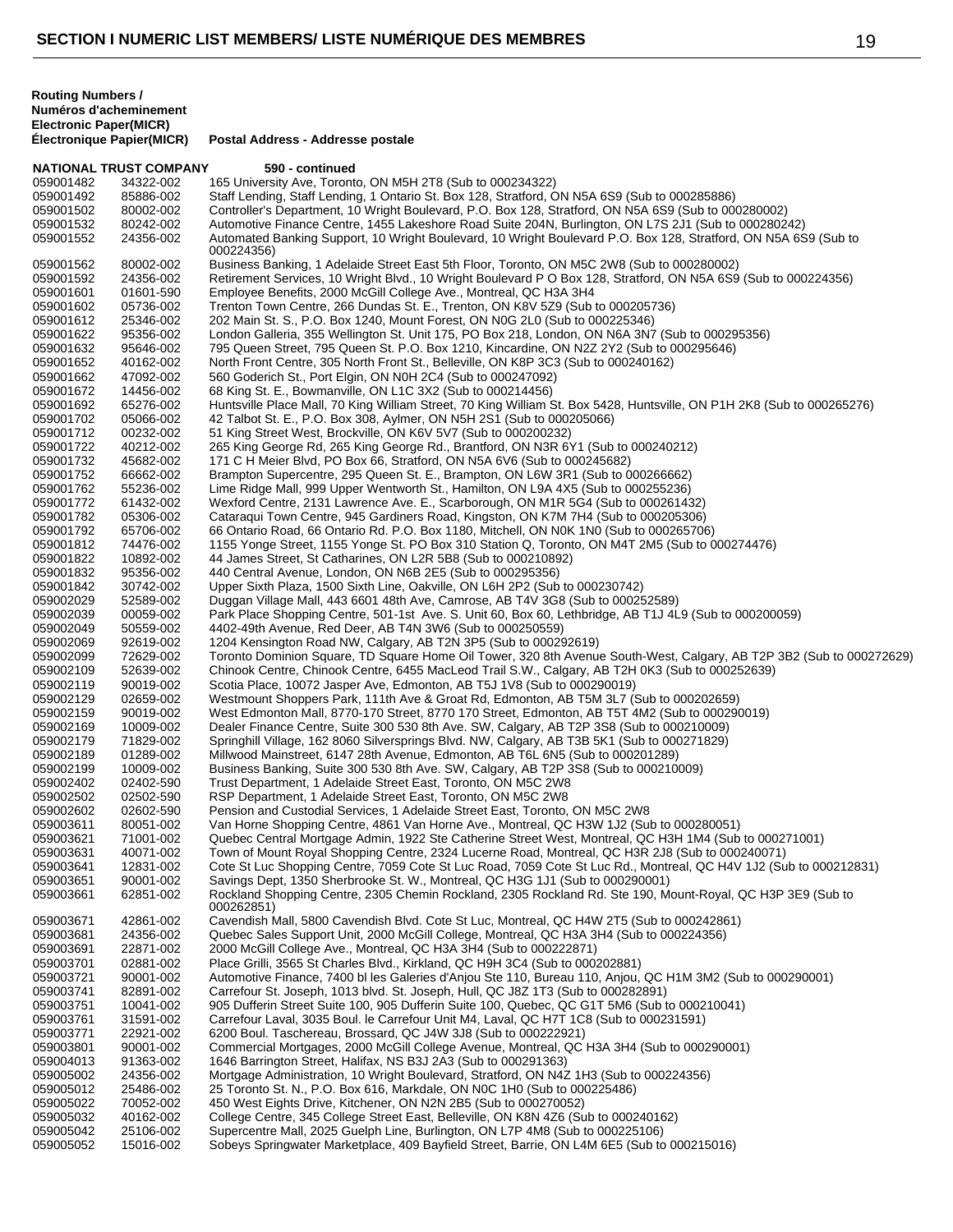| <b>Routing Numbers /</b><br>Numéros d'acheminement<br>Electronic Paper(MICR) |                               |                                                                                                                                 |
|------------------------------------------------------------------------------|-------------------------------|---------------------------------------------------------------------------------------------------------------------------------|
| Electronique Papier(MICR)                                                    |                               | Postal Address - Addresse postale                                                                                               |
|                                                                              | <b>NATIONAL TRUST COMPANY</b> | 590 - continued                                                                                                                 |
| 059005062                                                                    | 18242-002                     | 214 Josephine Street, Wingham, ON NOG 2W0 (Sub to 000218242)                                                                    |
| 059005082                                                                    | 24356-002                     | Belleville Sales Support Unit, 175 Front Street Third Floor, P.O. Box 637, Belleville, ON K8N 5B4 (Sub to 000224356)            |
| 059005092                                                                    | 91702-002                     | 500 Sheppard Avenue East Suite 201, Willowdale, ON M2N 6H7 (Sub to 000291702)                                                   |
| 059005102                                                                    | 30072-002                     | Bathurst Square, 3050 Bathurst Street East, 3050 Bathurst St., North York, ON M6B 4K2 (Sub to 000230072)                        |
| 059005142                                                                    | 80002-002                     | Business Banking, 1 Adelaide Street East, Toronto, ON M5C 2W8 (Sub to 000280002)                                                |
| 059005152                                                                    | 40006-002                     | Business Banking, 99 Bank St. 2nd Floor Suite 230, Ottawa, ON K1P 6B9 (Sub to 000240006)                                        |
| 059005162                                                                    | 80002-002                     | Business Banking, 1 Adelaide Street East 1st Floor, Toronto, ON M5C 2W8 (Sub to 000280002)                                      |
| 059005172                                                                    | 80002-002                     | Business Banking, 55 City Centre Drive 9th Floor, Mississauga, ON L5B 1M3 (Sub to 000280002)                                    |
| 059005182                                                                    | 80002-002                     | Business Banking, 55 City Centre Drive, 9th Floor, Mississauga, ON L5B 1M3 (Sub to 000280002)                                   |
| 059005192                                                                    | 80002-002                     | Business Banking, 1 Adelaide Street East, Toronto, ON M5C 2W8 (Sub to 000280002)                                                |
| 059005212                                                                    | 80192-002                     | Bracebridge Shopping Centre, 505 Hwy #118, Bracebridge, ON P1L 1V6 (Sub to 000280192)                                           |
| 059005222                                                                    | 74062-002                     | Richmond Hill Bayview, 9665 Bayview Avenue North Unit #30, 9665 Bayview Avenue, Richmond Hill, ON L4C 9V4 (Sub to<br>000274062) |
| 059005252                                                                    | 64576-002                     | Private Banking, 1 Adelaide St. E., Toronto, ON M5C 2W8 (Sub to 000264576)                                                      |
| 059005282                                                                    | 31682-002                     | 180 Steeles Avenue West, Thornhill, ON L4J 2L1 (Sub to 000231682)                                                               |
| 059005312                                                                    | 70052-002                     | Business Banking, 191 King St. W. P.O. Box 2787, Kitchener, ON N2G 1B1 (Sub to 000270052)                                       |
| 059005322                                                                    | 34272-002                     | 350 Bay Street, Toronto, ON M5H 2S6 (Sub to 000234272)                                                                          |
| 059005332                                                                    | 60012-002                     | Lloyd D. Jackson Square, 120 King St. W., Hamilton, ON L8N 3B5 (Sub to 000260012)                                               |
| 059005342                                                                    | 00042-002                     | One London Place, 255 Queens Ave. 12th Floor, London, ON N6A 5R8 (Sub to 000200042)                                             |
| 059005352                                                                    | 71852-002                     | Busines Banking, 500 Ouellette Ave., Windsor, ON N9A 1B3 (Sub to 000271852)                                                     |
| 059005362                                                                    | 70052-002                     | Business Banking, 1 Ontario Street, PO Box 128, Stratford, ON N5A 6S9 (Sub to 000270052)                                        |
| 059005372                                                                    | 01032-002                     | 105 Durham Street, Sudbury, ON P3E 3M9 (Sub to 000201032)                                                                       |
| 059005392                                                                    | 30742-002                     | 276 Lakeshore Rd. E, Oakville, ON L6J 1J1 (Sub to 000230742)                                                                    |
| 059005402                                                                    | 52886-002                     | Agent Services, 55 City Centre Drive, Mississauga, ON L5B 1M3 (Sub to 000252886)                                                |
| 059005412                                                                    | 00042-002                     | Masonville Place, 1680 Richmond Street North, 1680 Richmond St. Box 99, London, ON N6G 3Y9 (Sub to 000200042)                   |
| 059005422                                                                    |                               | Business Banking, 1 Adelaide St. E. 8th Floor, Toronto, ON M5C 2W8 (Sub to 000280002)                                           |
|                                                                              | 80002-002                     |                                                                                                                                 |
| 059005452                                                                    | 24596-002                     | Business Banking, 1 Adelaide Street East, Toronto, ON M5C 2W8 (Sub to 000224596)                                                |
| 059005462                                                                    | 80002-002                     | Business Banking, 1 Adelaide St. E., Toronto, ON M5C 2W8 (Sub to 000280002)                                                     |
| 059005472                                                                    | 70482-002                     | Business Banking, 168 Wellington Street, P.O. Box 546, Kingston, ON K7L 4W8 (Sub to 000270482)                                  |
| 059005482                                                                    | 60152-002                     | Business Banking, 19 Molson Park Drive, Barrie, ON L4M 9H5 (Sub to 000260152)                                                   |
| 059005492                                                                    | 70722-002                     | Business Banking, 19 Molson Park Drive, Barrie, ON L4M 4S7 (Sub to 000270722)                                                   |
| 059005502                                                                    | 70052-002                     | Business Banking, 857 2nd Avenue East P.O. Box 340, Owen Sound, ON N4K 5P5 (Sub to 000270052)                                   |
| 059005512                                                                    | 00802-002                     | Business Banking, 437 George St. N., Peterborough, ON K9H 3R4 (Sub to 000200802)                                                |
| 059005522                                                                    | 40162-002                     | Business Banking, 175 Front Street, Belleville, ON K8N 2Z1 (Sub to 000240162)                                                   |
| 059005532                                                                    | 70052-002                     | Business Banking, 100 Kingston St. P.O. Box 8, Goderich, ON N7A 3Y5 (Sub to 000270052)                                          |
| 059005552                                                                    | 80002-002                     | Business Banking, 10355 Yonge Street, Richmond Hill, ON L4C 3C1 (Sub to 000280002)                                              |
| 059005582                                                                    | 24356-002                     | Stratford SSU, 10 Wright Boulevard, P.O. Box 128, Stratford, ON N5A 6S9 (Sub to 000224356)                                      |
| 059005592                                                                    | 24356-002                     | Mutual Funds Lending, 1 Adelaide Street East, 9th Floor, Toronto, ON M5C 2W8 (Sub to 000224356)                                 |
| 059005612                                                                    | 18762-002                     | 14 Martindale Crescent, Ancaster, ON L9K 1J9 (Sub to 000218762)                                                                 |
| 059005622                                                                    | 84426-002                     | Central MDO Underwriting, 55 City Centre Drive 9th Floor, Mississauga, ON L5B 1M3 (Sub to 000284426)                            |
| 059005632                                                                    | 00026-002                     | Ottawa Sub Branch, 99 Bank St., Ottawa, ON K1P 6B9 (Sub to 000200026)                                                           |
| 059005642                                                                    | 58172-002                     | Barrie 400 Power Centre Building E, 400 Power Cntr. 19 Molson Park Drive, Barrie, ON L4M 4S7 (Sub to 000258172)                 |
| 059005662                                                                    | 44396-002                     | Wholesale Acquisition, 10 Wright Blvd, 10 Wright Blvd. Box 128, Stratford, ON N4Z 1H3 (Sub to 000244396)                        |
| 059005882                                                                    | 12138-002                     | NT Conversion Group, 2 888 Birchmount Road, Scarborough, ON M1K 5L1 (Sub to 000212138)                                          |
| 059006017                                                                    | 91397-002                     | St. Vital Square, 335 Dakota Street, Winnipeg, MB R2M 5M2 (Sub to 000291397)                                                    |
| 059006027                                                                    | 91397-002                     | Portage Place, 393 Portage Ave, 159 393 Portage Ave, Winnipeg, MB R3B 3H6 (Sub to 000291397)                                    |
| 059006037                                                                    | 71407-002                     | Polo Park Shopping Centre, 1485 Portage Ave, Winnipeg, MB R3G 0W4 (Sub to 000271407)                                            |
| 059007010                                                                    | 72520-002                     | City Square, 555 West 12th Avenue Unit 130, 555 West 12th Avenue Suite 130, Vancouver, BC V6M 3X7 (Sub to 000272520)            |
| 059007020                                                                    | 10140-002                     | Savings Dept, 205 Victoria St, Kamloops, BC V2C 2A1 (Sub to 000210140)                                                          |
| 059007030                                                                    | 12310-002                     | Savings Dept, Place Place Tower, 666 Burrard St. Main Floor, Vancouver, BC V6C 2Z9 (Sub to 000212310)                           |
| 059007040                                                                    | 02550-002                     | Park Royal Shopping Centre, 955 Park Royal S., Vancouver, BC V7T 1A1 (Sub to 000202550)                                         |
| 059007050                                                                    | 30510-002                     | Kerrisdale, 2156 West 41st Ave, Vancouver, BC V6M 1Z1 (Sub to 000230510)                                                        |
| 059007060                                                                    | 62570-002                     | Brentwood Shopping Centre, Unit 26 4567 Lougheed Highway, Burnaby, BC V5C 3Z6 (Sub to 000262570)                                |
| 059007070                                                                    | 80010-002                     | Savings Dept, 1280 Douglas St, 1280 Douglas St. PO Box 8043, Victoria, BC V8W 3R7 (Sub to 000280010)                            |
| 059007080                                                                    | 20610-002                     | Oakbay, 2190 Oak Bay Ave, Victoria, BC V8R 1G3 (Sub to 000220610)                                                               |
| 059007090                                                                    | 40840-002                     | Hillside Centre, 77-1644 Hillside Ave, #77 1644 Hillside Ave, Victoria, BC V8T 2C5 (Sub to 000240840)                           |
| 059007100                                                                    | 40030-002                     | Lonsdale, 1407 Lonsdale Ave, Vancouver, BC V7M 2H9 (Sub to 000240030)                                                           |
| 059007120                                                                    | 80010-002                     | Victoria Eaton Centre, Victoria Eaton Centre, Unit 106 Victoria Eaton Centre, Victoria, BC V8W 3M9 (Sub to 000280010)           |
| 059007130                                                                    | 50740-002                     | Surrey, 1268 Guildford Town Centre, Surrey, BC V3R 7B7 (Sub to 000250740)                                                       |
| 059007140                                                                    | 50690-002                     | 100-6760 No. 3 Road, 100-6760 No. 3 Rd., Richmond, BC V6Y 2C2 (Sub to 000250690)                                                |
| 059007190                                                                    | 22640-002                     | Willowdale Shopping Centre, 427-19705 Fraser Highway, 19705 Fraser Highway Unit 427, Langley, BC V3A 7E9 (Sub to<br>000222640)  |
| 059007200                                                                    | 01420-002                     | Business Banking, 666 Burrard Street, 666 Burrard St. Suite 830, Vancouver, BC V6C 2Z9 (Sub to 000201420)                       |
| 059007210                                                                    | 92650-002                     | 2748 Lougheed Highway Unit 400, Port Coquitlam, BC V3B 6P2 (Sub to 000292650)                                                   |
| 059007220                                                                    | 80150-002                     | 411 Bernard Ave., Kelowna, BC V1Y 6N8 (Sub to 000280150)                                                                        |
| 059007407                                                                    | 07407-590                     | Personal Trust Dept, 250 Portage Ave, Winnipeg, MB R3C 0B5                                                                      |
| 059007507                                                                    | 07507-590                     | RSP Dept, 250 Portage Ave, Winnipeg, MB R3C 0B5                                                                                 |
| 059007607                                                                    | 07607-590                     | Employee Benefit Dept, 250 Portage Ave, Winnipeg, MB R3C 0B5                                                                    |
|                                                                              |                               |                                                                                                                                 |
| 059008018<br>059008608                                                       | 40378-002                     | 380 Gardiner Park Court, Regina, SK S4V 1R9 (Sub to 000240378)                                                                  |
|                                                                              | 20628-002                     | 23-123 2nd Avenue S., 23 123 2nd Avenue S., Saskatoon, SK S7K 7E6 (Sub to 000220628)                                            |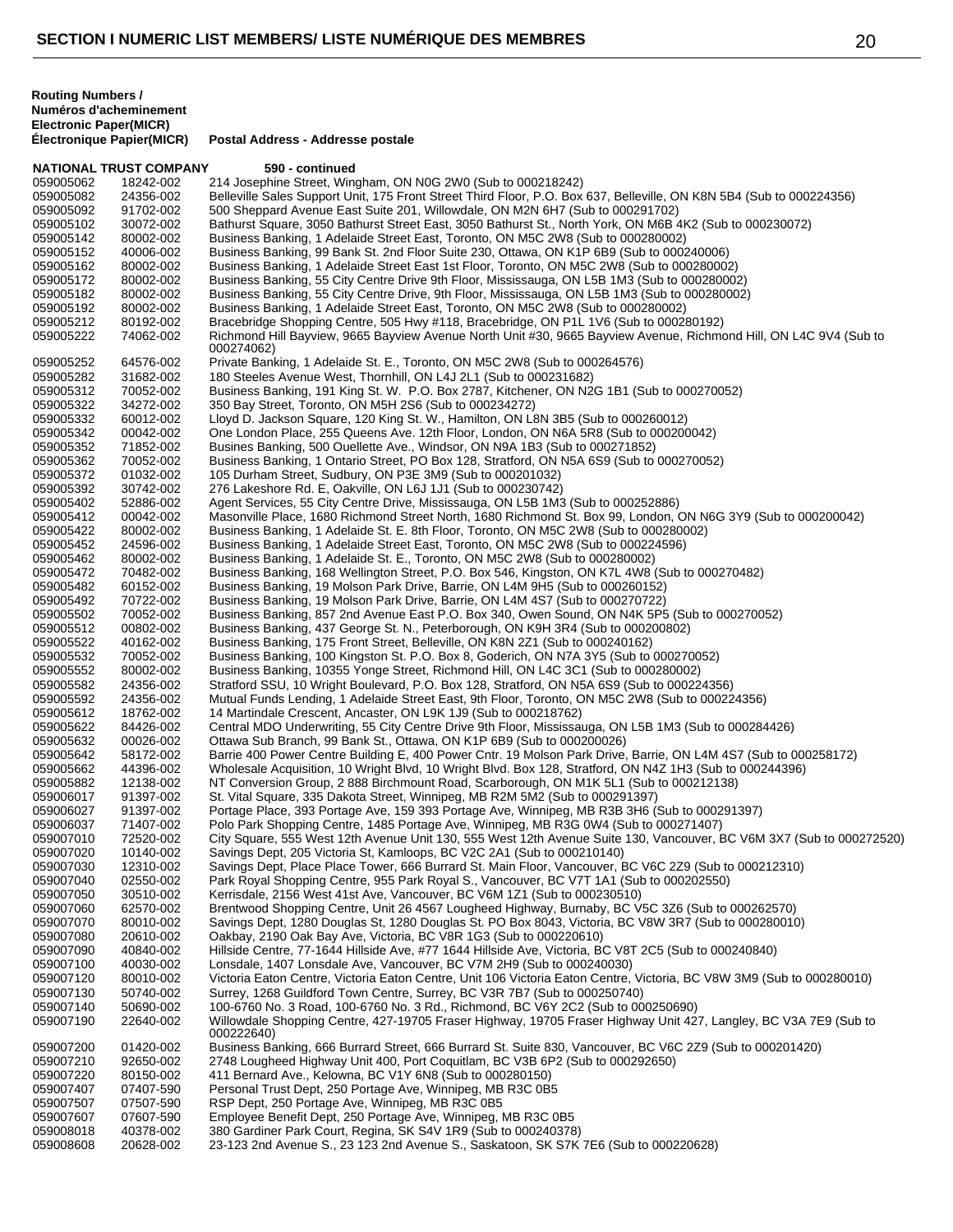| <b>Routing Numbers /</b>  |                                   |
|---------------------------|-----------------------------------|
| Numéros d'acheminement    |                                   |
| Electronic Paper(MICR)    |                                   |
| Électronique Papier(MICR) | Postal Address - Addresse postale |

|           | <b>NATIONAL TRUST COMPANY</b> | 590 - continued                                                                                   |
|-----------|-------------------------------|---------------------------------------------------------------------------------------------------|
| 059009409 | 09409-590                     | 150 Toronto Dominion Square, Calgary, AB T2P 3B2                                                  |
| 059009509 | 09509-590                     | RSP Dept, 150 Toronto Dominion Square, Calgary, AB T2P 3B2                                        |
| 059009609 | 09609-590                     | Employee Benefit Dept, 150 Toronto Dominion Square, Calgary, AB T2P 3B2                           |
| 059010400 | 10400-590                     | Personal Trust Dept, 666 Burrard St, Vancouver, BC V6C 2X8                                        |
| 059010472 | 10472-590                     | Trust Administration, 1 Adelaide Street East, Toronto, ON M5C 2W8                                 |
| 059010500 | 10500-590                     | RSP Dept, 666 Burrard St, Vancouver, BC V6C 2X8                                                   |
| 059010600 | 10600-590                     | Employee Benefit Dept, 666 Burrard St, Vancouver, BC V6C 2X8                                      |
| 059012402 | 12402-590                     | Personal Trust, 168 Wellington Street, P.O. Box 546, Kingston, ON K7L 2Y2                         |
| 059019409 | 19409-590                     | Personal Trust Dept, Scotia Place, 10072 Jasper Ave, Edmonton, AB T5J 1V8                         |
| 059019509 | 19509-590                     | RSP Dept, Scotia Place, 10072 Jasper Ave, Edmonton, AB T5J 1V8                                    |
| 059019609 | 19609-590                     | Employee Benefit Dept, Scotia Place, 10072 Jasper Ave, Edmonton, AB T5J 1V8                       |
| 059020400 | 20400-590                     | Personal Trust Department, 411 Bernard Avenue, Kelowna, BC V1Y 6N8                                |
| 059020500 | 20500-590                     | RSP Department, 411 Bernard Avenue, Kelowna, BC V1Y 6N8                                           |
| 059022402 | 22402-590                     | Personal Trust, 165 Kent Street West, P.O. Box 270, Lindsay, ON K9V 4S2                           |
| 059032402 | 32402-590                     | Personal Trust, 376 Richmond Street, P.O. Box 218, London, ON N6A 4V8                             |
| 059042402 | 42402-590                     | Personal Trust, 857 Second Avenue East, P.O. Box 340, Owen Sound, ON N4K 5P5                      |
| 059052406 | 52406-590                     | Personal Trust Dept, 99 Bank St., Ottawa, ON K1P 6B9                                              |
| 059052506 | 52506-590                     | RSP Dept, 99 Bank St., Ottawa, ON K1P 6B9                                                         |
| 059052606 | 52606-590                     | Employee Benefit Dept, 99 Bank St., Ottawa, ON K1P 6B9                                            |
| 059062402 | 62402-590                     | Personal Trust Dept, Lloyd D. Jackson Square Phase IV, 100 King Street West, Hamilton, ON L8N 3B5 |
| 059062502 | 62502-590                     | RRSP Dept, Lloyd D. Jackson Square Phase IV, 100 King Street West, Hamilton, ON L8N 3B5           |
| 059062602 | 62602-590                     | Employee Benefits, Lloyd D. Jackson Square Phase IV, 100 King Street West, Hamilton, ON L8N 3B5   |
| 059072402 | 72402-590                     | Personal Trust, 250 North Christina Street, P.O. Box 2229, Sarnia, ON N7T 7L9                     |
| 059082400 | 82400-590                     | Personal Trust Dept, 205 Victoria St, Kamloops, BC V2C 2A1                                        |
| 059082402 | 82402-590                     | Personal Trust, One Ontario Street, P.O. Box 128, Stratford, ON N5A 6S9                           |
| 059082500 | 82500-590                     | 205 Victoria St, Kamloops, BC V2C 2A1                                                             |
| 059082600 | 82600-590                     | Employee Benefit Dept, 205 Victoria St, Kamloops, BC V2C 2A1                                      |
| 059090400 | 90400-590                     | Personal Trust Dept, 1280 Douglas St., Victoria, BC V8W 2X5                                       |
| 059090472 | 90472-590                     | Trust EFTS, One Adelaide Street East, Toronto, ON M5C 2W8                                         |
| 059090500 | 90500-590                     | RSP Dept, 1280 Douglas St., Victoria, BC V8W 2X5                                                  |
| 059090600 | 90600-590                     | Employee Benefit Dept, 1280 Douglas St., Victoria, BC V8W 2X5                                     |
| 059092402 | 92402-590                     | The Bank of Nova Scotia Trust Co., 44 King Street West, Toronto, ON M5H 1H1                       |

# **PEACE HILLS TRUST COMPANY 568**

**Routing Numbers / Numéros d'acheminement Electronic Paper(MICR)**

**Routing Numbers /**

#### **Postal Address - Addresse postale**

| 056800109 | 00109-568 | Calgary Regional Office, 345,10233 Elbow Drive SW, 345,10233 Elbow Drive SW. Calgary, Calgary, AB T2W 1E8    |
|-----------|-----------|--------------------------------------------------------------------------------------------------------------|
| 056800129 | 00129-568 | Maskwacis Regional Office, Samson Mall, P.O. Box 60, Maskwacis, AB T0C 1N0                                   |
| 056800169 | 00169-568 | Edmonton Regional Office, Main Floor, 10011-109 Street, Edmonton, AB T5J 3S8                                 |
| 056800207 | 00207-568 | Winnipeg Regional Office, 1134 Taylor Avenue, Unit 1, Winnipeg, MB R3M 3Z4                                   |
| 056800428 | 00428-568 | Saskatoon Regional Office, 103-C Packham Avenue, 103-C Packham Place, Suite 100, Saskatoon, SK S7N 4K4       |
| 056800448 | 00448-568 | Fort Qu Appelle Regional Office, 298 Broadway Street West, 298 Broadway St. West, Ft. Qu'Appelle, SK S0G 1S0 |
| 056800460 | 00460-568 | Kelowna Regional Office, Unit 300, 3604 Carrington Rd, Westbank, BC V4T 3K7                                  |
| 056800484 | 00484-568 | Fredericton Regional Office, 150 Cliffe Street, Fredericton, NB E3A 0A1                                      |

# **PEOPLES TRUST COMPANY 621**

| 888 Dunsmuir Street Suite 1400. Vancouver, BC V6C 3K4 |
|-------------------------------------------------------|
| 1400-888 DUNSMUIR STREET, Vancouver, BC V6C 3K4       |
| 1400-888 DUNSMUIR STREET, Vancouver, BC V6C 3K4       |
| 1400-888 DUNSMUIR STREET, Vancouver, BC V6C 3K4       |
| 1400-888 DUNSMUIR STREET, Vancouver, BC V6C 3K4       |
|                                                       |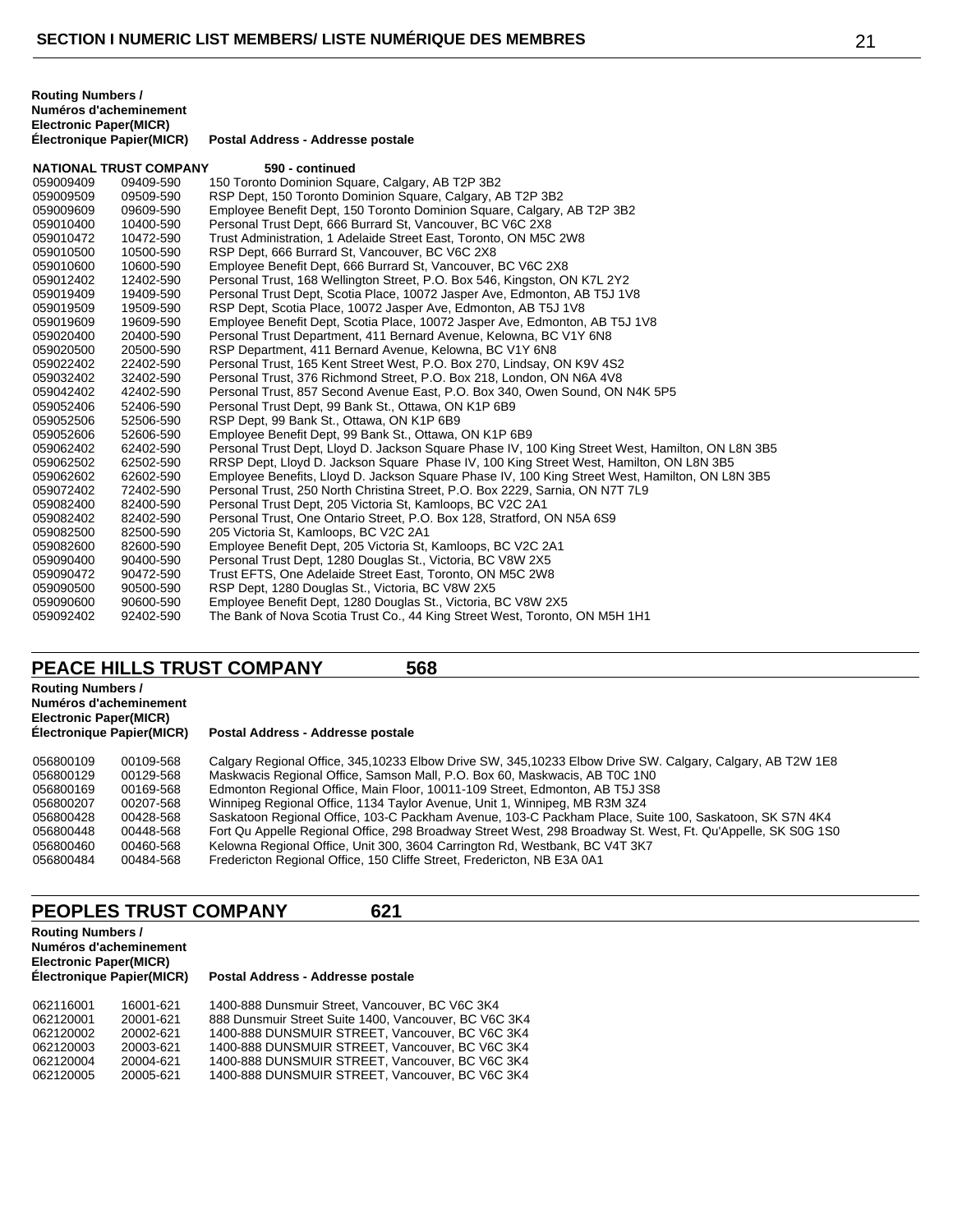## **ROYAL TRUST COMPANY (THE) 570**

**Routing Numbers /**

**Numéros d'acheminement Electronic Paper(MICR) Électronique Papier(MICR) Postal Address - Addresse postale** 057000031 00031-570 Bank Recon-Central D, Project 21, 55 King St W. Rtt 4th Toronto, PO Box 7500 Station A (Rtt 4th), Toronto, ON M5W 1P9<br>057000231 00231-570 Bank Recon Central D Project 23, 55 King St W Rtt 4th Toronto, P 057000231 00231-570 Bank Recon Central D Project 23, 55 King St W Rtt 4th Toronto, PO Box 7500 Station A (RT4), Toronto, ON M5W 1P9<br>057000261 00261-570 Bank Recon-Central D, Project 26, 55 King St W Rtt 4th Toronto, PO Box 057000261 00261-570 Bank Recon-Central D, Project 26, 55 King St W Rtt 4th Toronto, PO Box 7500 Station A (RT4), Toronto, ON M5W 1P9<br>057001010 01010-570 Wholesale Deposits Montreal. 77 King St W - 6th Flr. Toronto. ON (Sub Wholesale Deposits Montreal, 77 King St W - 6th Flr, Toronto, ON (Sub to 000307779) 057001302 01302-570 Pensions N.O.Accounting, Royal Trust Tower 11th Floor, Toronto, ON M5W 1P9<br>057001311 01311-570 Personal Trust, Royal Trust Tower 4th Floor, Toronto, ON M5W 1P9 057001311 01311-570 Personal Trust, Royal Trust Tower 4th Floor, Toronto, ON M5W 1P9<br>057001321 01321-570 IAAC, Royal Trust Tower 4th Floor, Toronto, ON M5W 1P9 057001321 01321-570 IAAC, Royal Trust Tower 4th Floor, Toronto, ON M5W 1P9 057001331 01331-570 TD Managed Funds, Royal Trust Tower 4th Floor, Toronto, ON M5W 1P9<br>057001341 01341-570 Fixed Term Ann., Royal Trust Tower 4th Floor, Toronto, ON M5W 1P9 Fixed Term Ann., Royal Trust Tower 4th Floor, Toronto, ON M5W 1P9 057001351 01351-570 Term Deposit, 180 Wellington St W - 11th Flr, Toronto, ON M5W 1P9 (Sub to 000303934)<br>057001361 01361-570 Trust On Line, Royal Trust Tower 4th Floor, Toronto, ON M5W 1P9 01361-570 Trust On Line, Royal Trust Tower 4th Floor, Toronto, ON M5W 1P9<br>01381-570 RSP, Royal Trust Tower 4th Floor, Toronto, ON M5W 1P9 057001381 01381-570 RSP, Royal Trust Tower 4th Floor, Toronto, ON M5W 1P9 057001391 01391-570 Wire Department, Royal Trust Tower 4th Floor, Toronto, ON M5W 1P9<br>057001401 01401-570 Theoset Royal Trust Tower 4th Floor, Toronto, ON M5W 1P9 Theoset, Royal Trust Tower 4th Floor, Toronto, ON M5W 1P9 057001411 01411-570 Bank Reconciliation Dept, Royal Trust Tower 4th Floor, Toronto, ON M5W 1P9<br>057001441 01441-570 Temporary, Royal Trust Tower 4th Floor, Toronto, ON M5W 1P9 057001441 01441-570 Temporary, Royal Trust Tower 4th Floor, Toronto, ON M5W 1P9<br>057003014 03014-570 New Brunswick Company Branch, 1660 Hollis St 3rd Floor, Halifa 057003014 03014-570 New Brunswick Company Branch, 1660 Hollis St 3rd Floor, Halifax, NS B3J 1V7<br>057003023 03023-570 Nova Scotia Company Branch, 1660 Hollis St 3rd Floor, Halifax, NS B3J 1V7 057003023 03023-570 Nova Scotia Company Branch, 1660 Hollis St 3rd Floor, Halifax, NS B3J 1V7 057003031 03031-570 Newfoundland Company Branch, 1660 Hollis St 3rd Floor, Halifax, NS B3J 1V7<br>057003043 03043-570 P.E.I. Company Branch, 1660 Hollis St 3rd Floor, Halifax, NS B3J 1V7 057003043 03043-570 P.E.I. Company Branch, 1660 Hollis St 3rd Floor, Halifax, NS B3J 1V7<br>057003056 03056-570 Eastern Ontario Company Branch, 55 Metcalfe St, Ottawa, ON K1P 6L 057003056 03056-570 Eastern Ontario Company Branch, 55 Metcalfe St, Ottawa, ON K1P 6L5 057003062 03062-570 Central Ontario Company Branch, Royal Trust Tower 4th Floor, Toronto, ON M5W 1P9<br>057003072 03072-570 Western Ontario Company Branch, 137 Dundas St Mezz Level, London, ON N6A 1E9 057003072 03072-570 Western Ontario Company Branch, 137 Dundas St Mezz Level, London, ON N6A 1E9<br>057003087 03087-570 Thunderbay Company Branch, 330 St. Mary Avenue 2nd Floor, Winnipeg, MB R3C 2N 057003087 03087-570 Thunderbay Company Branch, 330 St. Mary Avenue 2nd Floor, Winnipeg, MB R3C 2M2<br>057003097 03097-570 Manitoba Company Branch, 330 St. Mary Avenue 2nd Floor, Winnipeg, MB R3C 2M2 057003097 03097-570 Manitoba Company Branch, 330 St. Mary Avenue 2nd Floor, Winnipeg, MB R3C 2M2 Saskatchewan Company Branch, 330 St. Mary Avenue 2nd Floor, Winnipeg, MB R3C 2M2 057003129 03129-570 Alberta Company Branch, 600 Dome Tower 333-7th Ave S.W., Calgary, AB T2P 2Z3 057003130 03130-570 British Columbia Company Branch, 505 Burrard St. 14th Floor, Vancouver, BC V7X 1R5<br>057003171 03171-570 630 Blvd. Rene Levesque (22), 630 Blvd. Rene Levesque (22), Montreal, QC H3B 1S6 057003171 03171-570 630 Blvd. Rene Levesque (22), 630 Blvd. Rene Levesque (22), Montreal, QC H3B 1S6<br>057003181 03181-570 351 Laurier Ave W, Montreal, QC H2V 1V9 (Sub to 000307184) 057003181 03181-570 351 Laurier Ave W, Montreal, QC H2V 1V9 (Sub to 000307184) Private Banking Branch - Montreal, 1 PVM - Mezzanine 1, Montreal, QC H3B 1S6 (Sub to 000302837) 057003211 03211-570 Montreal Main, 1 PVM - Mezzanine 1, Montreal, QC H3B 1S6 (Sub to 000302837)<br>057003225 03225-570 Rimouski, 2770 Wilfred Laurier, Sainte-Foy, QC G5L 1N5 Rimouski, 2770 Wilfred Laurier, Sainte-Foy, QC G5L 1N5 057003231 03231-570 Westmount, 4 Westmount Square, Westmount, QC H3Z 1B7 (Sub to 000302847)<br>057003251 03251-570 LaSalle, 7191 Newman Blvd, Lasalle, QC H8N 1S6 (Sub to 000303451) 057003251 03251-570 LaSalle, 7191 Newman Blvd, Lasalle, QC H8N 1S6 (Sub to 000303451) Brossard, 2151 boul Lapiniere, Brossard, QC J4W 1M1 (Sub to 000302857) 057003271 03271-570 Dorval, 316 Dorval Ave, Dorval, QC H9S 3H3 (Sub to 000302877) 057003281 03281-570 42-D St Charles Blvd, Beaconsfield, QC H9W 2X3 (Sub to 000302887) 057003291 03291-570 Les Promenades St-Bruno, 30 Clairvue Blvd W, Saint-Bruno, QC J3V 5K2 (Sub to 000307721)<br>057003301 03301-570 Mutual Fund Operations, 1 PVM - 11th Flr/S Wing, Montreal, QC H3B 1S6 (Sub to 000305237) 057003301 03301-570 Mutual Fund Operations, 1 PVM - 11th Flr/S Wing, Montreal, QC H3B 1S6 (Sub to 000305237)<br>057003401 03401-570 Agences Quebec Trust Royal 1 PVM - Mezzanine 1 Montreal OC H3B 1S6 (Sub to 00030283 057003401 03401-570 Agences Quebec Trust Royal, 1 PVM - Mezzanine 1, Montreal, QC H3B 1S6 (Sub to 000302837)<br>057003425 03425-570 Quebec Main, 2-2450 Sir Wilfrid Laurier Blvd, Sainte-Foy, QC G1S 1E5 (Sub to 000302917) 057003425 03425-570 Quebec Main, 2-2450 Sir Wilfrid Laurier Blvd, Sainte-Foy, QC G1S 1E5 (Sub to 000302917)<br>057003431 03431-570 Sherbrooke, 25 Wellington Street North, P.O. Box 486, Sherbrooke, QC J1H 5B3 057003431 03431-570 Sherbrooke, 25 Wellington Street North, P.O. Box 486, Sherbrooke, QC J1H 5B3 057003441 03441-570 Trois-Rivieres, 3540 Boul des Forges, CP 1828, Trois-Rivieres, QC G8Y 5H5 (Sub to 000302907)<br>057003455 03455-570 Place Laurier, 2-2450 Sir Wilfrid Laurier Blvd, Sainte-Foy, QC G1V 2L8 (Sub to 000302917) 057003455 03455-570 Place Laurier, 2-2450 Sir Wilfrid Laurier Blvd, Sainte-Foy, QC G1V 2L8 (Sub to 000302917)<br>057003495 03495-570 La Canardiere, 490 Cambronne St, Beauport, QC G1J 5B1 (Sub to 000304175) 057003495 03495-570 La Canardiere, 490 Cambronne St, Beauport, QC G1J 5B1 (Sub to 000304175)<br>057003601 03601-570 St. Laurent, 351 Laurier Ave W, Montreal, QC H4R 2B7 (Sub to 000303501) 057003601 03601-570 St. Laurent, 351 Laurier Ave W, Montreal, QC H4R 2B7 (Sub to 000303501) 200 boul D Anjou - Bureau 455, Chateauguay, QC J6K 1C5 (Sub to 000300781) 057003651 03651-570 7155 rue Jean Talon Est, Anjou, QC H1M 1W3 (Sub to 000302937) 057003681 03681-570 1100 Sherbrooke St W, Montreal, QC H3A 2N3 (Sub to 000304461)<br>057003731 03731-570 5285 Queen Mary Rd, Montreal, QC H3W 1Y3 (Sub to 000302947) 057003731 03731-570 5285 Queen Mary Rd, Montreal, QC H3W 1Y3 (Sub to 000302947)<br>057003811 03811-570 3100 boul Le Carrefour, Laval, QC H7T 1C8 (Sub to 000302957) 057003811 03811-570 3100 boul Le Carrefour, Laval, QC H7T 1C8 (Sub to 000302957)<br>057003821 03821-570 85B Brien Blvd. Repentigny. QC J6A 5L3 (Sub to 000303111) 85B Brien Blvd, Repentigny, QC J6A 5L3 (Sub to 000303111) 057003831 03831-570 1301 Canora Rd, Mont-Royal, QC H3P 2J5 (Sub to 000302967)<br>057003931 03931-570 4849 Sherbrooke St W, Montreal, QC H3Z 1H2 (Sub to 0003029 4849 Sherbrooke St W, Montreal, QC H3Z 1H2 (Sub to 000302977) 057003961 03961-570 3100 boul De La Concorde -Bureau 200, Duvernay, QC H7E 4W4 (Sub to 000302987)<br>057003981 03981-570 CLU Quebec, 630 Dorchester Blvd. W., Montreal, QC H3B 1S6 057003981 03981-570 CLU Quebec, 630 Dorchester Blvd. W., Montreal, QC H3B 1S6 425 St Joseph Blvd, Hull, QC J8Y 3Z8 (Sub to 000301711) 057009122 09122-570 National Office Operations Branch, 180 Wellington St W - 12th Flr, Toronto, ON M5W 1P9 (Sub to 000303834)<br>057009142 09142-570 N.O. Operations Branch, 180 Wellington St W - 12th Flr, Toronto, ON M5W 1P9 057009142 09142-570 N.O. Operations Branch, 180 Wellington St W - 12th Flr, Toronto, ON M5W 1P9 (Sub to 000303834) 057009162 09162-570 National Office Operations Branch, 180 Wellington St W - 12th Flr, Toronto, ON M5W 1P9 (Sub to 000303854)<br>057009182 09182-570 National Office Operations Branch, 180 Wellington St W - 12th Flr, Toronto, 057009182 09182-570 National Office Operations Branch, 180 Wellington St W - 12th Flr, Toronto, ON M5W 1P9 (Sub to 000303854) 057009192 09192-570 National Office Operations Branch, 180 Wellington St W - 12th Flr, Toronto, ON M5W 1P9 (Sub to 000303864)<br>057009222 09222-570 N.O. Operations Branch, P.O. Box 7500, Station A (RT10), Toronto, ON M5W 1P9 057009222 09222-570 N.O. Operations Branch, P.O. Box 7500, Station A (RT10), Toronto, ON M5W 1P9<br>057009332 09332-570 Trust/EFT Administration, 77 King St W (RT10) 10th Floor, PO Box 7500 Station A Trust/EFT Administration, 77 King St W (RT10) 10th Floor, PO Box 7500 Station A, Toronto, ON M5W 1P9 057013211 13211-570 Quebec Regional Admin, 630 Rene Levesque Blvd, Montreal, QC H3B 1S6<br>057023211 23211-570 Quebec Regional Accounting, 630 Rene Levesque Blvd., Montreal, QC H3B 23211-570 Quebec Regional Accounting, 630 Rene Levesque Blvd., Montreal, QC H3B 1S6 057033211 33211-570 Quebec Regional Lending, 630 Rene Levesque Blvd., Montreal, QC H3B 1S6<br>057043211 43211-570 Quebec Securities Dept, 630 Rene Levesque Blvd, Montreal, QC H3B 1S6 Quebec Securities Dept, 630 Rene Levesque Blvd, Montreal, QC H3B 1S6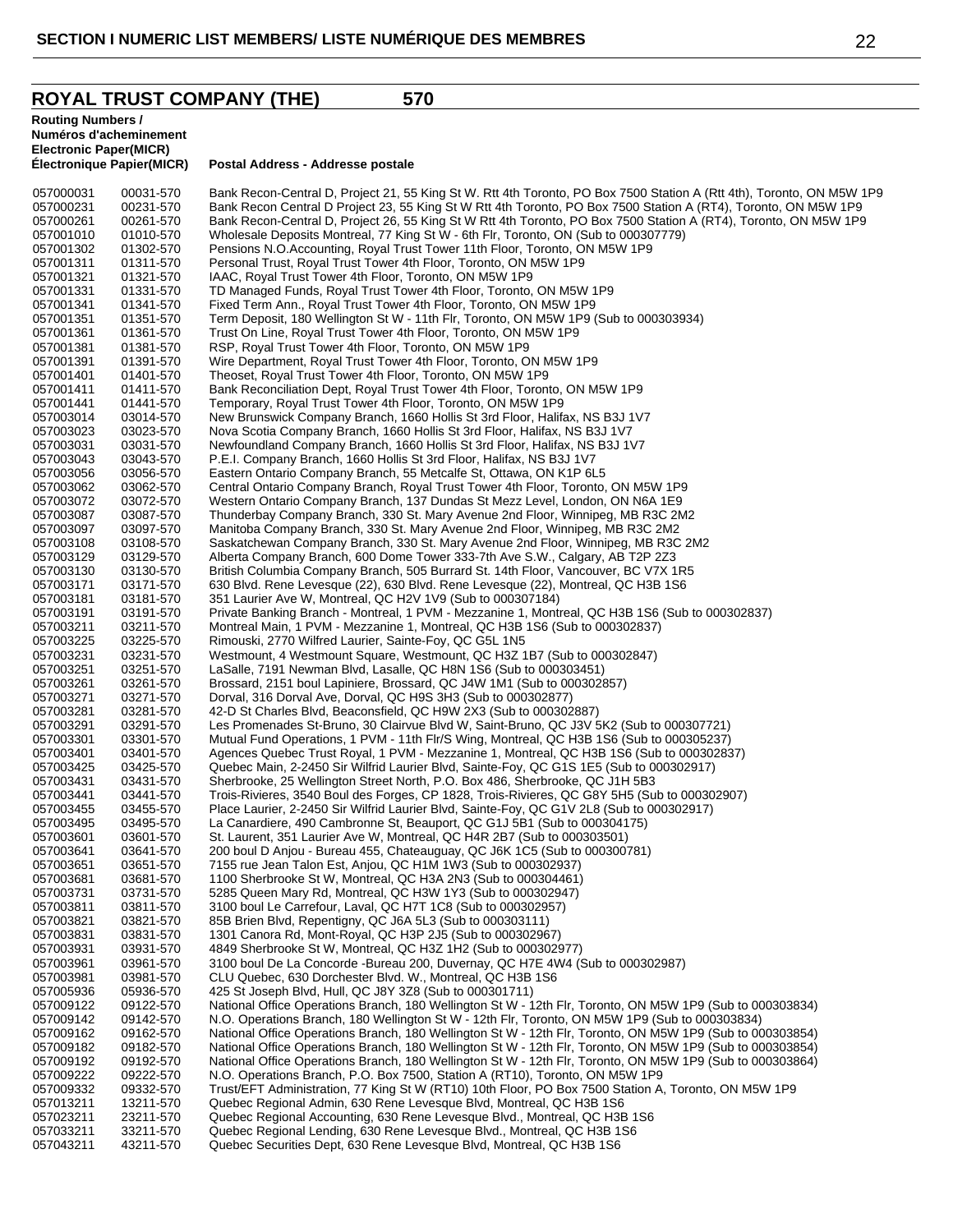**Routing Numbers / Numéros d'acheminement Electronic Paper(MICR) Électronique Papier(MICR) Postal Address - Addresse postale**

**ROYAL TRUST COMPANY (THE) 570 - continued**

83211-570 Quebec Regional Operations, 630 Blvd Rene Levesque 22nd Floor, Montreal, QC H3B 1S6

## **ROYAL TRUST CORPORATION OF CANADA 580**

**Routing Numbers / Numéros d'acheminement Electronic Paper(MICR)**

#### **Électronique Papier(MICR) Postal Address - Addresse postale**

 00032-580 Bank Recon-Central D, Project 21, 55 King St W-Rtt 4, PO Box 7500 Station A (Rtt 4), Toronto, ON M5W 1P9 00232-580 Bank Recon-Central D Project 23, 55 King St W-Rtt 4, PO Box 7500 Station A (Rt 4), Toronto, ON M5W 1P9 00262-580 Bank Recon Central D Project 26, 55 King St W-Rtt 4, PO Box 7500 Station A (Rtt 4), Toronto, ON M5W 1P9 00332-580 Royal Trust Chrysler Corporation, Royal Trust Tower-11th Floor, Toronto, ON M5W 1P9 058001070 01070-580 Central Ontario-Wholesale Banking, 77 King St W - 6th Flr, Toronto, ON M5W 1P9<br>058001182 01182-580 Mutual Funds Tax Sheltered Plans, 74 Victoria St 8th Floor, Toronto, ON M5J 1J1 058001182 01182-580 Mutual Funds Tax Sheltered Plans, 74 Victoria St 8th Floor, Toronto, ON M5J 1J1<br>058001302 01302-580 Pensions N.O. Accounting, Royal Trust Tower-4th Floor, Toronto, ON M5W 1P9 01302-580 Pensions N.O. Accounting, Royal Trust Tower-4th Floor, Toronto, ON M5W 1P9 01312-580 Personal Trust, Royal Trust Tower-4th Floor, Toronto, ON M5W 1P9 01322-580 IAAC, Royal Trust Tower 4th Floor, Toronto, ON M5J 1J1 01342-580 Fixed Term Ann, Royal Trust Tower 4th Floor, Toronto, ON M5J 1J1 03944-003 Central Ontario-Dominion Securities, 77 King St W - 10th Flr, Toronto, ON M5W 1P9 (Sub to 000303944) 01362-580 Trust On Line, Royal Trust Tower-4th Floor, Toronto, ON M5W 1P9 01382-580 RSP, Royal Trust Tower-4th Floor, Toronto, ON M5W 1P9 01392-580 Wire Department, Royal Trust Tower 4th Floor, Toronto, ON M5W 1P9 01402-580 Theoset, Royal Trust Tower-4th Floor, Toronto, ON M5W 1P9 01412-580 Bank Reconciliation Dept, Royal Trust Tower-4th Floor, Toronto, ON M5W 1P9 01442-580 Temporary, Royal Trust Tower-4th Floor, Toronto, ON M5W 1P9 058002313 02757-003 Dominion Bldg, 83 Queen St, Charlottetown, PE C1A 4A8 (Sub to 000302757)<br>058002323 02807-003 Barrington Place, 5161 George St, Halifax, NS B3J 1N7 (Sub to 000302807) Barrington Place, 5161 George St, Halifax, NS B3J 1N7 (Sub to 000302807) 02767-003 Saint John, 1 King Street, Saint John, NB E2L 1G1 (Sub to 000302767) 02827-003 Cabot Place, 226 Water St, St. John's, NL A1C 1A9 (Sub to 000302827) 02363-580 978 Cole Harbour Road, Dartmouth, NS B2V 1E7 02787-003 Moncton, 644 Main St, Moncton, NB E1C 8L4 (Sub to 000302787) 02817-003 Halifax, 7001 Mumford Rd, Halifax, NS B3L 2H8 (Sub to 000302817) 02797-003 Fredericton, 504 Queen St, PO Box 1420, Fredericton, NB E3B 5G1 (Sub to 000302797) 03344-003 Kitchener East, 1020 Ottawa St N - Unit 11, Kitchener, ON N2A 3Z3 (Sub to 000303344) 03394-003 55 Metcalfe St. (3), 90 Sparks St, PO Box 746 Postal Stn B, Ottawa, ON K1P 5T6 (Sub to 000303394) 03404-003 Victoria Place, 785 Wonderland Rd S, London, ON N6K 1M6 (Sub to 000303404) 03794-003 Richmond Hill, 8165 Yonge St, Thornhill, ON L3T 2C6 (Sub to 000303794) 03794-003 Richmond Hill, 8165 Yonge St, Thornhill, ON L3T 2C6 (Sub to 000303794) 06262-003 The Beaches, 2175 Queen St E, Toronto, ON M4E 1E5 (Sub to 000306262) 00482-003 Lakeridge Mall, 1 Main St N, Brampton, ON L6X 1M8 (Sub to 000300482) 05012-580 Central Ontario Lending Unit, Royal Trust Tower 9th Floor, PO Box 7500 Station A, Toronto, ON M5W 1P9 01622-003 Cambridge, 73 Main St, Cambridge, ON N1R 1V9 (Sub to 000301622) 02642-003 Leamington, 35 Talbot St W, Leamington, ON N8H 1M3 (Sub to 000302642) 03364-003 Brantford, 95 Lynden Rd, Brantford, ON N3R 7J9 (Sub to 000303364) 03584-003 The Promenade, 1136 Centre St - Unit #7, Thornhill, ON L4J 3M8 (Sub to 000303584) 03594-003 Sheridan Centre, 1730 Lakeshore Rd, Mississauga, ON L5J 1J5 (Sub to 000303594) 05072-580 National Office Operations Branch, Royal Trust Tower-10th Floor, PO Box 7500 Station A, Toronto, ON M5W 1P9 01316-003 Georgian Mall, 400 Bayfield St, Barrie, ON L4M 5A1 (Sub to 000301316) 03414-003 Windsor East, 245 Ouellette Ave, Windsor, ON N9A 7J2 (Sub to 000303414) 05112-580 Securities, Royal Trust Tower Concourse, Toronto, ON M5W 1P9 03664-003 Forest Hill, 880 Eglinton Ave W, Toronto, ON M6C 2B6 (Sub to 000303664) 03604-003 Agincourt, 3443 Finch Ave E, Scarborough, ON M1W 2S1 (Sub to 000303604) 03614-003 Markham, 4261 Highway #7 - Unit #10, Unionville, ON L3R 1L5 (Sub to 000303614) 03624-003 Yonge and Fairlawn, 3224 Yonge St, Toronto, ON L3R 1L5 (Sub to 000303624) 03374-003 Waterloo Beechwood, 420 Erb St W, Waterloo, ON N2L 6H6 (Sub to 000303374) 06742-003 Carlton East, 468 Yonge St, Toronto, ON M4Y 1X3 (Sub to 000306742) 03934-003 Central Ontario RFSOG, 180 Wellington St W - 11th Flr, Toronto, ON M5J 1J1 (Sub to 000303934) 058005312 03634-003 1919 Lawrence Ave E, Scarborough, ON M1R 2Y6 (Sub to 000303634)<br>058005322 03544-003 Burlington East, 3535 New St, Burlington, ON L7N 3W2 (Sub to 000303 03544-003 Burlington East, 3535 New St, Burlington, ON L7N 3W2 (Sub to 000303544) 03644-003 26 St Clair Ave E, Toronto, ON M4T 1L7 (Sub to 000303644) 03384-003 Oakville North, 279 Lakeshore Rd E, Oakville, ON L6J 1H9 (Sub to 000303384) 03694-003 Central Ontario Private Banking, 77 King St W - Concourse, Toronto, ON M5W 1P9 (Sub to 000303694) 03384-003 Oakville, 279 Lakeshore Rd E, Oakville, ON L6J 1H9 (Sub to 000303384) 03362-003 Niagara Falls, 4491 Queen St, Niagara Falls, ON L2E 6T3 (Sub to 000303362) 03394-003 Ottawa Main, 90 Sparks St, PO Box 746 - Postal Stn B, Ottawa, ON K1P 5T6 (Sub to 000303394) 03654-003 Bloor & West Mall, 290 The West Mall, Etobicoke, ON M9C 1C6 (Sub to 000303654) 03394-003 Rothwell Heights, 90 Sparks St, PO Box 746 - Postal Stn B, Ottawa, ON K1P 5T6 (Sub to 000303394)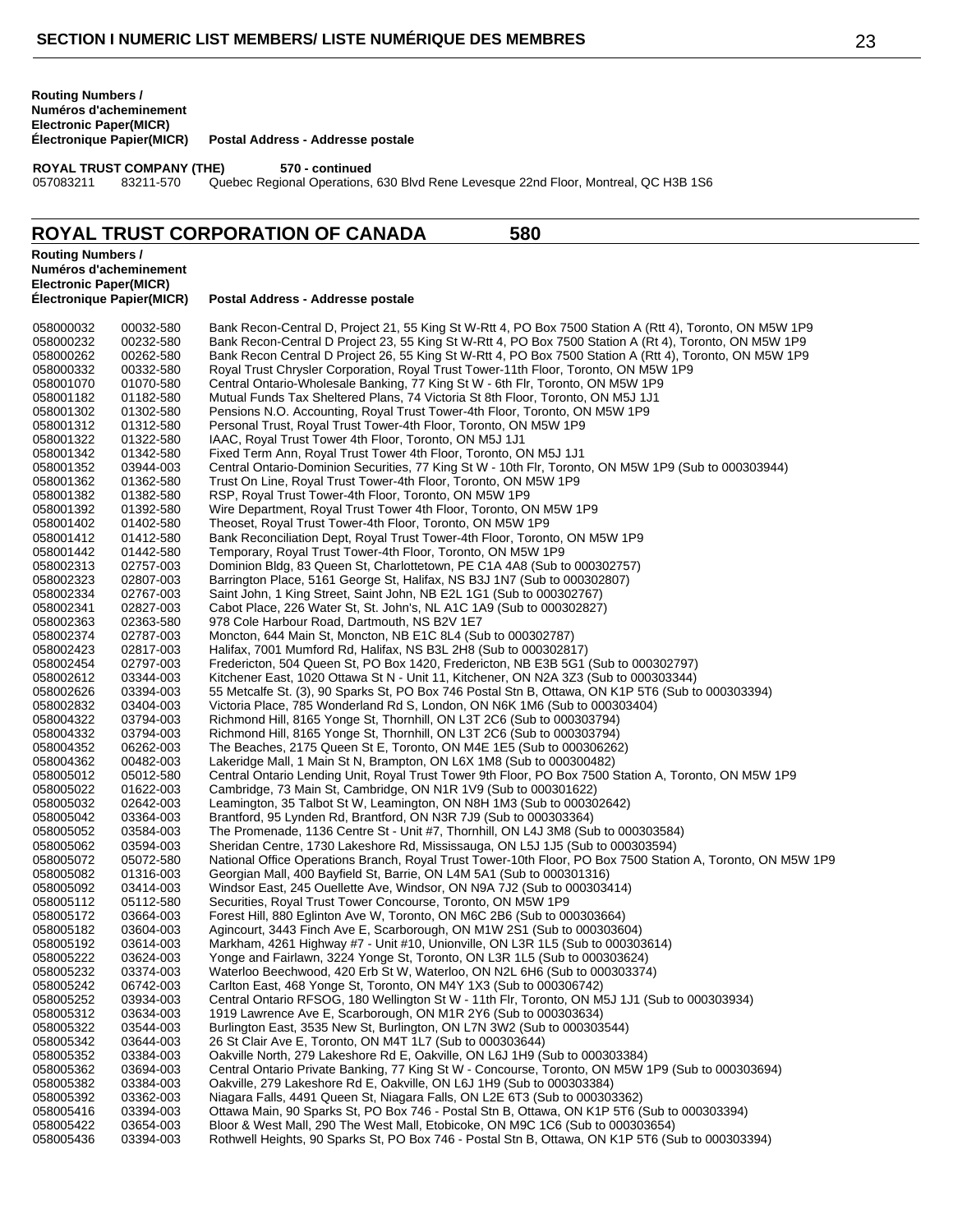| Routing Numbers /         |                                   |
|---------------------------|-----------------------------------|
| Numéros d'acheminement    |                                   |
| Electronic Paper(MICR)    |                                   |
| Electronique Papier(MICR) | Postal Address - Addresse postale |
|                           |                                   |

#### **ROYAL TRUST CORPORATION OF CANADA 580 - continued**

| 058005442 | 03404-003 | London Westmount, 785 Wonderland Rd S, London, ON N6K 1M6 (Sub to 000303404)                            |
|-----------|-----------|---------------------------------------------------------------------------------------------------------|
| 058005452 | 03664-003 | 880 Eglinton Ave W, Toronto, ON M6C 2B6 (Sub to 000303664)                                              |
| 058005462 | 03832-003 | 1340 Kingston Rd - Unit #5, Pickering, ON L1V 3M9 (Sub to 000303832)                                    |
| 058005472 | 03684-003 | 3555 Don Mills Rd, Willowdale, ON M2H 3N3 (Sub to 000303684)                                            |
| 058005482 | 03414-003 | Windsor, 245 Ouellette Ave, Windsor, ON N9A 7J2 (Sub to 000303414)                                      |
| 058005492 | 03424-003 | Hamilton Mountain, 555 Concession St, Hamilton, ON L8V 1A8 (Sub to 000303424)                           |
| 058005502 | 03674-003 | RT-Albion&Islington, 1104 Albion Rd, Toronto, ON M9V 1A8 (Sub to 000303674)                             |
| 058005512 | 03434-003 | Hamilton, 100 King St W, Hamilton, ON L8P 1A2 (Sub to 000303434)                                        |
| 058005527 | 03444-003 | Thunder Bay Main, 214 Red River Rd, Thunder Bay, ON L8P 1A2 (Sub to 000303444)                          |
| 058005532 | 03454-003 | London Main, 383 Richmond St, London, ON N6A 3C4 (Sub to 000303454)                                     |
| 058005542 | 03694-003 | Toronto Main, 77 King St W - Concourse, Toronto, ON M5W 1P9 (Sub to 000303694)                          |
| 058005552 | 03464-003 | Royal Trust, 65 Princess St, Kingston, ON K7L 1A6 (Sub to 000303464)                                    |
| 058005562 | 03474-003 | Sault Ste Marie, 388 Queen St E, Sault Ste Marie, ON P6A 1Z1 (Sub to 000303474)                         |
| 058005572 | 03484-003 | St Catharines Main, 70 James St, St Catharines, ON L2R 5C1 (Sub to 000303484)                           |
| 058005582 | 07482-003 | Masonville Place, 92 Fanshawe Park Rd E, London, ON N6G 3Y9 (Sub to 000307482)                          |
| 058005612 | 03704-003 | Yonge & Eglinton, 2346 Yonge St, Toronto, ON M4S 2B1 (Sub to 000303704)                                 |
| 058005632 | 03714-003 | Humbertown, 270 The Kingsway, Etobicoke, ON M9A 3T7 (Sub to 000303714)                                  |
| 058005642 | 03494-003 | Kitchener, 32 Duke St W, Kitchener, ON N2G 1A7 (Sub to 000303494)                                       |
| 058005652 | 08082-003 | Woodstock, 452 Dundas St, PO Box 340, Woodstock, ON N4S 1C2 (Sub to 000308082)                          |
| 058005662 | 04282-003 | St Thomas, 367 Talbot St, St Thomas, ON N5P 1C3 (Sub to 000304282)                                      |
| 058005672 | 03724-003 | Newmarket, 17600 Yonge St, PO Box 97, Newmarket, ON L3Y 2N1 (Sub to 000303724)                          |
| 058005682 | 03734-003 | 500 King St W, Oshawa, ON L1H 1A4 (Sub to 000303734)                                                    |
| 058005692 | 03504-003 | Guelph, 74 Wyndham St N, Guelph, ON N1H 6N9 (Sub to 000303504)                                          |
| 058005702 | 05702-580 | Peterborough, 360 George Street N, P.O. Box 2080, Peterborough, ON K9J 7E7                              |
| 058005712 | 03744-003 | Bay & Bloor, 2 Bloor St E, Toronto, ON M4W 3B8 (Sub to 000303744)                                       |
| 058005722 | 03754-003 | Markham & Lawrence, 789 Markham Rd, Scarborough, ON M1H 2A3 (Sub to 000303754)                          |
| 058005732 | 03764-003 | Armour Heights, 4401 Bathurst St, Downsview, ON M3H 5V3 (Sub to 000303764)                              |
| 058005742 | 03774-003 | Bloor West Village, 2329 Bloor St W, Toronto, ON M6S 1P1 (Sub to 000303774)                             |
| 058005752 | 03784-003 | Leaside, 1554 Bayview Ave, Toronto, ON M4G 3C1 (Sub to 000303784)                                       |
| 058005772 | 03374-003 | Waterloo, 420 Erb St W, Waterloo, ON N2J 4P9 (Sub to 000303374)                                         |
| 058005782 | 03794-003 | 8165 Yonge St, Thornhill, ON L3T 2C6 (Sub to 000303794)                                                 |
| 058005792 | 03524-003 | Belleville, 231 Front St, PO Box 1510, Belleville, ON K8N 2Z4 (Sub to 000303524)                        |
| 058005802 | 03534-003 | Sarnia, 230 North Christina St, Sarnia, ON N7T 7K9 (Sub to 000303534)                                   |
| 058005812 | 03544-003 | 3535 New St, Burlington, ON L7R 2G3 (Sub to 000303544)                                                  |
| 058005822 | 07372-003 | 35 King St W, PO Box 400, Forest, ON N0N 1J0 (Sub to 000307372)                                         |
| 058005832 | 08122-003 | Petrolia, 4186 Petrolia St, Petrolia, ON N0N 1R0 (Sub to 000308122)                                     |
| 058005842 | 04922-003 | Strathroy, 38 Front St W, Strathroy, ON N7G 1X5 (Sub to 000304922)                                      |
| 058005857 | 01602-003 | Thunder Bay Centennial Square, 620 Victoria Ave E, Thunder Bay, ON P7E 6H8 (Sub to 000301602)           |
| 058005866 | 03554-003 | Ottawa Elmvale, 1930 St Laurent Blvd, Ottawa, ON K1G 1A4 (Sub to 000303554)                             |
| 058005872 | 03824-003 | 33 City Centre Dr, Mississauga, ON L5B 2N5 (Sub to 000303824)                                           |
| 058005886 | 03564-003 | 2121 Carling Ave, Ottawa, ON K2A 1H2 (Sub to 000303564)                                                 |
| 058005906 | 03574-003 | 2269 Riverside Dr, Ottawa, ON K1H 8K2 (Sub to 000303574)                                                |
| 058005916 | 02124-003 | 211 Centrum Blvd, Orleans, ON K1C 1G4 (Sub to 000302124)                                                |
| 058005926 | 00084-003 | 117 Centrepointe Dr, Nepean, ON K2G 3K3 (Sub to 000300084)                                              |
| 058005966 | 00726-003 | Kanata, 360 March Rd, Kanata, ON K2K 2E1 (Sub to 000300726)                                             |
| 058005972 | 00882-003 | 190 King St W, PO Box 250, Chatham, ON N7M 1E4 (Sub to 000300882)                                       |
| 058007000 | 02810-003 | Sunshine Village Shopping Centre, 7157-120th St, Delta, BC V4E 2A6 (Sub to 000302810)                   |
| 058007010 | 04477-003 | 1281-56th St, Tsawwassen, BC V4L 1Z2 (Sub to 000304477)                                                 |
| 058007020 | 04317-003 | Broadmeade Village Shopping Centre, 777 Royal Oak Dr - Ste 600, Victoria, BC V8X 4V1 (Sub to 000304317) |
| 058007070 | 07070-580 | 505 Burrard St. (14), 505 Burrard St. (14), Vancouver, BC V7X 1R5                                       |
| 058007209 | 04207-003 | 339-8th Ave SW - 2nd Flr, Calgary, AB T2P 2Z3 (Sub to 000304207)                                        |
| 058007219 | 04287-003 | St Albert, 2 Hebert Rd - Gateway Village S/C, St Albert, AB T8N 5T8 (Sub to 000304287)                  |
| 058007427 | 03757-003 | Southdale Square, 111 Vermillion Rd, Winnipeg, MB R2J 4A9 (Sub to 000303757)                            |
| 058007549 | 04177-003 | South Edmonton, 2323-111th St - Ste 243, Edmonton, AB T6J 4V9 (Sub to 000304177)                        |
| 058007560 | 07560-580 | Vancouver Private Banking Branch, 505 Burrard St - 14th Flr, Vancouver, BC V7X 1R5                      |
| 058007579 | 04277-003 | Avenida, 755 Lake Bonavista Dr SE - Unit 115, Calgary, AB T2J 7A4 (Sub to 000304277)                    |
| 058007650 | 04327-003 | Station Square, 4370 Kingsway, Burnaby, BC V5H 2B3 (Sub to 000304327)                                   |
| 058007669 | 04187-003 | River Valley West, 9102-142nd St, Edmonton, AB T5R 4E8 (Sub to 000304187)                               |
| 058007670 | 04347-003 | White Rock, 1584 Johnston Rd, White Rock, BC V4A 6E7 (Sub to 000304347)                                 |
| 058007689 | 04197-003 | Medicine Hat, 2901-13th Ave SE, Medicine Hat, AB T1B 2R4 (Sub to 000304197)                             |
| 058007690 | 02320-003 | Kamloops, 186 Victoria St, Kamloops, BC V2G 1Z4 (Sub to 000302320)                                      |
| 058007708 | 07708-580 | 3964 Albert Street, Regina, SK S4S 3R1                                                                  |
| 058007719 | 04207-003 | Calgary Main, 339-8th Ave SW - 2nd Flr, Calgary, AB T2P 2Y9 (Sub to 000304207)                          |
| 058007729 | 07729-580 | Edmonton Main, 128 Edmonton Centre, Edmonton, AB T5J 2Y8                                                |
| 058007738 | 04147-003 | Saskatoon, 154-1st Ave S, Saskatoon, SK S7K 1J9 (Sub to 000304147)                                      |
| 058007740 | 04357-003 | Vancouver Main, 1025 West Georgia St, Vancouver, BC V7X 1R5 (Sub to 000304357)                          |
| 058007750 | 04367-003 | Victoria, 1079 Douglas St, Victoria, BC V8W 1Y5 (Sub to 000304367)                                      |
| 058007767 | 07767-580 | Winnipeg Main, 330 St Mary Ave, P.O. Box 748, Winnipeg, MB R3C 3Z5                                      |
| 058007770 | 04377-003 | Kelowna, 510 Bernard Ave, Kelowna, BC V1Y 6N3 (Sub to 000304377)                                        |
|           |           |                                                                                                         |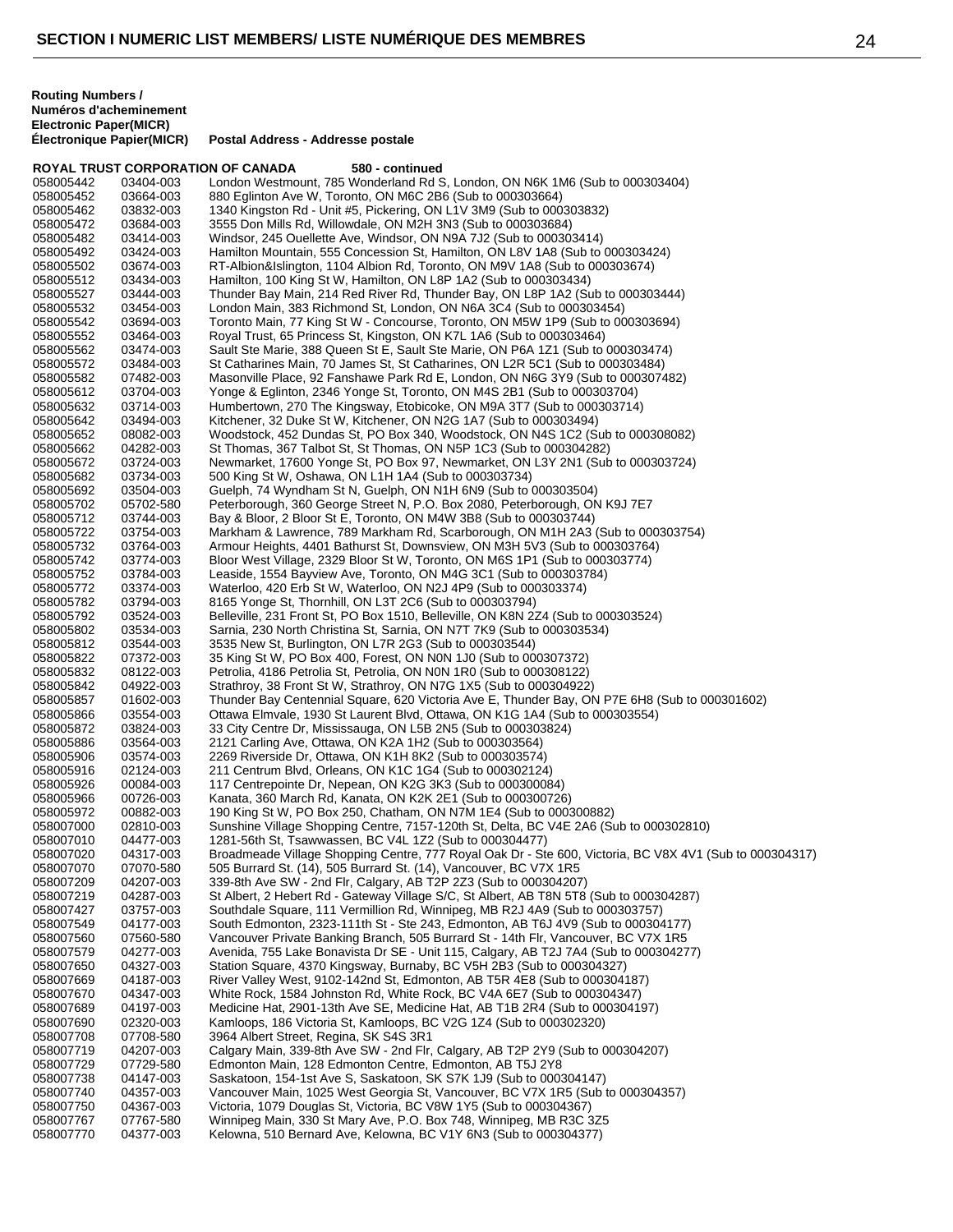| <b>Routing Numbers /</b><br>Numéros d'acheminement<br><b>Electronic Paper(MICR)</b><br><b>Électronique Papier(MICR)</b> |           |           | Postal Address - Addresse postale                                                                             |
|-------------------------------------------------------------------------------------------------------------------------|-----------|-----------|---------------------------------------------------------------------------------------------------------------|
|                                                                                                                         |           |           | <b>ROYAL TRUST CORPORATION OF CANADA</b><br>580 - continued                                                   |
|                                                                                                                         | 058007789 | 04227-003 | Lethbridge, 614-4th Ave S, Lethbridge, AB T1J 0N7 (Sub to 000304227)                                          |
|                                                                                                                         | 058007798 | 04157-003 | Regina, 2002-11th Ave, Regina, SK S4P 2C6 (Sub to 000304157)                                                  |
|                                                                                                                         | 058007800 | 04387-003 | Nanaimo, 6631 Island Hwy N - Ste 246, Nanaimo, BC V9T 4K6 (Sub to 000304387)                                  |
|                                                                                                                         | 058007810 | 04397-003 | Kerrisdale, 2208 West 41st Ave, Vancouver, BC V6M 2A3 (Sub to 000304397)                                      |
|                                                                                                                         | 058007829 | 07829-580 | Bonnie Doon Shopping Centre, 111 Bonnie Doon Shopping Centre, 82nd Avenue & 83rd Street, Edmonton, AB T6C 4E3 |
|                                                                                                                         | 058007849 | 04247-003 | Red Deer, 4943 Ross St, Red Deer, AB T4N 1X4 (Sub to 000304247)                                               |
|                                                                                                                         | 058007859 | 04267-003 | Market Mall, 4820 Northland Dr NW - Ste 220, Calgary, AB T3A 0E2 (Sub to 000304267)                           |
|                                                                                                                         | 058007860 | 04407-003 | West Vancouver, 1705 Marine Dr, West Vancouver, BC V7V 3P4 (Sub to 000304407)                                 |
|                                                                                                                         | 058007879 | 02299-003 | Midnapore, 250 Shawville Blvd SE - Ste 144, Calgary, AB T2X 1J8 (Sub to 000302299)                            |
|                                                                                                                         | 058007880 | 05680-003 | South Granville, 1497 West Broadway St, Vancouver, BC V6H 3J4 (Sub to 000305680)                              |
|                                                                                                                         | 058007890 | 04417-003 | 1557 Lonsdale Ave, 1789 Lonsdale Ave, North Vancouver, BC V7M 2J2 (Sub to 000304417)                          |
|                                                                                                                         | 058007909 | 04277-003 | Bonavista, 755 Lake Bonavista Dr SE - Unit 115, Calgary, AB T2J 0N2 (Sub to 000304277)                        |
|                                                                                                                         | 058007917 | 04027-003 | Grant Park, 146 - 1120 Grant Ave., Winnipeg, MB R3M 2A6 (Sub to 000304027)                                    |
|                                                                                                                         | 058007929 | 04307-003 | Hudsons Bay Reserve Office, 11604-104th Ave, Edmonton, AB T5K 1X5 (Sub to 000304307)                          |
|                                                                                                                         | 058007937 | 04017-003 | 100-1700 Corydon Ave, Winnipeg, MB R3P 0N6 (Sub to 000304017)                                                 |
|                                                                                                                         | 058007940 | 04437-003 | Oak Bay, 2255 Oak Bay Ave, Victoria, BC V8R 1G4 (Sub to 000304437)                                            |
|                                                                                                                         | 058007950 | 04477-003 | Richport Town Centre, 1281-56th St, Tsawwassen, BC V6X 3K1 (Sub to 000304477)                                 |
|                                                                                                                         | 058007960 | 04457-003 | 2885 Barnett Hwy, Coquitlam, BC V3B 6J6 (Sub to 000304457)                                                    |
|                                                                                                                         | 058007980 | 04467-003 | Point Grey, 4501 West 10th Ave, Vancouver, BC V6R 2J1 (Sub to 000304467)                                      |
|                                                                                                                         | 058009002 | 09002-580 | Consolidated Dividend Corp Trust, Main Branch, Toronto, ON M5W 1P9                                            |
|                                                                                                                         | 058009132 | 09132-580 | National Office Operations Branch, Royal Trust Tower 10th Floor, P O Box 7500 Station A, Toronto, ON M5W 1P9  |
|                                                                                                                         | 058009152 | 09152-580 | National Office Operations Branch, P.O. Box 7500, Station A (RT10), Toronto, ON M5W 1P9                       |
|                                                                                                                         |           |           |                                                                                                               |

gary, AB T2J 0N2 (Sub to 000304277) 3M 2A6 (Sub to 000304027) 0010001008 honton, AB T5K 1X5 (Sub to 000304307) b to 000304017) (Sub to 000304437) 8C V6X 3K1 (Sub to 000304477) 058007960 04457-003 2885 Barnett Hwy, Coquitlam, BC V3B 6J6 (Sub to 000304457) R 2J1 (Sub to 000304467) onto. ON M5W 1P9 er 10th Floor, P O Box 7500 Station A, Toronto, ON M5W 1P9 058009152 09152-580 National Office Operations Branch, P.O. Box 7500, Station A (RT10), Toronto, ON M5W 1P9<br>058009172 03694-003 National Office Operations Branch, 77 King St W - Concourse, Toronto, ON M5W 1P9 (Sub to 058009172 03694-003 National Office Operations Branch, 77 King St W - Concourse, Toronto, ON M5W 1P9 (Sub to 000303694)<br>058009202 03694-003 Reconciliations Team, 77 King St W - Concourse, Toronto, ON M5W 1P9 (Sub to 000303 058009202 03694-003 Reconciliations Team, 77 King St W - Concourse, Toronto, ON M5W 1P9 (Sub to 000303694)<br>058009232 03694-003 N.O. Operations Branch. 77 King St W - Concourse. Toronto. ON M5W 1P9 (Sub to 00030369 N.O. Operations Branch, 77 King St W - Concourse, Toronto, ON M5W 1P9 (Sub to 000303694) 058009252 09252-580 Term Deposit Operations, 55 King St W (BT10), PO Box 7500 Station A, Toronto, ON M5W 1P9<br>058009292 09292-580 Clearing Operations, Royal Trust Tower-10th Floor, P.O. Box 7500 Rt 10 Station A, Toronto, ON Clearing Operations, Royal Trust Tower-10th Floor, P.O. Box 7500 Rt 10 Station A, Toronto, ON M5W 1P9 058009312 09312-580 Clearing Operations, Royal Trust Tower-10th Floor, P.O. Box 7500 Rt 10 Station A, Toronto, ON M5W 1P9<br>058009322 09322-580 Eastern Canada Clearing Ops, 74 Victoria St 7th Fl, PO Box 7500 Station A (74V-7 058009322 09322-580 Eastern Canada Clearing Ops, 74 Victoria St 7th Fl, PO Box 7500 Station A (74V-7), Toronto, ON M5W 1P9<br>058009332 09332-580 Trust/EFT Administration. 77 King St W (RT10) 10th Floor. PO Box 7500 Stn A. To Trust/EFT Administration, 77 King St W (RT10) 10th Floor, PO Box 7500 Stn A, Toronto, ON M5W 1P9 058009342 00002-003 RM-Trust, 200 Bay St, PO Box 1, Toronto, ON M5W 1P9 (Sub to 000300002)<br>058009362 09362-580 N.O. RRIF Br, 55 King St W, RT 10, PO Box 7500, Station A (RT 10), Toronto 058009362 09362-580 N.O. RRIF Br, 55 King St W, RT 10, PO Box 7500, Station A (RT 10), Toronto, ON M5W 1P9<br>058009402 09402-580 National Office Help Desk, 55 King St W, PO Box 7500 Station A (RT10), Toronto, ON M5W 058009402 09402-580 National Office Help Desk, 55 King St W, PO Box 7500 Station A (RT10), Toronto, ON M5W 1P9<br>058009622 03694-003 Securities CSB Income Collections, 77 King St W - Concourse, Toronto, ON M5W 1P9 (Sub to 0 058009622 03694-003 Securities CSB Income Collections, 77 King St W - Concourse, Toronto, ON M5W 1P9 (Sub to 000303694)<br>058012323 12323-580 Atlantic Regional Admin. 1660 Hollis Street, Halifax, NS B3J 1V7 12323-580 Atlantic Regional Admin, 1660 Hollis Street, Halifax, NS B3J 1V7<br>15416-580 Eastern Ontario Regional Admin, 55 Metcalfe Street, Ottawa, ON 058015416 15416-580 Eastern Ontario Regional Admin, 55 Metcalfe Street, Ottawa, ON K1P 6L5<br>058015532 15532-580 Western Ontario Regional Admin, 137 Dundas Street Mezzanine, London, 058015532 15532-580 Western Ontario Regional Admin, 137 Dundas Street Mezzanine, London, ON N6A 1E9<br>058015542 15542-580 Central Ontario RFSOG, 74 Victoria St., 8th Floor, PO Box 7500 Station A, Toronto, ON Central Ontario RFSOG, 74 Victoria St., 8th Floor, PO Box 7500 Station A, Toronto, ON M5W 1P9 058017719 17719-580 Alberta Regional Admin, 600 Dome Tower 333-7th Ave. S.W., Calgary, AB T2P 2Z3<br>058017740 17740-580 Pacific Regional Admin, 505 Burrard St., Royal Trust Tower. Vancouver. BC V7X 1R 058017740 17740-580 Pacific Regional Admin, 505 Burrard St., Royal Trust Tower, Vancouver, BC V7X 1R5<br>058017767 17767-580 Midwestern Regional Admin, 330 St Mary Avenue, Winnipeg, MB R3C 2M2 058017767 17767-580 Midwestern Regional Admin, 330 St Mary Avenue, Winnipeg, MB R3C 2M2<br>058020322 20322-580 Mastercard Division. Roval Trust Tower 8th Floor. P.O. Box 7500 Station A. Mastercard Division, Royal Trust Tower 8th Floor, P.O. Box 7500 Station A, Toronto, ON M5W 1P9 058020352 20352-580 Integrated Distribution Centre, 115 Thorncliffe Park Dr, Toronto, ON M4H 1M1<br>058022323 22323-580 Atlantic Regional Accounting, 1660 Hollis Street, Halifax, NS B3J 1V7 Atlantic Regional Accounting, 1660 Hollis Street, Halifax, NS B3J 1V7 058025416 25416-580 Eastern Ontario Regional Accounting, 55 Metcalfe Street, Ottawa, ON K1P 6L5 058025532 25532-580 Western Ontario Regional Accounting, 137 Dundas Street 5th Floor, London, ON N6A 1E9<br>058025542 25542-580 Central Ontario Regional Accounting. Royal Trust Tower 4th Floor, Toronto, ON M5W 1P9 Central Ontario Regional Accounting, Royal Trust Tower 4th Floor, Toronto, ON M5W 1P9 058027719 27719-580 Alberta Regional Accounting, 600 Dome Tower 333-7th Ave. S.W., Calgary, AB T2P 2Z3 Edmonton Accounting, 400 Royal Trust Tower, 128 Edmonton Centre, Edmonton, AB T5J 2Y8 058027740 27740-580 Pacific Regional Accounting, 505 Burrard St., Royal Trust Tower, Vancouver, BC V7X 1R5<br>058027767 27767-580 Midwestern Regional Accounting, 330 St Mary Avenue, Winnipeg, MB R3C 2M2 058027767 27767-580 Midwestern Regional Accounting, 330 St Mary Avenue, Winnipeg, MB R3C 2M2<br>058032323 32323-580 Atlantic Regional Lending, 1660 Hollis Street, Halifax, NS B3J 1V7 Atlantic Regional Lending, 1660 Hollis Street, Halifax, NS B3J 1V7 058035416 35416-580 Eastern Ontario Regional Lending, 55 Metcalfe Street, Ottawa, ON K1P 6L5 058035532 35532-580 Western Ontario Regional Lending, 137 Dundas Street 3rd Floor, London, ON N6A 1E9<br>058035542 35542-580 Central Ontario Mortgages, 74 Victoria St., 8th Floor, PO Box 7500 Station A, Toronto, 0 058035542 35542-580 Central Ontario Mortgages, 74 Victoria St., 8th Floor, PO Box 7500 Station A, Toronto, ON M5W 1P9<br>058037719 37719-580 Alberta Regional Lending, 600 Dome Tower 333-7th Ave. S.W., Calgary, AB T2P 2Z3 058037719 37719-580 Alberta Regional Lending, 600 Dome Tower 333-7th Ave. S.W., Calgary, AB T2P 2Z3 Pacific Regional Lending, 505 Burrard St., Royal Trust Tower, Vancouver, BC V7X 1R5 058037767 37767-580 Midwestern Regional Lending, 330 St Mary Avenue, Winnipeg, MB R3C 2M2 Mastercard Cheques, Royal Trust Tower 8th Floor, P.O. Box 7500 Station A, Toronto, ON M5W 1P9 058047719 47719-580 Alberta Securities Dept, Dome Tower, 333-7th Avenue S.W., Calgary, AB T2P 2Z3<br>058047740 47740-580 Pacific Securities Dept, Concourse Level, 505 Burrard Street, Vancouver, BC V7X 058047740 47740-580 Pacific Securities Dept, Concourse Level, 505 Burrard Street, Vancouver, BC V7X 1R5<br>058075072 75072-580 EFT Processing Ctr., 169 Eastern Ave 2nd Floor, Toronto, ON M5A 1H7 058075072 75072-580 EFT Processing Ctr., 169 Eastern Ave 2nd Floor, Toronto, ON M5A 1H7<br>058082323 82323-580 Atlantic Regional Operations, 1660 Hollis Street, Halifax, NS B3J 1V7 058082323 82323-580 Atlantic Regional Operations, 1660 Hollis Street, Halifax, NS B3J 1V7<br>058085416 85416-580 Eastern Ontario Regional Operations, 76 Metcalfe Street, Ottawa, ON Eastern Ontario Regional Operations, 76 Metcalfe Street, Ottawa, ON K1P 5L8 058085532 85532-580 Western Ontario Regional Operations, 137 Dundas Street 3rd Floor, London, ON N6A 1E9<br>058085542 85542-580 Central Ontario Regional Operations, 74 Victoria St., 8th Floor, PO Box 7500 Station A, To Central Ontario Regional Operations, 74 Victoria St., 8th Floor, PO Box 7500 Station A, Toronto, ON M5W 1P9 058087719 87719-580 Alberta Regional Operations, 600 Dome Tower 333-7th Ave. S.W., Calgary, AB T2P 2Z3<br>058087740 87740-580 Pacific Regional Operations, 505 Burrard St., Royal Trust Tower, Vancouver, BC V7X 1R 058087740 87740-580 Pacific Regional Operations, 505 Burrard St., Royal Trust Tower, Vancouver, BC V7X 1R5<br>058087767 87767-580 Midwestern Regional Operations. 330 St Mary Avenue. Winnipeg. MB R3C 2M2 Midwestern Regional Operations, 330 St Mary Avenue, Winnipeg, MB R3C 2M2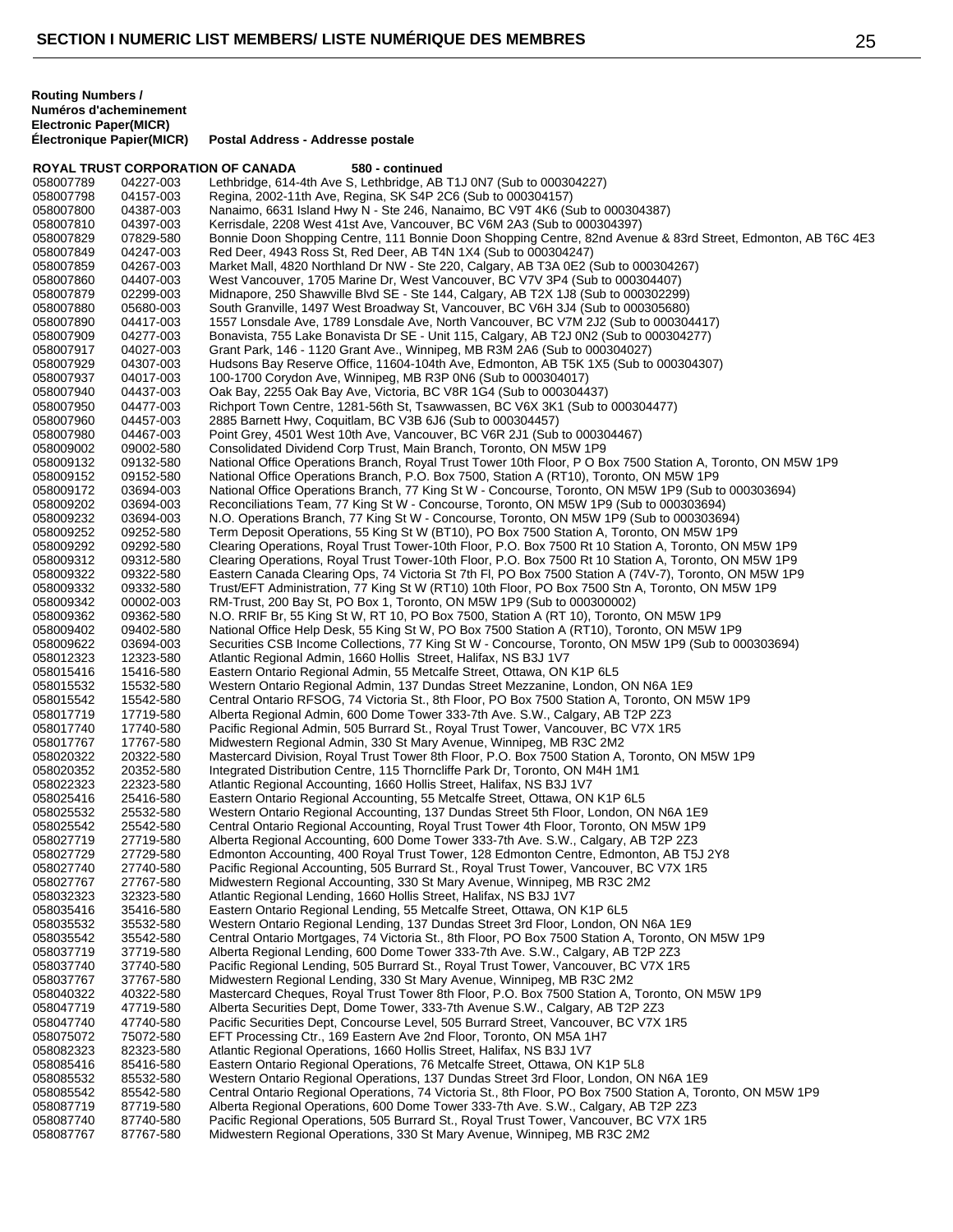| SUN LIFE FINANCIAL TRUST INC.<br>551<br><b>Routing Numbers /</b><br>Numéros d'acheminement                              |                                  |                                                                                                                                                                                                                                |
|-------------------------------------------------------------------------------------------------------------------------|----------------------------------|--------------------------------------------------------------------------------------------------------------------------------------------------------------------------------------------------------------------------------|
| <b>Electronic Paper(MICR)</b>                                                                                           | <b>Électronique Papier(MICR)</b> | Postal Address - Addresse postale                                                                                                                                                                                              |
| 055100004<br>055100012                                                                                                  | 00004-551<br>00012-551           | 70 UNIVERSITY AVENUE SUITE 400, Toronto, ON M5J 2M4<br>70 University Avenue Suite 400, Toronto, ON M5J 2M4                                                                                                                     |
|                                                                                                                         | <b>TD TRUST COMPANY</b>          | 613                                                                                                                                                                                                                            |
| <b>Routing Numbers /</b><br>Numéros d'acheminement<br><b>Electronic Paper(MICR)</b><br><b>Électronique Papier(MICR)</b> |                                  | Postal Address - Addresse postale                                                                                                                                                                                              |
| 061300612<br>061377732                                                                                                  | 29832-004<br>29832-004           | Personal Trust Services, 4th Floor, Commercial Union Tower, P.O. Box 1, Toronto, ON M5K 1A2 (Sub to 050900612)<br>Personal Trust Services, 4th Flr, Commercial Union Tower, P.O. Box 1, Toronto, ON M5K 1A2 (Sub to 050977732) |
|                                                                                                                         | <b>TRUST LA LAURENTIENNE</b>     | 522                                                                                                                                                                                                                            |
| <b>Routing Numbers /</b><br>Numéros d'acheminement<br><b>Electronic Paper(MICR)</b>                                     |                                  |                                                                                                                                                                                                                                |
|                                                                                                                         | Electronique Papier(MICR)        | Postal Address - Addresse postale                                                                                                                                                                                              |
| 052207301                                                                                                               | 07301-522                        | 850 D'Youville, Quebec, QC G1R 3P6                                                                                                                                                                                             |
|                                                                                                                         |                                  | 703<br>Wealthsimple Investments Inc.                                                                                                                                                                                           |
| <b>Routing Numbers /</b><br>Numéros d'acheminement                                                                      |                                  |                                                                                                                                                                                                                                |

**Electronic Paper(MICR) Postal Address - Addresse postale** 070300001 00001-703 WSI BRANCH, 8077 KING GEORGE BLVD-UNIT 2, 80 SPADINA AVE-4TH FLR, Toronto, ON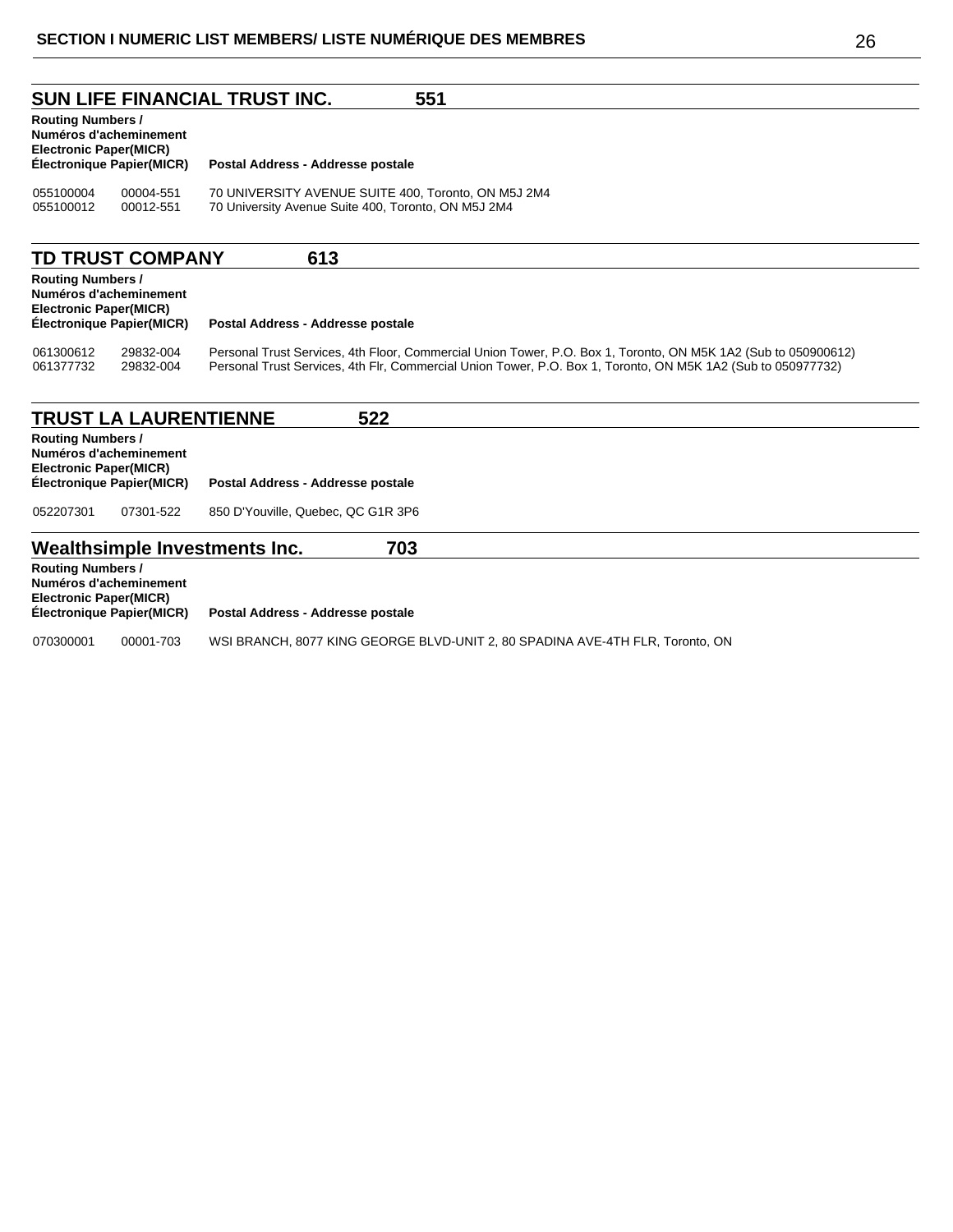# **SECTION I NUMERIC LIST NON-MEMBERS / LISTE NUMÉRIQUE DES NON-MEMBRES**